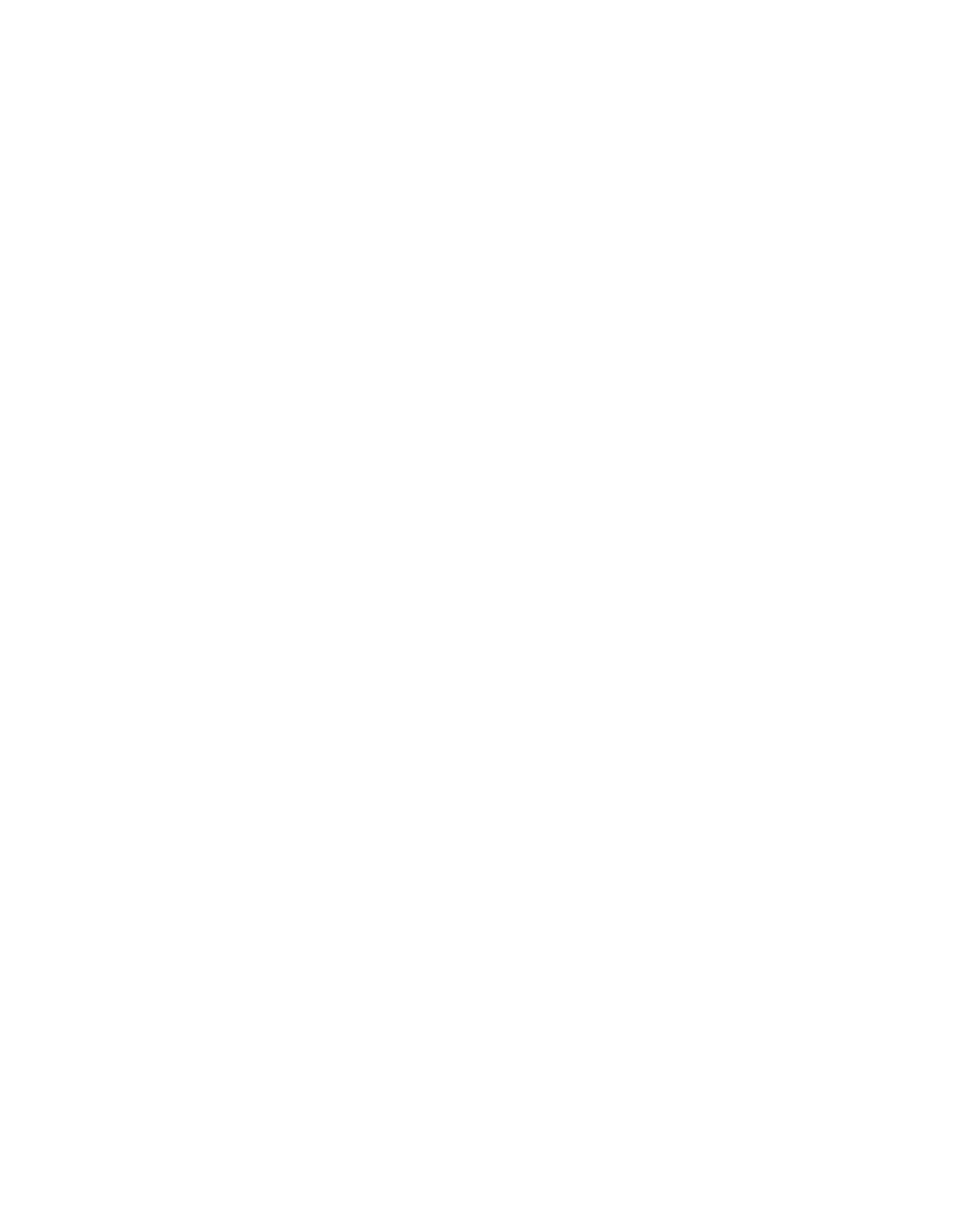## **WARRANTY & REPAIR**

#### **Limitation on Warranty and Liability**

Timewise warrants this equipment to be free from defects in material and workmanship for a period of two years from the date of shipment to the original purchaser. This warranty is limited to the repair and replacement of parts and the necessary labor and services required to repair the equipment. This warranty is made in lieu of all other expressed or implied warranties, whether written or oral.

Except as specified below, this warranty covers all defects in materials and workmanship. The following are not covered: Damage as a result of accident, misuse, abuse, or as a result of installation, operation, modification, or service on the equipment; damage resulting from failure to follow instructions contained in the User's Manual; damage resulting from the performance of repairs by someone not authorized by Timewise; damage caused by direct exposure to liquids, solvents, salty air, or corrosive gases; damage caused by exposure to excessive amounts of dust or dirt; damage caused by exposure to temperatures above or below the storage or operating limits of the equipment; or normal wear of the instrument enclosure, connectors, or cables.

While under warranty, Timewise will service, repair, replace, or adjust any defective part or parts free of charge, when the instrument is returned freight prepaid to Timewise. The purchaser is responsible for insuring any equipment returned, and assumes the risk of loss during shipment.

#### **Limitation of Implied Warranties and Exclusion of Certain Damages**

All implied warranties, including warranties of merchantability and fitness for a particular purpose, are limited in duration to the length of this warranty.

In no event will Timewise be liable to the purchaser or any user for any damages, including any incidental or consequential damages, expenses, lost profits, lost savings, or other damages arising out of the use or inability to use this equipment. This exclusion includes damages that result from any defect in the firmware or manual.

#### **How to Obtain Repair Service**

If your Timewise equipment requires service, return it to Timewise directly. Do not return it to your dealer. Include a detailed description of the problem. Timewise must be able to verify the problem in order to repair it. Please include telephone numbers at which you can be reached during the day and evening.

Equipment to be repaired must be returned freight prepaid to Timewise. All equipment must be packaged with sufficient protection against shipping damage. You are responsible for transportation charges when returning equipment to Timewise. Insuring the shipment is recommended. Warranty repairs will be returned via UPS ground freight prepaid. Non-warranty repairs will be returned via UPS ground COD (repair charges, freight, and COD collection fee), cash only, unless prior arrangements have been made. Alternate shipping methods can, or will, be used as necessary to assure a prompt and safe delivery.

Repairs on equipment beyond the effective date of warranty or when abnormal usage has occurred will be charged at applicable rates. Timewise will submit an estimate for such charges before commencing repair, if so requested.

#### **About this Manual and the Operating Firmware of Timewise Equipment**

The layout of this manual and the operating procedures for Timewise equipment are trademarks of Timewise. No part of this manual or the operating firmware for Timewise equipment may be copied or reproduced, in whole or in part, without written consent from Timewise. The duplication, disassembly or dumping of operating firmware is expressly prohibited.

#### **Disclaimer**

Although every effort has been made to make this User's Manual technically accurate, Timewise assumes no responsibility for any errors, omissions, inconsistencies, or misprints within this document.

#### **For Further Information**

Please feel free to contact Timewise should you have any comments about this equipment. We encourage suggestions for product improvements. Special applications or customization of Timewise equipment to individual needs will also be entertained.

#### **TIMEWISE**

32 Old Barn Road Hawthorn Woods, Illinois 60047 USA (847) 550-5052

(847) 550-5052 Users Manual 1001–547B Revision 3.2L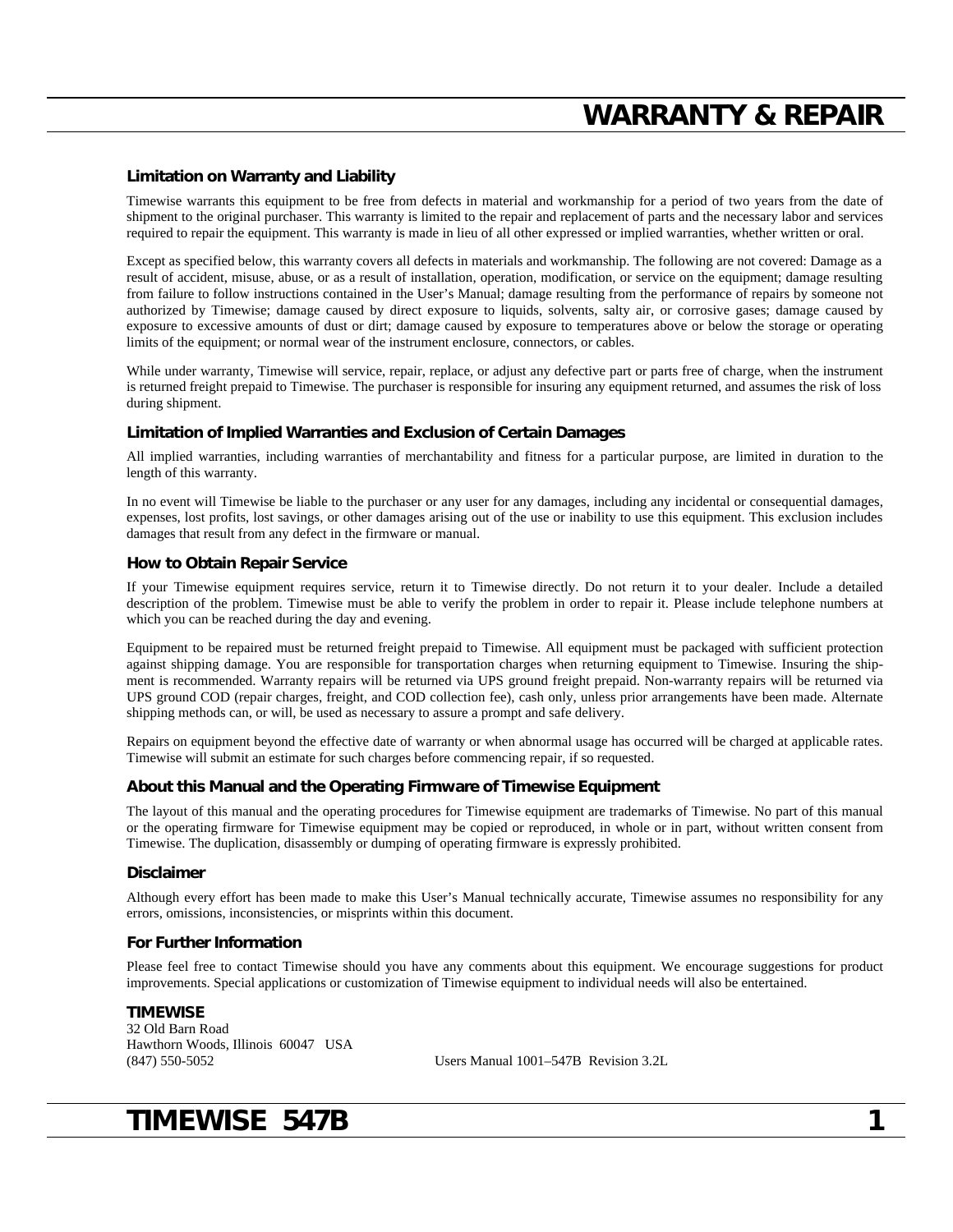# **ABOUT THIS MANUAL**

| <b>THANK YOU</b>                 | for choosing the Timewise 547B Class B rally odometer! Your Timewise 547B is one<br>of the most powerful and sophisticated rally tools available. Its features, accuracy,<br>ease of operation, and rugged construction give you the competitive edge.                                                                                                           |
|----------------------------------|------------------------------------------------------------------------------------------------------------------------------------------------------------------------------------------------------------------------------------------------------------------------------------------------------------------------------------------------------------------|
|                                  | This manual will guide you during installation and teach you the function of each<br>control on the 547B. The information presented in this manual is structured for first<br>time users of electronic rally equipment, so even basic procedures used to install and<br>operate rally equipment are presented.                                                   |
|                                  | If you've used traditional rally odometers, you'll really appreciate the improved<br>quality, additional features, and expanded resolution provided by the 547B. There are<br>some significant features of the 547B that are new to the world of rallying, so please<br>take the time to learn all of its capabilities.                                          |
| <b>What This Manual</b>          | $\bullet$ what the 547B does                                                                                                                                                                                                                                                                                                                                     |
| <b>Will Tell You</b>             | $\bullet$ mounting procedures for the 547B                                                                                                                                                                                                                                                                                                                       |
|                                  | $\bullet$ how to electrically connect the 547B                                                                                                                                                                                                                                                                                                                   |
|                                  | • what an odometer transducer is and how to install one                                                                                                                                                                                                                                                                                                          |
|                                  | $\bullet$ the function of each switch on the 547B                                                                                                                                                                                                                                                                                                                |
|                                  | • how to use the features of the 547B                                                                                                                                                                                                                                                                                                                            |
|                                  | • simple troubleshooting and how to prevent problems                                                                                                                                                                                                                                                                                                             |
| How to Use<br><b>This Manual</b> | For a brief description of what the 547B does, read the Introduction. Study the<br>Installation section of the manual for suggestions of various 547B mounting<br>methods. Then carefully follow the electrical connection procedure for safe and<br>dependable operation of the instrument.                                                                     |
|                                  | The Installation section also describes odometer transducers and how mileage is<br>measured. Here you will find several guidelines to assist you in the proper selection of<br>an odometer transducer, suggested mounting locations, and recommended installation<br>procedures.                                                                                 |
|                                  | The section covering the Operation of the 547B will teach you the meaning and use<br>of each switch on the instrument.                                                                                                                                                                                                                                           |
|                                  | Technical references are given in the <b>Appendices</b> . Here you can find information on<br>signal connections, how to adapt custom made transducers, and specifications of the<br>547B. Please read the discussion in <b>Appendix B</b> about preventing problems and<br>general troubleshooting, including warnings about overheating and sub-zero freezing. |
|                                  | A Complete Reference Guide in Appendix G briefly describes how to operate<br>all aspects of 547B.                                                                                                                                                                                                                                                                |
|                                  | And lastly, in Appendix I, a Quick Reference Guide lists, in a single page, the<br>less obvious procedures for operating the 547B.                                                                                                                                                                                                                               |
|                                  |                                                                                                                                                                                                                                                                                                                                                                  |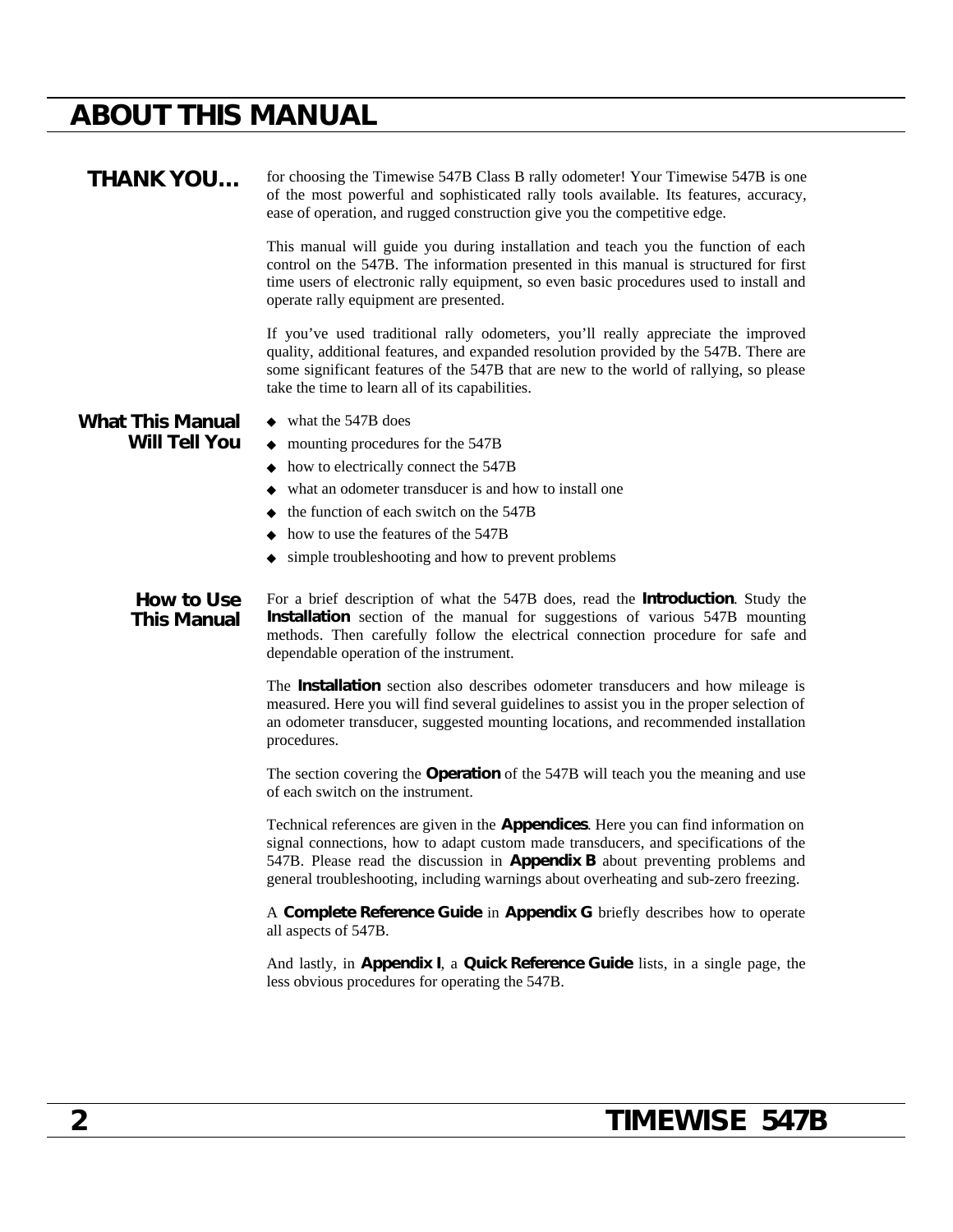### **TABLE OF CONTENTS**

#### **1 Warranty & Repair**

**2 About This Manual** Thank You… What This Manual Will Tell You How to Use This Manual

- **3 Table of Contents**
- **6 547B Features**
- **7 Introduction** For Your Information… What the 547B Does

### **SECTION 1 – INSTALLATION**

- **9 When You're Ready to Begin…**
- **9 Read This Before You Do Anything!**
- **9 Read This Before You Open the 547B!**
- **9 Mounting the 547B**
- **10 Read This Again Before You Open the 547B!**
- **11 Electrical Connection**
- **12 Odometer Transducers**
- **13 Transducer Selection** Photoelectric Transducers Magnetic Transducers
- **15 Transducer Installation** Closed Self-Contained Transducers Open Two-Piece Magnetic Transducers Selecting a Mounting Location Mounting the Transducer Mounting the Magnet
- **19 Final Installation Procedures**
- **20 Materials List**

### **SECTION 2 – OPERATION**

- **21 Start-Up Procedure…**
- **22 Adjusting Rally Parameters** Using the "**+ / –**" Toggle Switches The Rotary Switch
- **23 The Shift Pushbutton Switch**
- **23 Splitting Parameters** Temporarily Splitting the Displays Executing a Lap Split Executing a Retroactive Lap Split "Undoing" a Lap Split Reviewing the Split Memory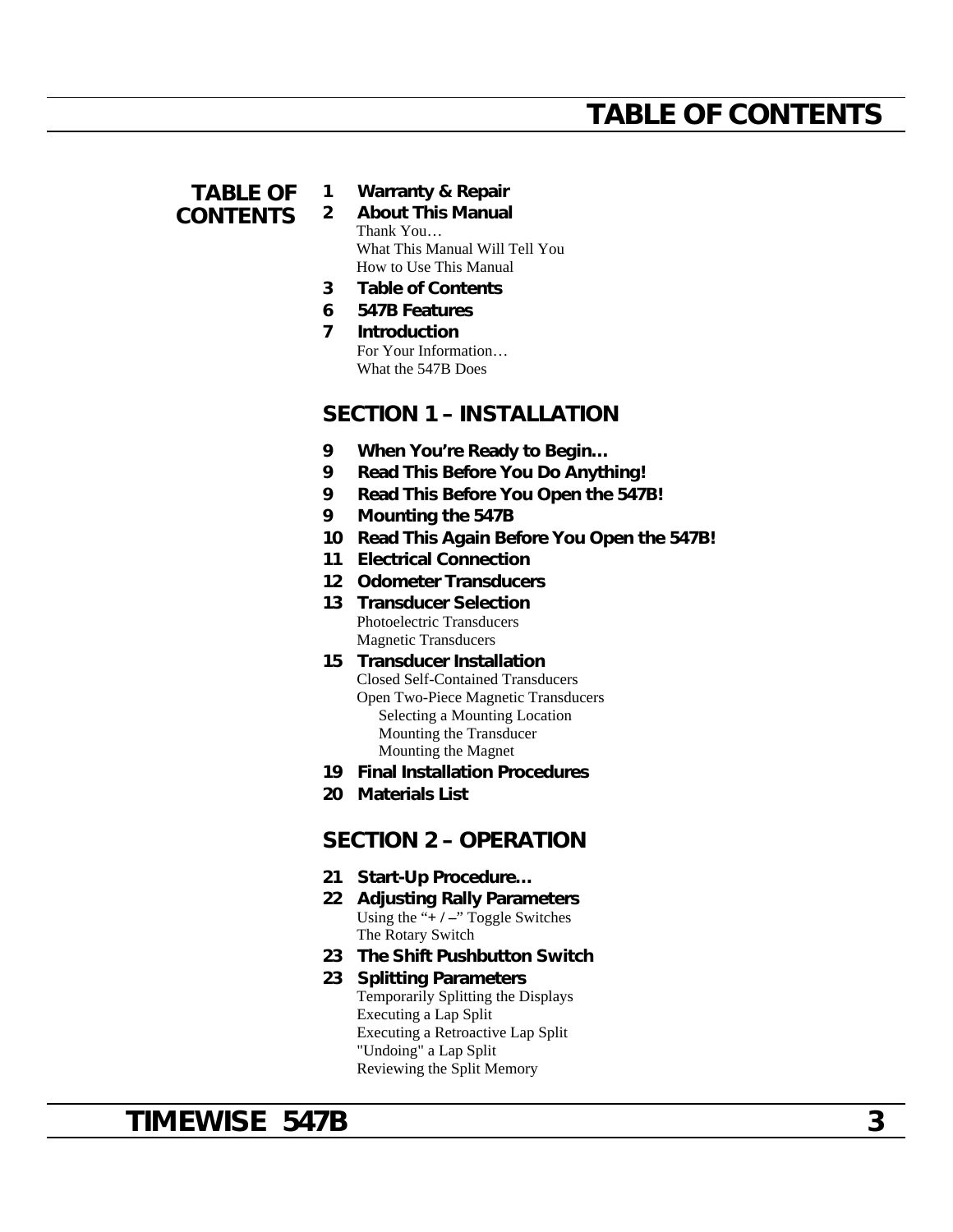## **TABLE OF CONTENTS**

Deleting a Split From Memory

#### **24 Adjusting a Split Parameter**

**25 The Time of Day Clock** Setting the Clock Synchronizing the Clock Automatically Setting the Clock

#### **27 The Timer**

Adjusting the Timer Hiding the Timer Displaying a Speedometer in place of the Timer Viewing the Clock and Timer in Higher Resolution

#### **28 The Odometers**

Selecting the Active Odometer Input Selecting the Direction of Travel Adjusting the Main Odometer Adjusting the Auxiliary Odometer Adjusting Both Odometers Together Temporarily Displaying Thousandths of Miles Constantly Displaying Thousandths of Miles Changing the Shifted Odometer Resolution Adjusting Thousandths of Miles Truncating the Main Odometer Resetting the Main Odometer Resetting the Auxiliary Odometer Linking the Main and Auxiliary Odometers

- **31 The Odometer Factor** Determining Your Base Factor Selecting the Active Odometer Factor Determining a New Factor at a Rally Details on the Odometer Factor Fine Tuning the Odometer Factor
- **34 The "Delta" Record**
- **34 Setting the Odometer Alarm**
- **35 Setting the Clock Alarm**
- **35 Changing the Alarm Beeper Time**
- **35 Changing the Display Intensity**
- **36 Automatic Display Shut-off**
- **36 Operating Mode Indications**
- **36 The Optional Model 326 Driver's Module**
- **37 Selecting the "Pro" or "TSD" Mode**
- **37 Partial System Reset**
- **38 Overall Reset**
- **38 Please Read On…**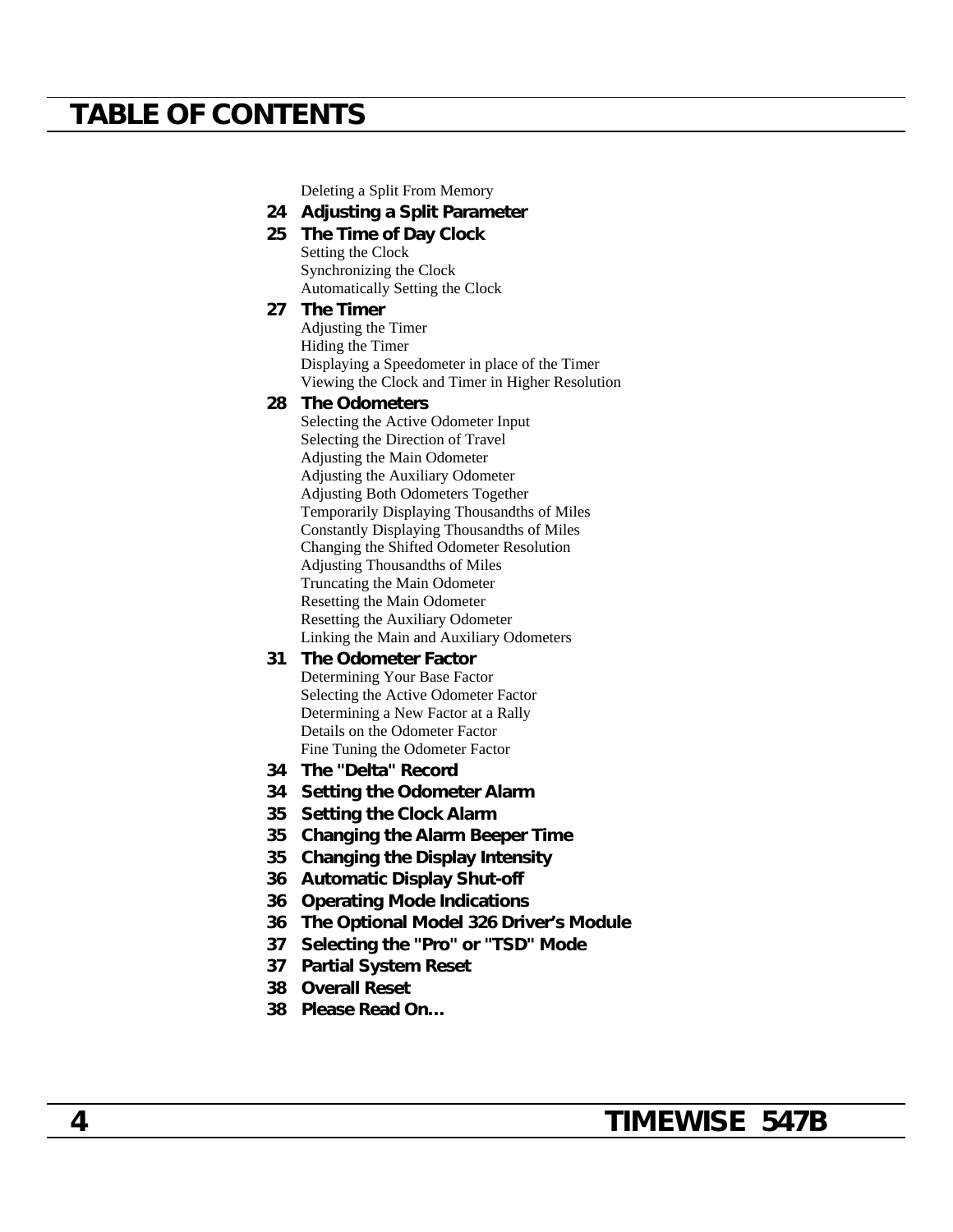## **TABLE OF CONTENTS**

### **APPENDICES**

#### **39 Appendix A - External Connections**

Remote Split and Remote Lap Split with Version 2.2 and Higher Firmware Remote Split with Version 1.9 through 2.1 Firmware Remote Split and Remote Lap Split with Version 1.8 firmware and earlier External Clock Synchronization Remote Lap Split Other Connectors

#### **42 Appendix B - Preventing Problems**

Transducer Troubleshooting Electrical Troubleshooting Electrical Noise Reducing Electrical Noise Overheating And, Yes, the 547B Can Get Too Cold!

#### **47 Appendix C - Odometer Input Specifications**

Cable Requirements Odometer Input 1 Contact Assignments Odometer Input 2 Contact Assignments Signal Specifications Transducer Input Limitations Optional Odometer Input Frequency Divider Frequency Divider Specifications

- **52 Appendix D Oscillator Adjustment**
- **53 Appendix E Cleaning the 547B**
- **54 Appendix F Technical Specifications**
- **55 Appendix G Complete Reference Guide**
- **58 Appendix H Minutes/Mile Table**
- **60 Appendix I Quick Reference Guide**

### **SUPPLEMENTAL INFORMATION**

- **61 547B Options**
- **62 Firmware Version History**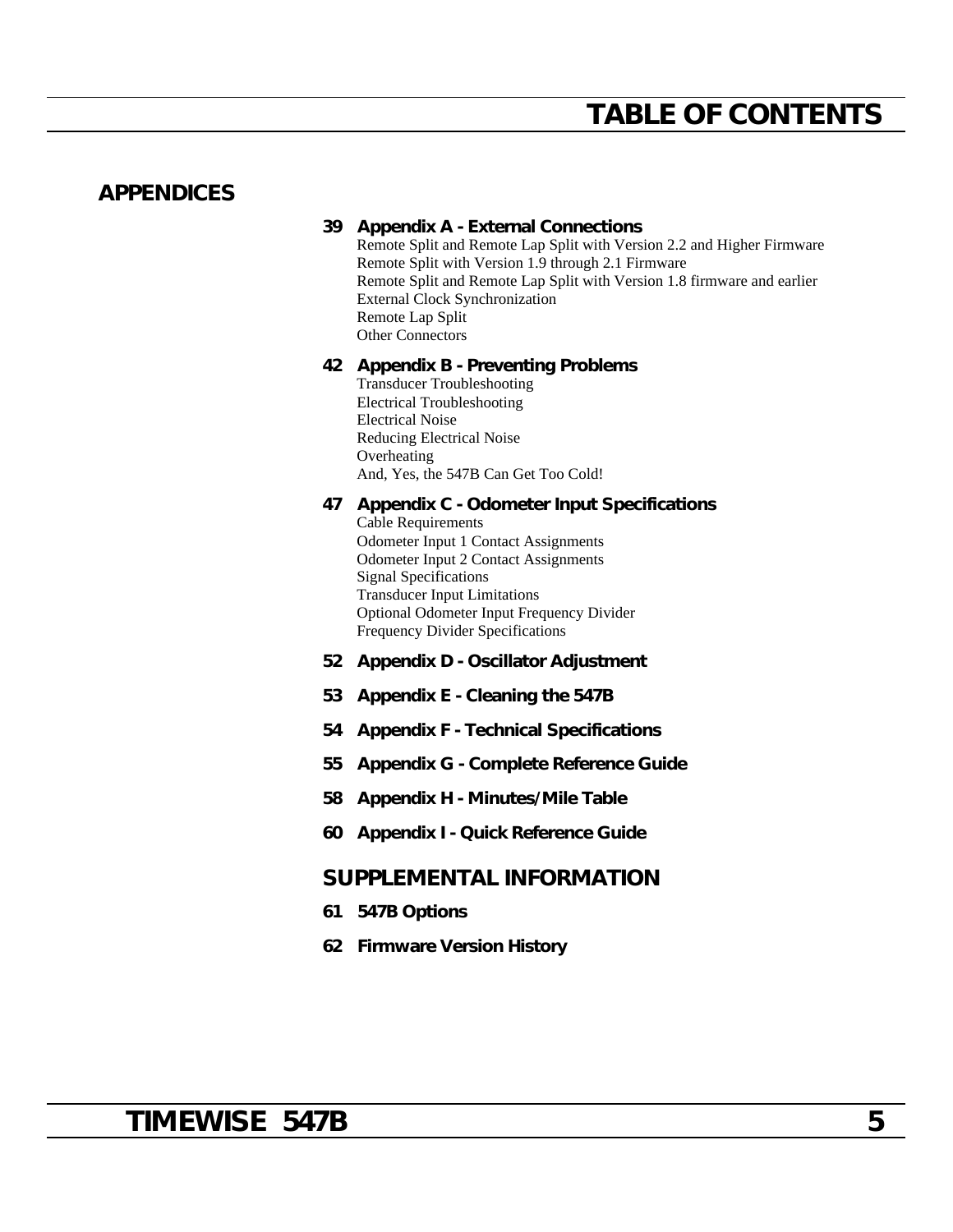## **547B FEATURES**

- **FEATURES** ◆ Dual adjustable and resettable odometers
	- ◆ Twelve hour time of day clock
	- ◆ One hour adjustable and resettable timer
	- ◆ Forward (on-course); reverse (off-course); park (dead mileage)
	- ◆ 0.6" (15.24mm) high super bright displays for daytime viewing
	- ◆ Display brightness adjustment (including "off ")
	- ◆ Clock synchronization at any time (manually or to Timewise 610/650/660 chronometers)
	- ◆ Hundredths of minute/seconds selection at any time
	- ◆ Optional Real Time Clock and Timer keep time when power removed
	- ◆ Odometer synchronization
	- ◆ Timer synchronization to clock
	- ◆ Independent or dependent auxiliary odometer
	- ◆ Audible odometer alarm
	- ◆ Audible clock alarm
	- ◆ External activation of split
	- ◆ Lap split of auxiliary odometer and timer
	- ◆ Adjustments to most recent split parameters
	- ◆ Two odometer inputs
	- ◆ Two adjustable odometer factors in "TSD" mode
	- ◆ Factor(s) retained during power off
	- ◆ Separate amount of change (delta record) display for each odometer and timer
	- ◆ Separate truncation and/or reset for:
		- Main odometer Auxiliary odometer Amount of change (delta) record
	- ◆ Remote driver's display of mileage or true rally speed
	- ◆ Optional pulse divider for attaching odometer input to an OEM electronic odometer signal
	- ◆ Optional RS232C interface to sending data to a printer when "split" activated
	- ◆ Ergonomic design
	- ◆ Small, sturdy case with flat back for easy mounting with Velcro<sup>™</sup>
	- ◆ Designed for harsh automotive environment
	- ◆ Alternator "load dump" protection built-in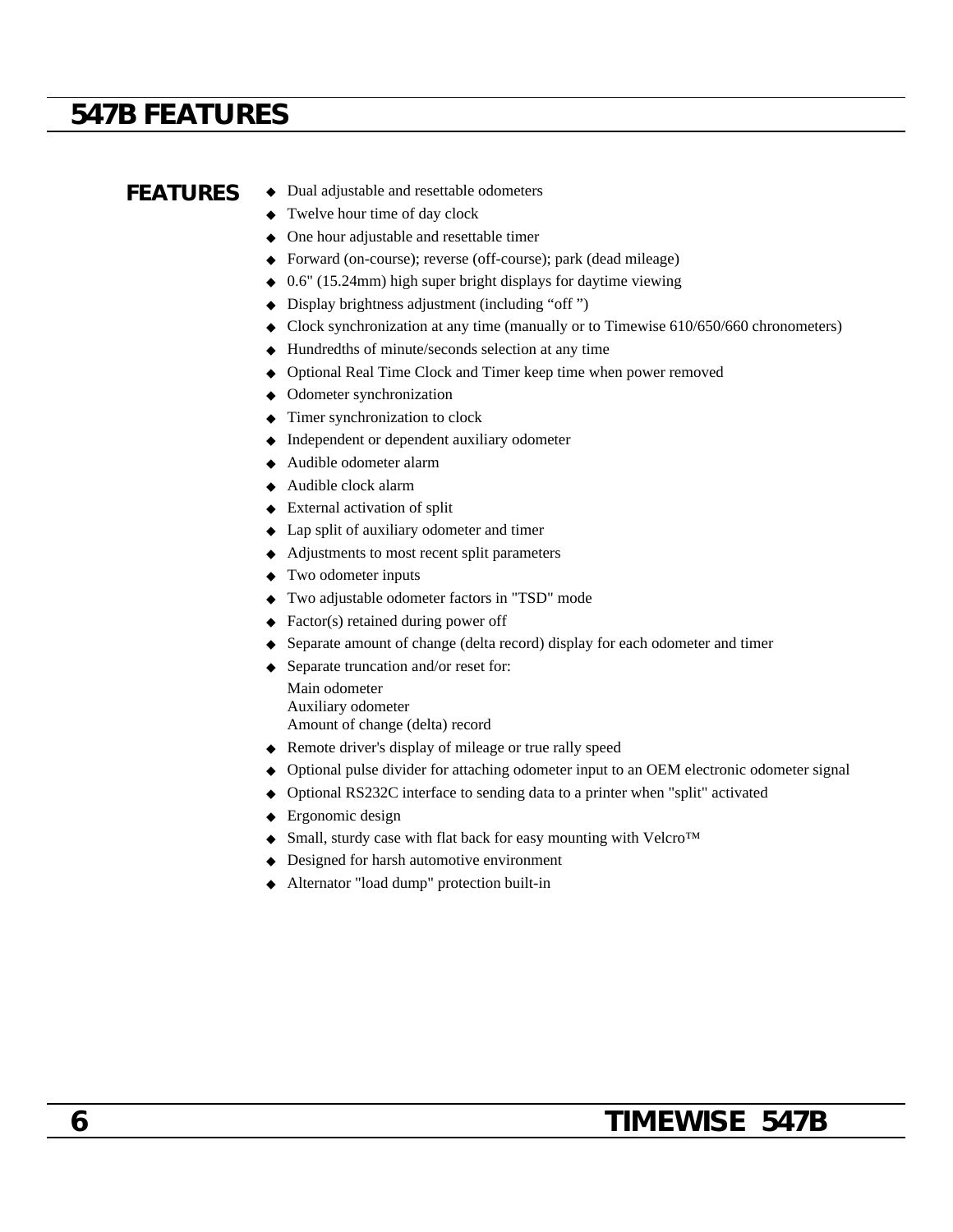## **INTRODUCTION**

#### **For Your Information…** The Timewise 547B is designed with the demanding requirements of professional road rallying in mind. Non-slip switch actuators on detent action toggle switches give positive operator feedback, even on the worst of roads. Switches are logically grouped by function and are placed far enough apart so that accidental activation of the wrong switch is minimized. A multiposition rotary switch eliminates a confusing array of switches, some of which would only be

used infrequently during a rally.

All course parameters are shown on ultra-bright 0.6" tall LED displays to assure easy readability, even in bright light. For nighttime use, the LEDs can be dimmed to lower intensity levels.

The use of large scale integrated HCMOS and CMOS technology keeps component count and power dissipation to a minimum, while simultaneously providing increased reliability. The 547B uses a microcomputer designed for industrial environments where battery back-up, crashproof operation, data retention, speed, efficiency, adverse ambient conditions, and electrical noise play a significant role in product specification and selection. Every safeguard was used to assure continual operation in the harsh environment of a rally vehicle.

### **What the 547B Does**

The 547B rally odometer provides the rallyist with precise distance and time information needed during the course of a rally. A quartz crystal oscillator and full featured, custom programmed microcomputer control all functions of the instrument.

Dual odometers measure distance to a resolution of 0.001 mile. Distance on the main odometer reads a maximum 9999.999 miles before reverting to 0.000 miles. An auxiliary odometer reads to 99.999 miles.

These two odometers can count up or down, or they may be frozen at current values. Any value may be preset into either odometer. Also, either odometer may be independently truncated or reset to zero. The auxiliary odometer counts independently of the main odometer; or, it may be linked to the main odometer so they always count in synchronism.

Two odometer inputs are provided. When running in "TSD" mode, two factors are available, independent of the odometer inputs. One factor can be used for dry pavement, the other for gravel or snow. Distance measuring accuracy is assured through the use of a six digit factor, allowing adjustments to one part in one hundred millionth of a mile per pulse. An optional odometer input pulse divider allows you to connect the odometer input of the 547B directly to high speed electronic speedometer/odometer signals now provided on many vehicles.

Time of day is displayed in hours, minutes, and hundredths of a minute (12:59.99). Optionally, the rallyist can select the standard six digit format of hours, minutes, and seconds (12:59:59). This time of day clock can be set to any hour, minute, or hundredths of a minute (second).You can switch between counting in hundredths or seconds at any time; and, you can synchronize the beat of the clock to a time standard at any time. You can even electronically set and synchronize the clock to a Timewise 610, 650, 0r 660 Multi-Split Chronometer. An additional digit of resolution (tenths of seconds, or thousandths of minutes) is displayable when the clock is split.

A second time display shows a independent resettable and adjustable one hour timer. Like the time of day clock, the timer can show an additional digit of resolution when split.

Both the timer and auxiliary odometer can be simultaneously split and internally reset to zero in a "Lap Split" action. You can retroactively activate a lap split to the last split location. You can even "undo" an accidental lap split!

The 547B has a 250 split memory to log each split entered. The odometers, the clock, and the timer are saved upon each split. You can review splits at anytime, even after power has been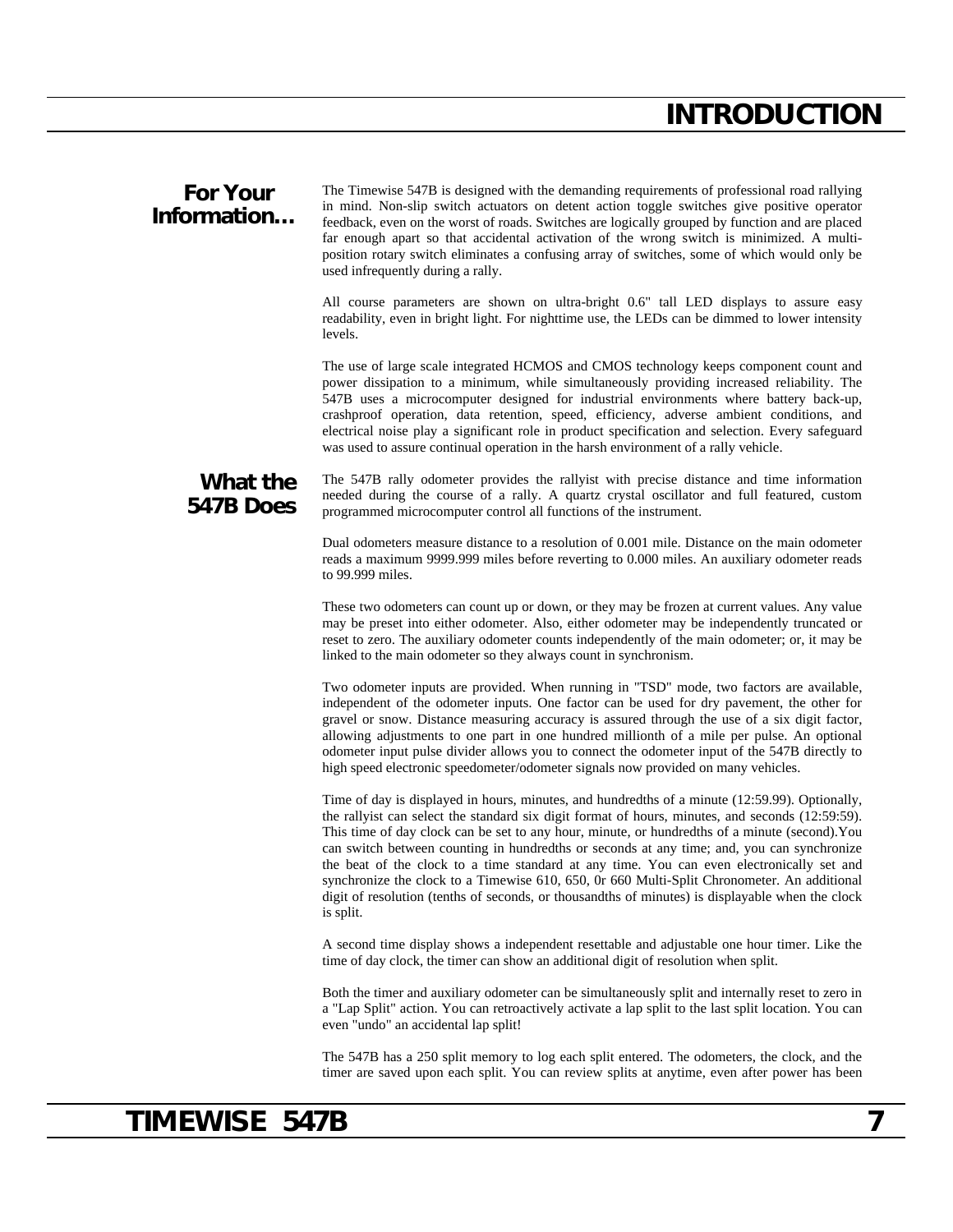## **INTRODUCTION**

removed and re-applied. The instrument can therefore function as a 250 multi-split chronometer when working at a checkpoint with full review capabilities. An external split input is available for remote split trip mechanisms; and, an optional RS-232C interface is available to download to a printer the time of day whenever split is activated.

An optional remote driver's module displays shows a duplicate of the main odometer, or, when operating in the "TSD" mode, the vehicle's actual speed (up to 150.0 mph). (When operating in the "Pro" mode, the vehicle's speed is replaced by the auxiliary odometer in the display.) Vehicle speed is displayed to a resolution of 0.1 mile per hour and is mathematically corrected to the official course mileage.

Both an odometer alarm and clock alarm are available. The distance and time to the alarm is even displayed.

Virtually all parameters within the 547B can be altered by the rallyist. (You can even adjust the alarm beep time.) Changes can be made while course parameters are split or free running. A confirmation of the change is available in a resettable amount of change, or "delta record" display.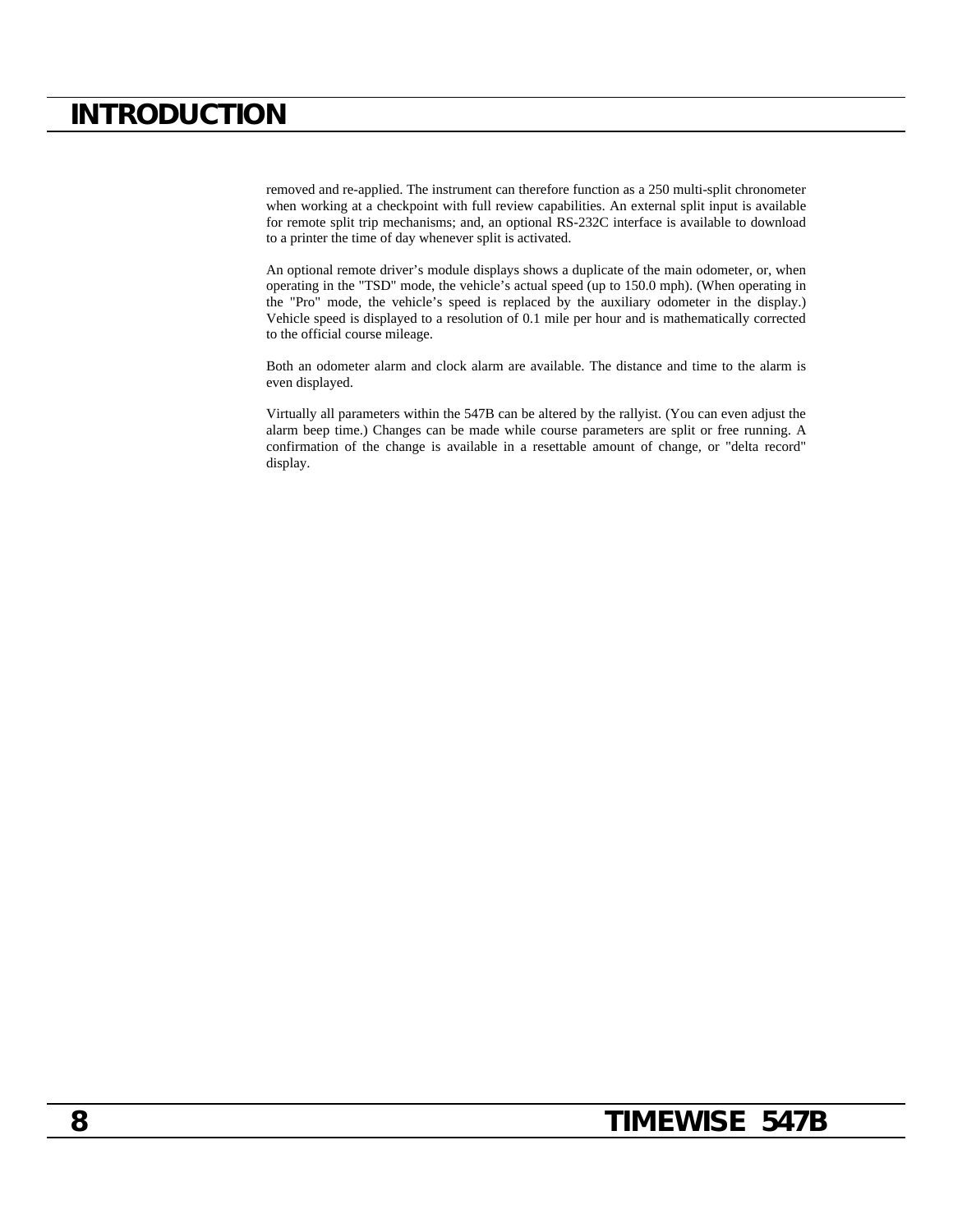## **WHEN YOU'RE READY TO BEGIN…**

You should plan on spending an entire afternoon installing the 547B. Some transducer installations require that you wait overnight for epoxy to fully cure, so make allowances for that time, too. You will also need to spend additional time learning how to use the instrument.

Do not attempt to run a rally on the same day you install the 547B. In fact, it is highly recommended that you use the instrument under simulated rally conditions before running an actual rally. Without the pressure of having to stay on time, familiarization and confidence in the instrument will develop rapidly. As with everything else: Practice Makes Perfect. When you are comfortable using the 547B, you will be able to concentrate on navigating the rally course rather than the front panel of the instrument.

#### **READ THIS BEFORE YOU DO ANYTHING! CAUTION!** The 547B is for 12 volt DC negative ground vehicles. As of this writing, some 24 volt DC vehicles are becoming available. If you intend on installing the 547B in such a vehicle, contact Timewise for a modification that is necessary to prevent destroying the 547B when connecting to such voltage.

**You will destroy the 547B if it is powered from a 24 Volt DC system! Take extreme caution to prevent this from happening!**

### **READ THIS BEFORE YOU OPEN THE 547B!**

**CAUTION!** The 547B has a 30 year lithium battery back-up for all data in its memory, including the actual operating firmware. If you open the 547B and inadvertently short out a trace within the unit, or apply a negative voltage as little as  $-0.3$  volts to any trace inside the instrument, the life of the battery can be severely shortened. The 547B will lose its operating memory when the battery voltage drops below 2.5 volts; the instrument will then become useless. The only recourse will be to return the unit to Timewise for replacement of the battery and microprocessor, and complete reprogramming of the instrument. There is a very substantial charge for this replacement and reprogramming!

**You can damage the 547B if you touch anything inside! Take extreme caution to prevent this from happening!**

**Mounting the 547B** The 547B can be mounted most easily using Velcro™ fastening strips attached to the back of the instrument. Velcro is available at most hardware stores. When using Velcro, purchase the type with pre-applied adhesive on its back, rather than the type that requires an application of glue. Glue generally doesn't adhere as well as the adhesive and often fails after a short time because of temperature extremes within the vehicle. Glue also leaves a terrible mess if you remove the strips later.

> If you do use Velcro, only a few small strips are necessary. If you use large amounts of Velcro, you may not be able to remove the 547B without putting substantial stress on the instrument. You could warp the printed circuit boards inside and break a solder joint.

> Before attaching Velcro to the dashboard, thoroughly clean the area where you intend to apply the strips. Adhesives will not reliably stick to surfaces contaminated with dirt or oil. Vinyl conditioners must be completely removed. Use a household cleaner or mild solvent. *Careful! Highly active solvents may damage the dashboard!*

> To remove Velcro from the dashboard after its adhesive has baked in the sun, Timewise suggests you apply a general purpose cleaner. Isopropyl alcohol or ethanol will usually soften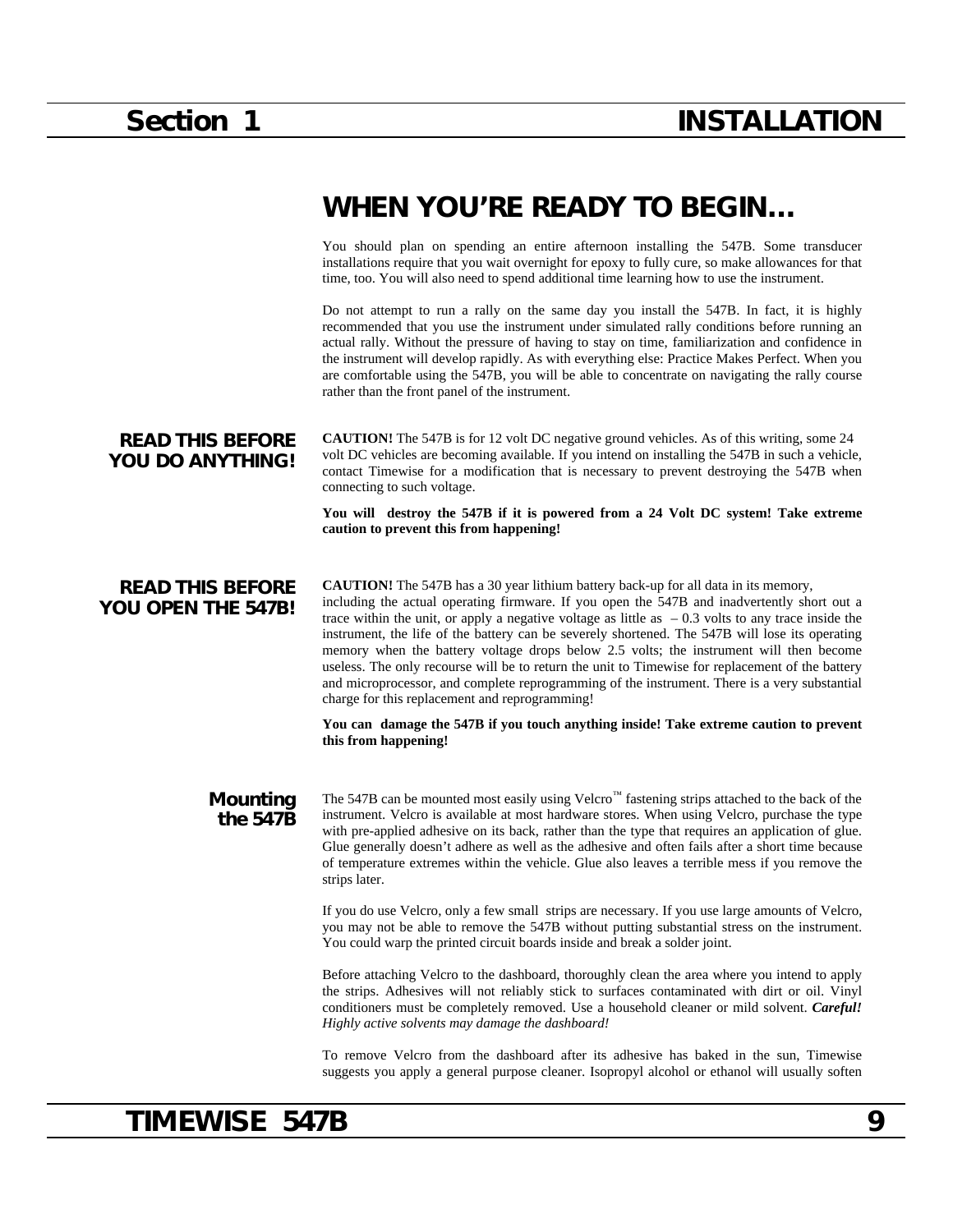dried-on, hardened adhesive, allowing you to completely remove the Velcro. Careful! some plastics used on dashboards may be damaged by these chemicals. Never use methanol, methylene chloride, acetone, 1,1,1-trichloroethane, or nitromethane. Test an inconspicuous place first and wait awhile before concluding that the chemical does not harm the surface. Lexan (polycarbonate) and polysulfone have a nasty habit of just falling apart after exposure to some alcohols. It sometimes takes several minutes before any sign of a problem, and then, suddenly, the plastic fractures in a million pieces.

Chlorinated fluorocarbons ("HCFC" and other Freon replacements) cleaners are available at industrial electronic suppliers. Only some of these cleaners are OK. Be forewarned that many of them can literally make polycarbonate and polysulfone crumble. (**Do not use a TV tuner cleaner. Such formulations contain unspecified lubricating oils and additives.**)

The 547B case is ABS plastic and the front panel is polycarbonate. Take care when using chlorinated cleaners around the 547B. See **Appendix E** for more information.

When selecting a mounting location, avoid placing the 547B high on the dashboard out of easy reach. Most navigators cannot comfortably operate the instrument with an extended arm. A lower position, perhaps just above the glove box, usually provides easier access. Such a location is also out of direct sunlight much of the time, thereby keeping the instrument cooler. Choose a location that will not present a safety hazard during hard braking or sudden turns.

If your vehicle has a passenger side airbag, you may consider an alternative to mounting the 547B on the dashboard. Some rallyists are mounting the instrument on a homemade enlarged version of a clipboard. If you do mount the 547B to a clipboard, remember to disconnect wires and cables prior to exiting the vehicle! When your vehicle is in every day use, removing the clipboard and 547B reduces the potential theft of the instrument.

You can also recess the 547B into a cutout in the dashboard or center console. However, air circulation around the instrument will be restricted and overheating may occur. Also, a remote power switch would certainly have to be installed to turn the 547B on and off without its removal from the cutout.

If you do recess the 547B into the dashboard, you may find it tempting to remove the rear cover. If you do so, here is a very important warning:

**READ THIS AGAIN BEFORE YOU OPEN THE 547B!** The 547B has a 30 year lithium battery back-up for all data in its memory, including the actual operating firmware. If you should inadvertently short out a trace in the 547B, or apply a negative voltage as little as  $-0.3$  volts to any trace inside the instrument, the life of the battery can be severely shortened. The 547B will lose its operating memory when the battery voltage drops below 2.5 volts; the instrument will then become useless. The only recourse will be to return the unit to Timewise for replacement of the battery and microprocessor, and complete reprogramming of the instrument. There is a very substantial charge for this replacement and reprogramming!

#### **You can damage the 547B if you touch anything inside! Take extreme caution to prevent this from happening!**

The optional Model 326 driver's module for the 547B is generally mounted with Velcro. The mounting location does not necessarily have to be on top of the dashboard directly in front of the driver. Some rallyists position the module slightly to one side of the driver or place it on the steering column in front of the instrument panel.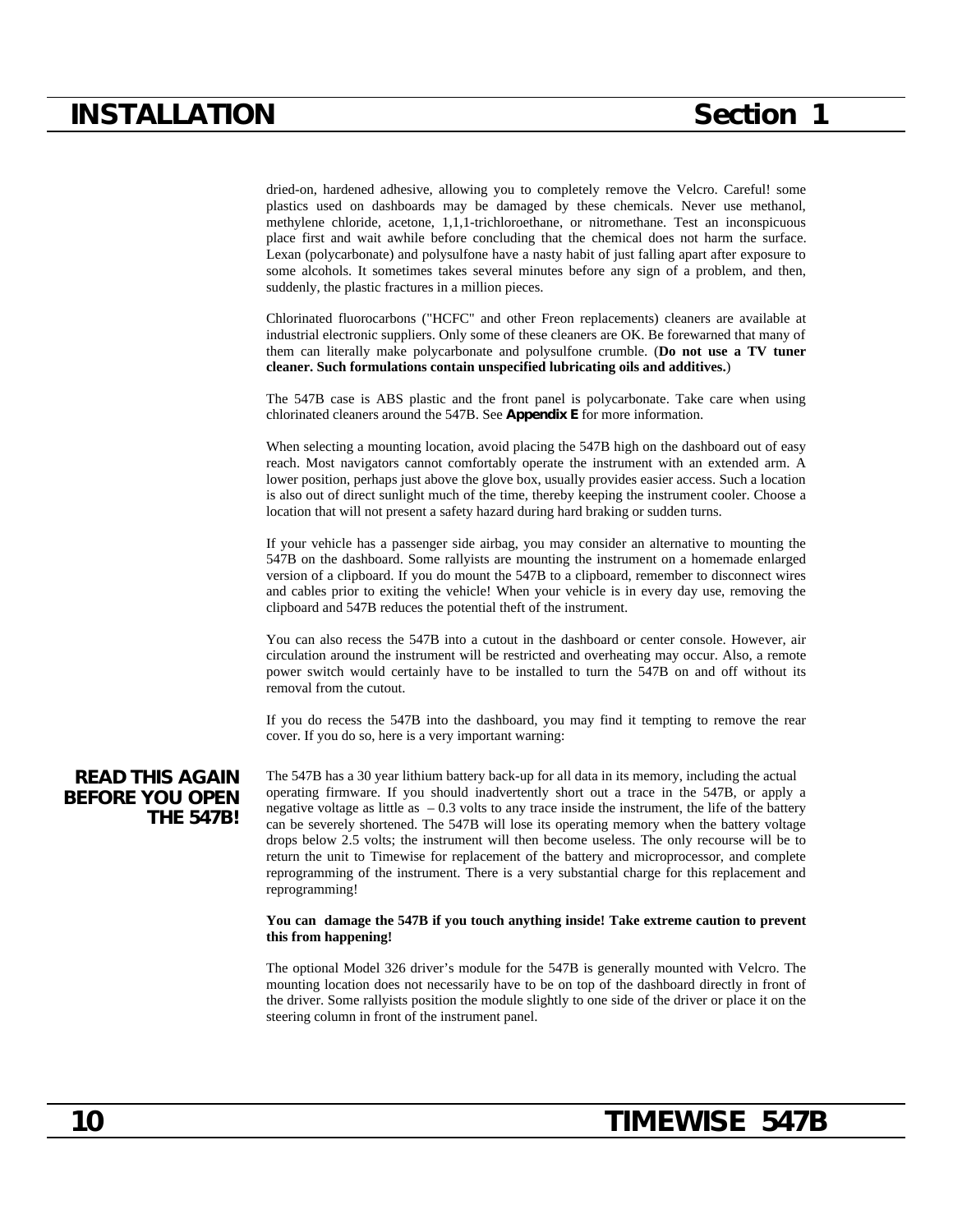## **Section 1 INSTALLATION**

When positioning the driver's module, lay the cable that attaches it to the 547B neatly along the edge of decorative trim or near the windshield. If possible, do not lay the cable directly over a blower motor located within the dashboard. Blower motors radiate incredible amounts of electrical interference that can cause a malfunction in the 547B. See **Appendix B** for details.

Regardless of the mounting method you select, make certain both the main 547B and driver's module are mounted securely. If they are loosely attached, they may become dislodged by a bump, sudden acceleration, or hard braking. Also, avoid mounting them at such an angle that sunlight reflects off the panels into your eyes. Don't forget this warning when installing the 547B while in a garage or at night.

#### **Electrical Connection** The 547B operates from a nominal 12 volt DC, negative ground vehicle supply. A voltage range of 8 to 15 volts is tolerated continuously. Additional allowance is made for short duration drops to 7 volts, as well as the high voltage transients typically found in a vehicle.

## **WARNING!**

#### **DO NOT CONNECT THE 547B TO A POSITIVE GROUND VEHICLE!**

The power connections of the 547B must be made with the utmost of care. The red wire must be connected to the positive (+) potential of the vehicle's power supply. The wire must make continuous contact to a circuit that is not switched off anytime during driving, starting, or parking. The black wire must be connected to the negative (–) potential of the battery. Attaching both leads securely is mandatory. *Do not use a cigarette lighter adapter plug! Such a loose fitting connector just invites trouble.*

A good attachment point for the red wire is at the fuse box. Here, the positive potential cable from the battery brings uninterrupted power to all circuits in the vehicle. The red wire is supplied with a slip-in connector that may fit between a fuse and its holder. Several other attachment methods include: attaching to the power distribution panel screw terminals provided in some vehicles, removing the fuse box and attaching to a terminal on its underside, soldering (or crimping) directly to the 12 volt cable connector at the battery terminal, or tapping a circuit that always powers an electrical accessory (e.g., a clock or cigarette lighter).

If you attach the positive (red) wire to a circuit already protected by a fuse, keep in mind that a problem elsewhere in the vehicle may blow that fuse and disable the 547B. Make certain that the vehicle fuse is free of corrosion and makes continuous contact with its holder.

Connection of the negative (black) wire should be to a screw or bolt on the chassis *that is near the point of attachment for the red wire*. The connection must be free of dirt, oil, grease, and paint. Do not overtighten the connection, as you may weaken the wire by breaking some of its fine strands.

**Really IMPORTANT!** IMPORTANT! The red and black wires must be attached to points that are as close to each other as reasonably possible. In addition, the two wires must be twisted around each other approximately one turn for every inch of travel. Do not attach the black wire to some point on the chassis directly behind the 547B and run the red lead a long distance to the fuse box or battery! By doing so, you create a huge antenna that can pick up all manner of radiated energy. Such energy cannot be filtered out of the power line without prohibitively expensive electronics. See **Appendix B** for more information. **The connection for the black wire must be near the attachment point for the red power lead!**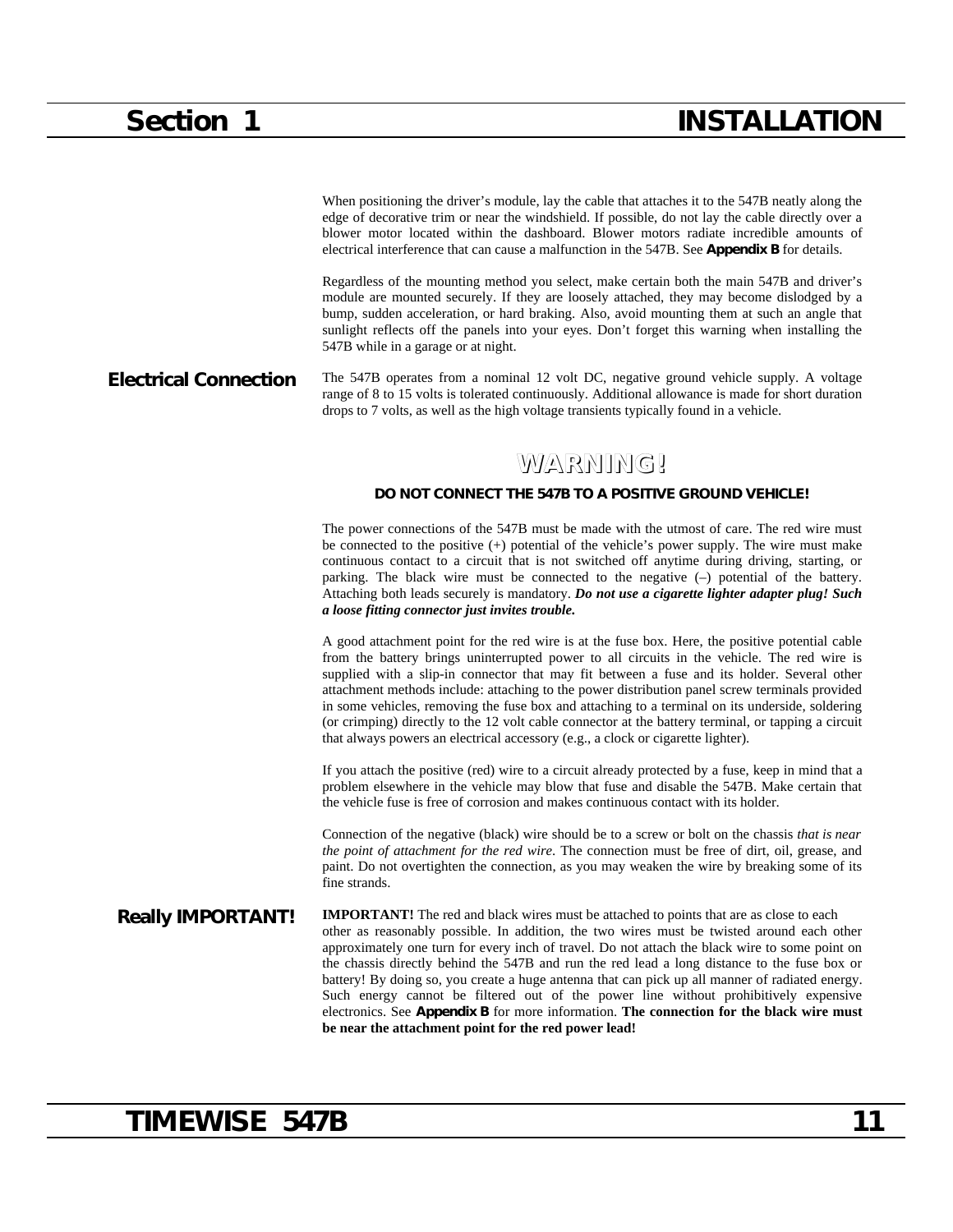## **INSTALLATION Section 1**

Make sure the cable between the battery's negative terminal and the chassis is clean and secure. If the vehicle chassis is isolated from the negative side of the battery, choose a connection point for the black wire at a convenient location along a negative potential line.

*IMPORTANT! When routing the red wire, make certain that the fuse holder has some freedom of movement. If the fuse holder is held too tight, a spring inside the fuse holder could be compressed if the red wire is pulled. The fuse will then lose electrical contact with the ends of the wire. (This may occur only when the vehicle is jarred by a bump in the road.)*

On the other hand, do not let the wires hang too lose, or the navigator may snag the wires with his or her foot. Also, be careful when routing wires around the glove box or among movable cables and levers. The wires may be pulled when the glove box is opened or control levers are moved. Wires placed below floor mats or carpeting can likewise be pulled when stepped upon.

If you need to extend the electrical power wires of the 547B, extension cables are available from Radio Shack as part number 270-026. If you need to replace the entire fused power cable, ask for part number 270-025. The 547B uses a 1.5 amp 3AG fast blow fuse.

Note that the power wires *may* be fed through a dark gray metallic ring prior to entering the left side power entry point. There may also be rings on the cables of the driver's module and odometer transducer. These rings, termed "ferrite beads" help to prevent high frequency radio frequency interference (RFI) from entering the 547B. Overly strong RFI can upset the 547B. For the ferrite beads to be most effective in removing RFI, they must be located next to the 547B. See **Appendix B** for more information.

**Odometer Transducers** The 547B will operate from a wide variety of odometer transducers (often referred to as **probes**, **pick-ups, sensing units**, **impulse units**, or **sending units**). An odometer transducer is an electro-mechanical device that produces an electrical signal indicating the passage of distance. There are two common types available: photoelectric and magnetic.

Photoelectric odometer transducers are supplied as a one-piece assembly consisting of a housing, a source of light, a slotted disk, and a light sensitive transistor (a phototransistor). The "closed" self-contained mechanism is constructed such that the disk can be made to spin as the vehicle moves. The light source and phototransistor are placed on opposite sides of the rotating disk, so that a beam of light alternately flashes on the phototransistor. As the flashing beam of light strikes the phototransistor, electrical signals are sent to the 547B. Note: Timewise does not recommend the use of photoelectric transducers.

Magnetic odometer transducers use a type of special transistor that is sensitive to a powerful magnetic field. Magnetic transducers turn on and off in the presence and absence of this magnetic field, each time sending a signal to the 547B. Two styles are available: a "closed" self-contained unit similar to the photoelectric unit, and an "open" two-piece arrangement consisting of a housing containing the sensing element and a separately mounted permanent magnet. Timewise manufactures both types of magnetic odometer transducers.

Many automotive manufacturers are now installing electronic speedometers in their vehicles as standard equipment. These systems use an electronic pulse sending unit (some are similar to the closed magnetic transducer; others are effectively small generators) attached to the transmission. Such systems can be used as the odometer signal source for the 547B. Rallyists wishing to do so must first read the discussion in **Appendix C** regarding odometer transducer specifications. If you plan on using an original equipment electronic speedometer system as your signal source, you must understand the needs and limitations of the 547B, as well as your vehicle's electrical system. Your 547B will need an odometer input signal conditioner/frequency divide installed. This optional accessory will attempt to buffer and shape high speed original equipment electronic signals so that the 547B will count mileage correctly without interfering with normal vehicle functions. See **Appendix C** for more information.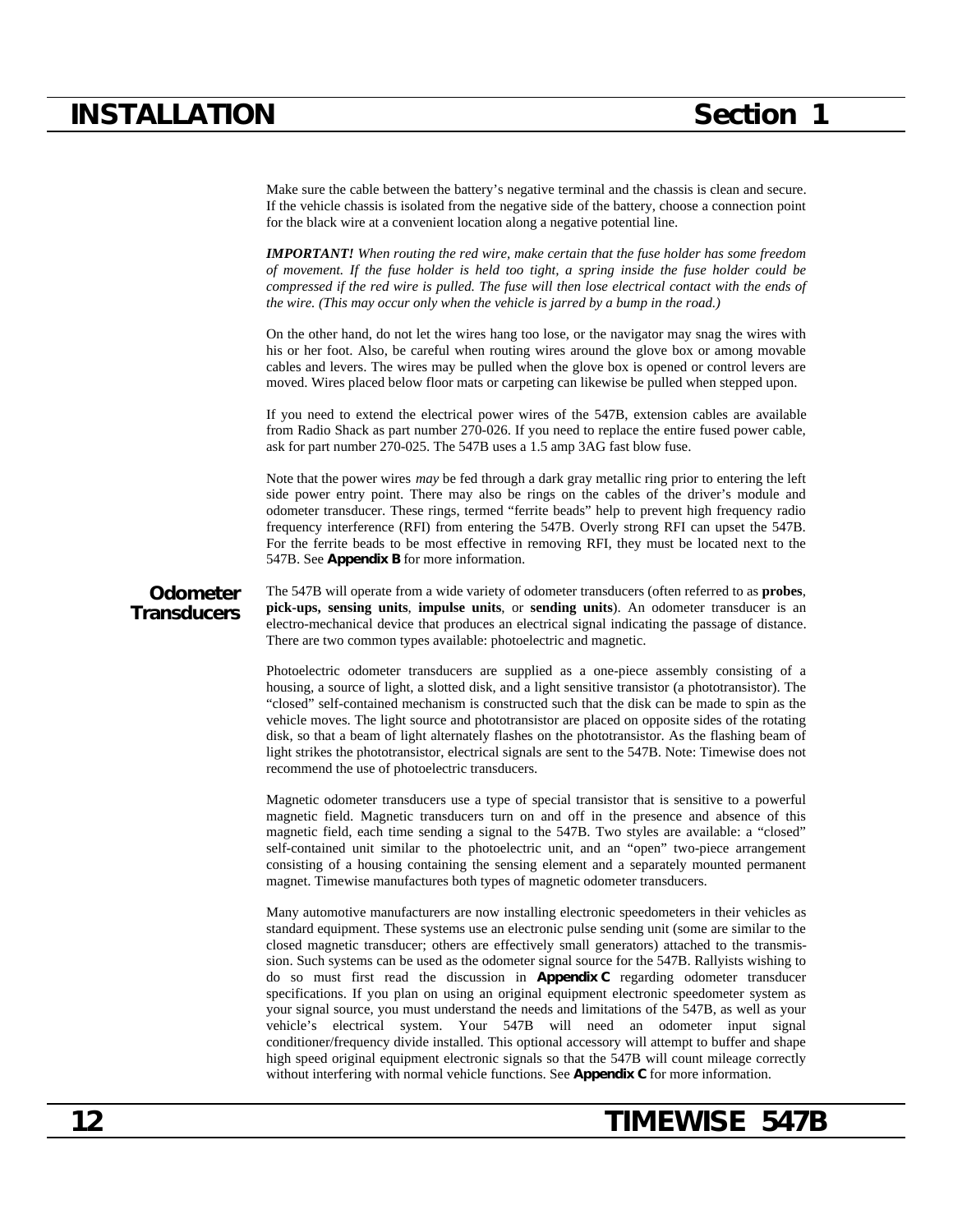|                                            | If you plan on using a transducer other than one supplied by Timewise, you will need an adapter<br>cable to connect to the "eight contact unkeyed modular jack" used on the 547B. Timewise can<br>provide cables (with an eight contact modular plug on one end), with or without a mating<br>connector for another brand of transducer. Do not use a four or six contact modular plug!<br>Such plugs will damage the eight contact jack! Refer to Appendix C for a listing of the<br>transducer connector pin assignments. |
|--------------------------------------------|-----------------------------------------------------------------------------------------------------------------------------------------------------------------------------------------------------------------------------------------------------------------------------------------------------------------------------------------------------------------------------------------------------------------------------------------------------------------------------------------------------------------------------|
|                                            | Note that there are two odometer inputs on the left side of the 547B. Either input can be used at<br>any time. To use both inputs, all you need are two odometer transducers. The transducers may<br>be of different types. One may be from the vehicle's electronic speedometer, the other from a<br>transducer you have installed.                                                                                                                                                                                        |
|                                            | If you have only one odometer transducer, install the supplied dust cover into the unused input.<br>This prevents dirt from contaminating the contacts in the unused jack. A dust cover is also<br>provided for the Remote Display jack while it is unused.                                                                                                                                                                                                                                                                 |
| <b>Transducer Selection</b>                | Which type of odometer transducer is the best? Unfortunately, there is no clear-cut winner.<br>There are advantages and disadvantages to each. When selecting a transducer, you'll have to<br>weigh the following features for each type and decide which are important to you.                                                                                                                                                                                                                                             |
|                                            | Obviously, measurement accuracy is on everyone's list of required features. So which type of<br>transducer provides the greatest accuracy? There are two schools of thought about this. Some<br>rallyists argue that wheel slippage during hard acceleration rules out the use of any transducer<br>attached to the drive train or to a speedometer cable mechanism driven by the transmission.<br>These rallyists believe that a transducer sensing the rotation of an undriven wheel must be used.                        |
|                                            | Other rallyists argue, however, that during hard braking (especially on gravel) an undriven<br>wheel can lock up easier. In such a case, a transducer sensing the rotation of an undriven wheel<br>will miss pulses more often than a wheel connected to the drive train.                                                                                                                                                                                                                                                   |
|                                            | Note that on four wheel drive vehicles, the transmission usually turns when <i>any</i> wheel looses<br>traction. In such a case, a transducer attached to the odometer cable will record extra pulses<br>regardless of which wheel spins. It has, therefore, been suggested that sensing the rotation of a<br>single wheel may, on the average, reduce the measurement of erroneous pulses by a factor of<br>four.                                                                                                          |
|                                            | As it happens, the distance measuring accuracy of the 547B is not predictably improved by the<br>choice of transducer or mounting position. Unless you install an undriven, non-braking, "fifth<br>wheel" you will always experience missing or erroneous pulses from some manner of wheel<br>slippage. Only by precise determination of the odometer factor (explained later) and a conscious<br>effort to minimize wheel slippage is accuracy improved.                                                                   |
| <b>Photoelectric</b><br><b>Transducers</b> | Photoelectric transducers are generally attached to the speedometer cable mechanism of your<br>vehicle. Alternatively, some rallyists install a mechanical cable drive to the hub of a wheel and<br>attach the photoelectric transducer to the end of that cable. Consult your rally equipment dealer<br>for further information on that type of installation. Note: Timewise does not recommend the use<br>of photoelectric transducers.                                                                                   |
|                                            | The photoelectric transducer is easy to install providing it has the correct mechanical fittings for<br>your vehicle. Occasionally, because of the wide variety of odometer cable fittings in use, trans-<br>ducers with appropriate fittings are not available. Short adapter cables must then be used.                                                                                                                                                                                                                    |
|                                            | There are some potential problems with photoelectric transducers. Many of these transducers<br>use an incandescent bulb as a light source. Proper designs use a bulb rated at a higher voltage<br>than the voltage supplied by the rally 547B. This greatly increases bulb life. Unfortunately, it is                                                                                                                                                                                                                       |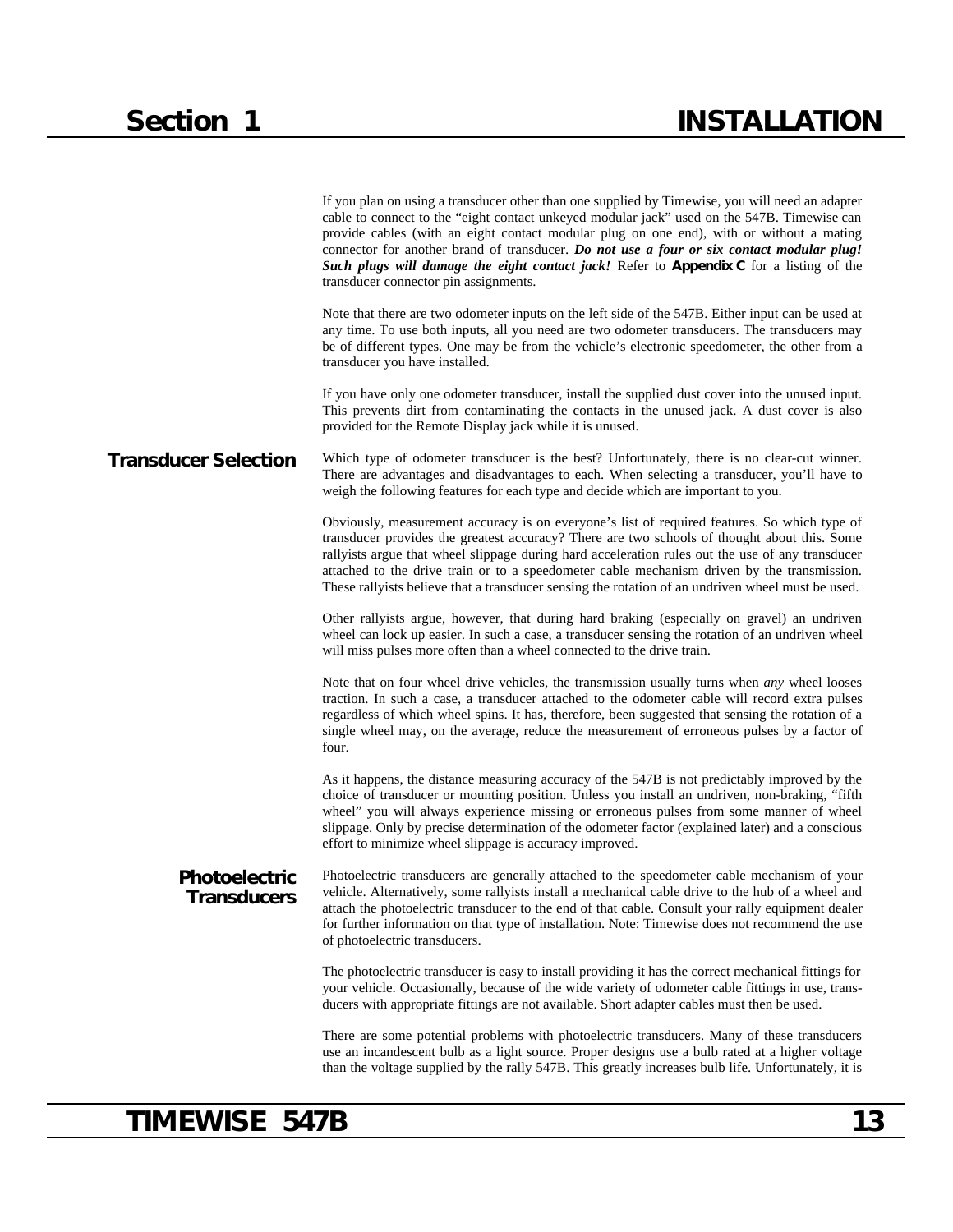## **INSTALLATION Section 1**

still possible for the light bulb to burn out in the middle of a rally. Also, photoelectric transducers generally must be mounted inside the vehicle since weather and high levels of ambient light can adversely affect their operation. This restriction limits your selection of mounting locations.

Another problem exists with many photoelectric transducers: They often do not output "clean" pulses (i.e., pulses with sharp rising and falling edges) when the vehicle is moving very slowly. A design feature of the 547B is that it can accommodate slowly changing transducer signals. However, if the slowly changing signal varies excessively between "on" and "off" states before settling, the 547B can mistakenly count more than one pulse. (This problem will not be encountered if the photoelectric transducer utilizes a "photo-darlington" transistor.)

Note: The 547B has a current limiting resistor in the power supply circuitry for the odometer transducer. This safety feature protects the 547B if you cause a short circuit when installing a homemade transducer. The resistor will also increase the life of the light bulb in the photoelectric transducer. Unfortunately, it also decreases its light output. As such, it is possible that a photoelectric transducer may not work on the 547B even though it works when connected to another brand of rally 547B. Note: Timewise does not recommend the use of photoelectric transducers.

### **Magnetic Transducers**

The most reliable transducer is the closed magnetic style. Like the photoelectric transducer, adapter cables are often required to attach the transducer to your vehicle. (Timewise closed magnetic transducers have  $5/8$ "-18,  $7/8$ "-18,  $22$ mm-1.5mm, or 18mm-1.5mm cable fittings.) Some closed magnetic transducers (e.g., Timewise) are sealed against the elements and may, therefore, be mounted outside the vehicle. Magnetic transducers also have built-in hysteresis, so you won't have a problem counting extra pulses when moving slowly. When properly fitted to a vehicle, closed magnetic transducers will provide years of trouble free service.

Lastly, there is the open two-piece magnetic transducer. An advantage of the open magnetic transducers is that it can be installed in a location where wheel slippage is not a concern. Open magnetic transducers are generally less expensive than other styles.

A disadvantage of the open magnetic transducer is the greater effort required in its installation. The components are generally mounted under the vehicle, thereby making placement of the pieces difficult. Choosing a location for the transducer requires considerable planning and understanding of the mechanics of the vehicle. The installation also requires critical alignment of the two components. If not correctly mounted, open two-piece magnetic transducers can be damaged or dislodged during rough driving.

Even with the difficulties mentioned, the open magnetic transducers are by far the most popular. They have been installed on virtually every type of vehicle.

**Transducer Installation** Anyone with average mechanical abilities can install an odometer transducer. Household tools are generally all that is required. Jack stands are a must if you work under your vehicle. If you don't feel comfortable working on or under your vehicle, enlist the aid of friends or hire a mechanic. Make sure your assistants understand the seriousness of the sport and your intent on winning. Insist on perfection. You don't want a poorly installed transducer to fail during a rally.

> Depending on the type of transducer, anywhere from one hour to twenty-four hours (if you're waiting for epoxy to cure) may be required for proper installation.

> Read the following procedures and choose the method that you prefer. If you plan on using a signal from your vehicle's OEM electronic speedometer, you will have to plan your own installation method.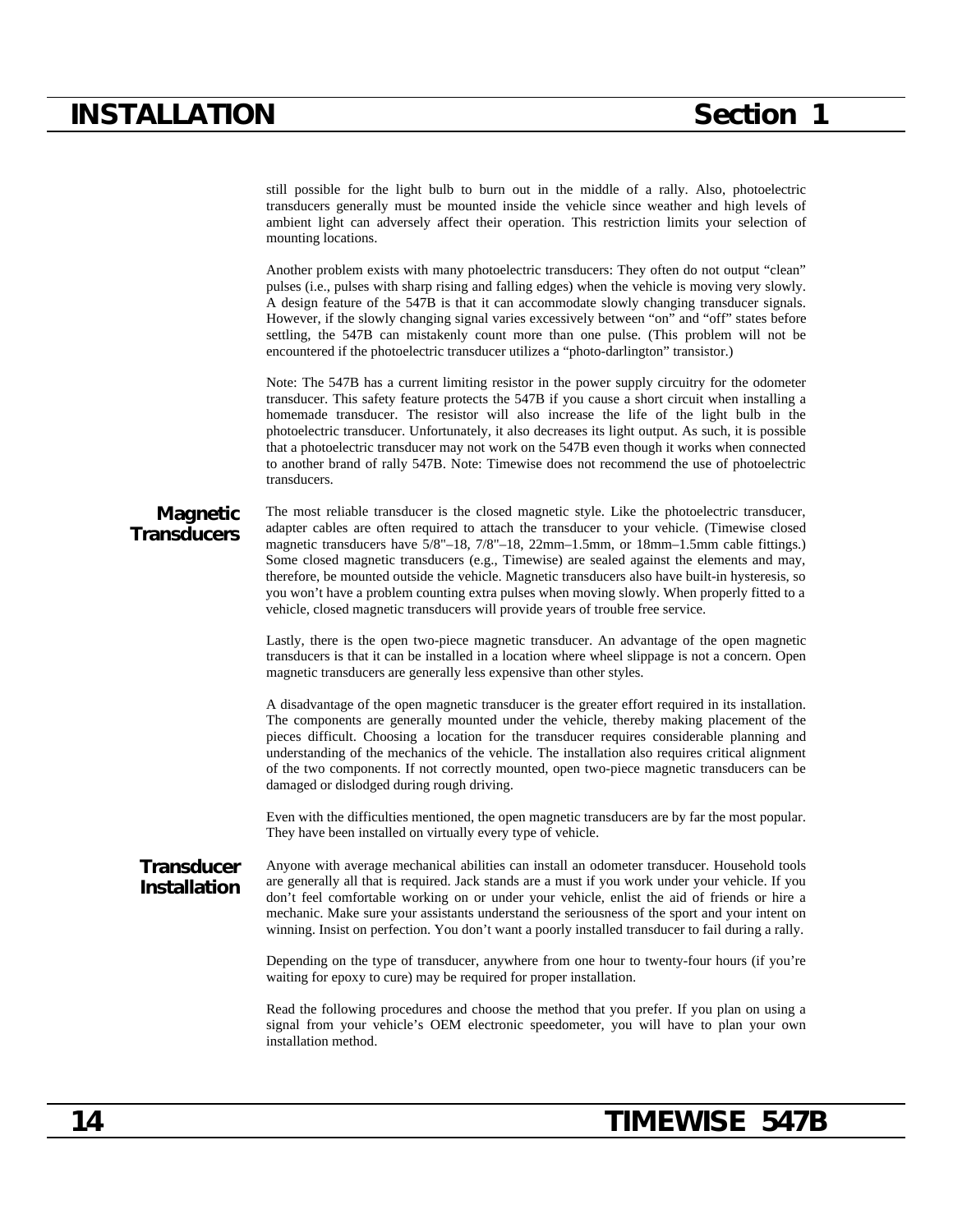# **Section 1 INSTALLATION**

| <b>Closed Self-Contained</b><br><b>Transducers</b>   | Generally, photoelectric transducers are mounted inside the vehicle since water, dirt, and<br>ambient light levels can affect their operation. As mentioned, closed "self-contained" magnetic<br>transducers may be mounted outside the vehicle if they are weatherproofed. Check with the<br>manufacturer to determine if you are restricted to passenger compartment mounting locations.<br>Timewise closed magnetic transducers use a gasketed housing that weatherproofs the<br>transducer, allowing it to be mounted outside the vehicle.                                                                                                                                                                                 |
|------------------------------------------------------|--------------------------------------------------------------------------------------------------------------------------------------------------------------------------------------------------------------------------------------------------------------------------------------------------------------------------------------------------------------------------------------------------------------------------------------------------------------------------------------------------------------------------------------------------------------------------------------------------------------------------------------------------------------------------------------------------------------------------------|
|                                                      | Installation of a closed transducer is rather straight forward. Simply disconnect the speedometer<br>cable at one end, attach one end of the transducer to where the cable was removed, and re-<br>connect the cable to other end of the transducer. Generally, the speedometer cable is<br>disconnected from the back of the speedometer, and the transducer is attached (with adapters, if<br>required) to the speedometer. If your vehicle is equipped with a cruise control, the transducer<br>may also be connected at the cruise control interface module. The transmission end of the cable<br>is sometimes used if the transducer is weatherproof. All these mounting methods are termed an<br>"in-line" installation. |
|                                                      | In some vehicles, a formed metal cavity surrounds the speedometer. This metalwork may<br>prevent you from attaching the transducer directly to the rear of the speedometer. In such a case,<br>you can purchase short extension cables that will allow the transducer to be located a few inches<br>away from the speedometer.                                                                                                                                                                                                                                                                                                                                                                                                 |
|                                                      | When installing a weatherproofed closed transducer, you may choose to attach the transducer<br>directly to the hub of an undriven wheel. Your rally equipment dealer can supply you with the<br>correct hardware to do this.                                                                                                                                                                                                                                                                                                                                                                                                                                                                                                   |
|                                                      | Avoid sharp bends in the speedometer cable when installing the transducer. If necessary, push<br>the speedometer cable back through the firewall. You could also have the speedometer cable<br>shortened or purchase a replacement cable that is shorter than the original. Local speedometer<br>repair shops can assemble custom speedometer cables.                                                                                                                                                                                                                                                                                                                                                                          |
| <b>Open Two-Piece</b><br><b>Magnetic Transducers</b> | The permanent magnet and sensing probe of an open "two-piece" magnetic transducer are<br>mounted under the vehicle. The magnet is epoxied to a rotating shaft or to a wheel rim. The<br>sensing unit (the actual transducer) is rigidly mounted to a non-rotating part of the vehicle. The<br>mounting locations for these items are chosen such that the permanent magnet rotates past the<br>sensing end of the transducer.                                                                                                                                                                                                                                                                                                  |
|                                                      | The standard Timewise two-piece magnetic transducer (a.k.a. the Permalloy (magneto-resistive)<br>super-sensitive Model 217-15) is activated by either the North or South pole of a magnet. The<br>transducer is 2" long and 0.375" in diameter. The body of the transducer is threaded along its<br>entire length, allowing you to adjust its axial position after installation.                                                                                                                                                                                                                                                                                                                                               |
|                                                      | When installing the transducer, position it so the magnet will pass approximately $3/8$ " to $5/8$ "<br>from the its sensing end. Stronger magnets can activate the transducer at greater distances.                                                                                                                                                                                                                                                                                                                                                                                                                                                                                                                           |
|                                                      | The distance between the magnet and transducer may be reduced until the two pieces nearly<br>touch each other. However, since there is always vibration of the elements in the installation, a<br>very small gap increases the risk that the magnet and transducer will hit each other. Mounting<br>the magnet and transducer too far apart will cause the transducer to work erratically or not at all.                                                                                                                                                                                                                                                                                                                       |
|                                                      | You can use common magnets found at many hardware stores and electronic distributors. Radio<br>Shack sells a small "button" magnet (0.5" dia. x 0.2" thick; part number 64-1883, package of 5)<br>that will activate the transducer at a distance of 3/8". When you purchase magnets, make sure<br>you get the standard two-pole type; do not use multi-pole "ring" magnets or plastic magnetic<br>sheet. Don't use magnets with holes, either; the odd shape magnetic field they produce can<br>cause double pulses. The common household message holder magnet on your refrigerator will                                                                                                                                     |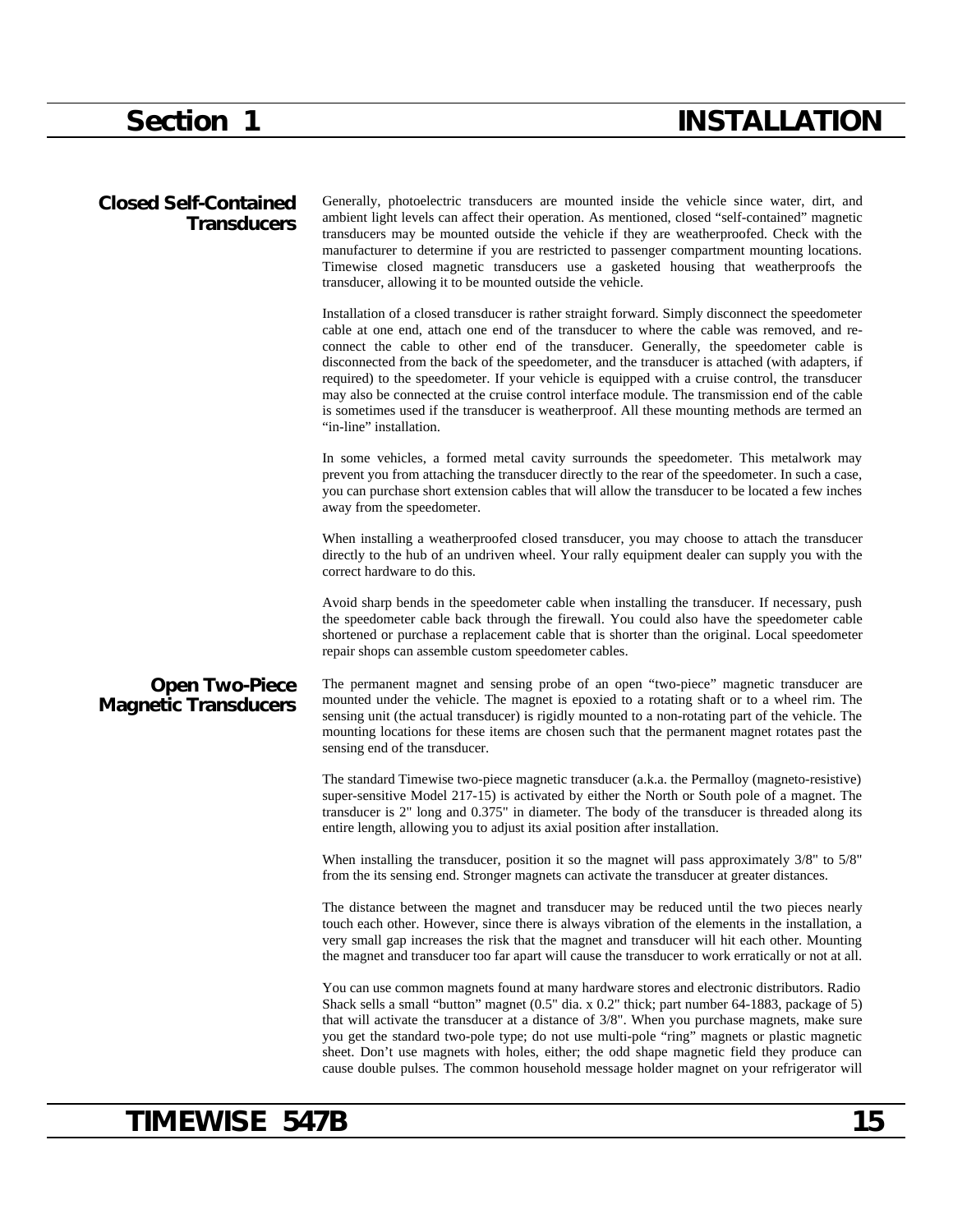## **INSTALLATION Section 1**

not work. If you cannot find appropriate magnets at a local source, contact your rally equipment dealer. Many sizes and shapes are available.

**Note:** Long rectangular magnets whose North/South orientation is transverse (i.e., the poles are along the long sides of the rectangle, rather than at the ends) have an unusual magnetic field very close to the material's surface. A transducer may be activated twice if it passes too close to such magnets. When using these magnets, mount the transducer so that it passes no closer than 3/8" from the magnet. The more uniform field at that distance will properly activate the transducer.

#### **Selecting a Mounting Location** Since every vehicle model is unique, there are many possible attachment locations for the open magnetic transducer. Use your own judgement when selecting a mounting location by studying the undercarriage of the vehicle. The time spent evaluating possible locations can save hours of aggravation later. A hastily chosen mounting location may turn out to be too close to a moving suspension arm or susceptible to debris thrown up by a wheel.

A custom designed mounting bracket to hold the transducer must be attached to the vehicle. To maintain the correct distance between the magnet and transducer, the mounting bracket must be attached to a part of the vehicle that does not move relative (axially and radially) to the rotating member holding the magnet. Remember that you will be installing the transducer on a stationary vehicle. Poor mounting locations are not always apparent.

A popular attachment location for the transducer is to a disc brake caliper or a drum brake backing plate. The magnet is then epoxied to a wheel. (Do not epoxy the magnet to a brake drum or brake disc—they get so hot during hard braking that the magnet will demagnetize.)

Another popular method is to mount the transducer directly to the transmission or differential housing. The magnet is then epoxied to the flange of a universal or constant velocity joint. This location is well under the vehicle and out of the way of any debris that might be thrown up by the wheels.

Don't attach the transducer to the chassis and the magnet to the transmission output shaft. Since the transmission is mounted on rubber bushings, both the transmission and the drive shaft will twist and vibrate as the engine applies torque to the drive train. When that happens, the gap between the transducer and magnet will change. There may be enough movement to cause damage to the transducer. This same warning applies to mounting the transducer on the chassis next to the differential with the magnet on a half shaft.

A better method is to mount the transducer directly to the transmission or differential housing. The magnet is then epoxied to a flange of the universal or constant velocity joint. This way, the transducer and magnet will vibrate in unison. This location is also well under the vehicle and out of the way of any debris that might be thrown up by the wheels.

On rear wheel drive vehicles that have an independent rear suspension, the differential is often attached directly to the chassis. In such a case, the transducer can be mounted to the chassis, with the magnet(s) epoxied to a flange on the drive shaft or half shaft. However, be forewarned that some independent rear suspension differentials are supported by hard rubber bushings that isolate drive train vibrations from the chassis. The differential will still vibrate during severe road conditions. Do not assume the differential does not move.

Be careful when attaching the transducer to a McPherson strut shock absorber. The apparent solid assembly may be isolated from the suspension arm with a hard rubber bushing that compresses during severe road conditions. Also note that straight axle suspensions and independent suspension differentials may have semi-flexible arms supporting them.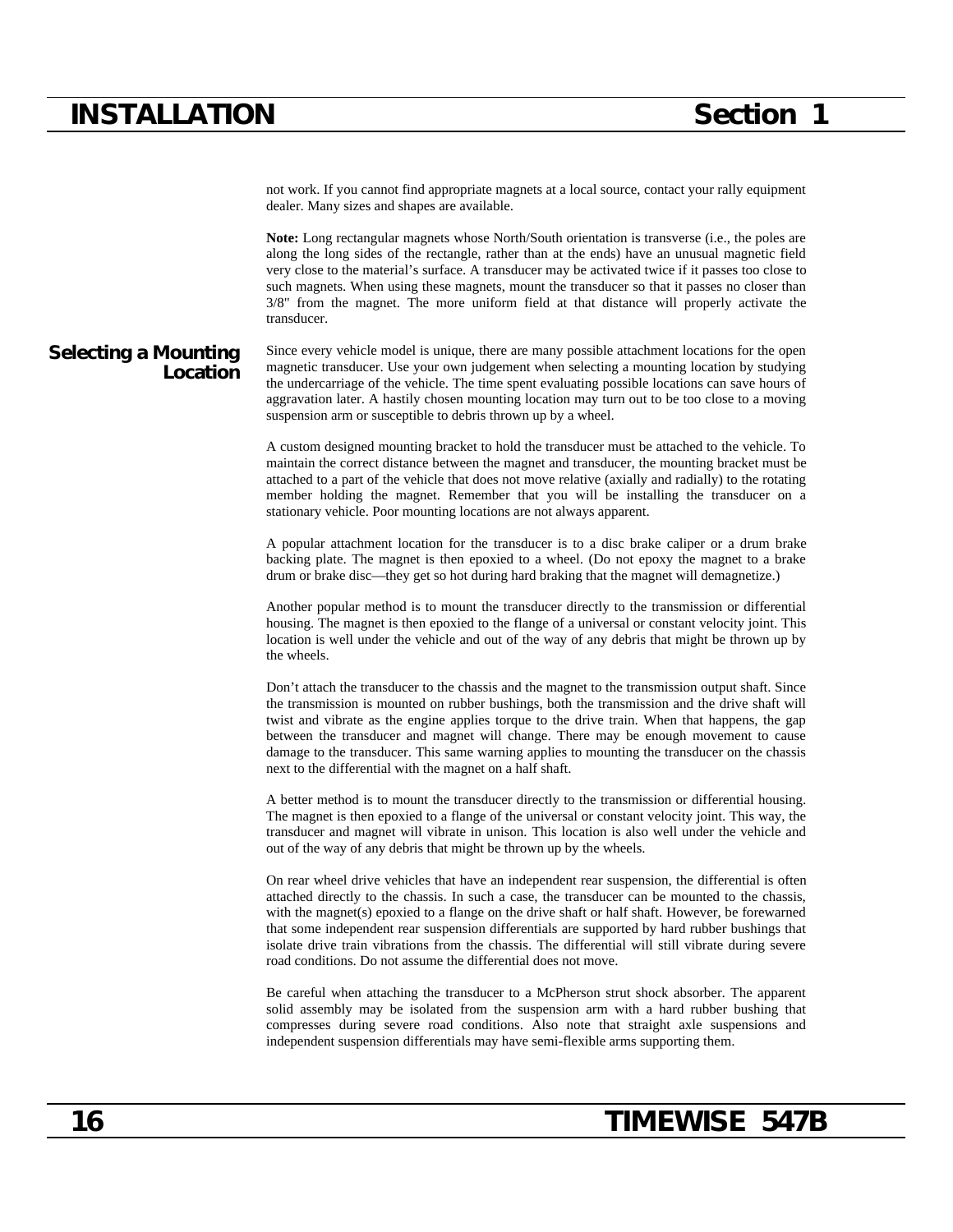|                                   | Remember that the suspension will be fully extended while the vehicle is raised. What appears<br>to be an unobstructed location for the transducer may actually be the headroom for part of the<br>suspension mechanism. Make certain that the suspension will not hit the transducer, bracket, or<br>cable when encountering severe road conditions. Be careful of seemingly fixed objects in the<br>suspension. A stabilizer bar will change shape and position when the suspension moves.                                                                             |
|-----------------------------------|--------------------------------------------------------------------------------------------------------------------------------------------------------------------------------------------------------------------------------------------------------------------------------------------------------------------------------------------------------------------------------------------------------------------------------------------------------------------------------------------------------------------------------------------------------------------------|
|                                   | As mentioned, when installing the transducer, you will need to position it so the magnets will<br>pass approximately 3/8" to 5/8" from the transducer's sensing end.                                                                                                                                                                                                                                                                                                                                                                                                     |
| Mounting the<br><b>Transducer</b> | <b>CAUTION!</b> When working under a raised a vehicle, always use jack stands or another<br>approved vehicle support system! Never use several boards of lumber, cinder blocks, or the tire<br>changing jack that comes with your car! Serious injury will result if you are under your<br>vehicle when an improper support mechanism fails.                                                                                                                                                                                                                             |
|                                   | Mount the transducer to the vehicle before you epoxy the magnet in place. You may have to<br>relocate the magnet if the intended mounting position for the transducer doesn't work out.<br>While you are mounting the transducer, temporarily hold the magnet in its expected mounting<br>location with adhesive tape. On steel, the magnet will hold itself to the surface.                                                                                                                                                                                             |
|                                   | Determine the path that you will use to route the transducer cable. The cable may have to run<br>through the firewall or other metal obstruction. It is usually easier to start inside the vehicle and<br>feed the transducer through any required holes, rather than pushing the plastic modular plug<br>through the opening. The transducer is considerably more durable than the plug.                                                                                                                                                                                |
|                                   | A bracket for the transducer must be attached to the vehicle. Timewise can supply a bracket<br>with several pre-drilled $1/4$ " holes for mounting bolts and a $3/8$ " hole for the transducer. You<br>can also fashion your own bracket from a steel mending plate. Mending plates with pre-drilled<br>holes are available at most hardware stores. You can cut, bend, or drill additional holes as<br>necessary. Your particular installation will dictate the exact size and shape you need. Keep the<br>bracket as short as possible to reduce transducer vibration. |
|                                   | If you mount the bracket to the brake or suspension mechanism, use thread locking compound<br>when re-seating any bolts you remove. The bolt must be re-tightened to the correct torque. Also,<br>the added thickness of the bracket may require the use of a longer bolt. Always replace a<br>loosened expansion bolt with a new one.                                                                                                                                                                                                                                   |
|                                   | When mounting the transducer to part of the suspension, allow enough slack in the cable so that<br>it can flex with maximum wheel movement. Don't let the cable get entangled in the steering<br>mechanism. Also, route the cable along a path that protects it from debris. If the cable follows<br>the brake fluid line, these problems can generally be solved.                                                                                                                                                                                                       |
|                                   | To hold the cable in place, use electrical tape or cable ties. Cable ties are available at electronic,<br>electrical, hardware, and automotive parts stores. If you route the transducer cable through a<br>hole with sharp edges, place a protective grommet around the cable.                                                                                                                                                                                                                                                                                          |
| <b>Mounting the Magnet</b>        | Rallyists have traditionally used two magnets in open magnetic transducer installations. This<br>has been done for several reasons. First, having two magnets provides redundancy. If, by some<br>misfortune, a magnet is dislodged, the remaining magnet can be used to measure distance.<br>Secondly, two magnets mounted radially opposite each other helps keep a rotating component<br>dynamically balanced.                                                                                                                                                        |
|                                   | Lastly, rallyists use two magnets in an attempt to improve measuring accuracy. As is turns out,<br>however, overall accuracy is not improved by using more than one magnet. Accuracy is<br>improved only by good driving habits (i.e., no wheel slippage) and precise determination of the<br>odometer factor (explained later).                                                                                                                                                                                                                                         |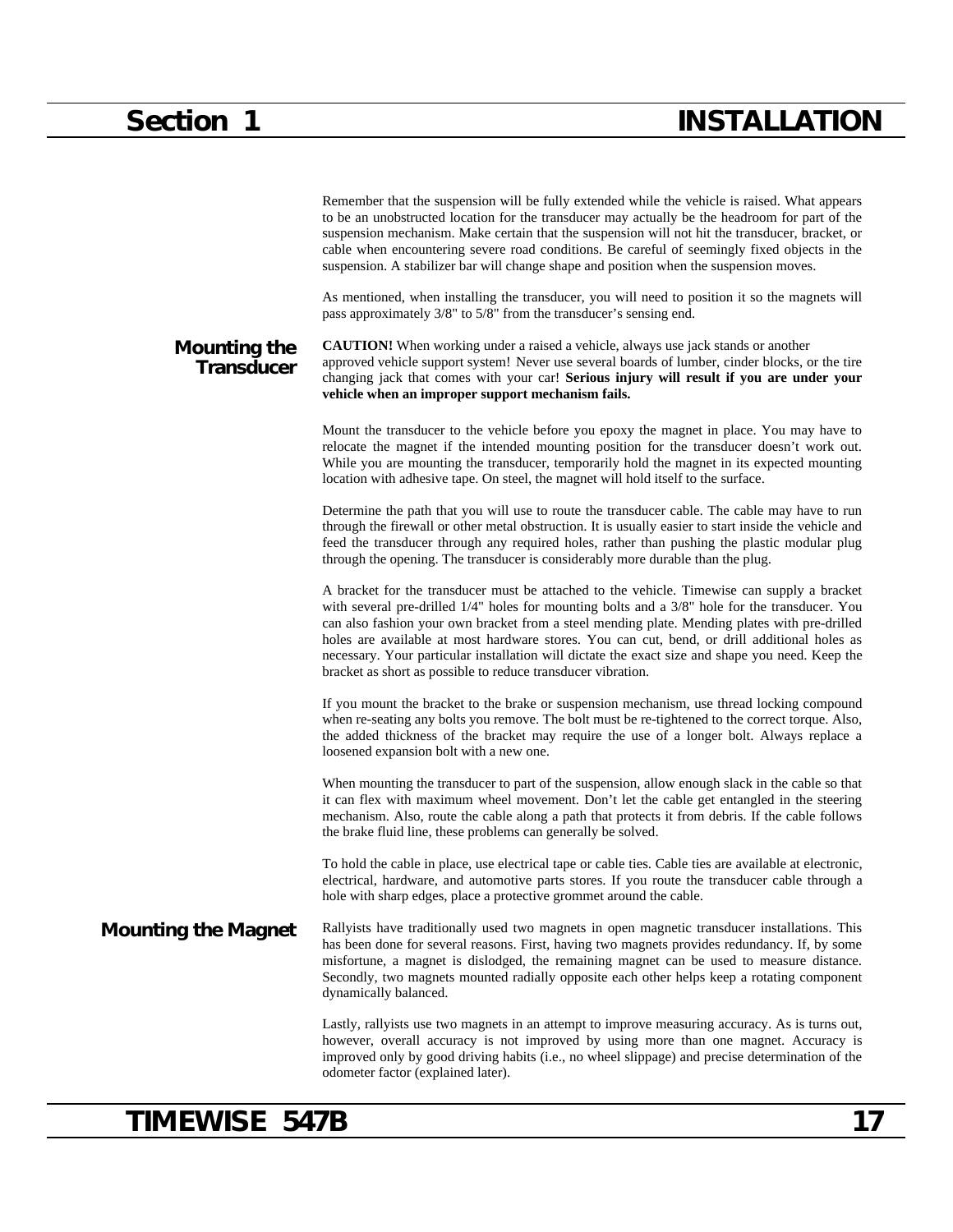Using two magnets does, nevertheless, increase the frequency of odometers pulses. You will, as a result, be able to identify a specific point on the course with greater assuredness. On wheel mounted installations, pulses will occur approximately every 3 feet, instead of every 6 feet. (Note: Using more than two magnets may make the speedometer on the driver's module erratic. This is due to the timing method used to determine your speed.).

For most rallyists, the advantages of using two magnets outweigh the extra effort of the installation. By the way, when mounting magnets on a wheel, you should also put magnets on your spare tire. Should you get a flat tire on the wheel chosen for the transducer, the magnets on the spare tire will allow you to measure distance.

**IMPORTANT!** Magnets are generally very brittle. Be careful when handling them near ferrous metals or other magnets. Should a magnet slip from your fingers, it may shatter on impact with another surface. Even if the magnet doesn't break, the physical shock will often reduce its magnetic field strength.

When mounting the magnets, do not recess them in a hole drilled in a metal surface, or locate them in a depression in metal. Doing so will change the shape of the magnetic field, drawing it closer to the surrounding surface. When the magnetic field does not extend far away from the magnet, you may not be able trigger the transducer. Also, do not machine a magnet to fit a particular location. Cutting, drilling, or grinding a magnet will reduce its strength in two ways: by material loss and by stress induced demagnetization. The magnetic field of the remaining material may not be sufficient to stimulate the transducer.

If you need magnets of a different shape, size, or magnetic orientation, contact Timewise.

When installing the Timewise Model 217-15 transducer, you need not be concerned which pole of the magnet faces the transducer. However, do make certain that one of the two poles (North or South), not a non-pole side, passes by the sensing end of transducer.

Even though it isn't absolutely necessary to install magnets with a specific pole facing the transducer, Timewise does suggest that you consider placing the South pole toward the transducer. Doing so assures you that, should you subsequently install a "southpole only" transducer, the magnets will be appropriately oriented. ("Southpole only" transducers are sold elsewhere.)

**Note:** The South pole of a magnet can be determined with the aid of a compass. The South pole will attract the end of the pointer in a handheld compass that normally points to the North pole of the earth. An automotive compass that shows you the direction you are heading will turn to have the "S" designation face toward a permanent magnet's South pole.

When mounting the magnet to a wheel, it may be easier to do so with the wheel removed from the vehicle. Locate the magnet onto the wheel at the required position and then carefully remove the wheel. Don't bump the transducer while doing this.

The epoxy used for attaching the magnet must firmly bond it to the selected mounting surface. Make sure you use an epoxy designed to adhere to the materials being bonded. Use a gap filling, non-shrinking type. Consult your rally dealer or your local hardware store for recommendations of a long lasting, strong epoxy. "Five minute" epoxies are usually not strong enough, so avoid using those.

A word of caution: Reliable attachment of the magnet to an aluminum or magnesium wheel can be a problem. The epoxy will adhere well to the oxide film that rapidly forms on those metals, but the microscopic film may "peel" off the base metal, causing the magnet and epoxy to fall off. You must epoxy the magnet to the wheel *immediately* after the surface has been sanded to roughen the surface and cleaned with a strong solvent. Methyl ethyl ketone (MEK) or acetone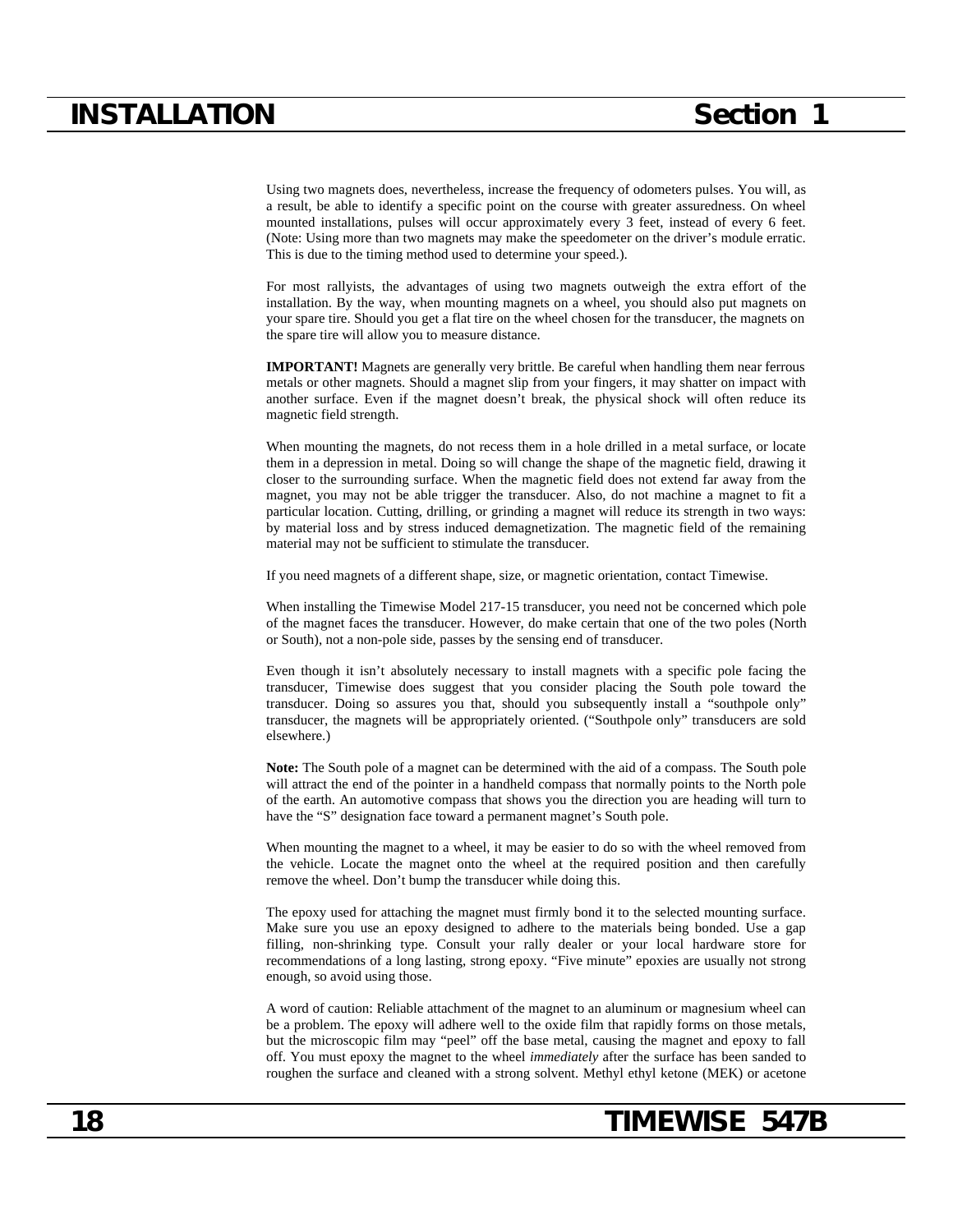can be used as they dry the surface and leave no residue. *Careful! These solvents remove paint and damage plastics!*

Carefully mark the location of the magnet using crosshairs. Remove the magnet and thoroughly clean the attachment area so it is free of all dirt, rust, grease, oil, and paint. You can use navel jelly or a little vinegar to remove small amounts of surface rust. Use emery paper or a wire brush to remove paint and heavy deposits of rust. Following this, clean the surface with alcohol to remove all residue. Clean the magnet also, removing all the dirt, grease and oil that has accumulated during handling.

Prepare the epoxy according to the directions on the package. Now carefully coat the surface of the magnet that will lie against the mounting surface. Use a thin layer of epoxy—just enough to fill small gaps. Too much epoxy here and the magnet may not lie flat. Precisely place the magnet in position and use additional epoxy to fill-in along the sides of the magnet. Apply a liberal amount here, but be careful not to cover the upper surface; and don't form a ridge around the magnet that will interfere with the transducer.

If you have attached the magnet to a shaft or flange (as opposed to a wheel), you may wish to wrap nylon reinforced tape around the rotating member to hold the magnet in place while the epoxy is curing. Keeping this tape in place after the epoxy cures provides additional holding power should the epoxy bond fail. Always wrap the tape in the direction opposite the normal turning motion of rotating member. *Caution! Improperly applied tape may begin to unravel and get caught between the transducer and rotating member, possibly damaging the transducer and/or magnet.*

If you have epoxied the magnet to a wheel that was removed from the vehicle, replace the wheel only after the epoxy has cured. This will prevent accidental movement of the magnet. Be careful not to bump the transducer when locating the wheel on the hub.

**CAUTION!** If you spin balance a wheel that has a magnet attached, be forewarned that an improperly epoxied magnet could come off.

Finally, re-align the transducer. The body of the transducer is threaded along its entire length to aid in adjustment to the required spacing. The magnets should pass approximately 3/8" to 5/8" from the transducer's sensing end

Once everything is in place the open magnetic odometer transducer will provide years of reliable service. The transducer is not affected by water, dust, or extreme temperatures. In fact, the transducer will operate from –40°C to 100°C.

#### **Final Installation Procedures** After installing the 547B and the transducer(s), plug the transducer(s) into the **Odo Input** jack(s), and, if used, the Model 326 driver's module into the **Remote Display** jack on the left side of the 547B. If you plan on using the **Remote Split** input feature (see **Appendix A**), install the necessary hardware now.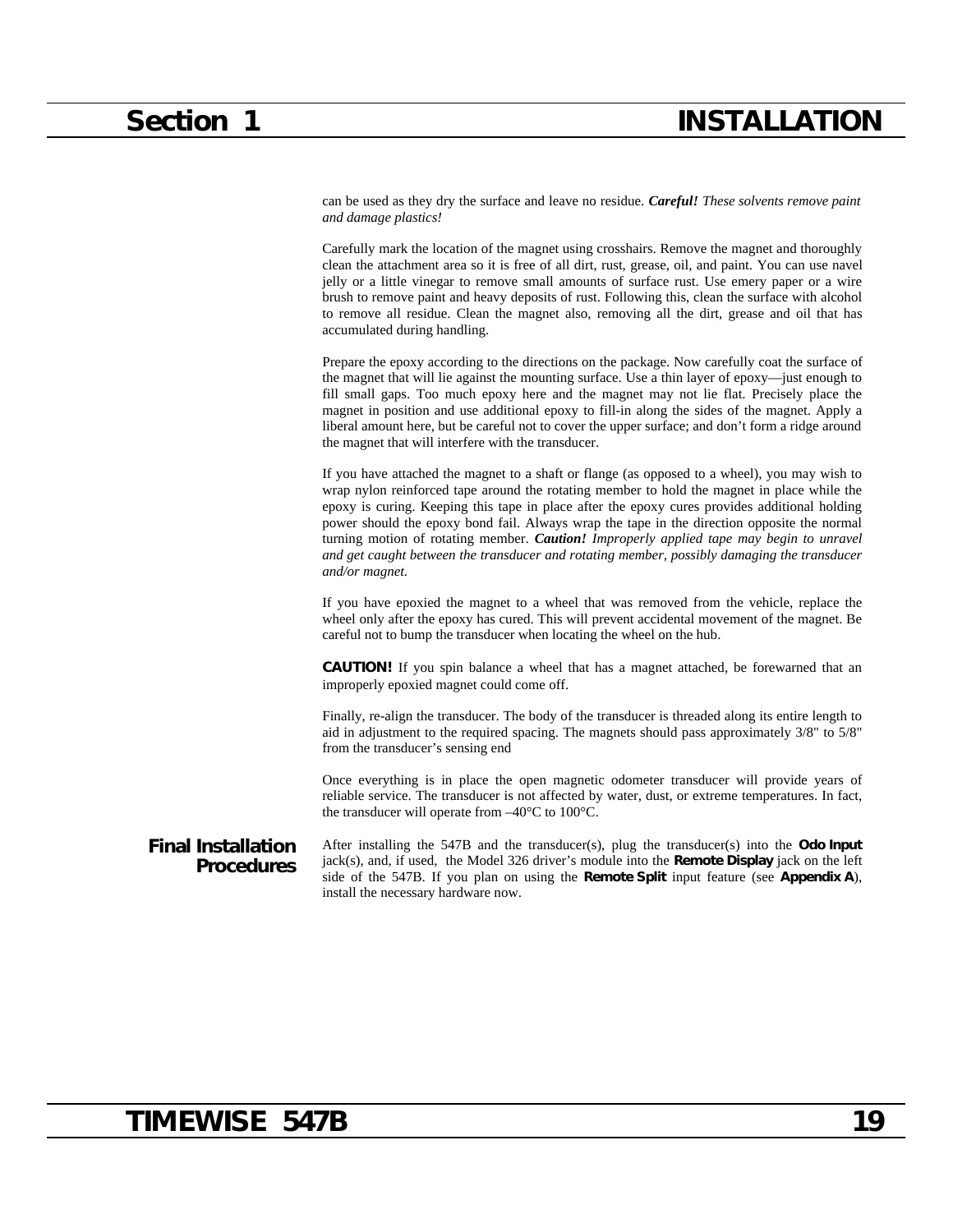## **INSTALLATION Section 1**

**MATERIALS LIST** Throughout this manual there are references to components and materials used during installation of the 547B, as well as suggested spare parts and cleaning supplies required for maintenance of the instrument. The following is a list of those items and suggested suppliers for them.

> Personal preference must guide you in the selection of some items, such as the switch needed for operating the remote split function. Visit your local Radio Shack or auto parts store to make your selection.

> The abundance of Radio Shack stores in North America is the reason that store is listed so often. Please note that similar items are usually available from hardware, home center, and auto parts stores.

| <b>ITEM</b>                                                       | <b>SUPPLIER</b>              | <b>PART NUMBER</b>                                                                                                                                                                                       |
|-------------------------------------------------------------------|------------------------------|----------------------------------------------------------------------------------------------------------------------------------------------------------------------------------------------------------|
| Magnetic odometer transducers:                                    |                              |                                                                                                                                                                                                          |
| Open two-piece                                                    | Timewise                     | 214-12; 8 Contact Modular Plug, 12 ft                                                                                                                                                                    |
| Open two-piece, sensitive                                         | Timewise                     | 216-12; 8 Contact Modular Plug, 12 ft                                                                                                                                                                    |
| Closed (for Speedometer Cable)                                    | Timewise                     | 215-6; 5/8" x 18 fittings, 8 Contact Modular Plug, 6 ft. Other<br>fittings available.                                                                                                                    |
| Power cable w/ fuse holder                                        | Radio Shack                  | 270-025 (w/ quick-disconnect, 4'); stocked by Timewise                                                                                                                                                   |
| Power cable extension                                             | Radio Shack                  | 270-026 (w/ quick-disconnect on both ends, 1')                                                                                                                                                           |
| Multi-conductor signal cable                                      | Radio Shack                  | Radio Shack carries many styles                                                                                                                                                                          |
|                                                                   | Timewise                     | 100-xx (3 conductor, 26 gauge, shielded; substitute length in<br>feet for -xx). Available with or without modular plug.                                                                                  |
|                                                                   |                              | 110-8-xx (7 conductor plus shield, 26 gauge, w/ 8 contact<br>unkeyed modular plug on one end, shield drain wire on pin 1;<br>substitute length in feet for -xx). Also available without<br>modular plug. |
| Modular jack coupler (for connecting<br>two male 8 contact plugs) | Timewise                     | Hubble # BRIA4P (8 contact, straight through; female both<br>ends)                                                                                                                                       |
| Modular plugs (8 contact, unkeyed)                                | Timewise                     | AMP # 5-554739-3 Use only with AMP crimping tool.                                                                                                                                                        |
|                                                                   | Digi-Key<br>$(800)$ 344-4539 | AMP # 5-554739-3 (Digi-Key # A9094) Use only with AMP<br>crimping tool.                                                                                                                                  |
| Modular plug crimping tool<br>(for 8 contact modular plugs)       | Digi-Key<br>$(800)$ 344-4539 | AMP crimping tool # 231652-1 (Digi-Key # A9900-ND)<br>Important! Only use AMP modular plugs with this tool.                                                                                              |
| Modular jack dust cover                                           | Timewise                     | 455 (for 8 contact modular jacks)                                                                                                                                                                        |
| Fuse (3AG, 1.5 Amp)                                               | Radio Shack                  | 270-1274                                                                                                                                                                                                 |
| Electrical noise suppression filter                               | Radio Shack                  | 270-051                                                                                                                                                                                                  |
| Stereo phone plug (3 contact, 1/8")                               | Radio Shack                  | 274-1547 (shielded, w/ spring strain relief)                                                                                                                                                             |
|                                                                   |                              | 274-284 (black)                                                                                                                                                                                          |
|                                                                   |                              | 42-2387 (6' long 3 conductor cable, plug at both ends)                                                                                                                                                   |
|                                                                   |                              | 42-2462 (20' long 3 conductor cable, plug and jack)                                                                                                                                                      |
| Magnets                                                           | Radio Shack                  | 64-1883 (0.5" dia x 0.2"; package of 5)                                                                                                                                                                  |
|                                                                   |                              | 64-1895 (1/8" dia x 1/16"; strong, rare earth; pkg. of 2)                                                                                                                                                |
|                                                                   |                              | 64-1877 (1.9" x 0.9" x 0.375")                                                                                                                                                                           |
| Cable ties                                                        | Radio Shack                  | 278-1631 (4"), 278-1632 (5"), or 278-1642 (8")                                                                                                                                                           |
| Double-sided foam tape                                            | Ace Hardware                 | 3M picture hanging tape; in rolls and pre-cut pads. Use the 3M<br>brand only; other brands are too hard to remove.                                                                                       |
| Anti-static spray                                                 | Computer stores              | Ask for a spray-on chemical that reduces static electricity.                                                                                                                                             |
| Velcro <sup>®</sup>                                               | Radio Shack                  | 64-2345 or 64-2360                                                                                                                                                                                       |
|                                                                   | Hardware stores              | Ask for self adhering Velcro <sup>®</sup> strips                                                                                                                                                         |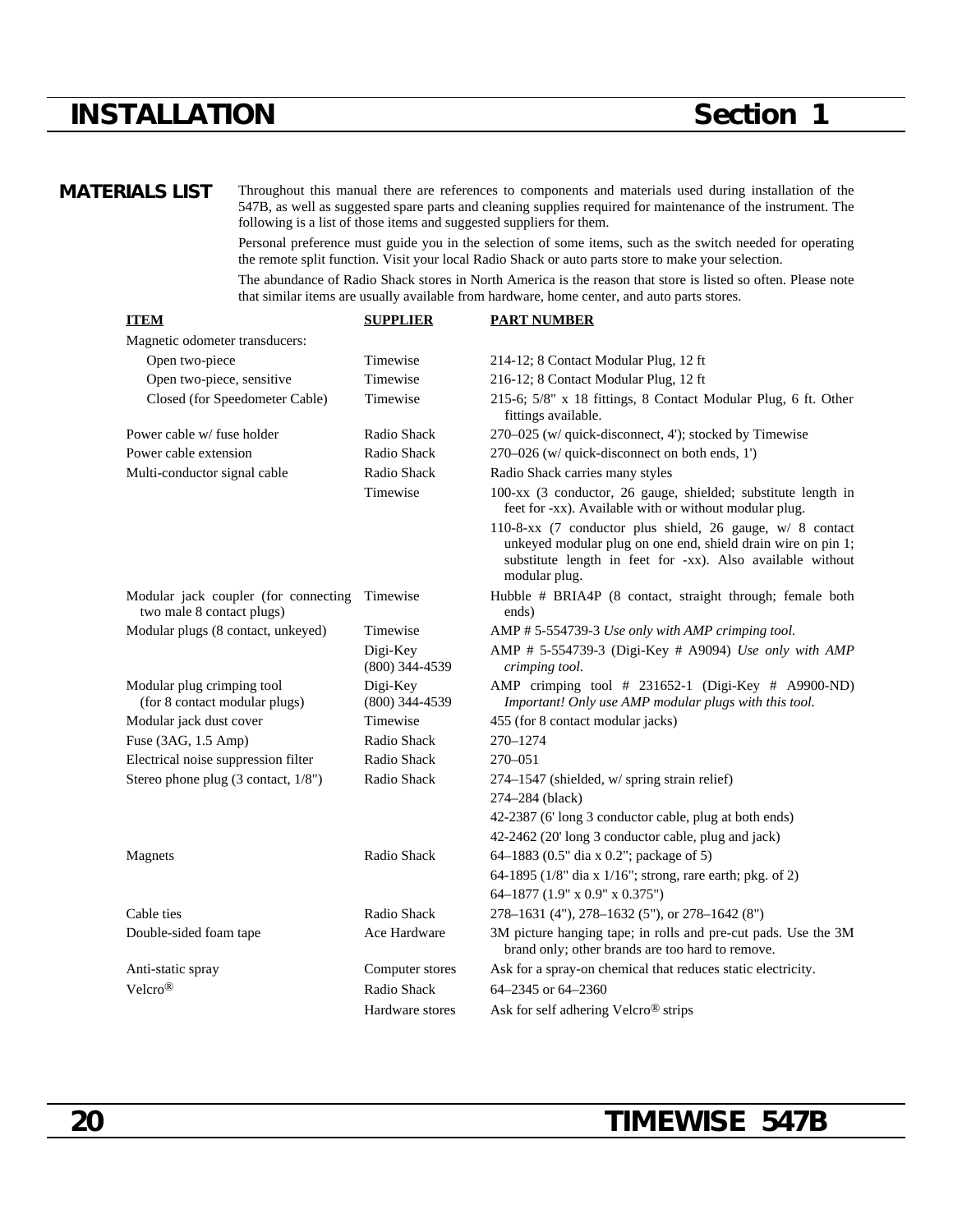## **START-UP PROCEDURE…**

Their is no **ON–OFF** switch for the 547B. To power-up the instrument, just attach the power cable to the 12 volt DC source of your vehicle. The power cable supplied with the 547B has a standard 2 contact polarized connector in line. This connector is often used for trailer hitch power connections. Replacement power cables are available from Radio Shack. Their part number 270-025 is the power cable supplied with the instrument. Please! Do not bypass the fuse!

When the 547B is powered-up, the time of day clock will begin counting from the value last displayed when power was removed unless you have the Real Time Clock (RTC) option. In that case, the clock and timer will have continued counting even while power was removed. (Without power applied, the RTC is accurate to about 30 seconds per month.)

All other parameters in the 547B will be exactly as you had left them when power was last removed. This includes the odometers, split memory, odometer factor(s), odometer input selection, clock counting mode, odometer display resolution, delta record (amount of change counters), alarm settings, and beep length. You may begin using the 547B immediately.

If you wish, you can turn the rotary switch to the **Factor [Set-up]** position, then push and hold the **Shift** button, and finally select **Recall**. The displays will show the serial number, firmware version, date of manufacture, and operating mode ("**Pro**" or "**tSd**").

This manual describes version 3.2L firmware. See the version history supplement for an itemization of changes that have occurred to the 547B as features have been added or procedures have been altered.

If you call Timewise with a question about your 547B, please be familiar with the firmware version in your unit.

*Note: These instructions use the timing mode of hundredths of minutes when describing the operation of the 547B. When timing in seconds, substitute "seconds" in any reference to "hundredths of a minute".*

*Similarly, you may measure distance in miles or kilometers.*

**NOTE** The displays on the 547B go off automatically after 16 minutes of total inactivity. Actuate any switch, or drive the vehicle (to input an odometer pulse), to re-illuminate the displays. The "**+ / –** " toggle switches will not enter a value when exiting this power savings "sleep" mode.

> If you do not want the displays to turn off while the 798A is idle, turn the rotary switch to the **Clock Alarm** or **Timer** position. The displays will then not turn off after 16 minutes.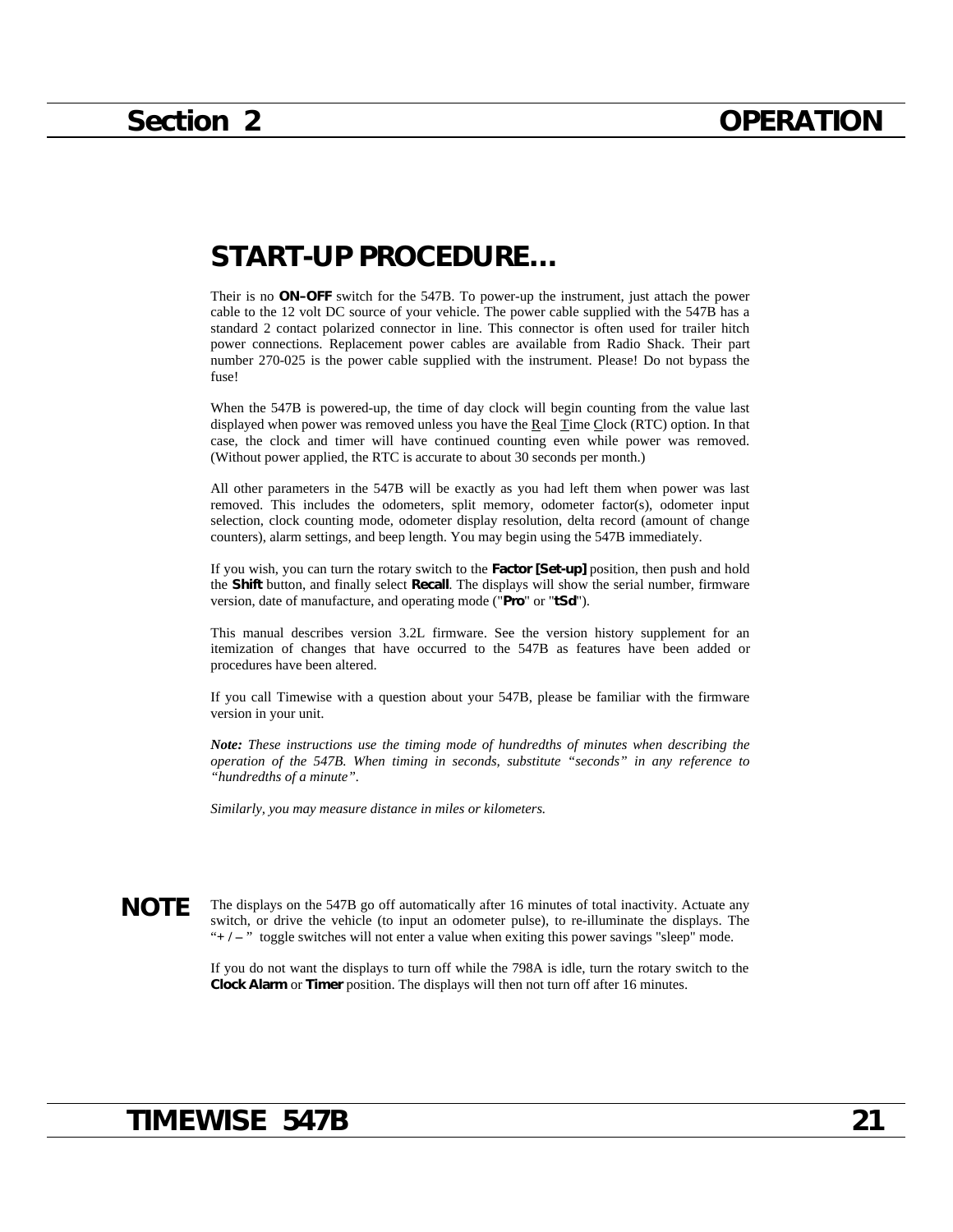| <b>ADJUSTING RALLY</b><br><b>PARAMETERS</b>     | Throughout this manual there are references to altering the value of rally parameters in the<br>547B. To operate the 547B you must understand how to use the " $+/-$ " toggle switches to<br>change these values. Read the following information carefully.                                                                                                                              |
|-------------------------------------------------|------------------------------------------------------------------------------------------------------------------------------------------------------------------------------------------------------------------------------------------------------------------------------------------------------------------------------------------------------------------------------------------|
| Using the $4 + 1 - 4$<br><b>Toggle Switches</b> | The four " $+$ $/$ -" adjustment toggle switches are used to alter parameters in the 547B. Each<br>switch alters a parameter by a specific amount:                                                                                                                                                                                                                                       |
|                                                 | The .01 switch increases $(+)$ or decreases $(-)$ the selected parameter .01 unit with each<br>activation of the switch. If this switch is held in either position for more than a half sec-<br>ond, the parameter will change at a rate of .10 unit per second until the toggle handle is<br>released.                                                                                  |
|                                                 | The .10 switch increases $(+)$ or decreases $(-)$ the selected parameter .10 unit with each<br>activation of the switch. If this switch is held in either position for more than a half sec-<br>ond, the parameter will change at a rate of 1.00 unit per second until the toggle handle is<br>released.                                                                                 |
|                                                 | The 1.00 switch increases $(+)$ or decreases $(-)$ the selected parameter 1.00 unit with each<br>activation of the switch. If this switch is held in either position for more than a half sec-<br>ond, the parameter will change at a rate of 10.00 units per second until the toggle handle<br>is released.                                                                             |
|                                                 | The <b>10.00</b> switch increases $(+)$ or decreases $(-)$ the selected parameter 10.00 unit with<br>each activation of the switch. If this switch is held in either position for more than a half<br>second, the parameter will change at a rate of 100 units per second until the toggle handle<br>is released.                                                                        |
|                                                 | When adjusting the odometers in the 547B while they are shifted from their normal position,<br>the toggle switches increase or decrease the odometers by amounts relative to their position<br>from the right side of the display. The switches effectively have an adjustment capability ten<br>times or one tenth of the value indicated by the label next to the switch.              |
| <b>The Rotary Switch</b>                        | The rotary switch selects which parameter will be altered when using the " $+$ / $-$ " switches. Each<br>position of the rotary switch will be defined while explaining the operation of the 547B.                                                                                                                                                                                       |
|                                                 | WARNING!                                                                                                                                                                                                                                                                                                                                                                                 |
|                                                 | The rotary switch has a rotational stop clockwise from the Timer position. The switch<br>will not rotate continuously. Do not force the switch to turn past this built-in stop!<br>You will either break the switch or loosen the knob on the shaft!                                                                                                                                     |
| THE SHIFT<br><b>PUSHBUTTON</b>                  | The Shift pushbutton switch is generally used to shift displayed values right or left so that you<br>may view digits not normally visible.                                                                                                                                                                                                                                               |
| <b>SWITCH</b>                                   | The <b>Shift</b> switch is also used to enable other special features in the 547B: synchronize the time<br>of day clock to a time standard, display the split memory location being viewed, activate a lap<br>split when the Split switch is used, select a group of special "set-up" parameters, and as a<br>"safety switch" when executing various special features of the instrument. |
|                                                 | All these uses of the <b>Shift</b> switch will be detailed as necessary throughout this manual.                                                                                                                                                                                                                                                                                          |
| <b>SPLITTING</b><br><b>PARAMETERS</b>           | When Split is selected on the Split-Recall toggle switch, the values shown in the CLOCK, the<br>TIMER, and both ODOMETER displays are frozen and a beeper will briefly sound. You may<br>split the clock while the rotary switch is in any position.                                                                                                                                     |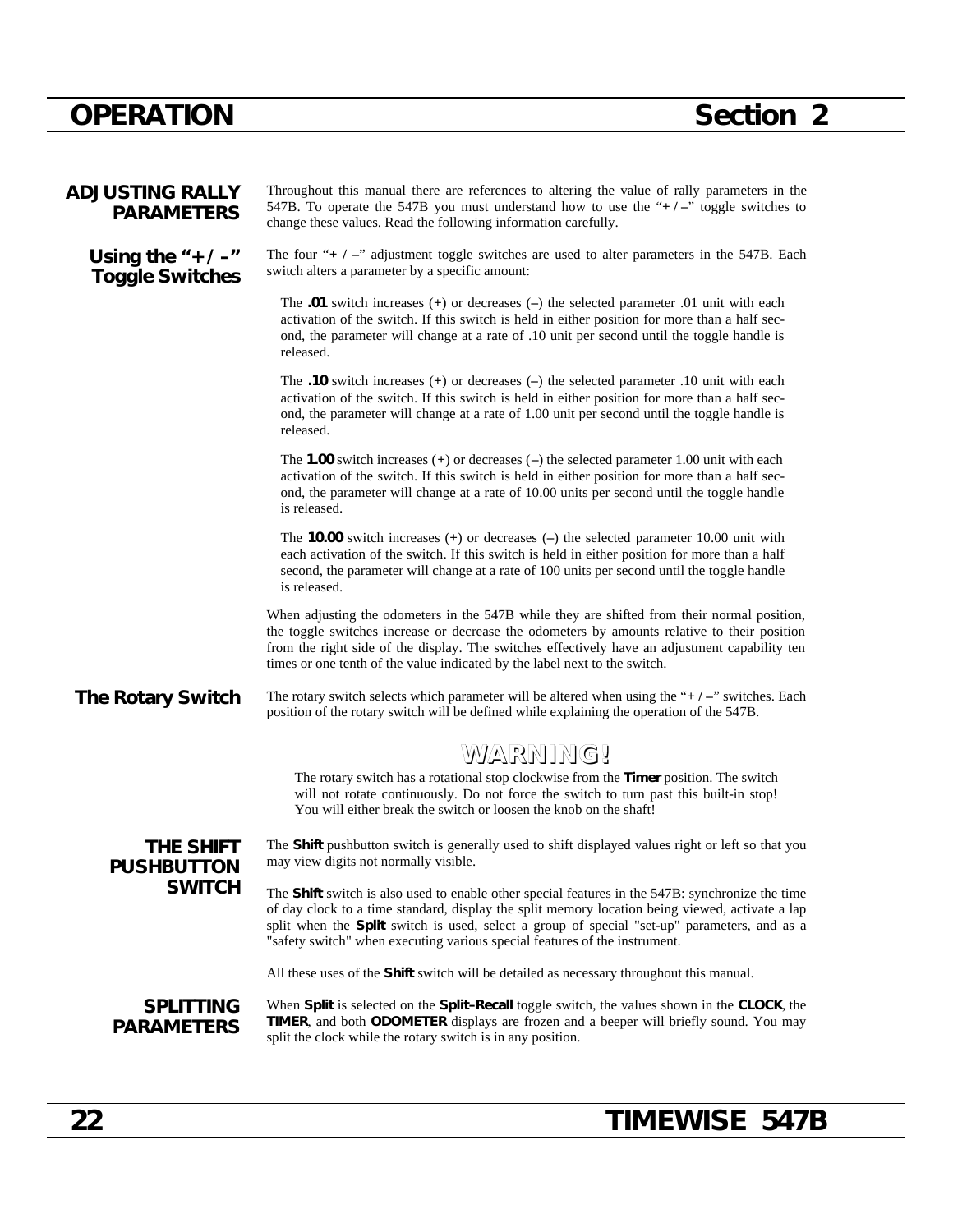|                                              | While split, the 547B continues to keep track of the passage of time and distance. When you<br>depress Recall, the 547B will once again display current time and distance. It will be as if you<br>had never entered the split mode at all.                                                                                                                                                                                                                                                                                                                                                                                                                                   |
|----------------------------------------------|-------------------------------------------------------------------------------------------------------------------------------------------------------------------------------------------------------------------------------------------------------------------------------------------------------------------------------------------------------------------------------------------------------------------------------------------------------------------------------------------------------------------------------------------------------------------------------------------------------------------------------------------------------------------------------|
|                                              | If you activate <b>Split</b> , again, before recalling the live values, the 547B will save the new split<br>internally. Depressing <b>Recall</b> will call up the new split values. Depressing <b>Recall</b> a second time<br>will bring back the live values.                                                                                                                                                                                                                                                                                                                                                                                                                |
|                                              | You may Split repeatedly before recalling. With each activation of Recall, the 547B displays<br>the split values in the sequence they were saved. The 547B always remembers the most recent<br>250 splits you enternumbered 1 through 250with the most recent entry becoming "split<br>number 1".                                                                                                                                                                                                                                                                                                                                                                             |
|                                              | Note that as <b>Recall</b> is activated, the <b>TIMER</b> display will show which of the 250 splits is being<br>recalled. Note too that if you press Shift while viewing at a split memory, the TIMER display<br>will again temporarily display the current memory location $(1 - 250)$ that you are viewing. After<br>all splits have been recalled, the displays will become live again.                                                                                                                                                                                                                                                                                    |
|                                              | When the 547B is split, the <b>AUXILIARY ODOMETER</b> blanks briefly every 2 seconds. At this<br>time, the three horizontal segments of the rightmost digit are displayed in a rapid downward<br>sequence as a moving "marquee", alerting you that the 547B is split.                                                                                                                                                                                                                                                                                                                                                                                                         |
| <b>Temporarily Splitting</b><br>the Displays | If you depress <b>Recall</b> while the 547B is "live", the displays will temporarily freeze. The 547B is<br>effectively split without entering the values into memory. Releasing the <b>Recall</b> switch returns<br>the displays to "live".                                                                                                                                                                                                                                                                                                                                                                                                                                  |
| <b>Executing a Lap Split</b>                 | If you push and hold the Shift button before activating Split, the 547B will execute a "Lap<br>Split". (The Split position of this switch is also labeled [Lap Split] to remind you of this<br>secondary function.) When this occurs the auxiliary odometer and timer are split as before, but<br>are also reset to zero internally. (Note that as of version "1.8 L" firmware, fractional parts of a<br>second (or hundredth) are retained by the timer after the lap split so the timer remains in<br>synchronism with the clock.) When Recall is activated, the timer and auxiliary odometer will<br>show the time and distance from the where the lap split was executed. |
|                                              | To indicate that a lap split is being displayed, the rightmost decimal point in the TIMER display<br>will illuminate while looking at the lap split values. When reviewing splits (described below)<br>the illuminated decimal point will remind you as to where each lap split was executed.                                                                                                                                                                                                                                                                                                                                                                                 |
| Executing a<br><b>Retroactive Lap Split</b>  | Even the best navigator occasional enters a standard split when a lap split was intended. The<br>547B provides a method for recovering from such a difficult situation. This is called a<br>"Retroactive Lap Split".                                                                                                                                                                                                                                                                                                                                                                                                                                                          |
|                                              | The retroactive lap split feature of the 547B effectively simulates backing-up in distance and<br>time (!) to where and when the last split was execute, removing the original split, inserting a lap<br>split, and returning you to current time and location. This is all done in an instant and does not<br>cause any inaccuracies.                                                                                                                                                                                                                                                                                                                                        |
|                                              | To execute a "Retro Lap Split", turn the rotary switch to select the upper row of " $+/-$ " toggle<br>switch special functions. Then depress Shift and activate the " $+/-$ ". 10 switch (labeled Retro<br>Lap Split) either up or down. You can depress Shift before or after activating<br>Retro Lap Split. If you didn't pressed Shift beforehand, the 547B will tell you to do so after<br>activating Retro Lap Split. (Pressing Shift is a safety measure so you don't inadvertently<br>execute this function.)                                                                                                                                                          |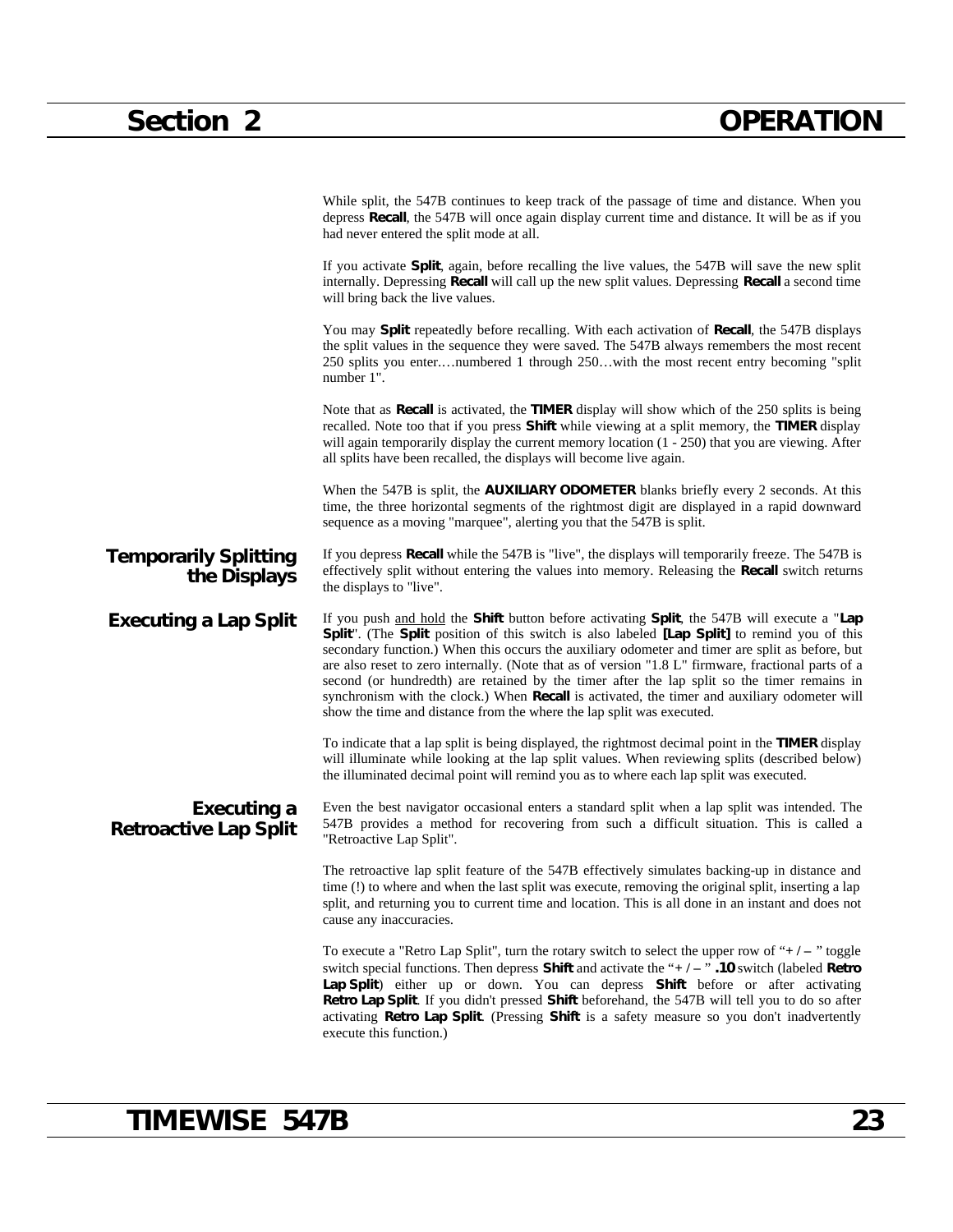Upon executing the retroactive lap split, the displays automatically go to the most recently entered split, which has now become a "Lap Split".

When you subsequently recall "live" values, the auxiliary odometer and timer will read the values that would have been present had the lap split been originally executed at the location and time of the most recent split.

"Undoing" a Lap Split If you wish to undo a lap split (providing it is the most recent "split" entered), follow the same procedure used to enter a retroactive lap split. Just select the upper row of "**+ / –** " toggle switch special functions, depress **Shift**, and activate the "**+ / –** " **.10** switch (labeled **Retro Lap Split**) either up or down. Again, you can depress **Shift** before or after activating **Retro Lap Split.**

> Also as before, after executing the "undo", the displays automatically go to the most recently entered split to show you the location where the lap split was "undone". When you subsequently recall "live" values, the auxiliary odometer and timer will read the values that would have been present had the lap split never been executed.

**Reviewing the Split Memory** To review all the splits previously entered into the 547B memory, turn the rotary switch to select the upper row of " $+$  /  $-$  " toggle switch special functions. Then activate the " $+$  /  $-$  "  $.01$ switch (labeled **Review Splits**) to cycle through the 250 split memory. The **Timer** display will show which of the 250 splits is being reviewed until shortly after the **Review Splits** switch is released. If you hold the **Review Splits** toggle up or down, the 547B will quickly cycle through the memory.

**Deleting a Split from Memory** Any split can be deleted from the 250 split memory of the 547B. To do so, select the split you want to delete with the **Review Splits** function as described above. Then, still having selected the upper row of "**+ / –** " toggle switch special functions, depress **Shift**, and activate the "**+ / –** " **1.00** switch (labeled **Delete Split Entry**) either up or down. You can depress **Shift** before or after activating **Delete Split Entry.** If you didn't pressed **Shift** beforehand, the 547B will tell you to do so after activating **Delete Split Entry**. (Pressing **Shift** is a safety measure so you don't inadvertently execute this function.)

> When you delete a split, the 547B will automatically move you to the next memory location. You will then be viewing a more recent split than the one you just deleted. All splits higher in number than the one you have deleted are moved down one position. The split memory is then filled in from the top with zeros for the odometers and timer, and 12:00:00.0 for the clock.

**ADJUSTING A SPLIT PARAMETER**

You may make adjustments to a parameter with the "**+** / -" toggle switches whether or not you are in the "live" or split mode. If split, you must be viewing the most recently entered split when altering a split parameter.

If you attempt to change an "older" split, the 547B will inform you that you cannot do this by displaying, "**AdJSt LASt SPLit onLY**".

When you adjust the split value of a parameter, the internal "live" value is also adjusted by that same amount. Upon exiting the split mode, the updated parameter will include the changes you have made as well as the normal advances that have occurred.

For example, you can use this feature to set the main odometer to a particular value, even while you are moving. Here's how:

- **1.** Split the 547B when you get to a point on the course with an official mileage.
- **2.** As you drive away from that location, adjust the split odometer mileage to the value it should have been at the point you split the 547B.
- **3.** Recall "live" values.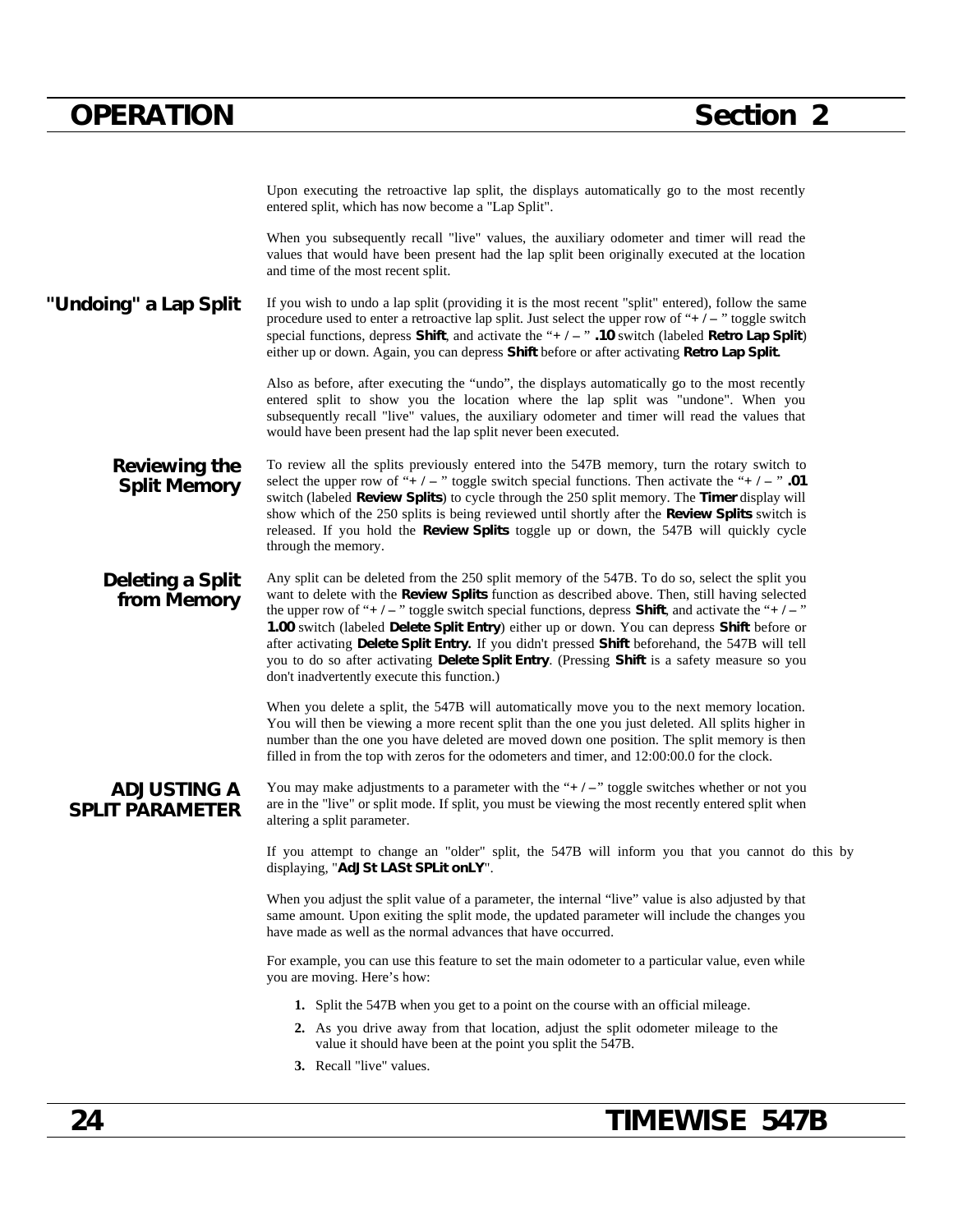|                                 | Changing the split odometer to the official mileage at the reference also corrects the internal<br>"live" value. After exiting the split mode, the updated odometer will include your adjustment.                                                                                                                                                                                                                                                                                                                                                                        |
|---------------------------------|--------------------------------------------------------------------------------------------------------------------------------------------------------------------------------------------------------------------------------------------------------------------------------------------------------------------------------------------------------------------------------------------------------------------------------------------------------------------------------------------------------------------------------------------------------------------------|
| THE TIME OF<br><b>DAY CLOCK</b> | The <b>CLOCK</b> display shows a twelve hour time of day clock. This clock is derived from a quartz<br>crystal oscillator circuit that has a specified accuracy of $\pm$ 0.01 minute after a twelve hour<br>period. (Actually, the clock is usually accurate to $\pm$ 0.01 minute after twenty-four hours.) If you<br>participate in a rally lasting several days, Timewise suggests you carry a radio receiver that can<br>be tuned to an official time broadcast. You can then re-align the clock as necessary.                                                        |
|                                 | The clock may count in either hours, minutes, and hundredths of minutes (11:59.99); or hours,<br>minutes, and seconds $(11:59:59$ — notice the colon $(:)$ between the minutes and seconds). The<br>mode of operation you select will be a matter of convenience. If the rallymaster has used<br>"seconds" in the instructions, you might find it easier to operate in that mode; or, you might<br>wish to use "hundredths" anyway, to get an <i>apparent</i> improvement in timing accuracy.                                                                            |
|                                 | A convenient feature of the 547B is that the counting mode of the clock may be changed at any<br>time. To change the mode of the clock, rotate the rotary switch to the Factor [Set-up] position.<br>Then push the Shift button and to display the "Set-up" selections. The MAIN ODOMETER<br>display shows the current counting mode of the clock, either "SEC" or "Hund". Now use the "+<br>/ - " 10.00 switch to change between "seconds" or "hundredths of minutes". Each time you<br>activate the switch, either up or down, the 547B will change the counting mode. |
|                                 | One advantage to changing the counting mode of the clock is evident when setting the clock at<br>the beginning of the rally. You can use the "seconds" mode when aligning to WWV or another<br>time standard, and switch to "hundredths" to run the rally. (Of course, always confirm that the<br>rallymaster's clock is set to that same time standard you use.)                                                                                                                                                                                                        |
|                                 | The important point here is that you can select the clock counting mode at any time. You can<br>also switch between the modes whether or not the 547B is split. All split values in memory are<br>converted to the new time counting mode. There is no introduction of a timing inaccuracy when<br>you do this.                                                                                                                                                                                                                                                          |
| <b>Setting the Clock</b>        | To set the clock in the 547B, select Record ("delta record") on the rotary switch, then at a<br>noted time of day, depress and hold the Split-Recall toggle switch down. (The Recall position<br>of this switch is also labeled CIk Set [Sync] to remind you of this clock setting function.)<br>When you select Clk Set [Sync], the clock is split just like in the split mode. It does not stop.<br>(A split is not saved in the datalog, however.)                                                                                                                    |
|                                 | With Clk Set [Sync] selected, use the "+ $/$ -" toggle switches to adjust the split value of the<br>clock to the exact time at which you activated Clk Set [Sync]. You may take as much time as<br>necessary to do this. Adjustments you make to the split clock will be included in the updated<br>value when the Clk Set [Sync] switch is released.                                                                                                                                                                                                                    |
|                                 | Here's the step by step method for setting the clock:                                                                                                                                                                                                                                                                                                                                                                                                                                                                                                                    |
|                                 | 1. Select Record on the rotary switch.                                                                                                                                                                                                                                                                                                                                                                                                                                                                                                                                   |
|                                 | 2. Noting the time of day, depress (and hold) Clk Set [Sync].                                                                                                                                                                                                                                                                                                                                                                                                                                                                                                            |
|                                 | 3. Use the " $+/-$ " toggle switches to adjust the clock to the time you noted in step 2.                                                                                                                                                                                                                                                                                                                                                                                                                                                                                |
|                                 | 4. Release the Clk Set [Sync] switch.                                                                                                                                                                                                                                                                                                                                                                                                                                                                                                                                    |
|                                 | The current time of day will now be displayed. If your reaction time is a bit slow, you may find<br>the clock to be off by one hundredth of a minute. If so, select Clk Set [Sync] again and adjust                                                                                                                                                                                                                                                                                                                                                                      |

# **TIMEWISE 547B 25**

the clock one count.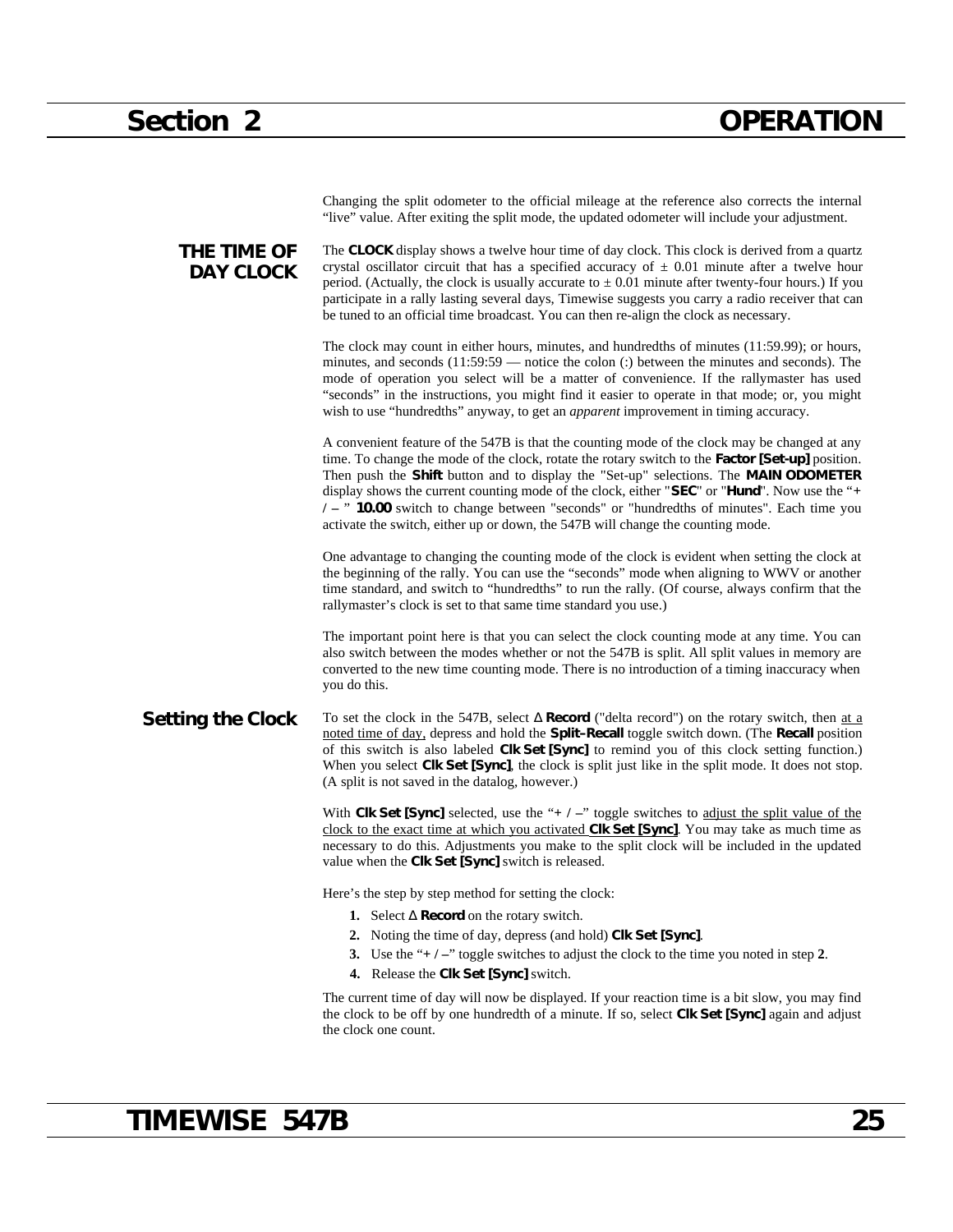You can set the clock whether or not the 547B is split. You will note that when **Record** is selected on the rotary switch, the clock is always live. (Thus, you can use this feature to temporarily see the live clock even when viewing split values.)

### **Synchronizing the Clock**

Setting the clock does not alter the beat of the clock. That is, the procedure just described corrects the numerical value of the clock, but the "ticking" pulse of the clock is not changed. If the beat of the clock is "out of sync" with the official time standard, you should also synchronize the clock to that time standard.

To do so, select **Record** on the rotary switch, depress and hold the **Recall** toggle switch. (The **Recall** position is also labeled **Clk Set [Sync]** to remind you of this clock setting/sync'ing function.) Then momentarily depress the **Shift** switch. The clock will become "live" again. Do not release the **Clk Set [Sync]** switch yet.

Now actuate any "**+ / –**" toggle switch to "nudge" the clock's ticking pulse closer to the time standard. Each "+" actuation advances the clock about  $1/50<sup>th</sup>$  of a second; each "-" actuation retards the clock about  $1/50<sup>th</sup>$  of a second. Repeat as needed until you are satisfied that the clock is synchronized to the time standard. (You can hold a "**+ / –**" switch in position to repeatedly advance or retard the clock.)

When the clock is synchronized to the time standard, release the **Clk Set [Sync]** switch. (Or, you can momentarily push **Shift** to re-enter the regular clock setting mode again.)

To recap, follow this procedure to synchronize the 547B clock to an official time standard:

- **1**. Select **Record** on the rotary switch.
- **2**. Select (and hold) **Clk Set [Sync]**.
- **3**. Momentarily depress the **Shift** switch.
- **4**. Actuate any "**+ / –**" switch to advance (**+**) or retard (**–**) the clock. Repeat as needed.
- **5**. Release the **Clk Set [Sync]** switch.

Always check the numerical value of the clock after synchronizing. You may find the time to be off by a count because you advanced or retarded the clock so much during the procedure that the clock has been shifted by a full second. If necessary, correct the clock once again to match the official clock. The synchronization will not change.

**Automatically Setting the Clock**

As a convenience, the clock in the 547B can be automatically set and synchronized to the time in a Timewise Model 610 Multi-Split Chronometer.

To do so, select **RUN** on the 610, and insert an 1/8" stereo phone plug cable between the **Remote Split** jacks on the both the 610 and 547B. Then, on the 547B, select **Record** on the rotary switch, depress and hold **Recall** (**Clk Set [Sync]**), and momentarily push **Shift**. If you wait long enough before releasing the **Clk Set [Sync]**, the 547B will indicate that the sychronization is finished by displaying display "**SYnc donE**".)

To recap, follow this procedure to synchronize the 547B clock to Model 610 chronometer:

- **1**. Select **RUN** on the 610.
- **2**. Insert an 1/8" stereo cable between the **Remote Split** jacks on the 610 and 547B.
- **3**. Select **Record** on the 547B rotary switch.
- **4**. Depress (and hold) **Clk Set [Sync]** on the 547B
- **5**. Momentarily push the **Shift** switch on the 547B.
- **6**. Wait until the 547B indictes " **SYnc donE** ".
- **7**. Release the **Clk Set [Sync]** switch.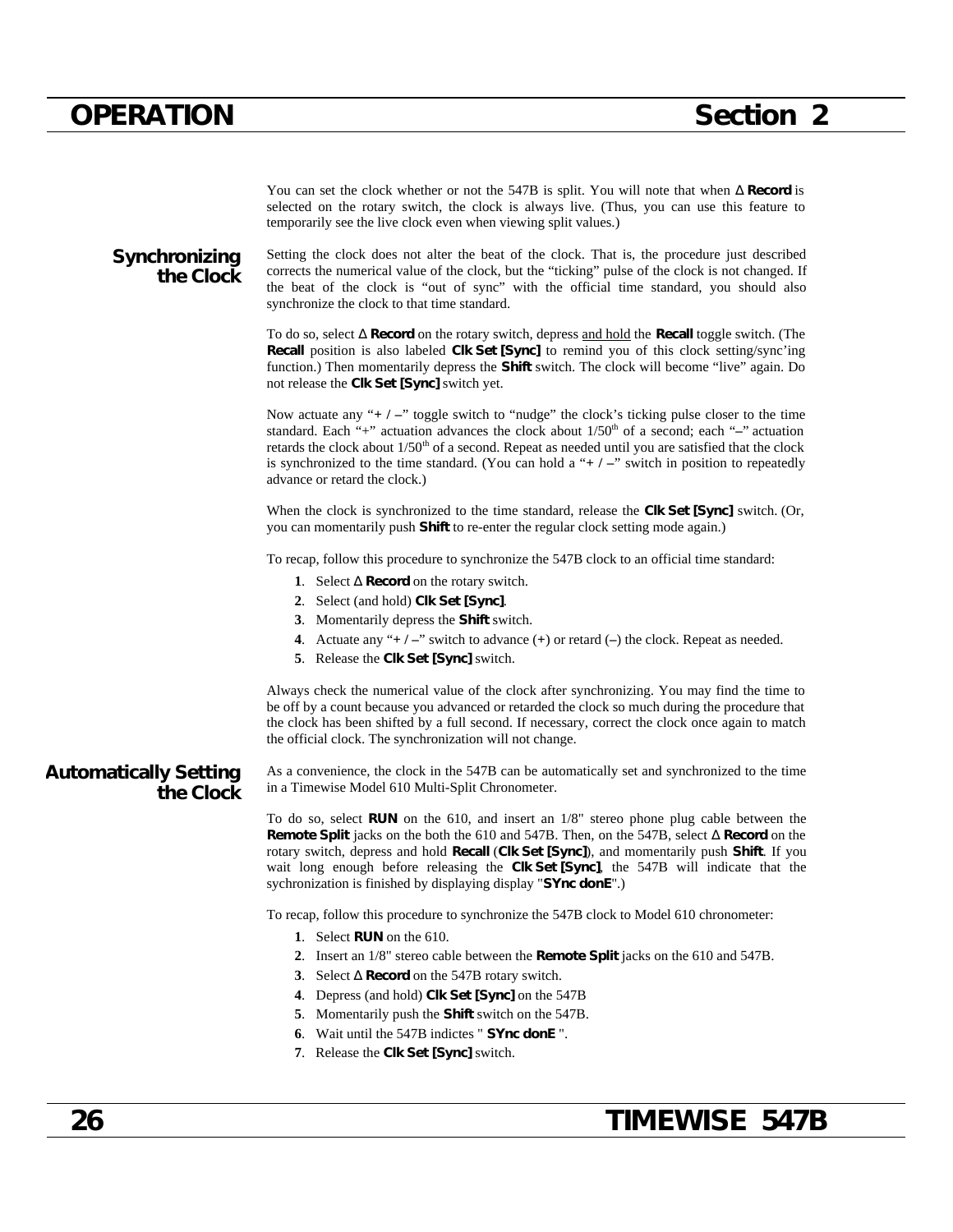The 547B will be set to the same time as the 610, and the clock counting mode will be the same as in the 610.

A 547B cannot be used as a master clock for setting either another 547B, or a 610 chronometer.

**THE TIMER** The **TIMER** display shows a one hour timer. The timer will run in either minutes and hundredths of minutes (59.99); or minutes and seconds (59:59). The counting mode you choose for the time of day clock also sets the counting mode for the timer. The timer has the same accuracy specifications as the clock.

Adjusting the Timer With the rotary switch in the Timer position, the "+/-" toggle switches can be used to adjust the timer. If you push and hold **Shift**, first, the "**+ / –** " **.01** toggle switch can be used to adjust the timer by fractions of seconds, allowing it to be sped up, or slowed down, slightly. While **Shift** is pushed, the other "**+ / –** " toggles will have no effect on the timer. You can use this feature to align the timer to the clock after you toggle between "hundredths" and "seconds".

> (As of version 1.8L firmware, the timer and clock are linked so their counting rhythm remains synchronized following a lap split. Note, however, that because the "hundredths" and "seconds" counting modes are themselves non-synchronous in nature, switching between the two counting modes when the clock and timer are not at an exact minute generally results in the two becoming unsynchronized. You may need to manually re-synchronize the timer to the clock after switching between seconds and hundredth.)

Hiding the Timer For some rallies you may not need the timer. To accommodate this, the 547B allows you to blank the **TIMER** display. To enable this feature, turn the rotary switch to the **Factor [Set-up]** position. Then depress and hold the **Shift** button. In the **TIMER** display, you will see the abbreviation "**DSPL**", indicating that the timer is being displayed. To hide the timer from view, activate the "**+ / –** " **.01** switch. The **TIMER** display will now show "**HidE**", indicating that the timer will normally be hidden

> Note that the timer continues to run while hidden. In fact, you can look at the timer temporarily by selecting the **Timer** position of the rotary switch. You can also adjust the timer while **Timer** is selected on the rotary switch.

#### **Displaying a Speedometer in place of the Timer** If you wish, the **TIMER** display can show a Speedometer, instead of the Timer. To do so, turn the rotary switch to the **Factor [Set-up]** position. Then depress and hold the **Shift** button, and activate the "**+ / –** " **.01** switch. The **TIMER** display will now show "**SPED**", indicating that the speedometer will be shown

The speedometer is shown to resolution of 1 mph.

Note that the timer continues to function while the speedometer is displayed. You can even look at the timer temporarily by selecting the **Timer** position of the rotary switch. You can also adjust the timer while **Timer** is selected on the rotary switch.

To continuously display the timer again, turn the rotary switch to **Factor [Set-up]**, depress and hold **Shift**, and reselect "**DSPL**" in the **TIMER** display using the "**+ / –** " **.01** switch.

#### **Viewing the Clock and Timer in Higher Resolution**

To temporarily look at the clock or timer in "tenths of seconds" or "thousandths of minutes" depress **Shift** when the displays are split. The time displays will shift two places left. A decimal point will be placed between the seconds (or "hundredths") and the additional digit of resolution. The rightmost digit of the time displays will be blank.

Viewing the time displays in high resolution when looking at "live" values has been disabled intentionally. Contact Timewise if you need to see "live" time displays in high resolution.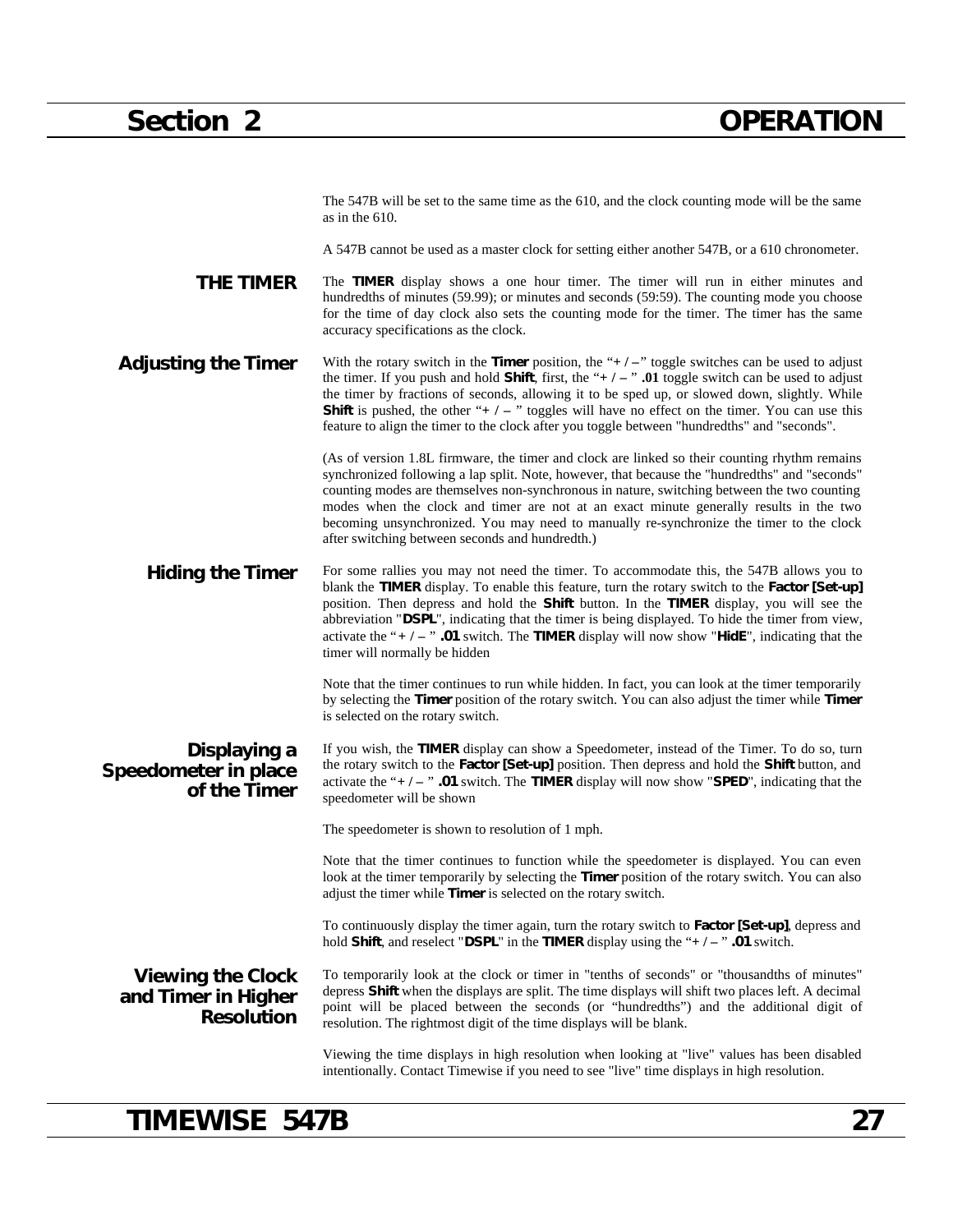| THE ODOMETERS                                        | The MAIN ODOMETER of the 547B displays distances from 0.00 to 999.99 miles (optionally<br>resolved to .001 mile; or, to only .1 mile, so you can see thousands of milessee below). Every<br>10000 miles the odometer overflows to 0.00 mile.                                                                                                                                                                                                                                                                                                                                                                                                                                                                                                       |
|------------------------------------------------------|----------------------------------------------------------------------------------------------------------------------------------------------------------------------------------------------------------------------------------------------------------------------------------------------------------------------------------------------------------------------------------------------------------------------------------------------------------------------------------------------------------------------------------------------------------------------------------------------------------------------------------------------------------------------------------------------------------------------------------------------------|
|                                                      | In addition to the main odometer, the 547B has an <b>AUXILIARY ODOMETER</b> . This auxiliary<br>"trip" odometer can be used to measure CAST sections, free zones, incremental mileages,<br>actions keyed to a mileage interval after a reference, pauses over a distance, etc. The auxiliary<br>odometer can range from 0.00 to 99.99 miles (optionally resolved to .001 mile; or, to only .1<br>milesee below). Every one hundred miles the auxiliary odometer overflows to 0.00 mile.                                                                                                                                                                                                                                                            |
|                                                      | The odometer displays blank leading zeros when mileage is less than one hundred miles.<br>Leading zero blanking will not occur after the thousand mile point in the main odometer.<br>Blanking leading zeros every time a thousand mile point is reached could startle the navigator<br>as there would be a sudden major change in the appearance of the display.                                                                                                                                                                                                                                                                                                                                                                                  |
| <b>Selecting the Active</b><br><b>Odometer Input</b> | The 547B provides two odometer inputs. Which of the two odometer inputs is currently being<br>used is displayed in the AUXILIARY ODOMETER display when Factor [Set-up] is selected on<br>the rotary switch and Shift is pushed. When displaying the current odometer input selection,<br>activating the "+/-" 1.00 switch will change between "in 1" and "in 2". The odometer factor<br>(described later) in use applies to both odometer inputs.                                                                                                                                                                                                                                                                                                  |
| Selecting the<br><b>Direction of Travel</b>          | The Forward–Park–Reverse toggle switch is used to select the counting mode for both the<br>main and auxiliary odometers.                                                                                                                                                                                                                                                                                                                                                                                                                                                                                                                                                                                                                           |
|                                                      | Forward makes the odometers increase with each odometer transducer pulse. Use this mode<br>while you are "on-course" or whenever you want mileage to accumulate as you drive.                                                                                                                                                                                                                                                                                                                                                                                                                                                                                                                                                                      |
|                                                      | <b>Reverse</b> is used when you want the odometers to decrease when pulses are received from the<br>transducer. Use this mode while returning from an "off-course" excursion or whenever you<br>want mileage subtracted from the odometers as you drive. If you back up your vehicle to check<br>a reference, you must use <b>Reverse</b> to tell the 547B that you are going backwards—the<br>odometer transducer has no way of indicating this to the 547B.                                                                                                                                                                                                                                                                                      |
|                                                      | Park is used when you don't want to count pulses from the transducer. Use this mode for dead<br>mileage or whenever you want to disregard incoming transducer pulses.                                                                                                                                                                                                                                                                                                                                                                                                                                                                                                                                                                              |
|                                                      | Selecting Park is very useful when you need to make a U-turn or jockey your vehicle during a<br>three point turn. For example, if you realize that you are off-course and must reverse your<br>direction of travel, here's what you should do: Look for an easily identifiable landmark such as<br>a sign, mailbox, or utility pole. As you pass by the landmark switch to Park. Then turn around<br>at a safe opportunity and select Reverse as you pass the landmark in the opposite direction.<br>This procedure removes the guesswork out of where to switch into reverse. When you return to<br>the location where you left the correct course, switch directly to <b>Forward</b> . The odometers will<br>again equal official course values. |
|                                                      | When Park is selected, the MAIN ODOMETER display will blank momentarily every 2<br>seconds. At this time, the middle horizontal segments of the digits are displayed. Similarly,<br>when Reverse is selected, the MAIN ODOMETER display will blank momentarily every 2<br>seconds and the lower horizontal segments of the digits are displayed. These are reminders of<br>the fact that you are operating in a non-standard mode. The importance of selecting Forward<br>after an off-course excursion is clear when the display is flashing.                                                                                                                                                                                                     |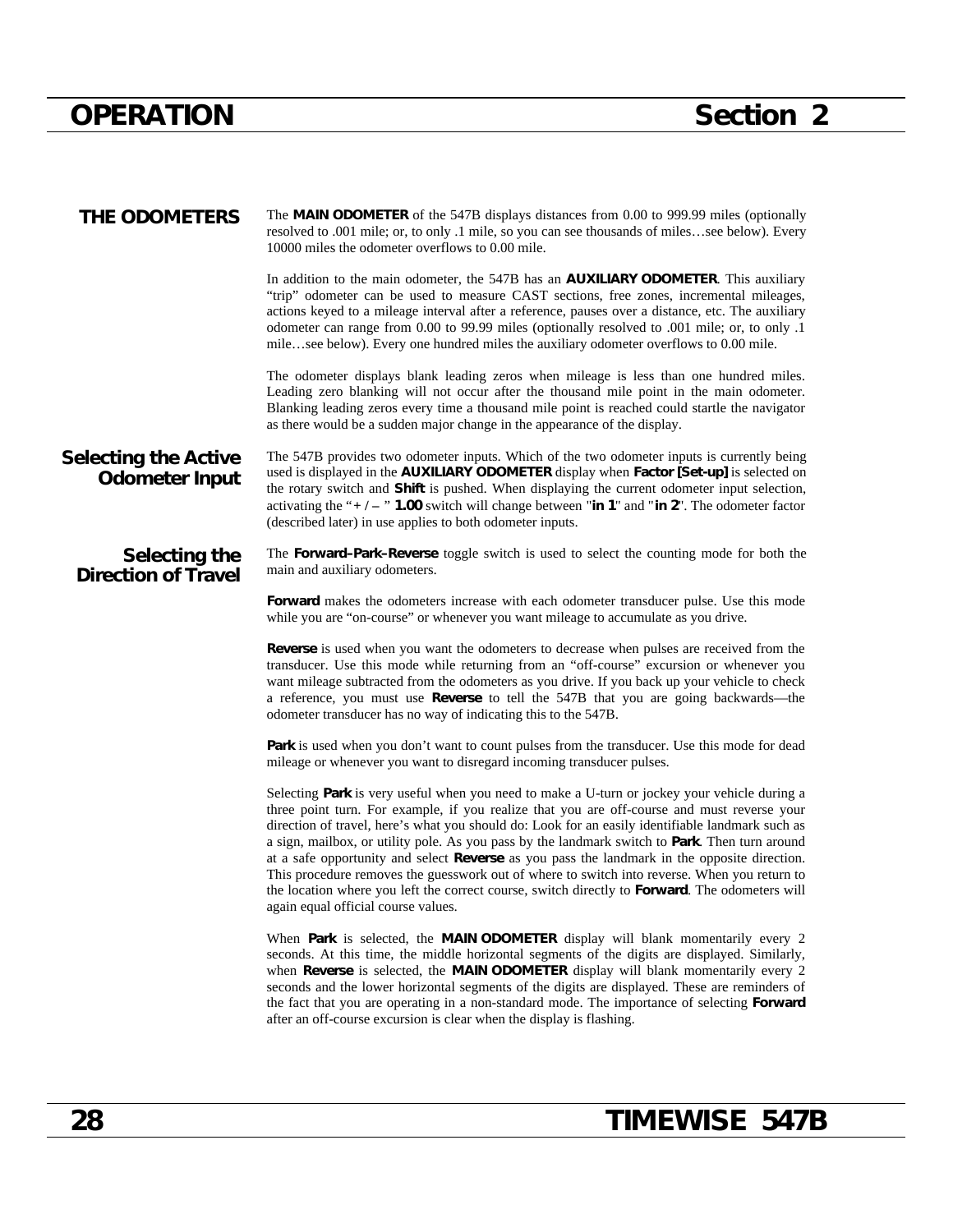# **Section 2 OPERATION**

| <b>Adjusting the Main</b><br><b>Odometer</b>                           | With the rotary switch in the <b>Main Odometer</b> position, the " $+/-$ " toggle switches can be used<br>to adjust the main odometer. Use this feature to align the main odometer to an official mileage<br>(e.g., an outmarker or other mileage reference).                                                                                                                                                                                                                                                                                                                                             |
|------------------------------------------------------------------------|-----------------------------------------------------------------------------------------------------------------------------------------------------------------------------------------------------------------------------------------------------------------------------------------------------------------------------------------------------------------------------------------------------------------------------------------------------------------------------------------------------------------------------------------------------------------------------------------------------------|
| <b>Adjusting the</b><br><b>Auxiliary Odometer</b>                      | With the rotary switch in the <b>Aux Odometer</b> position, the " $+/-$ " toggle switches can be used<br>to adjust the auxiliary odometer.                                                                                                                                                                                                                                                                                                                                                                                                                                                                |
| <b>Adjusting Both</b><br><b>Odometers Together</b>                     | With the rotary switch in the <b>Both Odometer</b> position, the " $+/-$ " toggle switches can be used<br>to simultaneously adjust the both the main and auxiliary odometers.                                                                                                                                                                                                                                                                                                                                                                                                                             |
| <b>Temporarily</b><br><b>Displaying</b><br><b>Thousandths of Miles</b> | A standard feature of the Timewise 547B is that it allows you to display and adjust the<br>odometers in thousandths (.001) of miles.                                                                                                                                                                                                                                                                                                                                                                                                                                                                      |
|                                                                        | To temporarily display "thousandths of miles" on the odometers, push the Shift button. The<br>displayed digits of the odometers will automatically shift one place to the left, revealing the<br>thousandths of miles (xx.xxx). When you release the <b>Shift</b> button, the odometers will return to<br>their normal display (xxx.xx) of "hundredths of miles."                                                                                                                                                                                                                                         |
| <b>Constantly Displaying</b><br><b>Thousandths of Miles</b>            | If you wish to display "thousandths" continuously, turn the rotary switch to select the lower row<br>of "+ $/ -$ " toggle switch special functions. Now activate the "+ $/ -$ " .01 switch (labeled Odo<br><b>Resolution</b> ) either up or down. The odometers will then display "thousandths" regardless of<br>the Shift pushbutton position. If you activate Odo Resolution again, the odometers will switch<br>to a "tenths" mode, displaying mileage as xxxx.x, so you can see thousands of main odometer<br>miles. To revert to standard hundredths of miles, activate <b>Odo Resolution</b> again. |
| <b>Changing the Shifted</b><br><b>Odometer Resolution</b>              | If you wish, the <b>Shifted</b> position of the displays can also be changed. Simply push <b>Shift</b> while<br>activating the Odo Resolution toggle. Each time you activate Odo Resolution, you cycle<br>through the three odometer resolution choices for the shifted condition. Any combination of<br>shifted and unshifted odometer resolution is possible.                                                                                                                                                                                                                                           |
| Adjusting<br><b>Thousandths of Miles</b>                               | To adjust "thousand the of miles," in the odometers, display .001 mile resolution (either<br>constantly, or with the <b>Shift</b> button - see above) and use the "+ $/ -$ " .01 switch. When the<br>odometer displays are showing a resolution other than .01 mile, the " $+/-$ " switches effectively<br>have a value that increases or decreases the odometers by amounts relative to their position<br>from the right side of the display (e.g., the "+ $/$ -" .01 toggle switch will have a value of .001<br>mile; the "+ $/ -$ ". 10 toggle switch will have a value of .01 mile, etc.).            |
|                                                                        | If you are viewing "tenths" of miles (xxxx.x) resolution, the "+ $\ell$ - " switches behave in a<br>similar fashion, having values ten times the labeled amount.                                                                                                                                                                                                                                                                                                                                                                                                                                          |
| <b>Truncating the Main</b><br><b>Odometer</b>                          | The 547B actually measures distance to a resolution of 0.00 <b>000001</b> mile. You cannot see the<br>six digits in bold type, however. (Actually, you can see the most significant bold digit when<br>viewing "thousandths of miles".) These less significant digits are kept internally.                                                                                                                                                                                                                                                                                                                |
|                                                                        | Generally, the internal, non-visible digits of the odometer are not of any concern because<br>official mileages are given to a resolution of 0.01 mile. The rallymaster doesn't provide<br>mileages with more resolution because it is virtually impossible for a rally is running without<br>the benefit of a 547B to estimate a distance more precise than one hundredth of a mile.                                                                                                                                                                                                                     |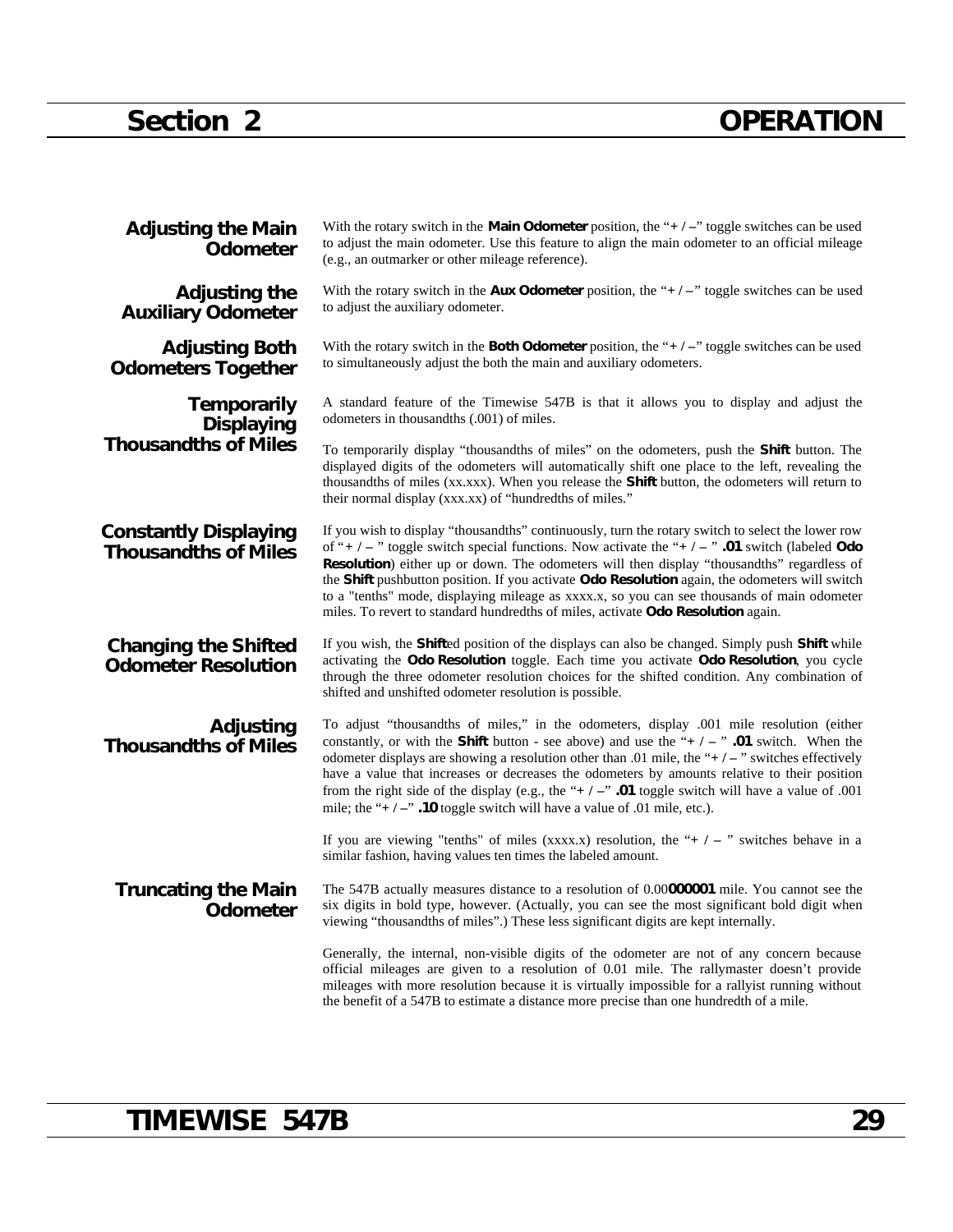|                                                    | There are occasions, however, when the internal digits of the odometer can be significant. For<br>example, when setting the odometer to 0.00 at the beginning of the rally, the six internal digits<br>could still contain non-zero values. You must clear the internal digits so the main odometer<br>starts measuring from exactly 0.00000000 mile.                                                                                                                                                          |
|----------------------------------------------------|----------------------------------------------------------------------------------------------------------------------------------------------------------------------------------------------------------------------------------------------------------------------------------------------------------------------------------------------------------------------------------------------------------------------------------------------------------------------------------------------------------------|
|                                                    | To clear the internal digits of the main odometer, turn the rotary switch to select the lower row<br>of "+/-" toggle switch special functions and use the "+/-" <b>10.00</b> switch (labeled <b>Truncate</b><br>[Reset] Main Odo). If split, the 547B automatically returns to "live" values the instant you<br>execute this procedure. The non-visible digits of the main odometer are cleared to 000000.                                                                                                     |
|                                                    | Truncating the main odometer does not affect the auxiliary odometer, unless the Linking<br>function is enabled. (See below.)                                                                                                                                                                                                                                                                                                                                                                                   |
|                                                    | <b>IMPORTANT!</b> As long as you activate the truncate function, the 547B will not accumulate any<br>mileage in the odometer you are truncating.                                                                                                                                                                                                                                                                                                                                                               |
| <b>Truncating the</b><br><b>Auxiliary Odometer</b> | To clear the six internal digits of the auxiliary odometer, select the lower row of " $+/-$ " switch<br>special functions and use the " $+/-$ " 1.00 switch (labeled Truncate [Reset] Aux Odo).                                                                                                                                                                                                                                                                                                                |
|                                                    | If split, the 547B automatically returns to "live" values the instant you execute this procedure.<br>The non-visible digits of the auxiliary odometer are cleared to 000000.                                                                                                                                                                                                                                                                                                                                   |
|                                                    | Truncating the auxiliary odometer does not affect the main odometer.                                                                                                                                                                                                                                                                                                                                                                                                                                           |
|                                                    | <b>IMPORTANT!</b> As long as you activate the truncate function, the 547B will not accumulate any<br>mileage in the odometer you are truncating.                                                                                                                                                                                                                                                                                                                                                               |
| <b>Resetting the</b><br><b>Main Odometer</b>       | To completely clear the main odometer to 0.00000000 miles, turn the rotary switch to select the<br>lower row of "+ $/ -$ " toggle switch special functions, push the <b>Shift</b> button, and use the<br>" $+/-$ " 10.00 switch (labeled Truncate [Reset] Main Odo). You must push the Shift button<br>first, in order to execute the reset; otherwise you will only truncate the main odometer. If split,<br>the 547B automatically returns to "live" values the instant you execute this procedure.          |
|                                                    | Resetting the main odometer does not affect the auxiliary odometer, unless the Linking function<br>is enabled. (See below.)                                                                                                                                                                                                                                                                                                                                                                                    |
|                                                    | <b>IMPORTANT!</b> As long as you activate the reset function via this procedure, the 547B will not<br>accumulate any mileage in the main odometer.                                                                                                                                                                                                                                                                                                                                                             |
|                                                    | You can also reset the main odometer via the Remote Split input. See Appendix A for more<br>information.                                                                                                                                                                                                                                                                                                                                                                                                       |
| Resetting the<br><b>Auxiliary Odometer</b>         | To completely reset the auxiliary odometer to 0.00000000 miles, turn the rotary switch to select<br>the lower row of "+ $/ -$ " toggle switch special functions, push the <b>Shift</b> button, and use the<br>" $+/-$ " 1.00 switch (labeled Truncate [Reset] Aux Odo)). You must push the Shift button<br>first, in order to execute the reset; otherwise you will only truncate the auxiliary odometer. If<br>split, the 547B automatically returns to "live" values the instant you execute this procedure. |
|                                                    | Resetting the auxiliary odometer does not affect the main odometer.                                                                                                                                                                                                                                                                                                                                                                                                                                            |
|                                                    | <b>IMPORTANT!</b> As long as you activate the reset function via this procedure, the 547B will not<br>accumulate any mileage in the auxiliary odometer.                                                                                                                                                                                                                                                                                                                                                        |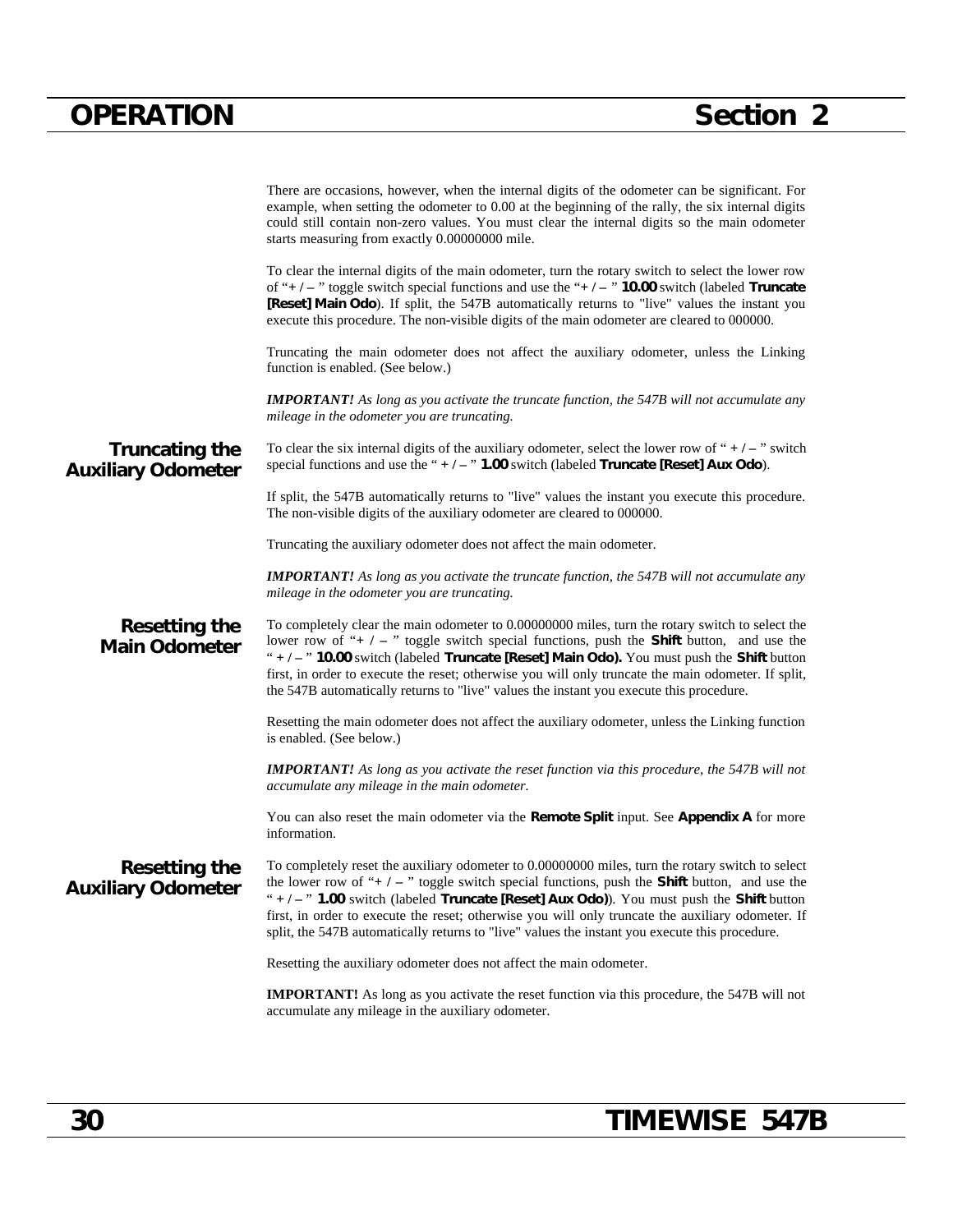| <b>Linking the Main and</b><br><b>Auxiliary Odometers</b> | Normally, the main and auxiliary odometers count independently of each other. For example,<br>the main odometer will count without regard to any reset of the auxiliary odometer. Since it is<br>possible to reset the auxiliary odometer at any point, the starting point for the auxiliary<br>odometer can be between the "hundredths" of miles counted by the main odometer. As a result,<br>the two odometers will increment their hundredths digit out of sync. |
|-----------------------------------------------------------|----------------------------------------------------------------------------------------------------------------------------------------------------------------------------------------------------------------------------------------------------------------------------------------------------------------------------------------------------------------------------------------------------------------------------------------------------------------------|
|                                                           | The 547B can be put in a mode where the auxiliary odometer always counts in synchronism<br>with the main odometer. This is called a "linked auxiliary odometer" mode.                                                                                                                                                                                                                                                                                                |
|                                                           | To link the auxiliary odometer to the main odometer, select the lower row of "+ $/ -$ " toggle<br>switch special functions and actuate the "+ $/ -$ ". 10 switch (labeled Link Main and Aux Odo)<br>either up or down. When linked, the lower right radix point in the <b>Auxiliary Odometer</b> display<br>will illuminate. To "unlink" the auxiliary odometer, activate Link Main and Aux Odo again.                                                               |
|                                                           | When linked, the thousandths of miles in the auxiliary odometer will be blank when attempting<br>to display them. Also, you cannot adjust the auxiliary odometer's "thousandths" while linked.                                                                                                                                                                                                                                                                       |
|                                                           | Also note: If linked, the auxiliary odometer is automatically truncated when the main odometer<br>is truncated or reset.                                                                                                                                                                                                                                                                                                                                             |
| <b>THE ODOMETER</b><br><b>FACTOR</b>                      | Whenever <b>Factor</b> is selected on the rotary switch, the time of day in the <b>CLOCK</b> display is<br>replaced by the odometer factor. (If you are operating with the 547B in the "Pro" mode, there<br>are two factors available. More on this later.)                                                                                                                                                                                                          |
|                                                           | The odometer factor is the distance, in decimal parts of a mile, that the 547B accumulates with<br>each pulse received from the odometer transducer. By selecting an appropriate factor, the 547B<br>will correctly measure distance.                                                                                                                                                                                                                                |
|                                                           | To understand how the odometer factor is used, a brief explanation of the internal workings of<br>the 547B is necessary:                                                                                                                                                                                                                                                                                                                                             |
|                                                           | As stated earlier, the odometers in the 547B are resolved to 0.00000001 mile. When a pulse is<br>received from the transducer, the factor is added to the non-visible, six least significant digits of<br>the odometers. When enough pulses are received, the addition mathematically carries into the<br>hundredths place of the odometers and you see the displays increment.                                                                                      |
|                                                           | When the 547B is delivered, the odometer factor(s) are set to a value of 050000. This value<br>represents 0.00050000 mile. With a factor of 050000 the 547B accumulates 1.00 mile after<br>receiving 2000 transducer pulses. This default value was selected because two piece transducers<br>often output about 2000 pulses per mile when sensing magnets attached to a wheel.                                                                                      |
|                                                           | Most installations do require the use of a different odometer factor.                                                                                                                                                                                                                                                                                                                                                                                                |
| <b>Determining Your</b><br><b>Base Factor</b>             | The procedure described below is used to compute a unique "base factor" for your installation.<br>When your base factor has been determined, enter that value into the 547B. Your base factor<br>will make the 547B correctly measure mileage when it is used in your vehicle.                                                                                                                                                                                       |
|                                                           | To determine a base factor, you must drive an officially measured distance. Most rallyist use<br>the official statute mileage posted along major highways. Alternatively, measure a course with<br>the standard odometer in your vehicle. Select a course of about ten miles.                                                                                                                                                                                        |
|                                                           | Note: Although you will have an opportunity to compute a new factor at each rally, it is<br>advisable to have your base factor as accurate as possible.                                                                                                                                                                                                                                                                                                              |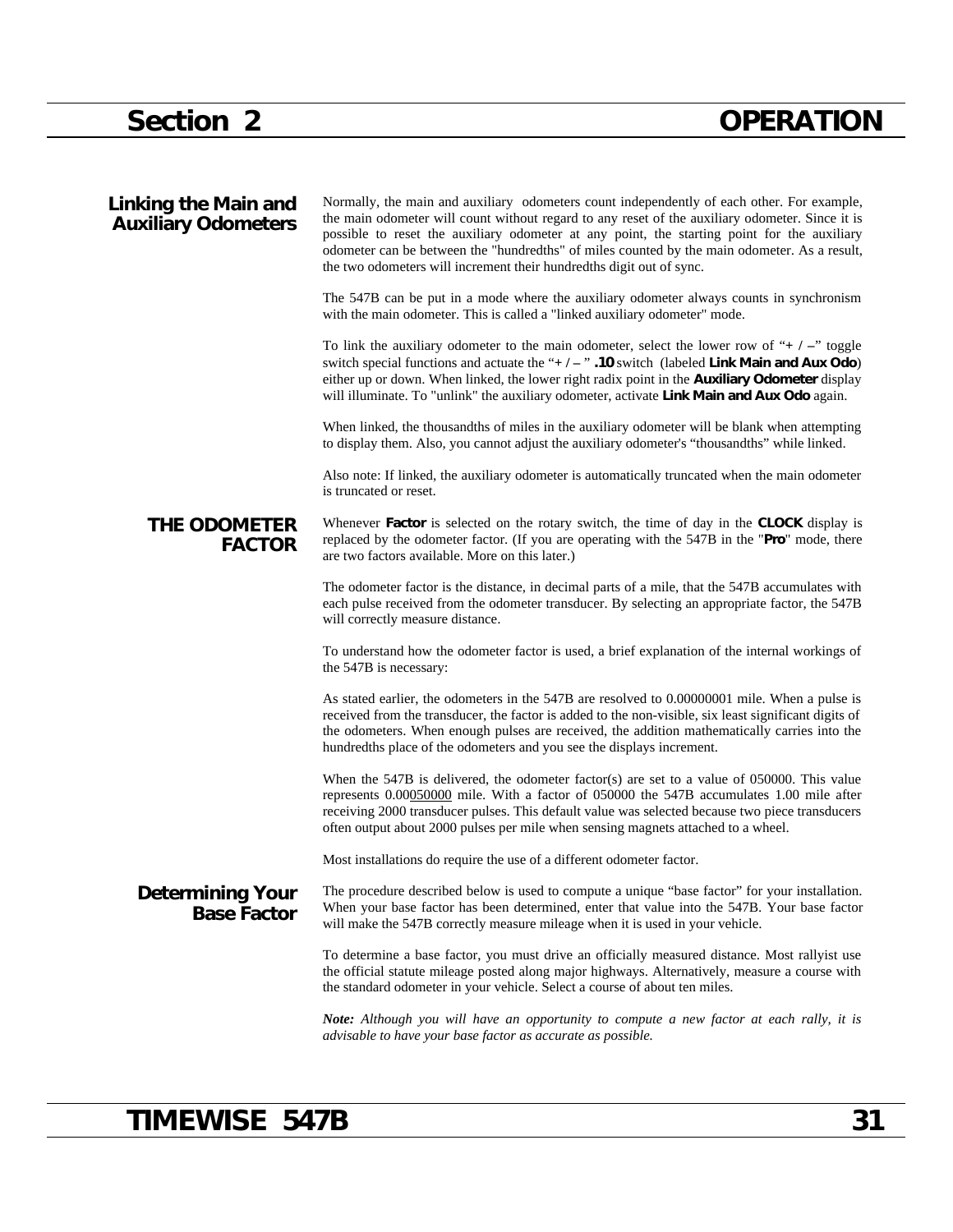|                                                                            | OFFICIAL DISTANCE x OLD FACTOR<br>NEW FACTOR =<br><b>MEASURED DISTANCE</b>                                                                                                                                                                                                                                                                                                                                                                                                                                                                                                                                                                              |
|----------------------------------------------------------------------------|---------------------------------------------------------------------------------------------------------------------------------------------------------------------------------------------------------------------------------------------------------------------------------------------------------------------------------------------------------------------------------------------------------------------------------------------------------------------------------------------------------------------------------------------------------------------------------------------------------------------------------------------------------|
|                                                                            | In this formula, the OLD FACTOR is the factor that was in the 547B as you traversed the<br>official measured route.                                                                                                                                                                                                                                                                                                                                                                                                                                                                                                                                     |
|                                                                            | After you compute a new value, select <b>Factor</b> on the rotary switch and use the "+ $\ell$ -" toggle<br>switches to adjust the factor to the new value. The factor you put into the 547B remains<br>unchanged until you alter it, even if power is removed.                                                                                                                                                                                                                                                                                                                                                                                         |
|                                                                            | A bigger factor makes the 547B display more miles while driving. Thus, to accumulate more<br>miles during passage of a route, the odometer factor must increase. Conversely, a smaller<br>factor will make the 547B display fewer miles after traversing the route.                                                                                                                                                                                                                                                                                                                                                                                     |
|                                                                            | The factor can be set to any value in the range 000000 to 999999, although most installations<br>use a factor from 020000 to 150000. Recheck your computations if you calculate a factor<br>outside this restricted range. If your computations are correct, a poorly installed or defective<br>transducer may be indicated.                                                                                                                                                                                                                                                                                                                            |
|                                                                            | <b>IMPORTANT!</b> Although the odometer factor can be set to values less than 020000, using a<br>smaller factor implies that the 547B is receiving more than 5000 pulses per mile. Under such<br>conditions, when traveling at high speeds, the 547B may receive pulses so quickly that it may<br>not count every pulse. Such high pulse rates usually occur when using an OEM electronic<br>speedometer signal as the odometer transducer source. If your signal source produces such high<br>pulse rates, see the discussion in Appendix C about the optional odometer input circuit that<br>allows the use of such high rate odometer input signals. |
| <b>Selecting the Active</b><br><b>Odometer Factor</b><br>("TSD" Mode Only) | Operating the 547B in the "TSD" allows you to select between two available factors. (The<br>"Pro" mode of operation provides only one factor. See Selecting the "Pro" or "TSD" Mode<br>on how to alternate between the "Pro" and "TSD" modes.)                                                                                                                                                                                                                                                                                                                                                                                                          |
|                                                                            | When operating in the TSD mode, the currently odometer factor active $(1 \text{ or } 2)$ is displayed in<br>the AUXILIARY ODOMETER when Factor is selected on the rotary switch. Activate Recall to<br>toggle between the two factors. The factor currently in use applies to both odometer inputs.                                                                                                                                                                                                                                                                                                                                                     |
|                                                                            | <b>IMPORTANT:</b> When you select <b>Factor</b> and use the " $+/-$ " toggle switches to adjust the value<br>of the active odometer factor, the inactive one is not adjusted. You must separately select and<br>adjust both factors if you expect to use both of them.                                                                                                                                                                                                                                                                                                                                                                                  |
| Determining a New<br><b>Factor at a Rally</b>                              | An accurate base factor will make the 547B measure distance according to the official standard<br>you select. However, because individual rallymasters use different measurement techniques, the<br>official standard changes slightly at each rally. Your factor, therefore, must also change.                                                                                                                                                                                                                                                                                                                                                         |
|                                                                            | The NEW FACTOR formula shown previously is used to compute a new factor at each rally.<br>When figuring a new factor at a rally, the odometer check distance is used as the OFFICIAL<br>DISTANCE and your base factor is the OLD FACTOR. After driving the odometer check route,<br>your measurement for the route becomes the MEASURED DISTANCE.                                                                                                                                                                                                                                                                                                       |
|                                                                            | After calculating a new factor for the rally, just enter the new value into the 547B. From then<br>on your mileage measurements will match the rallymaster's.                                                                                                                                                                                                                                                                                                                                                                                                                                                                                           |
|                                                                            | If you need to use both factors while operating in the "Pro" mode, you will have to calculate<br>new values for both factors. Remember to adjust both factors; and don't forget to switch back to                                                                                                                                                                                                                                                                                                                                                                                                                                                       |

After having driven a selected official route, compare the official distance for the route to the

distance measured by the 547B. Then use this formula to compute a new factor: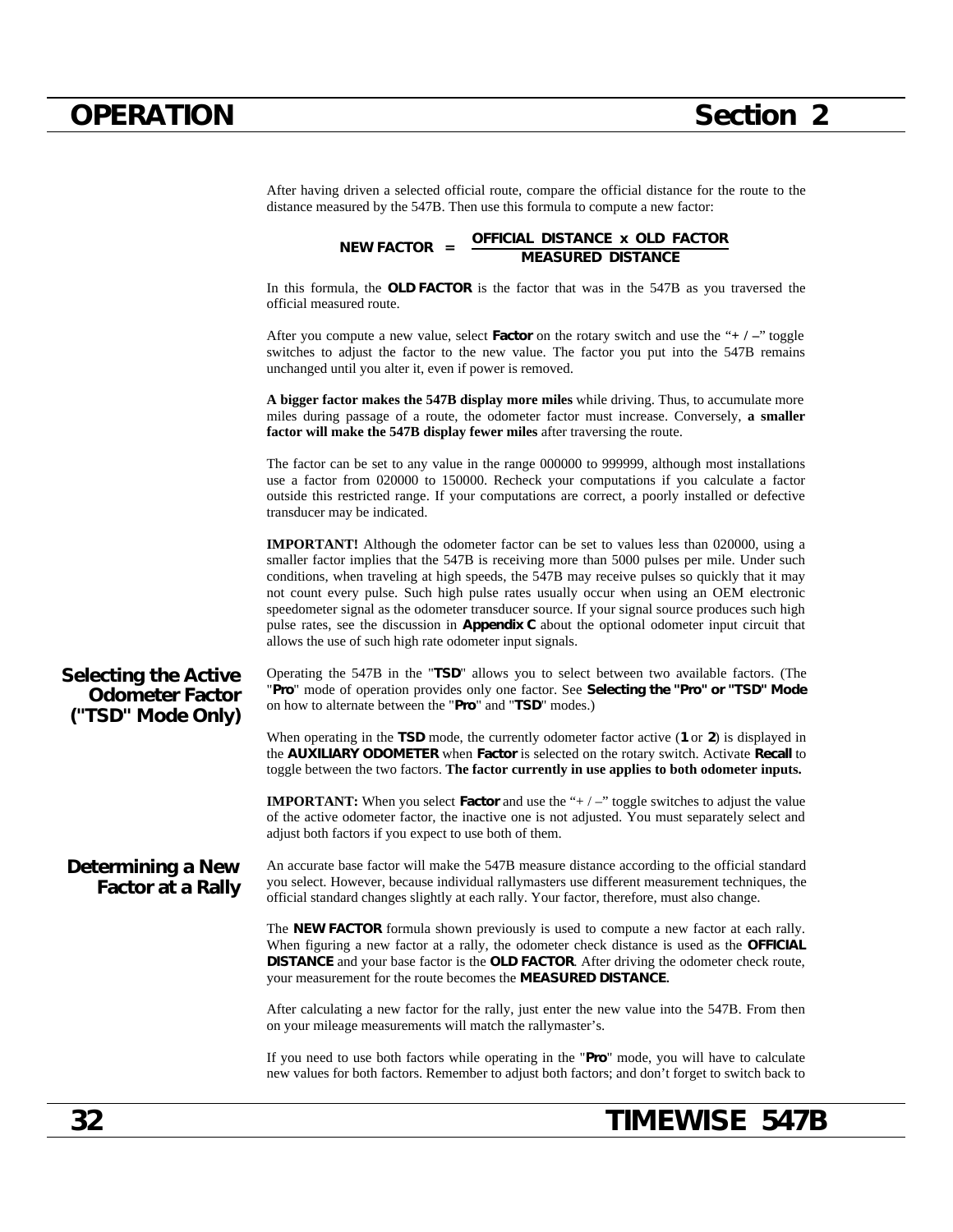|                                                  | your primary factor after adjusting the second odometer factor. If you plan to use only one<br>factor, it's still a good idea to adjust both factors to the same valueshould you accidentally<br>switch odometer factors, you will continue to count mileage correctly.                                                                                                                                                                                                                                                                                               |
|--------------------------------------------------|-----------------------------------------------------------------------------------------------------------------------------------------------------------------------------------------------------------------------------------------------------------------------------------------------------------------------------------------------------------------------------------------------------------------------------------------------------------------------------------------------------------------------------------------------------------------------|
| Details on the<br><b>Odometer Factor</b>         | Note that the least significant digit of the odometer factor represents one hundred millionth of a<br>mile (0.00000001 mile). Adjusting a factor by one count means that the 547B will gain (or lose)<br>an extra 0.00000001 mile with each pulse from the transducer. You would have to receive one<br>million pulses before such a small adjustment would make a [visible] correction of 0.01 mile.                                                                                                                                                                 |
|                                                  | To illustrate further: On installations where the transducer senses two magnets mounted to a<br>wheel rim, the wheel must turn 500,000 times before a factor adjustment of one count would<br>make a visible correction in the odometers. Since a wheel turns approximately 1000 times per<br>mile, you would have to drive about 500 miles before a one count adjustment in the factor<br>would make a noticeable difference in the odometers. Obviously, corrections to the odometer<br>factor usually mean adjusting them more than just a few counts.             |
| <b>Fine Tuning the</b><br><b>Odometer Factor</b> | Whenever the rallymaster gives an official mileage reference you can confirm the measuring<br>accuracy of the 547B. When doing so, you will often notice a slight difference between the<br>official mileage and your measurement. Such inaccuracies occur because the rallymaster's<br>driving style differs from yours. Also, since most rallies are put together over a period of time,<br>sections of the rally may have been measured under differing road and weather conditions. Such<br>differences affect the relative accuracy of your mileage measurement. |
|                                                  | Although you can simply align your odometer at each official mileage, you may decide to re-<br>figure your odometer factor in the middle of the rally. Changing your factor to adjust for these<br>varying course conditions is called "fine tuning" the factor.                                                                                                                                                                                                                                                                                                      |
|                                                  | To fine tune your factor in the middle of a rally, use the <b>NEW FACTOR</b> formula as before. You<br>will need two official mileage references and your odometer reading at both locations. Simply<br>use the distances (official and measured) between the references in the formula.                                                                                                                                                                                                                                                                              |
|                                                  | Instead of using the NEW FACTOR formula to re-calculate the factor, it is sometimes easier<br>just to do a quick fix "in your head". Let's look at the relationship between a mileage<br>measurement error and the correction required in the odometer factor to eliminate the error.                                                                                                                                                                                                                                                                                 |
|                                                  | Assume your factor is 065000. Then suppose your odometer has increased 1.00 mile after<br>traveling 0.99 official course miles. Your measurement of 1.00 was in error by 0.01 mile. That<br>is, your measurement error is 0.01 mile per 1.00 mile, or 1% (0.01 $\div$ 1.00). This 1% figure is<br>also the error in the factor.                                                                                                                                                                                                                                       |
|                                                  | A decrease of the factor by this same percentage is necessary to correct the factor. (Remember,<br>decreasing the factor will make the 547B measure fewer miles.) Thus, reduce the factor 1% of<br>065000, or 650 counts. The correct factor would be 064350. (You must also adjust your<br>odometer to match the rallymaster's, as well as correct the inactive factor.)                                                                                                                                                                                             |
|                                                  | If you had traveled 10.00 miles before noticing the 0.01 mile error, you would only have a 0.1%<br>error (0.01 $\div$ 10.00). Your factor must then be reduced 0.1% of 065000, or 65 counts, to a new<br>value of 064935.                                                                                                                                                                                                                                                                                                                                             |
|                                                  | Unfortunately, when an opportunity to fine tune the factor does occur, you will probably not<br>have such easy to use "round numbers" for the mileage or factor. Still, the principle is the same.<br>Just figure the percentage error in the mileage, and change the factor by that same percentage.                                                                                                                                                                                                                                                                 |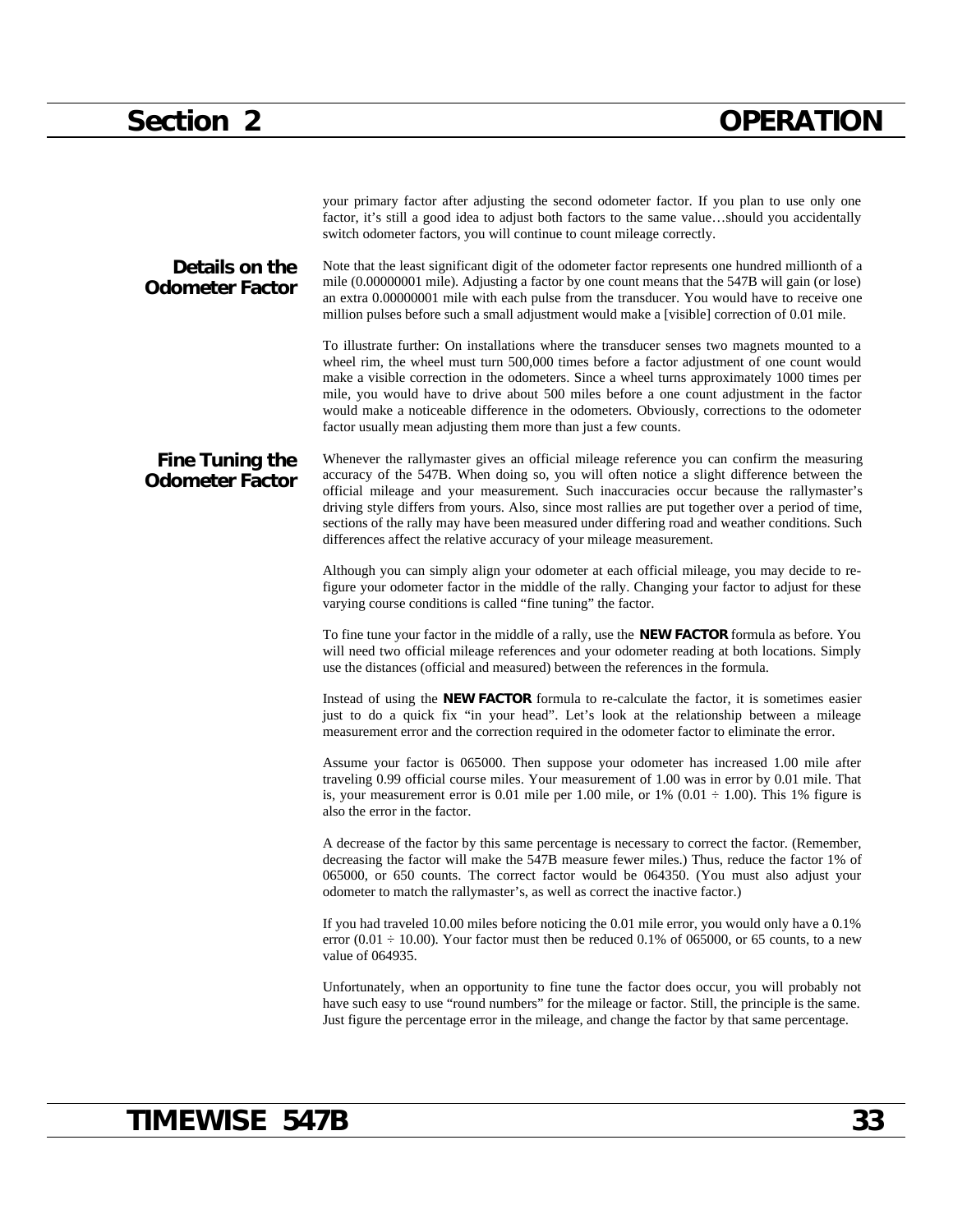Here's a more realistic example: Assume your factor is 072563 and that you reset the odometer to 0.00 miles at the beginning of the leg. You are currently working on an instruction that reads,

"Turn on Reynolds at 4.32 miles"

When you turn on Reynolds you note that your odometer displays 4.30 miles, giving you an error of 0.02 miles. This is approximately a 0.02 mile error in 4.00 miles, or 0.5%. To correct the factor, increase it by 0.5%, or approximately 360 counts. Set your new factor to 072920, rounding off for ease of any future recalculations. Don't forget to adjust the inactive factor by the same percentage. Also, remember to correct the odometer!

The inaccuracies of this method are of little significance in the short run. You can always adjust the factor again, if necessary.

*CAUTION! As all experienced rallyists know, mileage references at anything other than clearly labeled signs should be suspect as to their accuracy. Do not change your factor every time a reference mileage is given! Rather, align your odometer, if you must, and watch for a repeating trend. If your odometer continues to drift, you may then wish to change your factor.*

It is also unwise to change your factor when noting only a 0.01 mile error between your odometer and the official mileage, no matter what overall distance has been driven. This is because the actual distance measured by the rallymaster may have been within inches of your measurement. A single pulse from the transducer could cause the apparent 0.01 mile error.

Of course, the way to win a rally is to exactly match the rallymaster's odometer at all points along the course. To do so, many rallyists keep a constant watch on their odometer, looking for a pattern of measurement differences. That is really the most effective method for knowing when to adjust the factor or just align the odometer. By using the thousandths of miles capabilities of the 547B, you can get a idea of how close you are at every mileage reference given by the rallymaster. If you wish, you can precisely align your odometer to the rallymaster's at each such reference.

#### **THE "DELTA" RECORD**

When the **Record** (" " is the Greek letter "delta") position of rotary switch is selected, you can see the amount of change, or delta adjustment record, you've made to the odometers and timer. There are three delta counters, allowing you to keep a running total of changes to the main odometer, auxiliary odometer, and timer.

To reset the main odometer delta record, select **Record** on the rotary switch, push and hold **Shift**, and activate the " $+/-$ " **10.00** switch.

To reset the auxiliary odometer delta record, select **Record** on the rotary switch, push and hold **Shift**, and activate the "**+ / –** " **1.00** switch.

To reset the timer delta record, select **Record** on the rotary switch, push and hold **Shift**, and activate the " $+/-$ " .10 switch.

### **SETTING THE ODOMETER ALARM**

While **Odometer Alarm** is selected on the rotary switch, the **MAIN ODOMETER** display will show the odometer alarm mileage. This figure is adjustable within the range 0.00 to 999.99 miles. (The odometer alarm does not use thousands of miles.) Use the "**+ / –**" toggle switches to change the alarm value.

The odometer alarm is used to notify you that a predetermined mileage has been reached. For example, use this feature when the rallymaster tells you, at the beginning of a rally, to change speed at an specific distance into the rally. You can preset the indicated mileage when you start the rally, and the odometer will notify you when that mileage occurs. You won't forget to make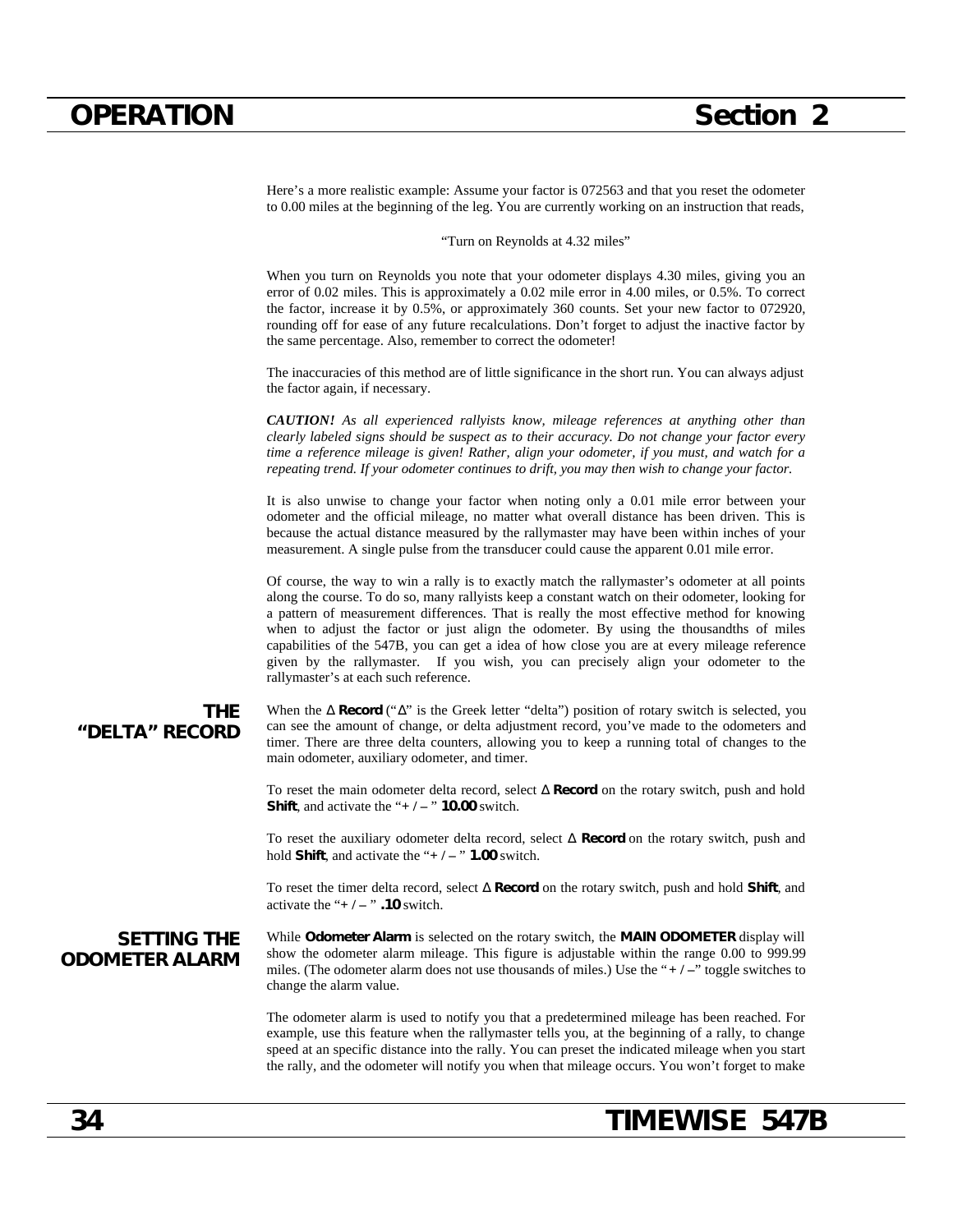the speed change when the alarm sounds. Generally, the alarm is set to signal about 0.2 mile before the point of action. This gives you time to react.

While **Odometer Alarm** is selected, the **AUXILIARY ODOMETER** display will show the distance before/after the odometer alarm will/has alarm(ed). You can split this value, although it is not retained in memory. **(The normally displayed parameters are entered into the memory, however, so don't be surprised by the extra entry into the split memory.)**

The odometer alarm will sound for a selected amount of time when the specified mileage is reached. You must change the alarm setting in order to re-arm the alarm. This prevents the alarm from sounding every 1000 miles as the **ODOMETER** display cycles. It also stops unnecessary alarming on rallies that reset official mileage to 0.00 at the beginning of each leg.

**SETTING THE CLOCK ALARM** While **Clock Alarm** is selected on the rotary switch, the **Clock** display will show the time of day alarm. Use the "**+ / –**" toggle switches to change the alarm value.

> While **Clock Alarm** is selected, the **TIMER** display will show the time before/after the clock alarm will/has alarm(ed). You can split this value, too, although it is not retained in the datalog memory. **(The normally displayed parameters are entered into the memory, however, so don't be surprised by the extra entry into the split memory.)**

> The clock alarm will sound for a selected amount of time when the specified time of day is reached. You must change the alarm setting in order to re-arm the alarm. This prevents the alarm from sounding every 12 hours as the **CLOCK** display cycles.

**CHANGING THE ALARM BEEPER TIME** To change the length of time the alarm sounds when the time or mileage alarm is reached, select **Factor [Set-up]** on the rotary switch, and push Shift to display the "Set-up" selections. Now use the " $+$   $/$   $-$  "  $\cdot$  **.10** switch to change the beep length from 0 to 19 (tenths of seconds). When Shift is released, a sample beep will sound.

### **CHANGING THE DISPLAY INTENSITY**

The brightness of the displays in the 547B can be changed to fit ambient lighting conditions. With the upper row of special functions for the "**+** / –" toggle switches chosen, the "**+** / –" **10.00** toggle switch (labeled **Display Brightness**) changes the intensity of the displays. The selected intensity level is shown in the **Clock** display until shortly after the switch is released.

There are 16 display intensities, plus off. The displays are at their brightest level when the 547B is powered up. The displays get dimmer each time you select the "**–**" toggle switch position; they get brighter each time you select the "**+**" position. The brightest setting is used during daylight hours. The dimmer settings are generally used during evening or night rallying.

Depressing **Shift** prior to activating the "**+ / –** " **10.00** switch will automatically select the brightness ("**+**") or dimmest ("**–**") intensity level.

The displays will turn off when attempting to dim them below their the lowest intensity level. All functions continue to operate internally, however, and the optional 326 driver's display will still be illuminated. When turned off, the displays will turn back on to their brightness setting with the activation of *any* "**+ / –**" toggle switch, *regardless of the position of the rotary switch.*

Activating a "**+** / –" toggle switch to turn the displays back on will not change the value of any parameter in the 547B. This prevents accidental alteration of a parameter.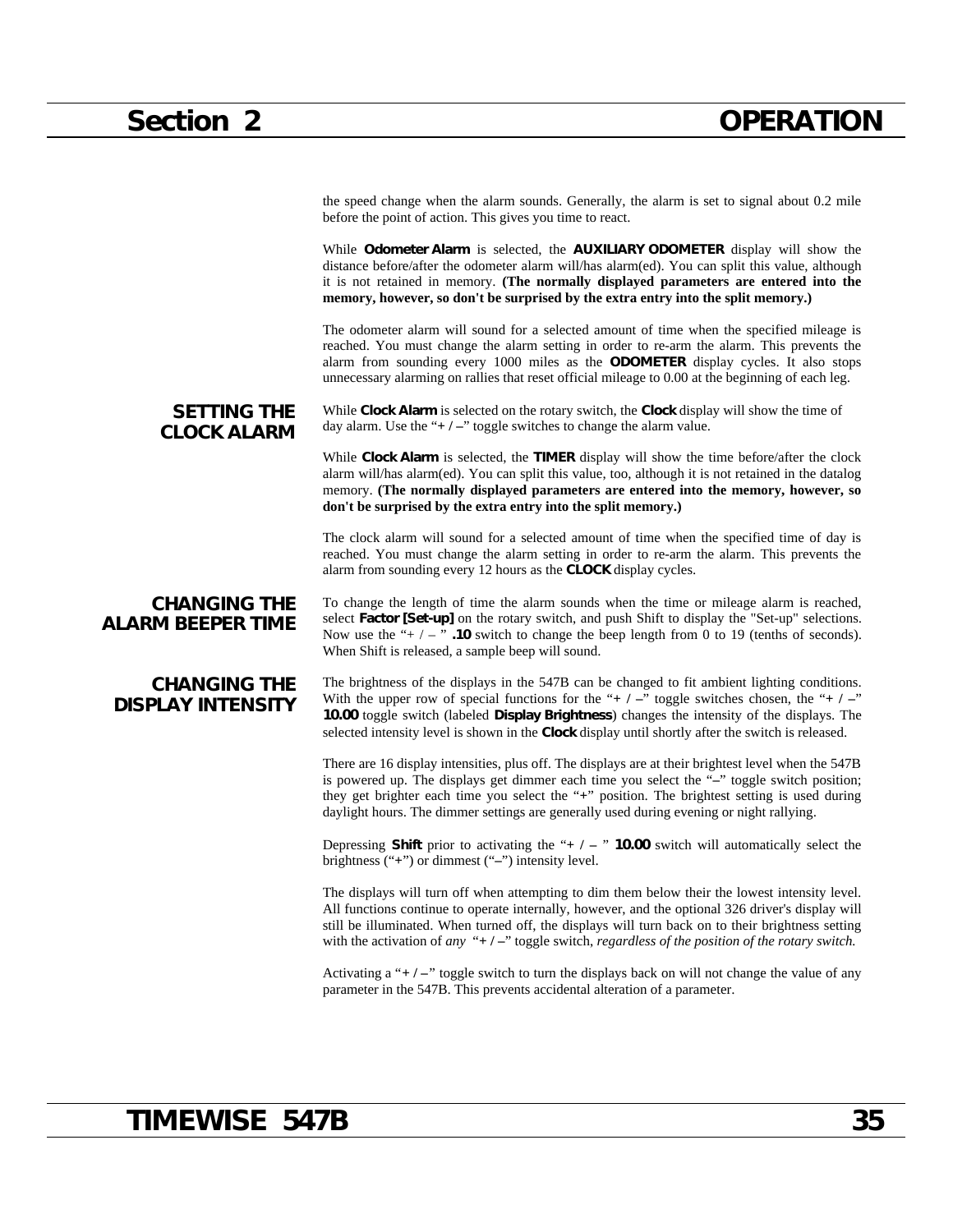### **AUTOMATIC DISPLAY SHUT-OFF**

The displays on the 547B (and optional 326) go off automatically after 16 minutes of total inactivity. Actuate any switch, or drive the vehicle (to input an odometer pulse), to re-illuminate the displays.

If you do not want the displays to turn off while the 798A is idle, turn the rotary switch to the **Clock Alarm** or **Timer** position. The displays will then not turn off after 16 minutes.

### **OPERATING MODE INDICATIONS**

Note that some operating modes of the 547B can cause non-recoverable changes to course parameters as you drive. Although there is nothing inherently wrong with operating in these modes, you must be aware of the consequences of doing so. For example, after you select **Park** during a rest stop, it is imperative that you select **Forward** as soon as you start on the course again. If you remain in **Park**, the 547B will become useless. The only way to recover from such a mistake would be to return to the rest stop and start over.

For the same reason, the "**+ / –**" toggle switches should be used only when you are certain of the rotary switch position. For example, an adjustment to the main odometer while **Both Odometers** is selected will also change the auxiliary odometer. If you had intended to change the main odometer *only* using the **Main Odometer** position on the rotary switch, an error will have been entered into the auxiliary odometer. Although you can recover from this kind of mistake, you can do so only if you take notice of it. Even then, because you are in the midst of a rally, panic usually ensues. It's better to make the adjustment correctly the first time.

Because of this potential for error, the 547B is programmed to alert you while it is operating in a non-standard mode or when you select certain rotary switch positions. To alert you, the 547B will either flash the entire display or just the decimal point (and colon, if appropriate) in the relevant rally parameter(s). The list below shows which displays are affected.

**Operating Mode** Flashing Display: **Park MAIN ODOMETER Reverse MAIN ODOMETER Split AUXILIARY ODOMETER Rotary Switch Position Flashing Decimal Point in: Timer TIMER Aux Odometer AUXILIARY ODOMETER Both Odometers AUXILIARY and MAIN ODOMETER Main Odometer MAIN ODOMETER Odometer Alarm MAIN ODOMETER Clock Alarm CLOCK**

### **THE OPTIONAL MODEL 326 DRIVER'S MODULE**

The optional Model 326 Driver's Module can show two parameters that are of particular importance to the driver: the **MAIN ODOMETER** and a true rally speed **SPEEDOMETER**.

The driver's display is always "live" — the split mode does not freeze the display.

The 326 plugs into the **Remote Display** modular jack on the left side of the 547B.

The driver's display can show mileage from 0.00 to 99.99. When the odometer exceeds this range, the *displayed* digits will still be correct. Speed values range from 0.0 to 150.0.

Two switches on the front of the 326 provide parameter selection and brightness adjustment.

The **right-hand switch** selects the parameter to be displayed. When moved to the right, the main odometer mileage is displayed. This value is the same as the **MAIN ODOMETER** on the 547B; however, only the rightmost four digits are shown. When the switch is moved to the left,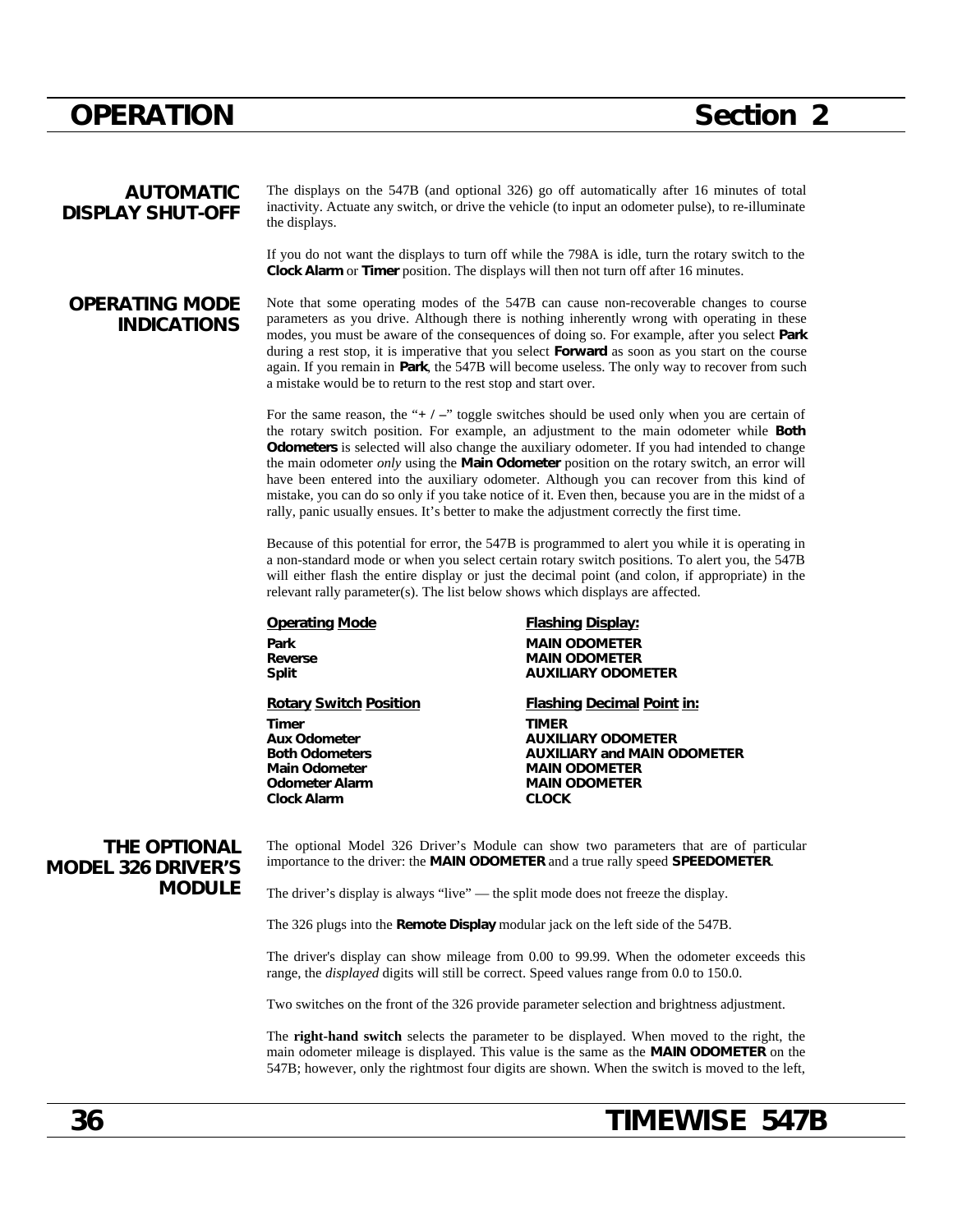the 326 will display the current speed of your vehicle. Speed is shown to tenths of a mile per hour and is updated approximately every second.

As of version 2.6 firmware, when operating in the "**Pro**" mode (see next page), the parameter selection switch selects the **MAIN ODOMETER** or the **AUXILIARY ODOMETER**, rather than the **MAIN ODOMETER** or the **SPEEDOMETER**.

The **left-hand switch** selects the display brightness of the 326. There are two brightness levels. When the switch is moved to the right, the display is at its brightest setting. When the switch is moved to the left side, the display is dimmed for night rallying.

### **WARNING!**

Connection of the 326 to the 547B must be done only while power to the 547B is disconnected. This will prevent damage from occurring to either device.

**SELECTING THE "Pro" or "TSD" MODE** Various rallying governing bodies are constantly changing regulations for what had traditionally been called a "non-computerized" class of rallying. In addition, local rallying regulations vary depending on whether or not the event chairperson follows national rally board guidelines. This means that allowable rally equipment also constantly changes.

> To accommodate a common difference in the definition of "non-computerized" rally equipment, the 547B can run in two modes of operation: "**tSd**" or "**Pro**". In the "**Pro**" mode, the 547B has one odometer factor available for use. In the " **tSd** " mode, two odometer factors are available.

> To check the current mode, select **Factor [Set-up]** on the rotary switch, push and hold the **Shift** button, and select **Recall**. The operating mode ("**Pro**" or "**tSd**") will be shown in the **TIMER** display. (Or simply note that you can or cannot select among two factors.)

> To alternate between the "**Pro**" or "**tSd**" operating modes, follow this procedure: Turn the rotary switch to the **Factor [Set-up]** position, push and hold the **Shift** button, and select **Recall.** Then actuate the "+ / – " **.01** switch. Each time you actuate the switch, the 547B will alternate between the two modes.

> As of version 2.6 firmware, when operating in the "**Pro**" mode, the optional driver's module can display either the main or auxiliary odometer, rather than the main odometer or a speedometer.

**PARTIAL SYSTEM RESET** To clear the entire split memory in the 547B, simultaneously hold all four "**+ / –**" toggle switches down. At this time, both factors (assuming you are using the TSD mode) will be assigned the same value as the currently active factor.

> **NOTE:** To prevent a change to any parameter as you depress the "**+** / – " toggle switches, turn the rotary switch to select the special functions in the upper row of the " $+/-$ " toggle switches before you execute the partial system reset.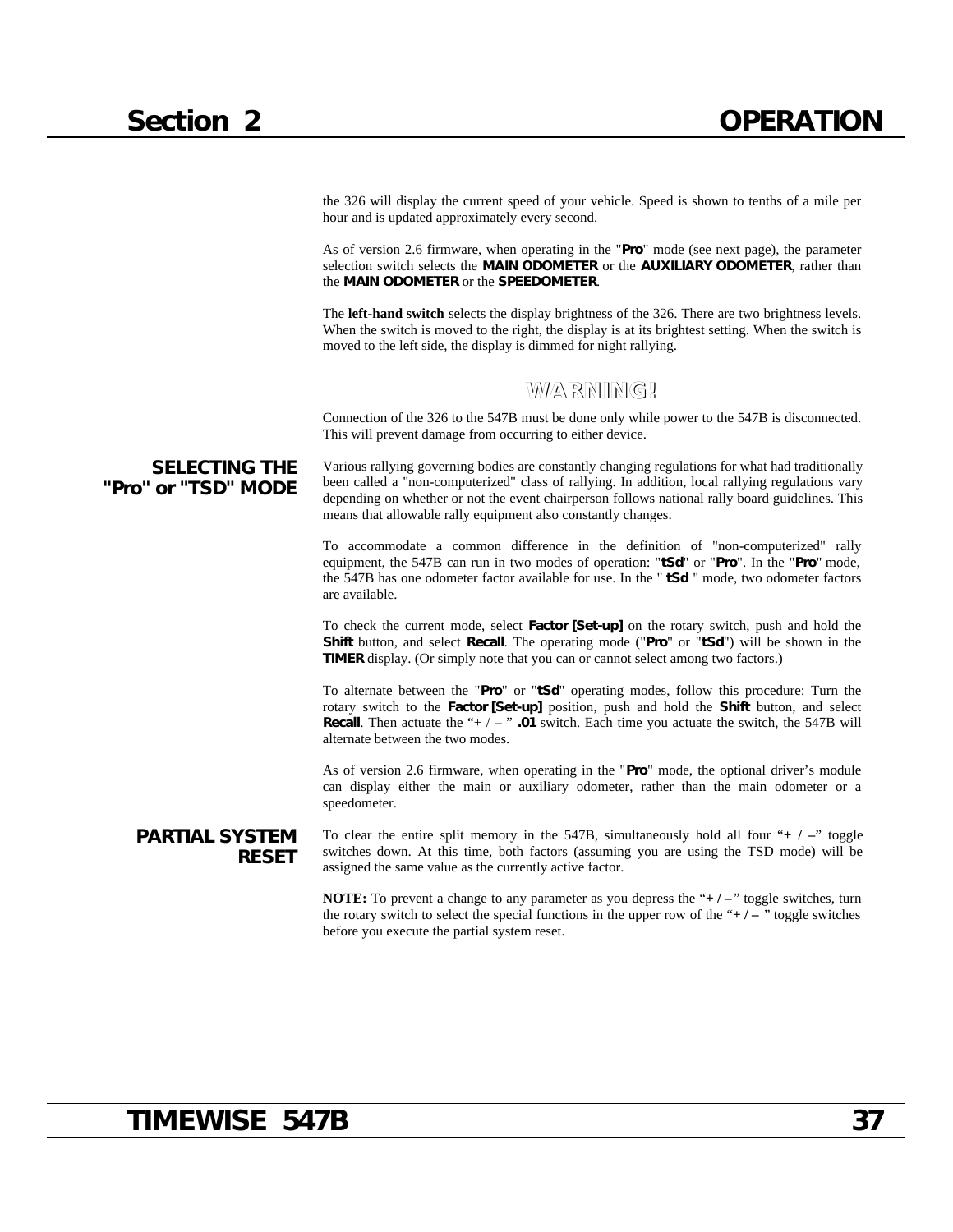| <b>OVERALL RESET</b>  | If the 547B malfunctions, a complete reset to factory default conditions can be initiated as<br>follows:                                                                                                                                                                                                                  |
|-----------------------|---------------------------------------------------------------------------------------------------------------------------------------------------------------------------------------------------------------------------------------------------------------------------------------------------------------------------|
|                       | <b>1.</b> Remove power from the 547B. (Disconnect the in-line polarized plugs.)                                                                                                                                                                                                                                           |
|                       | 2. Hold the four " $+/-$ " toggle switches in the following pattern:                                                                                                                                                                                                                                                      |
|                       | <b>DOWN</b><br>UP.<br>UP.<br><b>DOWN</b><br>$(-10.00)$ $(+1.00)$ $(+.10)$ $(-.01)$                                                                                                                                                                                                                                        |
|                       | You will probably find it easiest to use the index fingers and thumbs of both hands to<br>apply this pattern to the " $+/-$ " toggle switches.<br>3. Apply power to the 547B.                                                                                                                                             |
|                       | The odometers and timer will be reset to 0.00, the time of day clock will restart at 12:00:00, the<br>split memory will be cleared, and the factors and personalized set-ups will be reset to factory<br>default selections. The " <b>Pro</b> " mode of operation will be enabled.                                        |
| <b>PLEASE READ ON</b> | This completes the section on the <b>OPERATION</b> of the 547B. You are encouraged to read the<br><b>APPENDICES</b> , where you will find information about the remote split feature of the 547B, the<br>technical requirements for the odometer transducer, and suggestions for troubleshooting and<br>care of the 547B. |

A thorough understanding of the information presented in **Appendix B** is of particular importance. The information presented there concerning overheating and electrical connection of the 547B can prevent temporary or permanent failure of the instrument.

There is also a **QUICK REFERENCE GUIDE** that briefly describes how to operate most of the features on the 547B.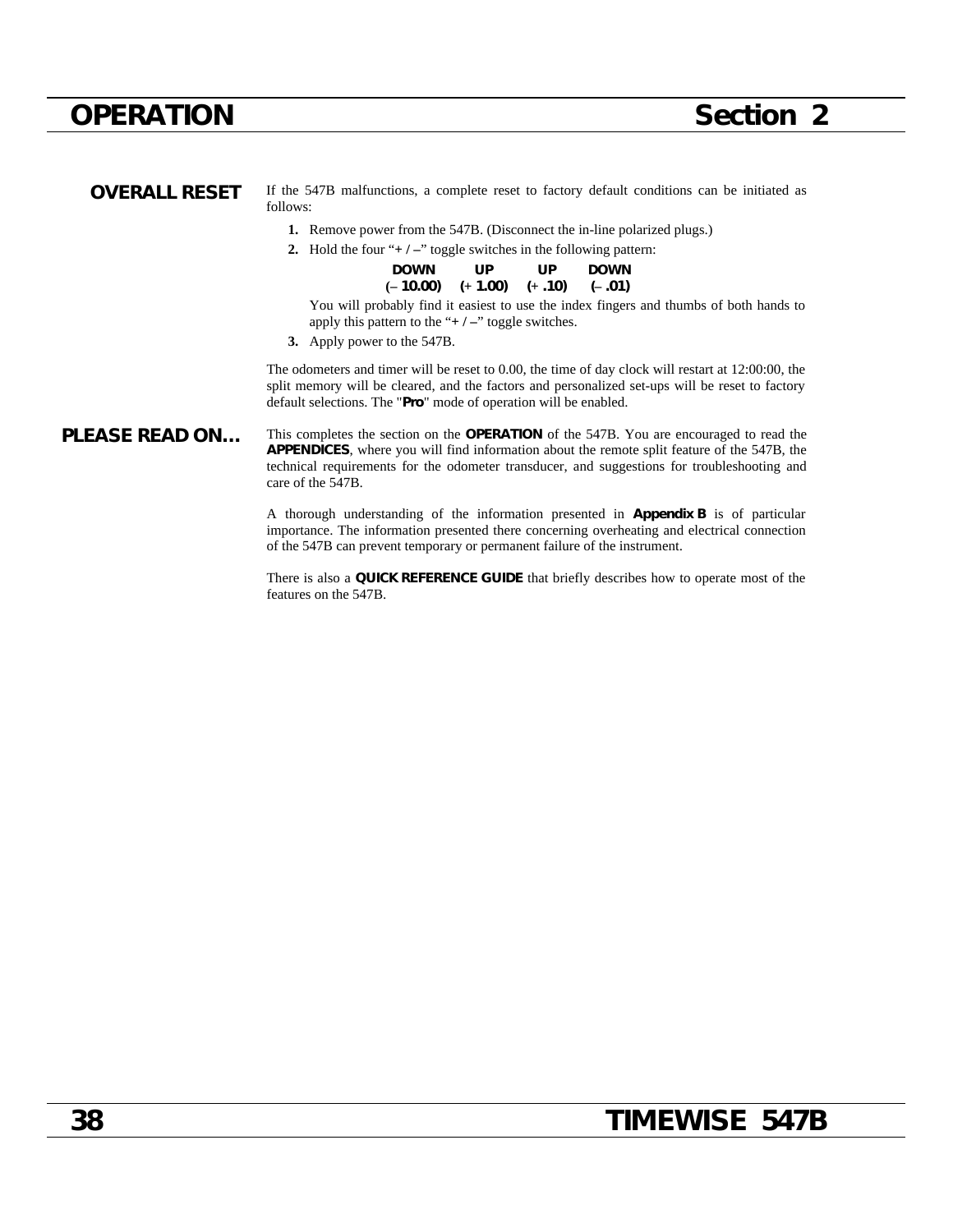## **Appendix A EXTERNAL CONNECTIONS**

## **EXTERNAL CONNECTIONS**

The left side input and output connections for the 547B are described below. A stereo jack is used to remotely activate special functions in the 547B. If you plan to use these functions, you will need to study the information given here. Otherwise, you may consider this appendix a technical reference only.

The **Remote Split** input provide features that some rallyists find useful when using the 547B in specific types of rallying. To use these functions, you must build a cable/switch assembly.

Here's what you need:

- **1**. A miniature stereo phone plug (three contact;  $1/8<sup>th</sup>$  inch diameter)
- **2**. Two or three conductor cable (shielded cable is recommended but not required)
- **3**. A single pole, normally open switch (e.g., a non-lighted door bell switch)
- **4**. Tools and materials for cutting, stripping, and soldering wires to the switch and plug.

Radio Shack is a good source for all these items. The plugs are available with a black plastic handle (part number 274-284) or chrome plated metal handle (part number 274-1547.) Ask for assistance from the store personnel on the other items.

The switch assemblies are easy to make: At one end of a cable, solder one conductor to the "tip" or "ring" contact (depending on the function you want to activate), and another conductor to the "shaft" contact of an 1/8th stereo phone plug. At the other end of the cable, solder each conductor to a switch contact. With shielded cable, also solder the shield drain wire to the "shaft" contact on the plug.

Note: The "tip" and "ring" contacts in the **Remote Split** input jack are pulled high (to 5 volts) with a 1,000 ohm resistor inside the 547B. The "shaft" contact is connected to the digital ground circuitry and then to the ground side of the vehicle.

### **WARNING!**

To activate the **Remote Split** input(s), all you need to do is make an electrical connection between the contacts of the input jack. **Do not apply vehicle voltage to any of the contacts!**

To execute a **Remote Split**, connect together the "ring" and "shaft" contacts on the stereo plug. The 547B will be split similar to the activation of the **Split** switch on the front panel.

To execute a "one button" **Remote Lap Split**, connect together the "tip" and "shaft" contacts on the stereo plug. The clock and main odometer will be split, while the auxiliary odometer and timer are lap split.

**Important note**: If you depress the **Shift** switch when actuating a **Remote Lap Split**, the main odometer will also be lap split. This is a quick way to reset the main odometer.

The beeper will briefly sound when either a remote split or remote lap split is activated.

Unlike the front panel split (or front panel lap split), the displays automatically become "live" again as soon as the remote switch is released, As a result, the **Recall** switch is not required to "unfreeze" the displays. That is, the displays are split only while the remote switch is closed.

With version 2.2 and higher firmware, split data is saved in the datalog memory upon each remote split or remote lap split execution. (This was not the case in version 1.9, 2.0, and 2.1 firmware.) Note, however, that because the displays are frozen only as long as the remote

### **Remote Split and Remote Lap Split with Version 2.2 Firmware or Higher**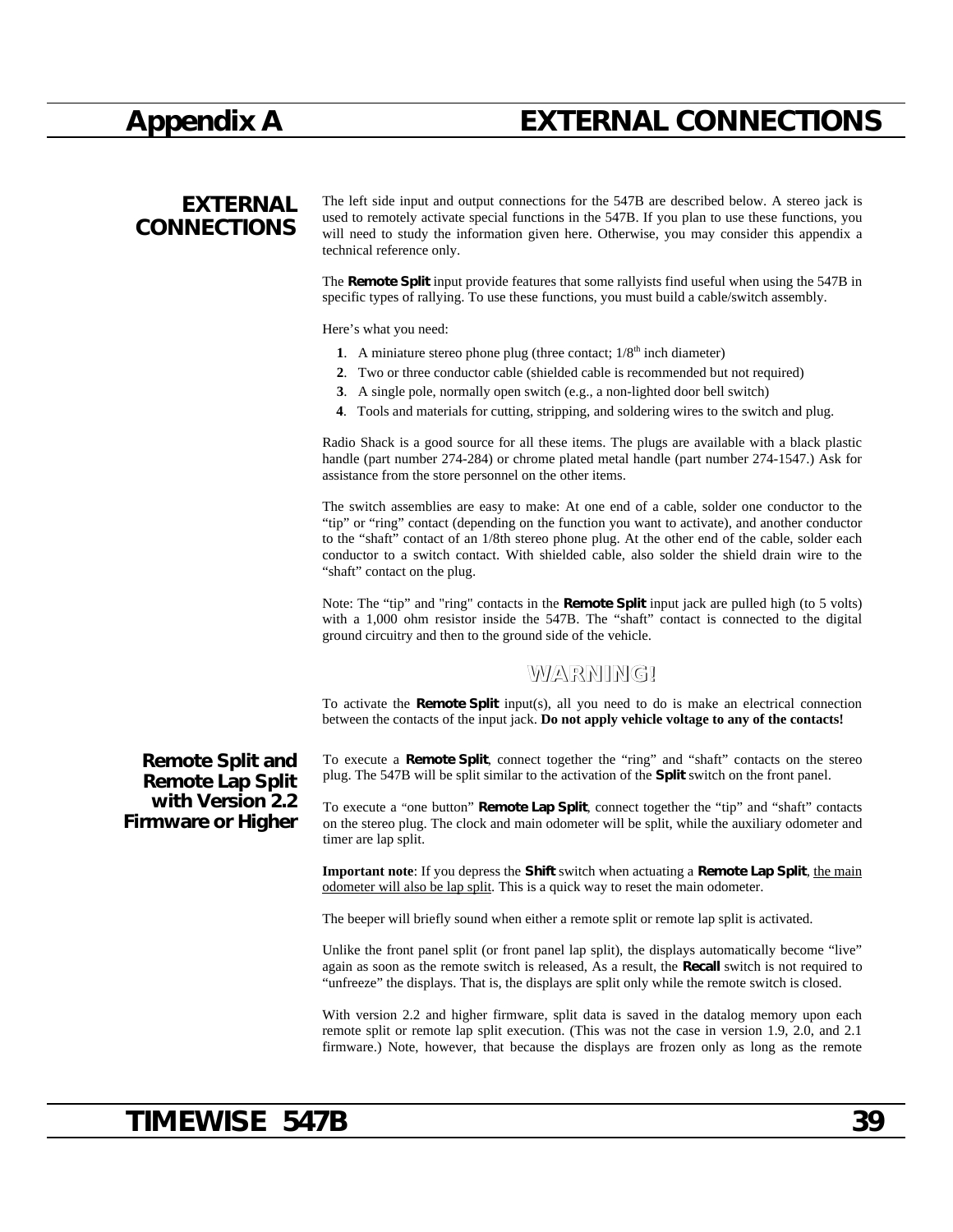## **EXTERNAL CONNECTIONS APPENDIX A**

switch is closed, you must use the **Review Splits** function to view logged data once you release the remote switch. **Note:** If the 547B was already split (via the front panel **Split** function), or you were reviewing data via the **Review Splits** function, when a remote split/lap split is activated, the newly split data will not be visible without use of the **Recall** or **Review Splits** function. When a remote split or remote lap split is executed, the 547B will wait a short time before another split is accepted. This prevents multiple splits during erratic switch activation in a bouncing vehicle. Releasing the remote switch initiates a waiting period before the displays return to "live" data and another split can be recognized. The length of time that the 547B waits before the displays become "live" (and another split can be recognized) is variable. It is the same time period as that selected for the alarm beep. To change the time delay, select **Factor [Set-up]** on the rotary switch, and push **Shift** to display the "**Set-up**" selections. The **CLOCK** display will show the word "**BEEP**" followed by a number from 0 to 19. Use the " $+/-$ " **.10** switch to adjust the delay from 0 to 19 (tenths of seconds). When **Shift** is released, a sample beep will sound, indicating the length of time the 547B waits between remote splits. (Obviously, this procedure also changes the length of time the beeper sounds when an odometer or clock alarm is triggered.) **IMPORTANT!** Note that the automatic clock setting procedure (see **External Clock Synchronization**, below) uses the same "tip" contact as does the remote lap split function. Consequently, if you activate the front panel clock synchronization procedure while there is a "closed" remote lap split switch attached, it is possible to load erroneous time of day data into the clock. *This error is nonrecoverable*. Therefore, it is highly recommended that you do not have a remote lap split switch attached to the 547B when you activate the clock synchronization procedure. **Remote Split with Version 1.9 through 2.1 Firmware** In version 1.9, 2.0, and 2.1 firmware, the **Remote Split** function actually executes a **remote lap split**. That is, all parameters are split while the timer and auxiliary odometer are reset to zero internally. However, unlike a front panel split (or lap split), the 547B does not store the displayed data in the datalog memory when a remote lap split is executed. To use the **Remote Split** function, short together the "ring" and "shaft" contacts on the stereo plug. If you depress the **Shift** switch when actuating a remote lap split, the main odometer will also be lap split (i.e., split and reset to 0.000 internally). The beeper will briefly sound when a remote split is activated. Unlike the front panel split (or front panel lap split), the displays automatically become "live" again as soon as the remote switch is released, As a result, the **Recall** switch is not required to "unfreeze" the displays. That is, the displays are split only until the remote switch is closed. Note: Since a remote split does not cause the 547B to save display values in memory, and does not keep the displays split when the external switch is released, the **Remote Split** input cannot be used as a multi-split checkpoint clock with a pneumatic rollover sensor. Contact Timewise to have a different version of firmware installed if you wish to use the 547B in such a manner. When a remote split is executed, the 547B will wait a short time before another split is accepted. This prevents multiple splits during erratic switch activation in a bouncing vehicle. Releasing the remote switch initiates a waiting period before the displays return to "live" data and another split can be recognized.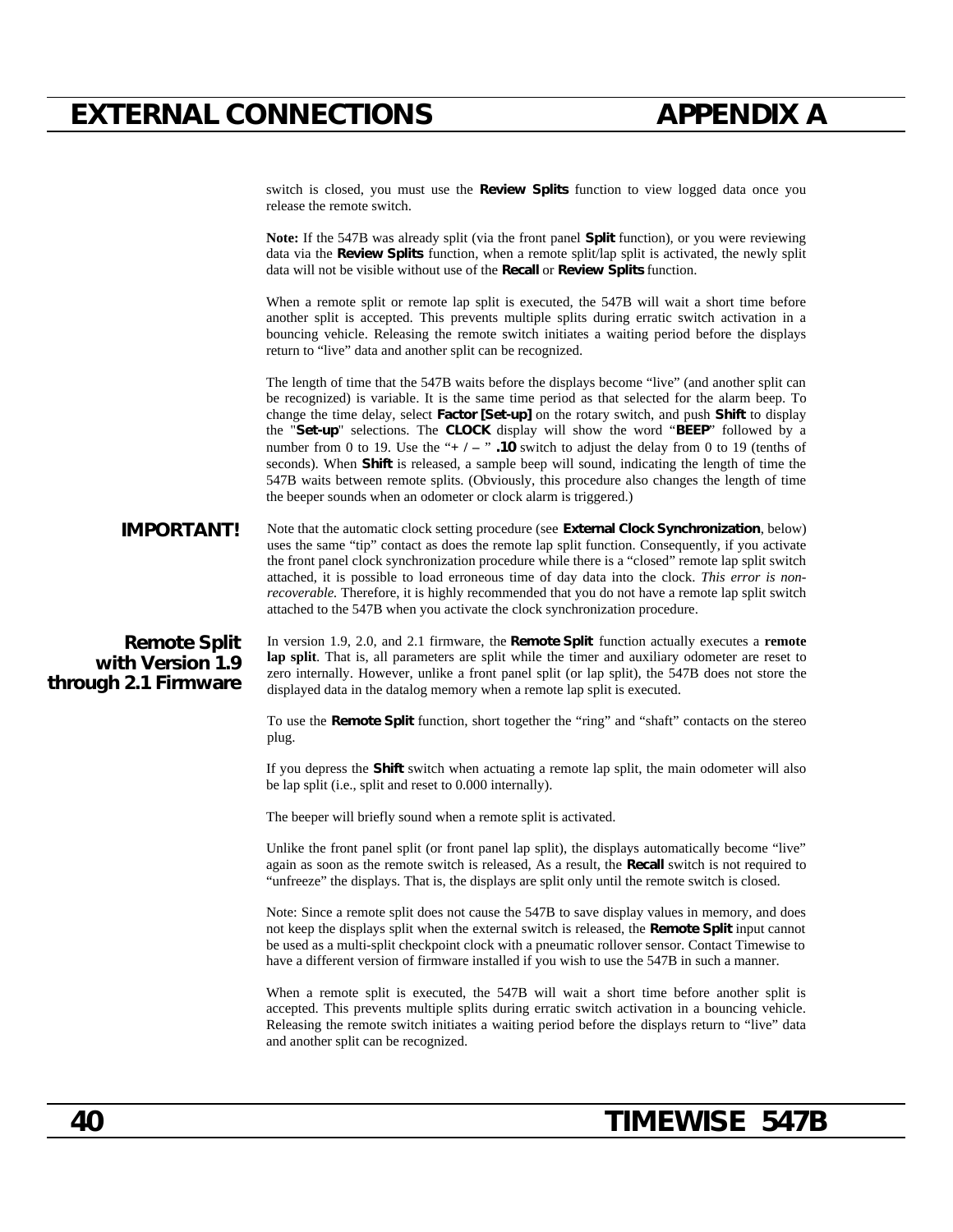# **Appendix A EXTERNAL CONNECTIONS**

|                                                                     | The length of time that the 547B waits before the displays become "live" (and another split can<br>be recognized) is variable. It is the same time period as that selected for the alarm beep. To<br>change the time, select Factor [Set-up] on the rotary switch, and push Shift to display the<br>"Set-up" selections. The CLOCK display will show the word "bEEP" followed by a number<br>from 0 to 19. Use the "+ $/ -$ ". 10 switch to adjust the delay from 0 to 19 (tenths of seconds).<br>When Shift is released, a sample beep will sound, indicating the length of time the 547B waits<br>between remote splits. (Obviously, this procedure also changes the length of time the beeper<br>sounds when an odometer or clock alarm is triggered.) |
|---------------------------------------------------------------------|-----------------------------------------------------------------------------------------------------------------------------------------------------------------------------------------------------------------------------------------------------------------------------------------------------------------------------------------------------------------------------------------------------------------------------------------------------------------------------------------------------------------------------------------------------------------------------------------------------------------------------------------------------------------------------------------------------------------------------------------------------------|
| Note:                                                               | With version 1.9, 2.0, and 2.1 firmware, the <b>Remote Split</b> function acts like the <b>Recall</b> switch<br>if your are viewing previously stored split values in the displays. That is, instead of splitting the<br>displays, the next memory location is recalled. (When using <b>Remote Split</b> to move forward in<br>memory, the TIMER display will not temporarily show which of the splits is being recalled.)                                                                                                                                                                                                                                                                                                                                |
| <b>Remote Split and</b>                                             | The description below is for those rallyists using version 1.8 firmware or earlier.                                                                                                                                                                                                                                                                                                                                                                                                                                                                                                                                                                                                                                                                       |
| <b>Remote Lap Split</b><br>with Version 1.8<br>firmware and earlier | To execute a Remote Split, short together the "ring" and "shaft" contacts on the stereo plug.<br>The 547B will be split similar to the activation of the Split switch on the front panel.                                                                                                                                                                                                                                                                                                                                                                                                                                                                                                                                                                 |
|                                                                     | To execute a <b>Remote Lap Split</b> , first connect the "tip" and "ring" contacts of the <b>Remote</b><br>Split input together, and then short the combination to ground. As in the execution of a lap split<br>via the front panel, the timer and main odometer are split, while the auxiliary odometer and<br>timer are split and reset to zero internally.                                                                                                                                                                                                                                                                                                                                                                                            |
|                                                                     | The beeper will signal when either a remote split or remote lap split has been executed.                                                                                                                                                                                                                                                                                                                                                                                                                                                                                                                                                                                                                                                                  |
|                                                                     | When the Remote Split or Remote Lap Split function is deactivated, the Recall switch must<br>be used to return the displays to "live" values.                                                                                                                                                                                                                                                                                                                                                                                                                                                                                                                                                                                                             |
|                                                                     | When a remote split or remote lap split is executed, the 547B waits .6 seconds after the switch<br>is released before another split is accepted. This delay prevents multiple splits from being<br>recorded in a bouncing vehicle. When the 547B is used as a checkpoint clock connected to a<br>pneumatic rollover sensor, the delay prevents two splits from being recorded as the front and<br>rear wheels of a vehicle trip the sensor in sequence.                                                                                                                                                                                                                                                                                                   |
| <b>External Clock</b><br>Synchronization                            | The Remote Split input can also be used to automatically set and synchronize the clock in the<br>547B to a Timewise 600 series Multi-Split Chronometer. See the Operation section of this<br>manual for the procedure to do this. The "tip" contact is the pathway for the clock<br>synchronization data. Use a standard $1/8th$ inch stereo phone plug cable to connect the<br>chronometer to the 547B. There is no need to build your own cable, as Radio Shack has a 6 foot<br>version (part number 42-2387) that works fine.                                                                                                                                                                                                                          |
| <b>Other Connections</b>                                            | The Odo Input 1, Odo Input 2, and Remote Display modular jacks are the connectors for<br>the odometer transducers and optional driver's module, respectively.                                                                                                                                                                                                                                                                                                                                                                                                                                                                                                                                                                                             |
|                                                                     | <b>Appendix C</b> describes the odometer inputs in detail, as well as the use of an optionally installed<br>pulse divider circuit accessible through a covered opening in the rear of the 547B.                                                                                                                                                                                                                                                                                                                                                                                                                                                                                                                                                           |
|                                                                     | There is also a small opening on the back of the 547B to access an oscillator frequency<br>adjustment control. Appendix D describes the technical procedure that must be followed to re-<br>calibrate the oscillator in the 547B.                                                                                                                                                                                                                                                                                                                                                                                                                                                                                                                         |
|                                                                     | Note: You will not electrically damage either an odometer transducer or the driver's module if<br>you accidentally connect them to the wrong modular jack, provided the 547B is not powered up<br>as the driver's module is plugged in.                                                                                                                                                                                                                                                                                                                                                                                                                                                                                                                   |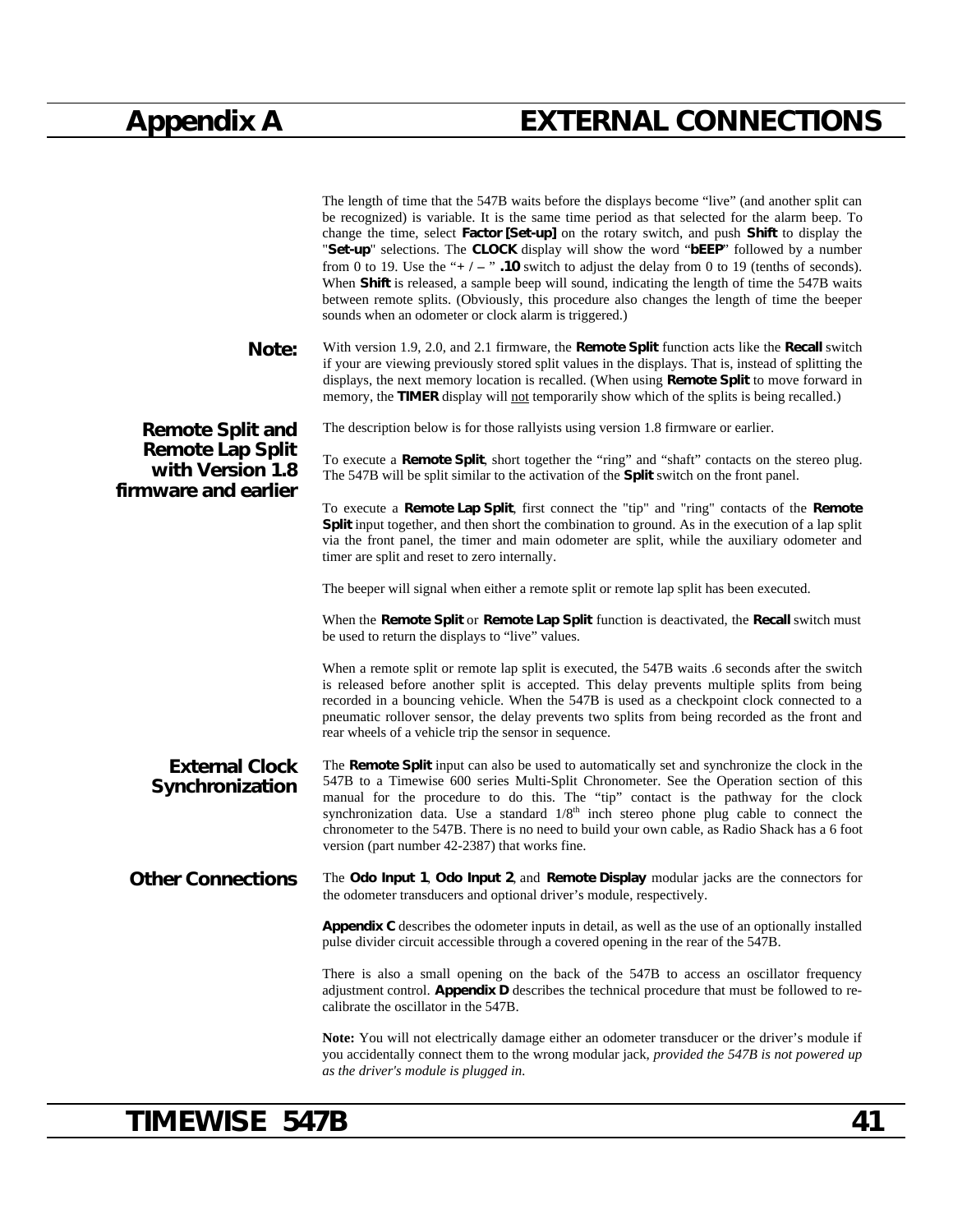## **PREVENTING PROBLEMS Appendix B**

### **PREVENTING PROBLEMS**

The 547B has a 30 year lithium battery back-up for all data in its memory, including the actual operating firmware. If you open the 547B and inadvertently short out a trace within the unit, or apply a negative voltage as little as  $-0.3$  volts to any trace inside the instrument, the life of the battery can be severely shortened. The 547B will lose its operating memory when the battery voltage drops below 2.5 volts; the instrument will then become useless. The only recourse will be to return the unit to Timewise for replacement of the battery and microprocessor, and complete reprogramming of the instrument. There is a very substantial charge for this replacement and reprogramming!

#### **CAUTION! You can damage the 547B if you touch anything inside! Take extreme caution to prevent this from happening!**

Just touching a component or a solder trace on the printed circuit board can damage the 547B. Don't fool yourself about your immunity to static charges. Static electricity can be generated by just sliding around in a chair. You can destroy the 547B with a static charge that is a thousand time weaker than the energy required to form a spark when you touch a doorknob.

While driving your vehicle, a static charge is generated as the tires flex against the road. Such static charges are generally dissipated evenly throughout the vehicle and therefore do not cause a problem with the operation of the 547B. However, sometimes the fabric used to cover the seats produces a localized charge on your body. In such a case, just touching the outside of the 547B can cause a problem. If you get a shock when you touch the door frame as you exit your vehicle, you can be sure that you're generating a very substantial static charge.

**IMPORTANT!** If static is a problem in your vehicle, Timewise suggests you treat the inside of your vehicle with a static dissipating chemical. Anti-static chemicals, often in an aerosol or pump spray bottle, are available from stationary and computer stores. Radio Shack sells an antistatic aerosol spray as part number 64-2330.

As a general rule with all electronic instrumentation, never plug or unplug accessories while the unit is turned on. The 547B carries the same warning. Damage to the 547B or the accessory may occur as voltages are randomly applied to internal components. The 547B and its accessories are engineered with protection against such random power surges, but following the above guideline reduces the possibility of damage.

### **Transducer Troubleshooting**

When the magnet of an open two-piece odometer transducer is mounted on the rim of a wheel, use caution when parking in slush or snow. A bridge of ice might form between the magnet and transducer if the two components are next to each other when you park. It is possible that the transducer could be pulled out of alignment when the vehicle is subsequently moved. Park with the magnet and transducer offset to avoid this potential problem. (You can mark the outer rim of the wheel to identify the magnet's location.)

Do not use a *reduction* tee gear assembly in the installation of an in-line transducer. Although you can select an odometer factor that will count mileage correctly, the pulses from the transducer arrive so infrequently that the 547B assumes you stop between pulses. The result is that the speedometer on the driver's module may not function except at medium to high speeds.

The 547B will generally display an erratic speedometer reading when operating from a malfunctioning odometer transducer. If the speedometer momentarily flashes an unusual value (especially when on rough terrain), it is likely that you've either missed a pulse or received multiple pulses from a vibrating odometer transducer. (A single missed odometer pulse can momentarily reduce the speedometer reading to four-fifths of its correct value.) In either case, double check your placement of the transducer and/or strengthen the mounting arrangement. Also check for a loose wheel, worn bushings, or even worn wheel bearings.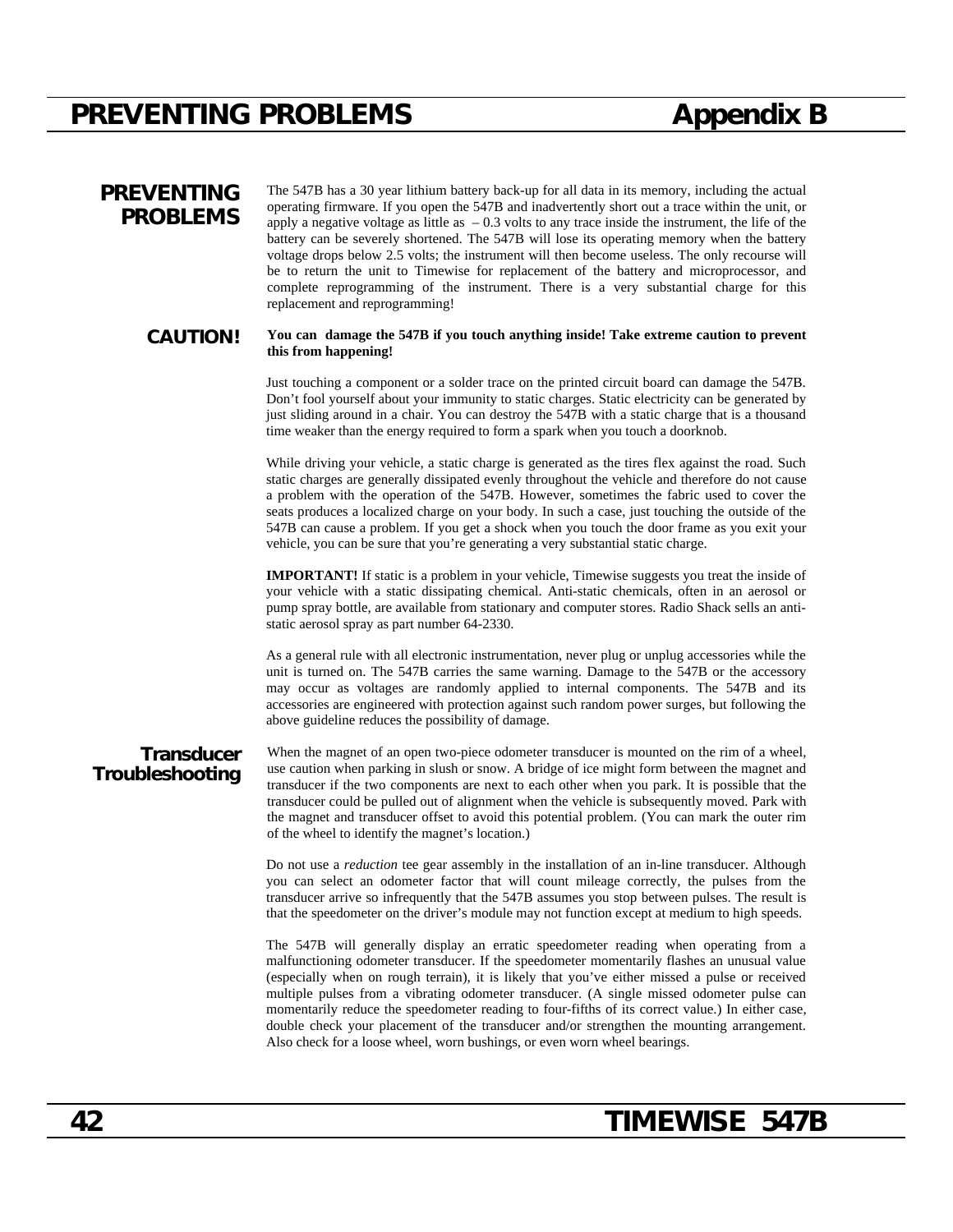# **Appendix B PREVENTING PROBLEMS**

| <b>Electrical</b><br>Troubleshooting | If you experience problems with electrical operation of the 547B, the following discussion<br>suggest several areas to investigate before concluding that the instrument is broken. Most<br>problems are caused by incorrect wiring techniques used during installation of the 547B.                                                                                                                                                                                                                                                                                                                                                                                 |
|--------------------------------------|----------------------------------------------------------------------------------------------------------------------------------------------------------------------------------------------------------------------------------------------------------------------------------------------------------------------------------------------------------------------------------------------------------------------------------------------------------------------------------------------------------------------------------------------------------------------------------------------------------------------------------------------------------------------|
|                                      | Improper operation of rally equipment is often traced to faulty wiring or a defective charging<br>system within the vehicle itself. Ideally, the 547B should be connected directly to the battery<br>terminals. Such a practice reduces susceptibility to low voltage "brown outs" often produced<br>when starting a vehicle with questionable wiring.                                                                                                                                                                                                                                                                                                               |
|                                      | You must be certain that power is never interrupted to the 547B. Since it is often impractical to<br>run power wires directly to the battery, your best protection against a power failure is clean,<br>secure wiring. A loose connection to the battery or a power distribution point in the wiring<br>harness is a common problem. If a connection is loose, road and engine vibrations can cause an<br>intermittent loss of power. All connections must be as clean, secure, and direct as possible.                                                                                                                                                              |
| <b>IMPORTANT!</b>                    | A proper connection to vehicle ground is extremely important. Make certain the chassis<br>location you choose for this connection provides an easy path for draining static discharges and<br>high frequency noise. Faulty ground connections throughout a vehicle chassis are common.                                                                                                                                                                                                                                                                                                                                                                               |
|                                      | Make certain that the in-line fuse holder has some freedom of movement. Power to the 547B<br>can be interrupted if the wires are pulled: a spring in the fuse holder compresses, thereby<br>causing loss of electrical contact. Also, be careful when routing the wires around the glove box<br>or among control levers. The wires may be pulled when the glove box is opened or control<br>levers are moved. Wires placed below floor mats or carpeting can be accidentally pulled.                                                                                                                                                                                 |
|                                      | Some rallyist experience trouble with the 547B only when starting their vehicle. This is often<br>caused by an ignition switch that momentarily breaks contact with a circuit as you turn the key<br>from "RUN" to "START". During this short period the 547B can "lock-up". Under certain<br>conditions of extremely poor power, the 547B will reset itself and clear all of its memory.<br>Confirm that power to the 547B is not disrupted as you start the vehicle. Sometimes the circuit<br>is not disconnected, but the voltage supplied to the circuit is lowered to an unacceptable level<br>while the starter motor operates. This can also cause a failure. |
|                                      | Make certain that your battery charging system is operating properly and that the cables<br>between the battery, the alternator, and the voltage regulator are securely attached. If any of<br>these cables have loose connections, the alternator can create what is termed a "load dump".<br>When that happens, voltage spikes of 400 volts can be generated. The 547B has circuitry to<br>guard against some of this destructive energy, but continual exposure to that high voltage will<br>rapidly deteriorate the protection circuitry and the 547B can be damaged.                                                                                            |
|                                      | When the 547B is disconnected from your vehicle, keep the electrical power connector free of<br>dirt, oil, and moisture. Contamination might cause a future intermittent power failure. This<br>warning applies to odometer transducer and optional driver's module connectors as well.                                                                                                                                                                                                                                                                                                                                                                              |
| <b>Electrical Noise</b>              | A problem that plagues all automotive instrumentation is electrical noise. The 547B is no<br>exception. Electrical noise (referred to as Electromagnetic Interference or EMI), comes in two<br>basic varieties: "radiated" and "conducted" noise. Radiated noise is caused by anything that<br>produces a spark. The resulting electromagnetic noise is often referred to as "Radio Frequency<br>Interference" (RFI). Devices that broadcast a signal also produce RFI. Such interference enters<br>the 547B through its case or by inducing voltages in power supply and accessory cables.                                                                          |
|                                      | Conducted noise is an undesirable voltage transient that "pollutes" the power and/or ground<br>lines of the instrument. Conducted noise is produced when switching another electrical device<br>on or off. A static discharge to the front panel of an instrument is also conducted noise.                                                                                                                                                                                                                                                                                                                                                                           |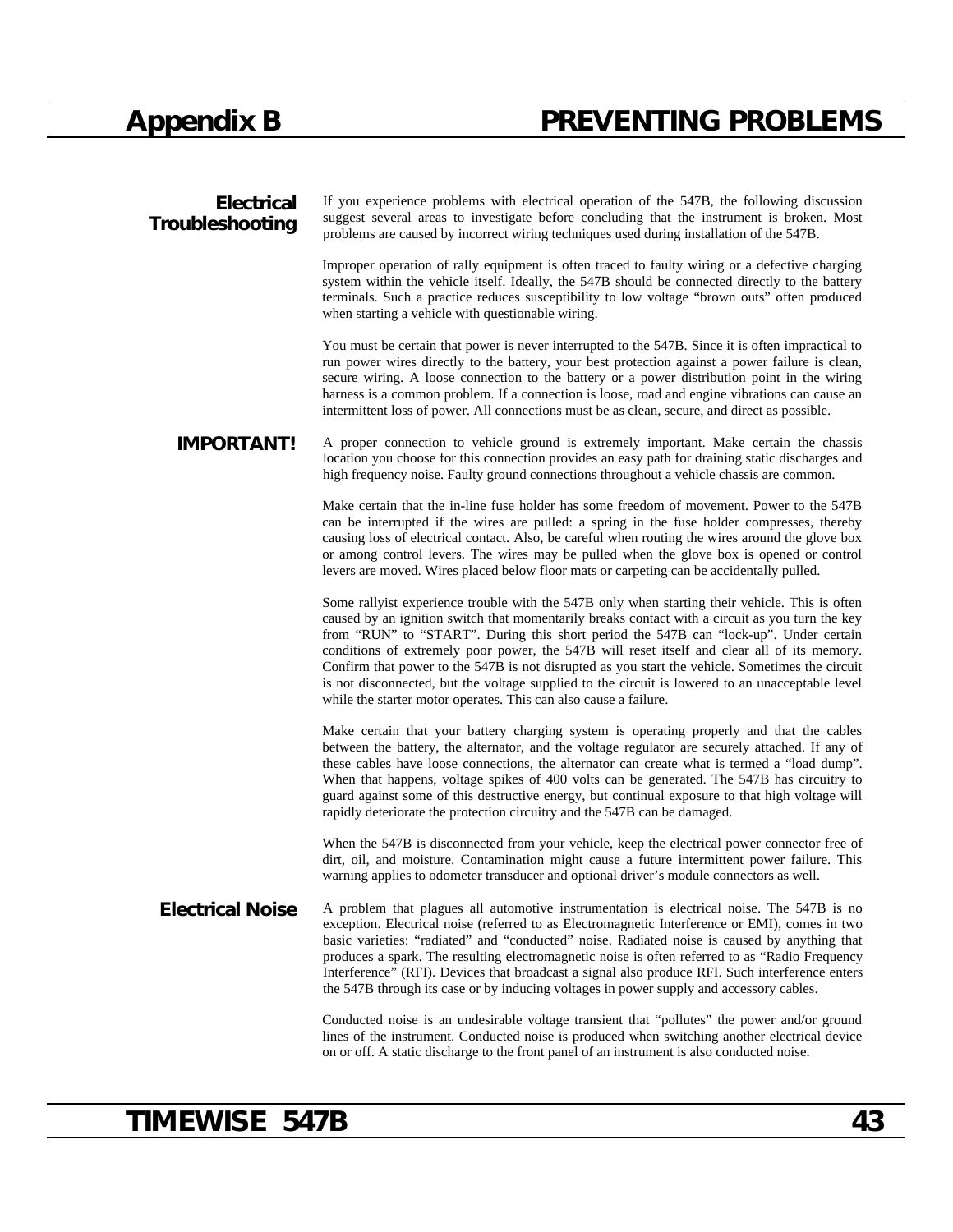Although each of these types of EMI has particular modes of entering the 547B, the end result is the same: the instrument will fail to function correctly—either temporarily or permanently. Electrical noise originates from ignition systems (yours as well as those of other vehicles), CB and business band radio transmissions, lightening, high tension wires, nuclear explosions, static discharges, microwave receivers (radar detectors), microwave transmitters (police radar and communication links), OEM trip computers, computerized dashboards, microwave ovens, AC and DC motors (blower motors and wiper motors are particularly nasty), etc. Cellular telephones also cause electrical noise, particularly when transmitting. Electrical noise can cause the 547B to fail in a variety of ways. Some modes of failure are: meaningless information in the displays, erratic odometer measurements (usually too high), locked-up displays, reset of the odometers, or a restart of the clock at 12:00. Unfortunately, electrical noise problems can show up after long periods of correct operation. Obviously some sources of electrical noise are of less concern than others. Few rallyists have an onboard microwave oven; and, if there is a nearby nuclear explosion—well, you've got other things to worry about. On the other hand, electrical noise from some sources occur regularly in a vehicle. Spark plug wires, CB radios, business band radios, cellular telephones, and static discharges are the most common sources of radiated noise. Alternators, voltage regulators, blower motors, power seats, air conditioners, electronic fuel injection systems, and microprocessor controlled instrumentation generate electrical noise that pollutes the 12 volt power system of a vehicle. **Reducing Electrical Noise** The 547B has been designed, both electrically and physically, with protection against high levels of electrical noise. Still, proper attention must be given to protecting the 547B from excessive electrical noise. Correct installation of the 547B and proper maintenance of the vehicle play a significant role in eliminating electrical noise problems. One sure sign that you have a problem with electrical noise is a "ticking" sound heard when listening to the vehicle's AM radio. This ticking sound is often caused by a faulty ignition system. It can enter the radio through the power connection (conducted noise), or via the antenna (radiated noise). (**Note:** You can have an electrical noise problem even when your AM radio reception is fine. Some radios filter out electrical noise better than others.) To determine whether the ticking is caused by conducted or radiated noise, you can perform a simple test. Disconnect the radio antenna and listen for the ticking sound again. If you continue to hear the ticking sound over the background static on the radio, the interference is probably coming over the power line as conducted noise. If the ticking is eliminated after the antenna is disconnected, the noise is being received by the antenna as radiated noise (RFI). If conducted noise is polluting the 12 volt power, appropriate electrical components can be used to "clean-up" the power lines. The 547B is designed with an electrical filter network to remove most of this interference. However, with excessive interference you will need to add another filter to the power lines. Radio Shack's part number 270–051 should solve the problem. If the noise is being picked-up by your radio's antenna, the problem is more difficult to solve. Since such interference is received by the antenna, it means that an RFI field literally surrounds the entire vehicle. Any instrument placed in the vehicle is subjected to the same stray RFI field. In the radio, excessive interference causes an aggravating noise. In the 547B, the interference can cause complete disruption of the instrument. There are two ways to stop the effects of RFI on the 547B. One is to protect the instrument from high levels of such interference. The other is to prevent the interference from being generated in the first place, or at least reduce its level.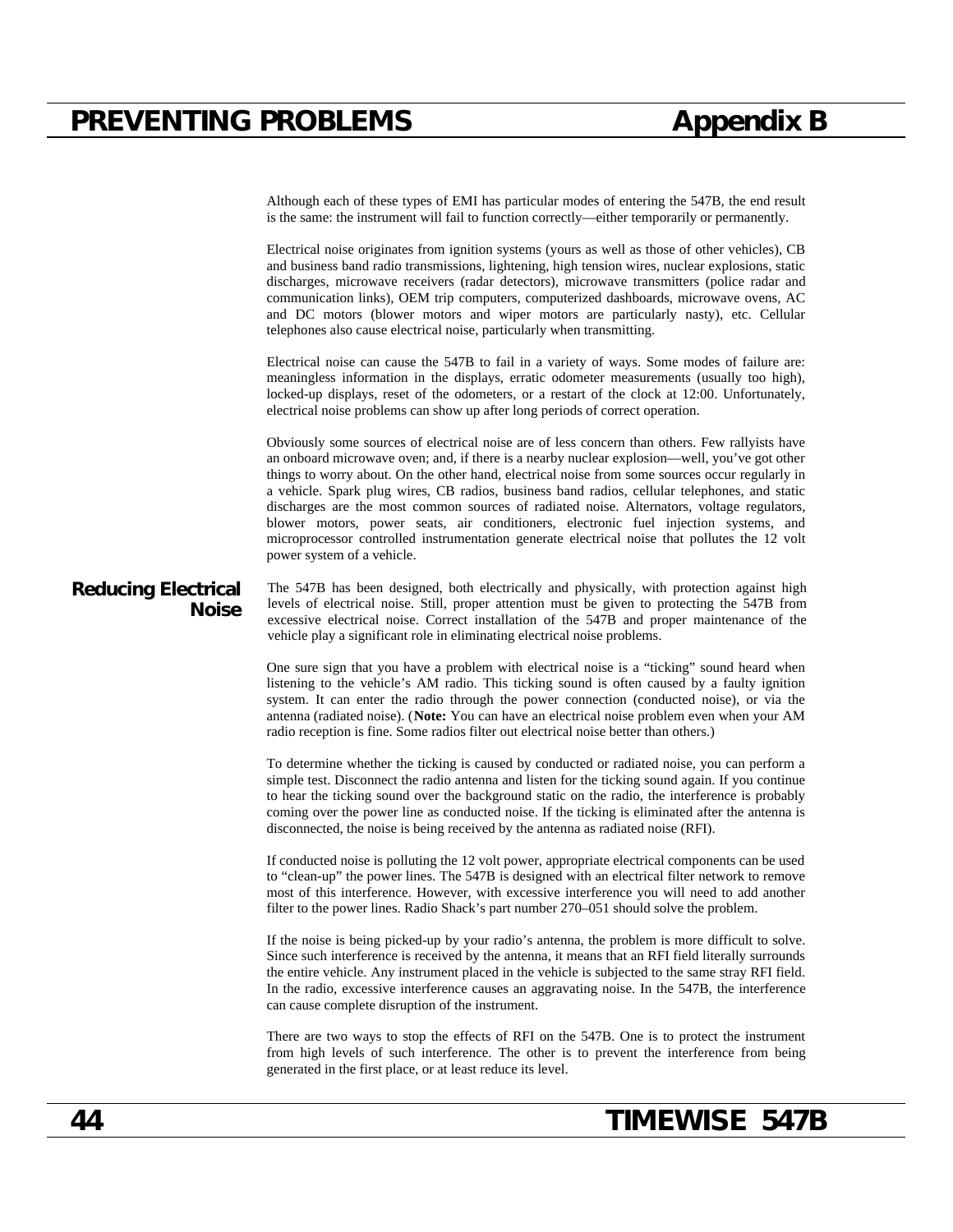Several features of the 547B are very significant in preventing RFI from affecting its operation. The printed circuit board layout and component selection absorb and/or reject most of the RFI. The cable that connects the optional driver's module to the main unit is shielded to reduce pickup of RFI. Timewise odometer transducer cables are also shielded. For protection beyond what these features provide, you would need to use military style connectors, cables, and housings.

The power cable of the 547B may pass through a dark gray metallic ring just prior to entering the instrument. There may also be a ring on the cable from the odometer transducer. These rings, termed "ferrite beads," prevent some RFI from entering the 547B along the cables. For the ferrite beads to be most effective in removing this RFI, they must be located next to the 547B. If ferrite beads are present on your 547B, be sure they do not slide down the cables.

There are several procedures you should follow to help prevent radiated noise from affecting the 547B. *Unless you follow these procedures, you will likely have electrical noise problems!*

- Solid spark plug wires radiate incredible amounts of RFI. *If your vehicle has solid spark plug wires, you must replace them with carbon resistance wires or use shielded solid wires!* Suppressor resistor spark plugs or spark plug caps also help to reduce ignition noise. Don't be misled by an apparent lack of trouble when using solid wires. Ignition noise can be very elusive—occurring only on humid days, during hard acceleration, or when your engine is cold, hot or out of tune.
- The vehicle's battery charging system is also a source of RFI. Most vehicles have, as standard equipment, noise suppressing capacitors and/or chokes on the alternator and voltage regulator that absorb this RFI. If your vehicle is lacking these components, contact your automobile dealer or a local installer of quality vehicle sound systems for such components and advice on how to install them.
- ◆ Do not attach the 547B's black wire directly behind the odometer and run the red wire a long distance to the fuse box or battery. By doing so, you create a huge loop antenna that can pick up all manner of RFI. Such interference cannot be filtered out of the power line without prohibitively expensive electronics. Attach the power leads to the vehicle at locations as close together as possible.
- Even properly connected power leads pick up some RFI. The best ways to remove interference is to twist the two leads together—about one turn for every inch of wire. By doing so, the interference on each wire is canceled out. *You must do this!* Replacement power cables are available at Radio Shack. Ask for part number 270–025.
- ◆ Make certain the battery's negative terminal is firmly connected to both the chassis and engine block. Do not overlook this important point. A poor chassis ground connection reduces the voltage supplied to the 547B and also lets the ground wire act as an antenna.
- If you do connect the 547B power wires directly to the battery, you may consider replacing the two wire cable supplied with the 547B with a shielded, twisted pair cable. Such a shielded cable will give you added protection against RFI. You can purchase shielded, twisted pair cable from electronic and electrical suppliers. Radio Shack's part number 278-1276 will work fine, although heavier wire (18 gauge) should be used if available. When installing shielded cable, connect the shield drain wire to the chassis near the battery (or directly to the negative terminal of the battery).

The preceding discussion is not meant to cause undo concern about the ability to use the 547B in a typical rally vehicle. Rather, this information is to aid you should a problem occur. If the 547B reacts to electrical noise once, you can bet it will happen again unless the offending electrical noise is eliminated.

Electrical noise problems can be solved. Please check—and double check—your installation before calling Timewise.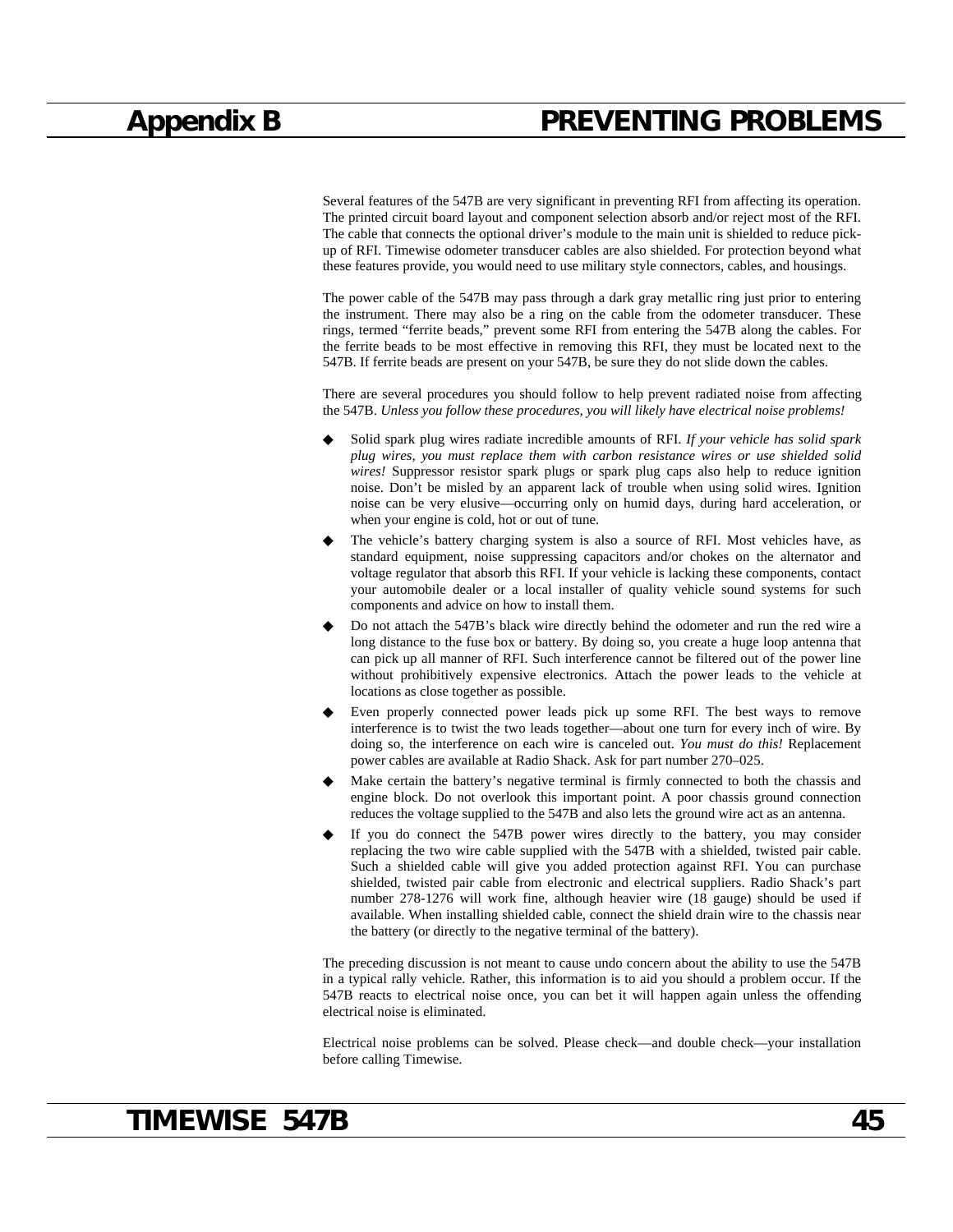**Overheating** The 547B uses industrial grade components throughout its construction and is designed to operate within the broad environmental conditions that occur within the passenger compartment of an automobile. However, the extremely high temperatures that occur in a closed vehicle left standing in the bright summer sunlight can have a detrimental effect on the instrument.

> On a hot summer day with little wind blowing, the temperatures reached in a closed vehicle can exceed  $60^{\circ}$  C (140 $^{\circ}$  F). In that environment, when the 547B is on and the displays are at their brightest setting, the instrument *will* exceed its maximum operating temperature. Should the 547B overheat, the life of internal components will be shortened considerably. The 547B can lose its operating program if this happens.

#### **Please! Read the Technical Specifications for storage and operating temperature limits.**

If the 547B is exposed to temperatures over  $85^{\circ}$  C (200 $^{\circ}$  F), even momentarily, the lithium battery in the instrument may be damaged and the operating firmware can be altered.

To prevent overheating on hot days, dim the displays and park your vehicle in the shade during lunch breaks, rest stops, or whenever you leave your vehicle for substantial lengths of time. To help prevent overheating, the 547B displays will automatically turn off when the instrument is idle for 16 minutes.

Fresh air must be allowed to circulate through the instrument. Normally, there is enough air movement while driving; but, be careful if the instrument is placed in the glove box or recessed into the dashboard as air circulation will be restricted. *Do not block the ventilation grill openings across the top and bottom of the instrument.* The 547B will get warm; however, it should never get too hot to touch.

If you use an odometer transducer other than one supplied by Timewise, be forewarned that the higher power required by some designs (particularly photoelectric types) will cause additional internal heat build-up in the 547B. If the odometer transducers draw over 60 milliamps of current, the 547B can overheat. Please see **Appendix C** for warnings regarding this limitation.

### **WARNING!**

Do not have the 547B plugged in if you jump start your vehicle with a 24 volt starting system, or whenever you recharge your battery! *The higher voltage of such charging systems will cause overheating of the 547B within seconds***!**

**And, Yes, The 547B Can Get Too Cold!** The 547B uses a lithium battery to maintain its operating firmware. Laser sealing of the battery allows long term exposure to the high temperatures encountered in a vehicle; low temperature operation is limited by the lithium battery's chemistry.

> Lithium battery chemistry can withstand short term exposure to  $-40^{\circ}$ C ( $-40^{\circ}$  F) and a continuous low temperature of  $-30^{\circ}$ C ( $-22^{\circ}$  F).

> Sub-zero temperatures are experienced on Arctic rallies such as Satch Carlson's Rally of the Lost Patrol, or Jerry Hines' Alcan 5000. Be forewarned that if you use the 547B on a rally where the weather gets very cold, keeping the instrument in a unheated vehicle overnight may result in loss of the operating program. During overnight rest stops, it is imperative that the 547B be brought inside to warmer conditions. If the 547B fails because the battery freezes and the operating firmware is lost, the unit must be returned to Timewise for reprogramming.

> **Please!** Read the Technical Specifications for storage and operating temperature limits. **Also, remember that the displays shut down when the instrument is idle for 16 minutes.**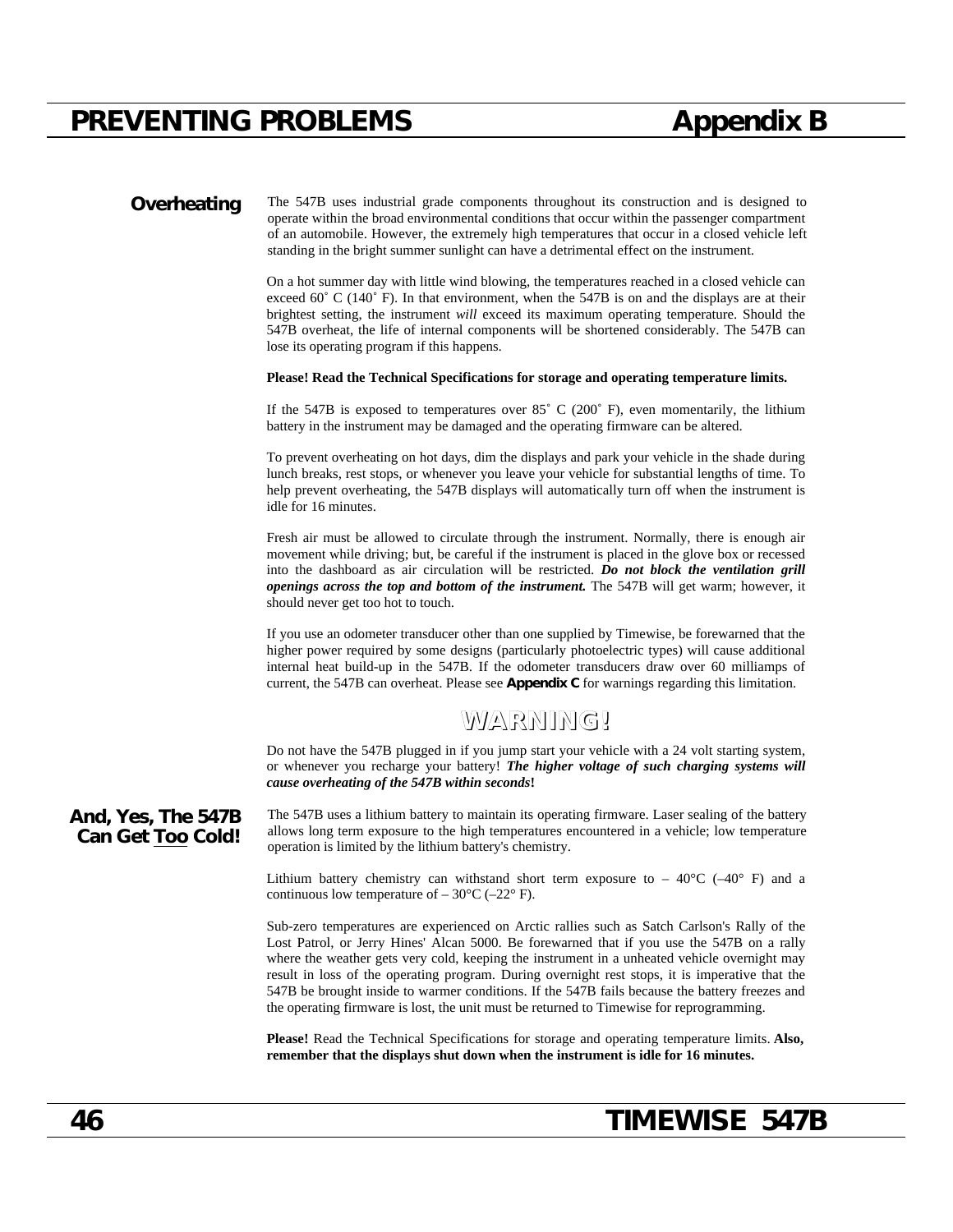# **Appendix C ODOMETER INPUT SPECIFICATIONS**

| <b>ODOMETER INPUT</b><br><b>SPECIFICATIONS</b>        | The following information is for rallyists designing their own odometer transducer or adapting<br>another manufacturer's transducer to the 547B. Rallyists using an odometer transducer supplied<br>by Timewise do not need to read this information.                                                                                                                                                                                                                                                                                                    |  |  |  |  |  |
|-------------------------------------------------------|----------------------------------------------------------------------------------------------------------------------------------------------------------------------------------------------------------------------------------------------------------------------------------------------------------------------------------------------------------------------------------------------------------------------------------------------------------------------------------------------------------------------------------------------------------|--|--|--|--|--|
| <b>Cable Requirements</b>                             | The odometer transducer inputs on the 547B are eight contact unkeyed modular jacks. The<br>connector on the transducer cable must be an eight contact unkeyed modular plug. Do not use a<br>four or six contact modular plug. The smaller plug will fit into the eight contact jacks, but some<br>of the contacts will be damaged. Timewise or your rally dealer can supply cables with an eight<br>contact modular plug attached to one end. Cables are available in any length, with or without a<br>mating connector for another brand of transducer. |  |  |  |  |  |
|                                                       | Cables with modular plugs are also available from the following suppliers. These companies<br>may have minimum order requirements.                                                                                                                                                                                                                                                                                                                                                                                                                       |  |  |  |  |  |
|                                                       | Virginia Plastics Co.<br>Digi-Key<br>3453 Aerial Way Dr.<br>701 Brooks Avenue South<br>Roanoke, VA 24018<br>Thief River Falls, MN 56701<br>540-981-9700<br>800-344-4539                                                                                                                                                                                                                                                                                                                                                                                  |  |  |  |  |  |
|                                                       | You must describe in exact detail the cable you require. (e.g., "Seven conductor (26 gauge<br>stranded), with overall shield (metalized polyester foil) with 24 gauge stranded drain wire,<br>rubberized neoprene jacketed cable (black), twelve feet long; one end blunt cut; other end with<br>an eight contact unkeyed modular plug—shield must be on pin 1.")                                                                                                                                                                                        |  |  |  |  |  |
|                                                       | If you wish to make your own cable, you can purchase a special tool for installing modular<br>plugs. The tool (and a supply of modular plugs) can be ordered from specialty tool suppliers.<br>The tool is expensive. Shielded multi-wire cable is available at virtually all electronic<br>distributors. Make sure you purchase shielded cable with a drain wire. Also, the individual<br>insulated wires must be small enough to allow insertion into the modular plug. Thin insulation<br>$(.009)$ on 26 or 28 gauge wire is required.                |  |  |  |  |  |
| <b>Odometer Input 1</b><br><b>Contact Assignments</b> | Pin assignments for the odometer input 1 modular jack are listed below. Pin 1 is on the right<br>when looking at the jacks on the side of the 547B. The plug on the transducer cable will enter a<br>jack with its flexible locking lever up.                                                                                                                                                                                                                                                                                                            |  |  |  |  |  |
|                                                       | Pin 1 — Shield; connected to vehicle ground within the 547B. Do not use this pin as the<br>signal ground.                                                                                                                                                                                                                                                                                                                                                                                                                                                |  |  |  |  |  |
|                                                       | Pin 2 — Five volts output; current limited with a 4.3 ohm, $1/2$ watt resistor (or 0.17 amp<br>PTC (positive temperature coefficient) automatically resettable fuse).                                                                                                                                                                                                                                                                                                                                                                                    |  |  |  |  |  |
|                                                       | Pin 4 — Odometer signal input; held high (to 5 volts) with a 3300 ohm pull-up resistor<br>and connected to a Schmitt trigger CMOS gate via a 1000 ohm series resistor.<br>The odometer input must be brought to 1 volt or less for a pulse to be sensed by<br>the 547B. The input must be allowed to return to 4.5 volts or more to reset the<br>sensing circuitry. The maximum input frequency is 120 Hertz, unless the<br>optional frequency divider is installed.                                                                                     |  |  |  |  |  |
|                                                       | Pin 7 — Signal ground. Internally connected to the black (negative) power supply wire.                                                                                                                                                                                                                                                                                                                                                                                                                                                                   |  |  |  |  |  |
|                                                       | Pin 8 — External reset line for the microprocessor. This is for factory use only. Under no<br>circumstances should any signal be applied to this pin. You could erase the<br>operating firmware of the instrument.                                                                                                                                                                                                                                                                                                                                       |  |  |  |  |  |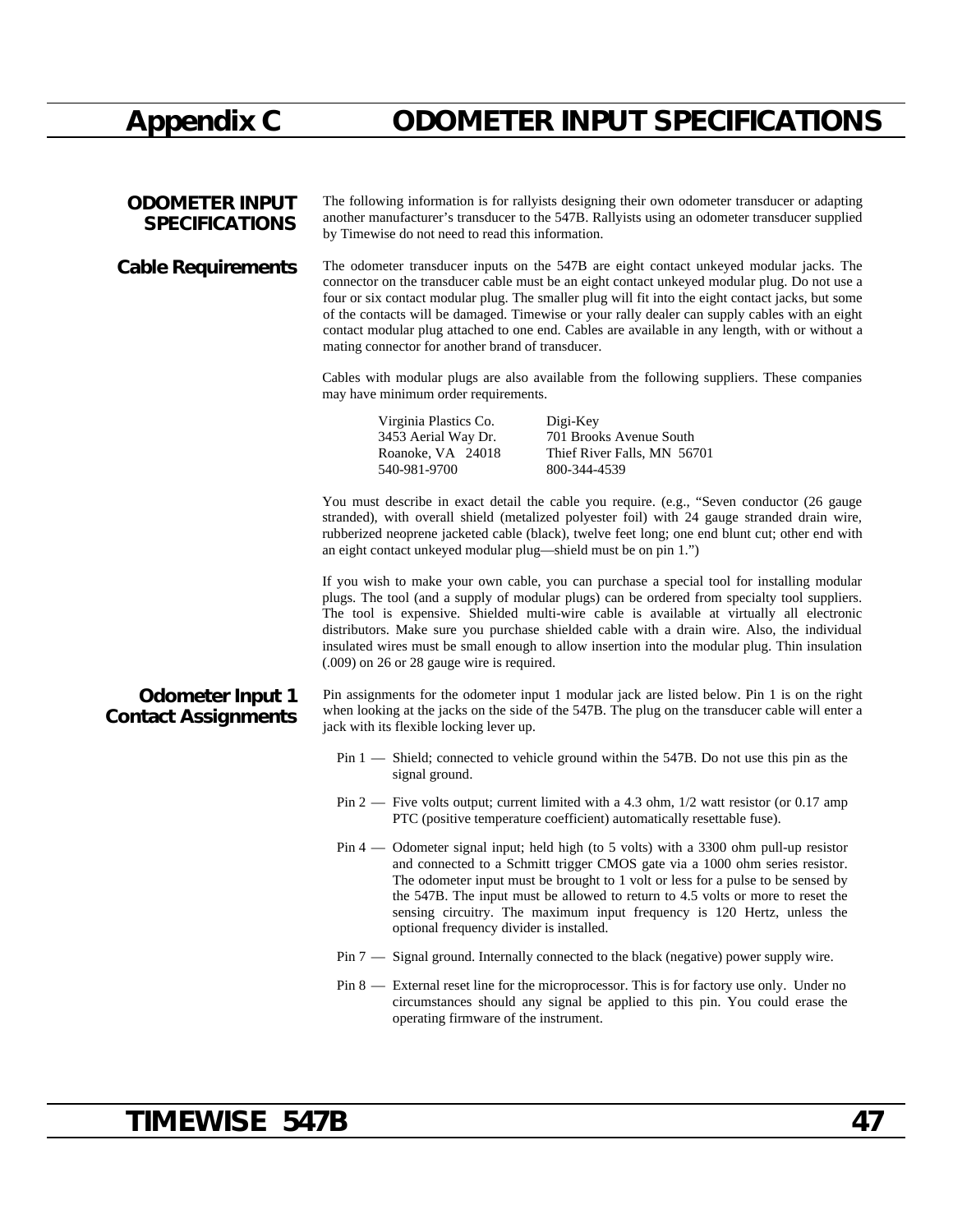### Pin 5 — Data in (Rx) for the optional RS-232C interface. Currently not used. Receiving data by the 547B is not enabled.

- Pin 6 Data output during programming of the 547B. **This is for factory use only. Under no circumstances should any signal be applied to this pin.**
- Pin 7 Signal ground. Internally connected to the black (negative) power supply wire.
- Pin 8 Data input for programming the 547B. **This is for factory use only. Under no circumstances should any signal be applied to this pin. You could erase the operating firmware of the instrument.**

Note that the 5 volt supply (pin 2) is current limited with a 4.3 resistor. If your transducer uses an incandescent light bulb, the current drawn by the bulb (typically 60 milliamps) will cause a voltage drop across the resistor of about 0.26 volt. Thus, the light bulb will be operating at only 4.74 volts. This lower voltage will significantly extend the life of the bulb. However, it also means that the light output from the bulb will be less. The phototransistor in some photoelectric transducers will not respond to this lower intensity light.

The more current your transducer uses, the hotter the 547B will become. It is possible to overheat the 547B if you draw more than 60 milliamps for your transducers!

## **ODOMETER INPUT SPECIFICATIONS Appendix C**

### **Odometer Input 2 Contact Assignments**

Pin assignments for the odometer input 2 modular jack are listed below. Pin 1 is on the right when looking at the jacks on the side of the 547B. The plug on the transducer cable will enter a jack with its flexible locking lever up.

- Pin 1 Shield; connected to vehicle ground within the 547B. Do not use this pin as the signal ground.
- Pin 2 Five volts output; current limited with a 4.3 ohm,  $1/2$  watt resistor.
- Pin 3 Data out (Tx) for the **optional** RS-232C interface. This is a standard –15 volt inverted logic, RS-232C transmit data signal at 19.2 killobaud. An RS-232C printer connected to an RS-232C equipped 547B will receive data every time a split is activated.
- Pin 4 Odometer signal input; held high (to 5 volts) with a 3300 ohm pull-up resistor and connected to a Schmitt trigger CMOS gate via a 1000 ohm series resistor. (If your 547B is equipped with the optional odometer input frequency divider, the pull-up resistor will be approximately 33,000 ohm.) The odometer input must be brought to 1 volt or less for a pulse to be sensed by the 547B. The input must be allowed to return to 4.5 volts or more to reset the sensing circuitry. The maximum input frequency is 120 Hertz, unless the optional frequency divider is installed.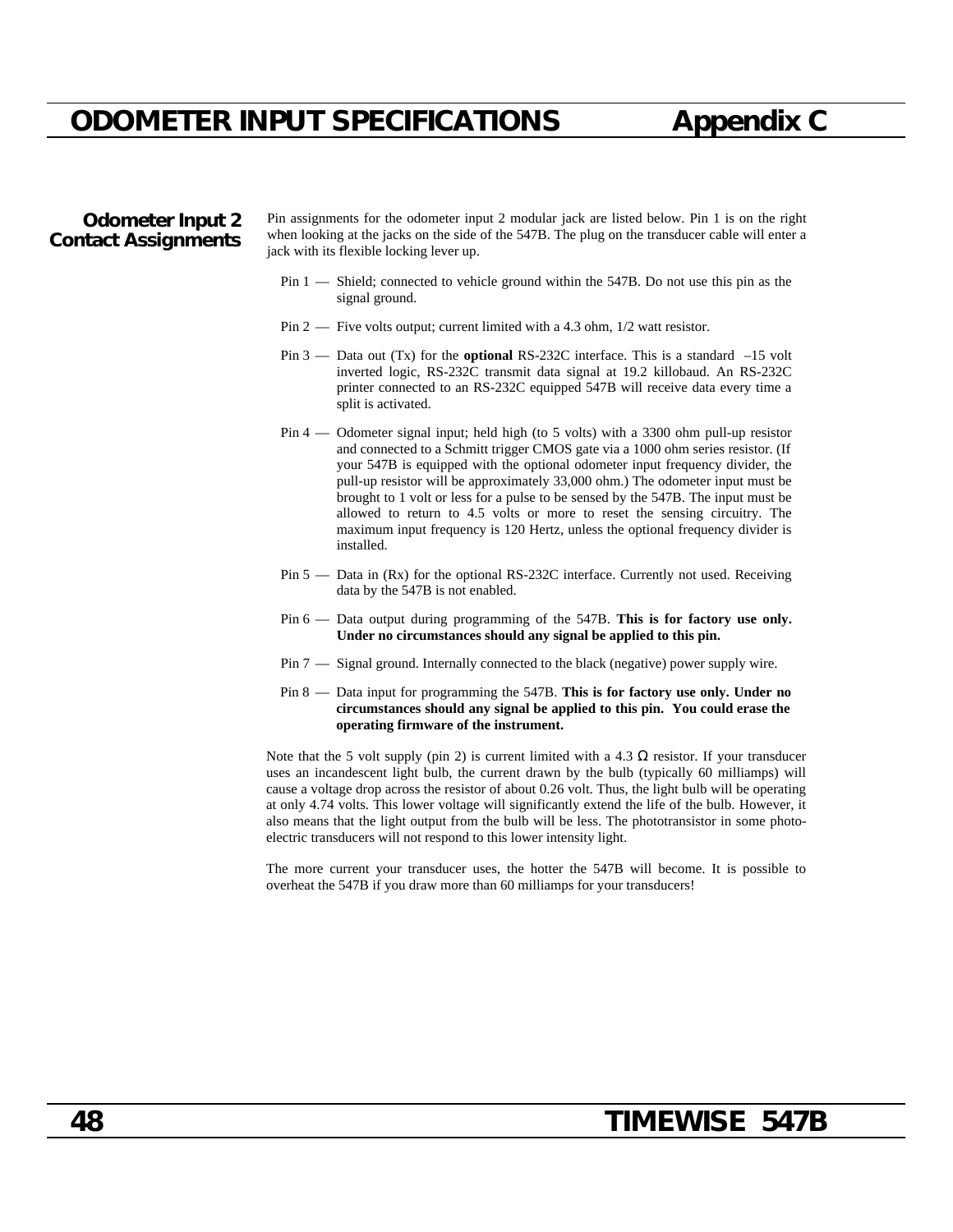## **Appendix C ODOMETER INPUT SPECIFICATIONS**

**Signal Specifications** If you are designing your own odometer transducer system or are planning to use a signal from the OEM electronic speedometer in your vehicle, the following odometer signal input specifications for the 547B will be of interest:

| Parameter        | Min.   | Typ.     | Max. | Unit  | <b>Comment</b> |
|------------------|--------|----------|------|-------|----------------|
| Cycle Time       | 8.33   |          |      | msec  | 120 Hertz Max. |
| High Level Valid | 8.32   |          |      | msec  |                |
| Low Level Valid  | 10     |          |      | usec  |                |
| Input High Level | 4.5    | 5        | 12   | volts | 5 volts typ.   |
| Input Low Level  | $-0.5$ | $\Omega$ |      | volt  |                |
|                  |        |          |      |       |                |
|                  |        |          |      |       |                |
|                  |        |          |      |       |                |



## **IMPORTANT!**

The 547B counts a pulse from the transducer as the signal goes low. As shown in the table, this low level pulse needs to be valid for at least 10 usec to be certain it is sensed by the odometer. However, please note that it is often possible for the 547B to sense a low level pulse within 2 µsec. (The 547B program operating system sometimes slows the response time to the 10 µsec figure, so this longer period must be quoted.) Be forewarned that odometer inaccuracies can occur when using a reed switch or other mechanical switching device in an odometer transducer. Multiple counts from switch contact bounce can be significant in such systems.

Transducers utilizing mechanical switches have a life expectancy of only 2 to 10 million operations. This is actually not very many operations when you consider that the switch will be operating 1000 to 2000 times per mile. These switches operate at all times (whether or not power is applied) when installed on the vehicle, making their useful life often less than 4000 miles. Such transducer systems are not recommended.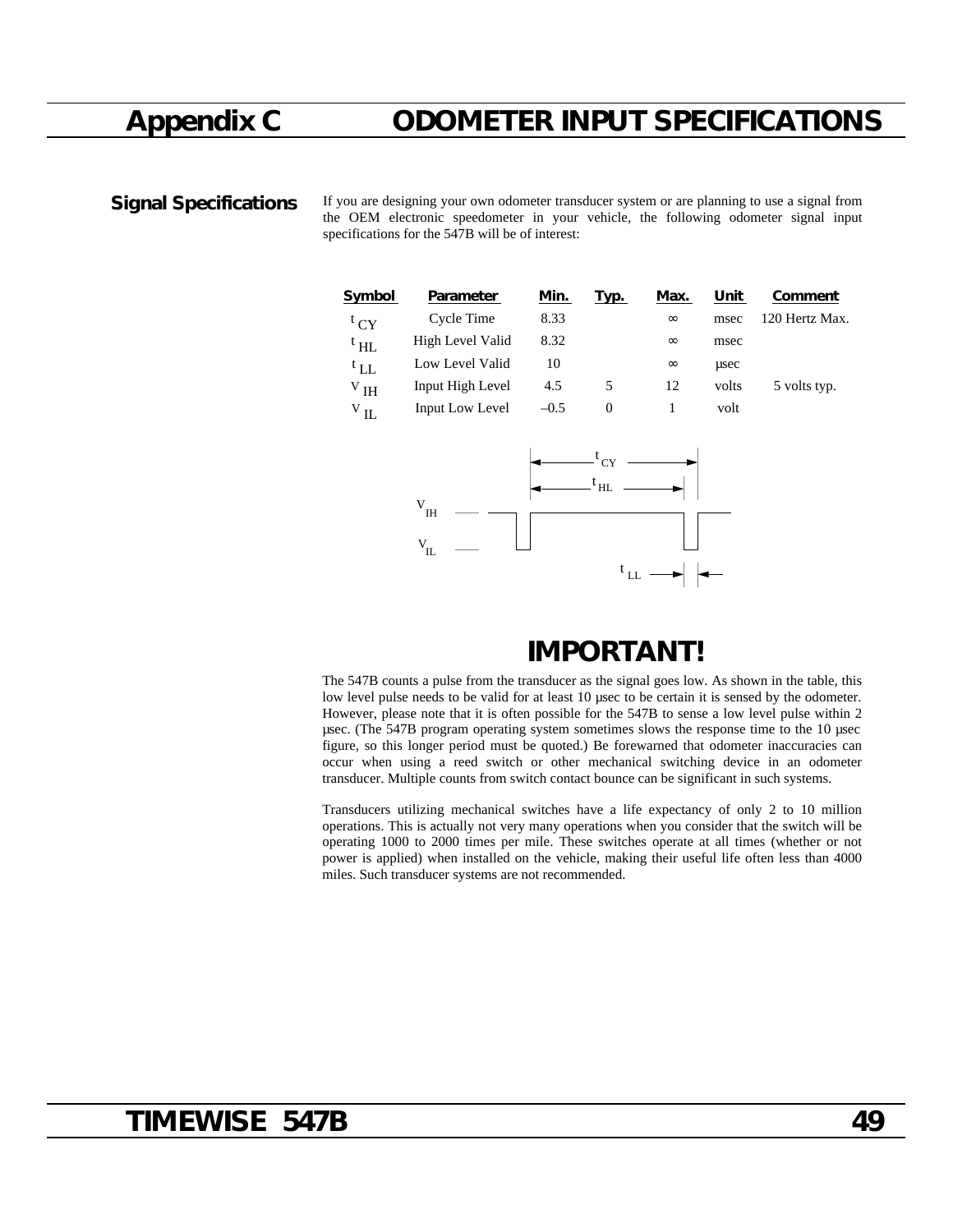### **Transducer Input Limitations**

At a vehicle speed of 120 mph the 547B can sense up to 3600 pulses per mile (a factor of 027777) and keep up with incoming pulses. At this speed you will be receiving one pulse every 8.33 milliseconds. (This is a rate of 7200 pulses per minute, or 120 Hertz.) If you limit your maximum speed to 100 mph, the pulses per mile figure can increase to 6000 (a factor of 016666) before you exceed the 120 Hertz (cycles per second) limit.

Note that these figures are valid only if the odometer input signal meets all restrictive aspects of the signal timing specifications. This is generally not possible; nor is it necessary.

For instance: In a installation using an open two-piece transducer, with magnets attached to a wheel, a typical factor of 060000 is used. In such an installation, the vehicle would have to be driven at approximately 175 mph before a timing limitation is exceeded. In this case, the limitation is the short time  $\left($  < 10 µsec) that the magnet passes in front of the transducer, rather than too little time between pulses. Using either one or two magnets does not alter the limitation. When a speed of 175 mph is reached, the cycle time is still about 12.5 msec (80 Hertz). This is well within the limits of the timing specifications.

On the other hand, if you plan to connect the 547B to an OEM electronic speedometer signal, be aware that some vehicle systems output pulses at rates faster than 120 Hertz—even at 30 mph. Others may have slower pulse rates but will fail to work correctly because the signal does not meet one of the other input signal specifications.

### **Optional Odometer Input Frequency Divider**

The 547B can be supplied with circuitry that allows you to connect to odometer signal sources that output pulses more rapidly than normally permitted by the 547B. This frequency divider option may allow you to utilize high pulse rate signals from an OEM electronic speedometer.

When the optional frequency divider circuitry has been installed, the pull-up resistor for Odometer Input 2 will be changed to a value of approximately 33,000 ohms. This higher than normal value (it's normally 3300 ohms) is less likely to affect the vehicle's electronic circuitry. As a result, it is recommended that Odometer Input 2 be used as the input for OEM electronic speedometer signals. Note that Odometer Input 1 may also work.

With this option, odometer input pulses may be divided by 1, 2, 4, 8, or 16, as selected via a rotary switch accessible through the rear of the 547B. If your 547B has the odometer divider option, a 3/16" opening on the back of the 547B will have a slotted white nylon shaft recessed deep within the unit. (If you do not have this option, the opening should be covered with a black plastic cap.)

Use a small **non-conductive** flat blade adjustment tool to rotate the shaft to the frequency division you require. Careful! Don't force the switch. The shaft will not rotate continuously. And don't touch anything else inside the instrument, as you could damage a circuit.

You will have to experimentally determine the correct "divide by" switch position for your installation. First, select the most counter-clockwise position of the recessed rotary switch. This is the "divide by 1" position, meaning that the odometer input signal is not divided. Then, rotate the switch to the next clockwise position. This will be the divide by 2 position. Drive the vehicle slowly (20 mph) for a short distance and compute a new odometer factor. If the factor is below 015000, select the next clockwise (divide by 4) position and re-try. Usually the "divide by 4" is appropriate. (Contact Timewise if you need to "divide by" more than 16.)

Be aware that both odometer inputs are affected by the division ratio you select. If this is unsatisfactory in your application, contact Timewise about altering your 547B so that only Odometer Input 2 is directed through the "divide by" circuitry.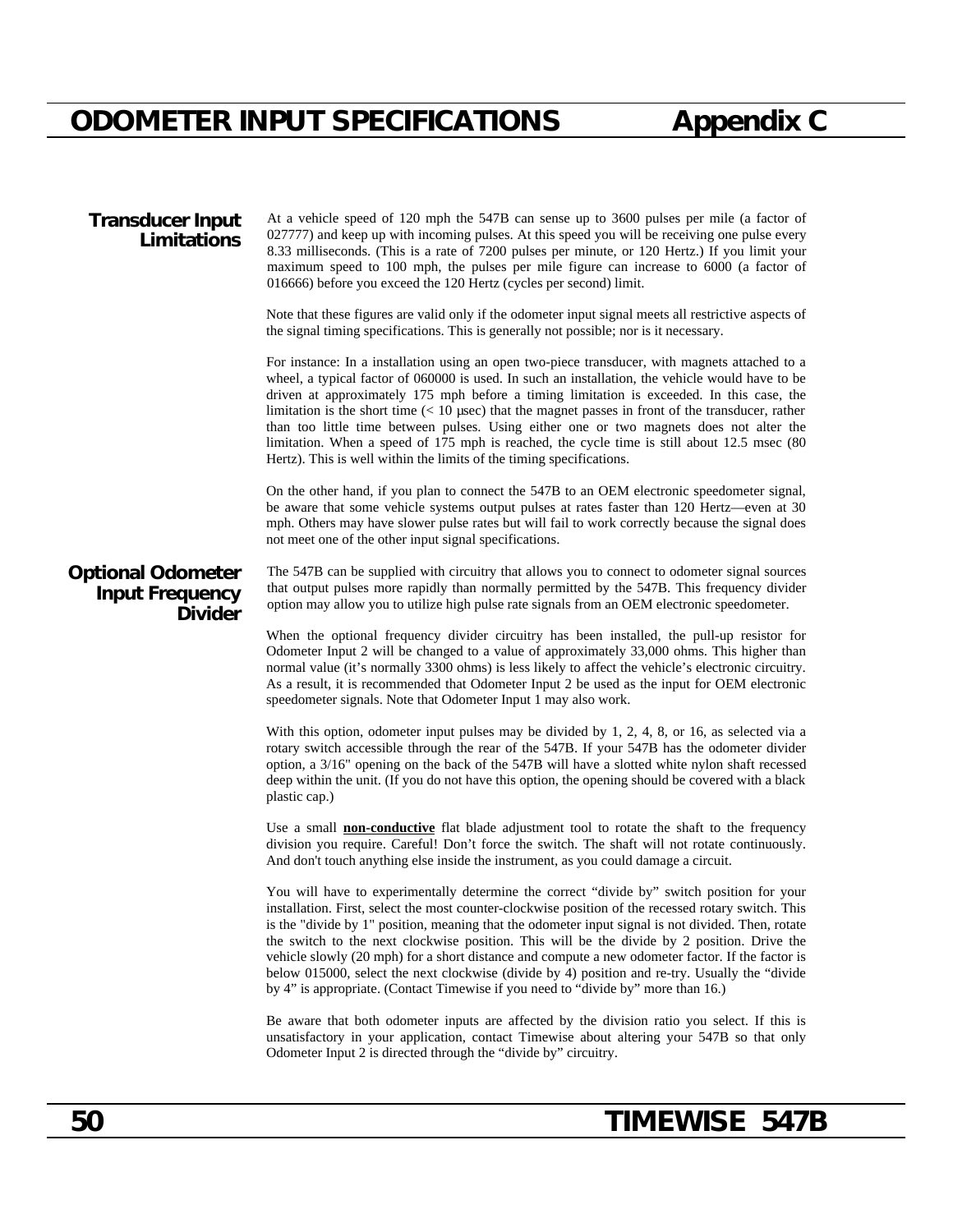**IMPORTANT:** While the 547B circuitry does electronically buffer and reshape low amplitude signals from OEM electronic speedometer systems, many such systems do not reliably provide signals at low speeds. This warning particularly applies to American manufactured vehicles from GM and FORD. The electronic systems used by these manufactures are essentially small generators that cease to function at low speeds. The status of Chrysler manufactured vehicles is unknown. European manufactured vehicles typically use a Hall Effect transducer that outputs logic level signals at any speed, so signals from those system should work fine.

Usually a single electrical connection to your vehicle's electronic speedometer is all that is required when connecting to the 547B. Just locate the appropriate signal from the speedometer drive circuitry and carefully connect that signal to pin 4 of the odometer input. (Timewise can supply a shielded cable with a modular plug on only one end. Connection of the shield should be to pin 1 of the modular plug as well as the chassis.)

**NOTICE!** The exact point at which you connect to the circuitry that drives your OEM electronic speedometer must be determined by you. Timewise assumes no liability associated with the use of this option. Timewise will not assist in locating either a wiring diagram of your vehicle or a specific connector under the dash. Timewise has no information in this regard for any vehicle. Do not call Timewise for help in this matter!

Typically, neither the 5 volt power output or the signal ground connection is required when operating the 547B from an electronic speedometer signal source. Timewise suggests that you **do not** make a signal ground connection (pin 7) to the chassis unless the attachment point is identical to the main power negative lead attachment location for the odometer. Otherwise, you may create a "loop antenna" and the odometer signal divider circuitry may work erratically. (Shielded wire is recommended for the signal connection. Connect the shield to pin 1 of the modular plug as well as the chassis near the signal source.)

**Note:** When using an OEM electronic speedometer system as a transducer input signal, the *speedometer* in the optional driver's module may not work correctly, even though the 547B functions correctly in all other aspects. This is because the time between pulses from the OEM system may vary even while vehicle speed is held constant. If the speedometer shows widely varying values even while you carefully maintain vehicle speed, it could be that the pulses from the OEM system are not evenly spaced. (The 547B uses the time between several sequential pulses to calculate your speed.) Contact Timewise for suggested circuits to correct this problem.

- **Frequency Divider** Permissible input signal voltage range:  $-1$  to 15 volts
	- Input signal level for "low": 0 to 2 volts
	- ◆ Input signal level for "high": 4 to 15 volts
	- ◆ Input current, high signal level: Typically +13 µamp (Assumes an 8 volt signal source)
	- ◆ Input current, low signal level: Typically –115 µamp. (The Odometer Input 2 connection is pulled to 5 volts within the 547B via a 33,000 ohm resistor.) The OEM electronic speedometer drive circuitry must be able to sink this additional 115 µamps when it outputs a low level signal.
	- Input frequency range: 0 to 960 Hz (0 to approximately  $57,600$  pulses per mile)
	- Signal frequency division selection:  $\div 1, \div 2, \div 4, \div 8$ , or  $\div 16$

## **TIMEWISE 547B 51**

**Specifications**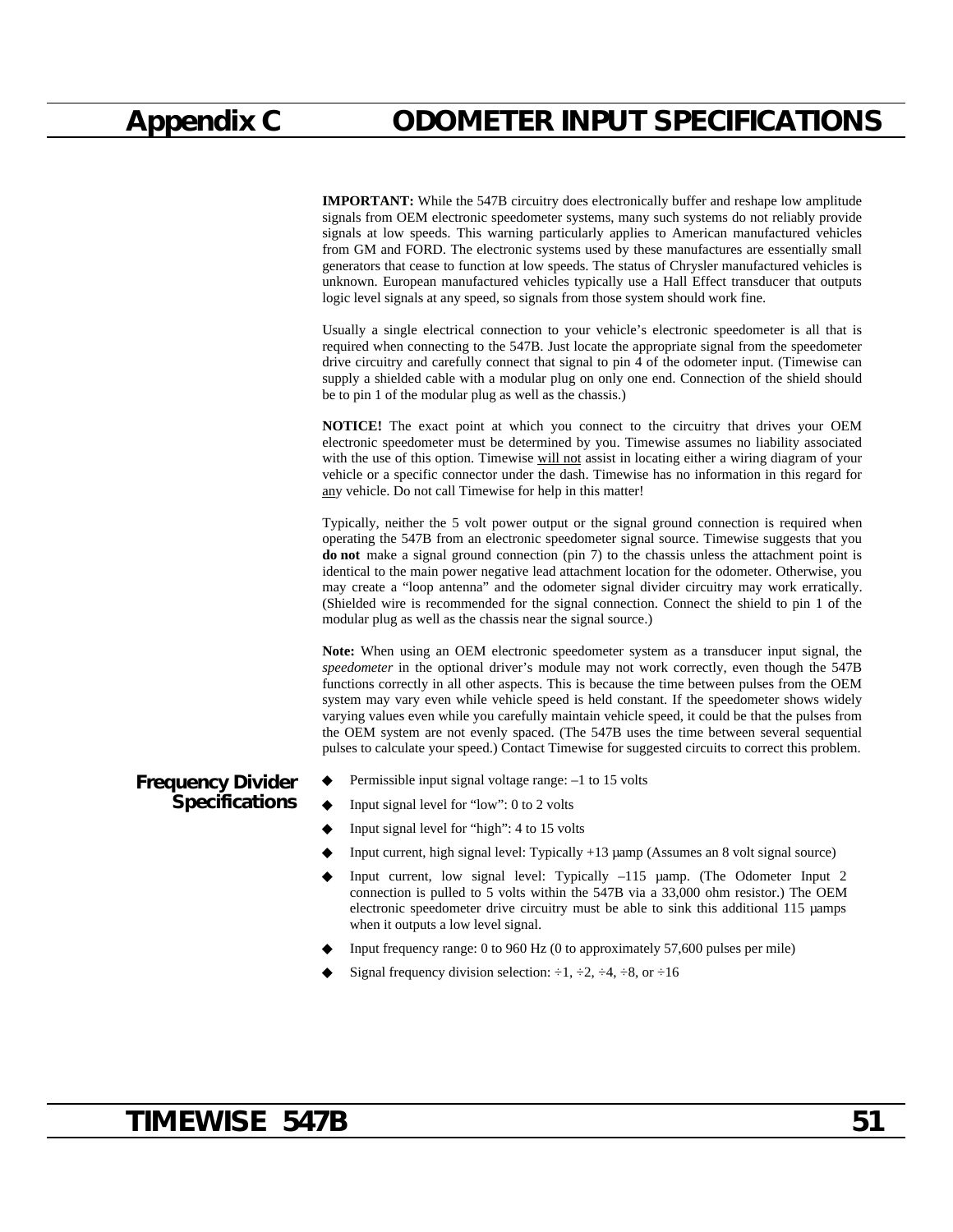## **OSCILLATOR ADJUSTMENT Appendix D**

### **OSCILLATOR ADJUSTMENT**

The Timewise 547B uses an 11.0592 MHz quartz crystal oscillator circuit to accurately run the time of day clock and timer. The frequency of this oscillator has been adjusted to provide a timing accurate to within  $\pm 0.01$  minute after twelve hours. (Actually, time is usually accurate to  $\pm$  0.01 minute after twenty-four hours.)

After a period of time, the crystal and other parts of the circuit age and the frequency of the oscillator drifts slightly. (This is true for all oscillator circuits.) The clock and timer will then begin to gain or lose time to a greater amount than the specified accuracy. The oscillator frequency should then be re-adjusted. Although the procedure is rather simple, the equipment required to make the frequency adjustment is quite specialized. Timewise will calibrate any 547B for a minimal charge.

*Do not attempt to adjust the oscillator unless you have the appropriate test equipment and are experienced at calibrating electronic instrumentation.*

For those of you that qualify, here's the procedure to follow:

- **1.** Remove power from the 547B and connect the input of an eight digit *reciprocal* frequency counter to the tip contact on the **Remote Split** jack port on the left side of the 547B. Use a cable you have fabricated. The ground contact must be the shaft of the stereo plug.
- **2.** Hold the **Recall** toggle switch on the front of the 547B down, and then apply power to the instrument. Release the **Recall** toggle switch. The 547B will output a 38,400 Hertz square wave to the **Remote Split** jack. The LED segments will turn on randomly.
- **3.** Let the 547B warm up for at least 30 minutes. (The displays will not automatically go out after 16 minutes.)
- **4.** Carefully insert a small **non-conductive** flat-blade adjustment tool into the very small (7/64" dia.) frequency adjustment opening on the back of the 547B and locate a small adjustable capacitor recessed approximately 3/4" deep inside the instrument. **The slotted head on the capacitor is very hard to find!** It is flush with the plastic shell of the adjustable capacitor. Be very careful! If you're not, you can break the capacitor or damage a surface mount solder bond on a nearby component (the microprocessor).

**Do not use a metal screwdriver for making this adjustment!** You can permanently damage the 547B by doing so! Making electrical contact to circuitry near the capacitor will destroy the microprocessor or short out the lithium battery! In addition, the capacitance of your body will unpredictably change the frequency of the oscillator as you make the adjustment.

**5** Using a gate time on the frequency counter of at least five seconds, adjust the 547B clock output to a frequency of 38,400.000 Hz  $\pm$  100 mHz. The adjustment screw will need to be turned *very* little.

(As a matter of interest, the clock in the 547B will be accurate to  $\pm$  0.01 minute after 24 hours if the oscillator is set to 38,400.000 Hz  $\pm$  400 mHz.)

**6.** After making the adjustment, depress the **Shift** button to resume normal operation.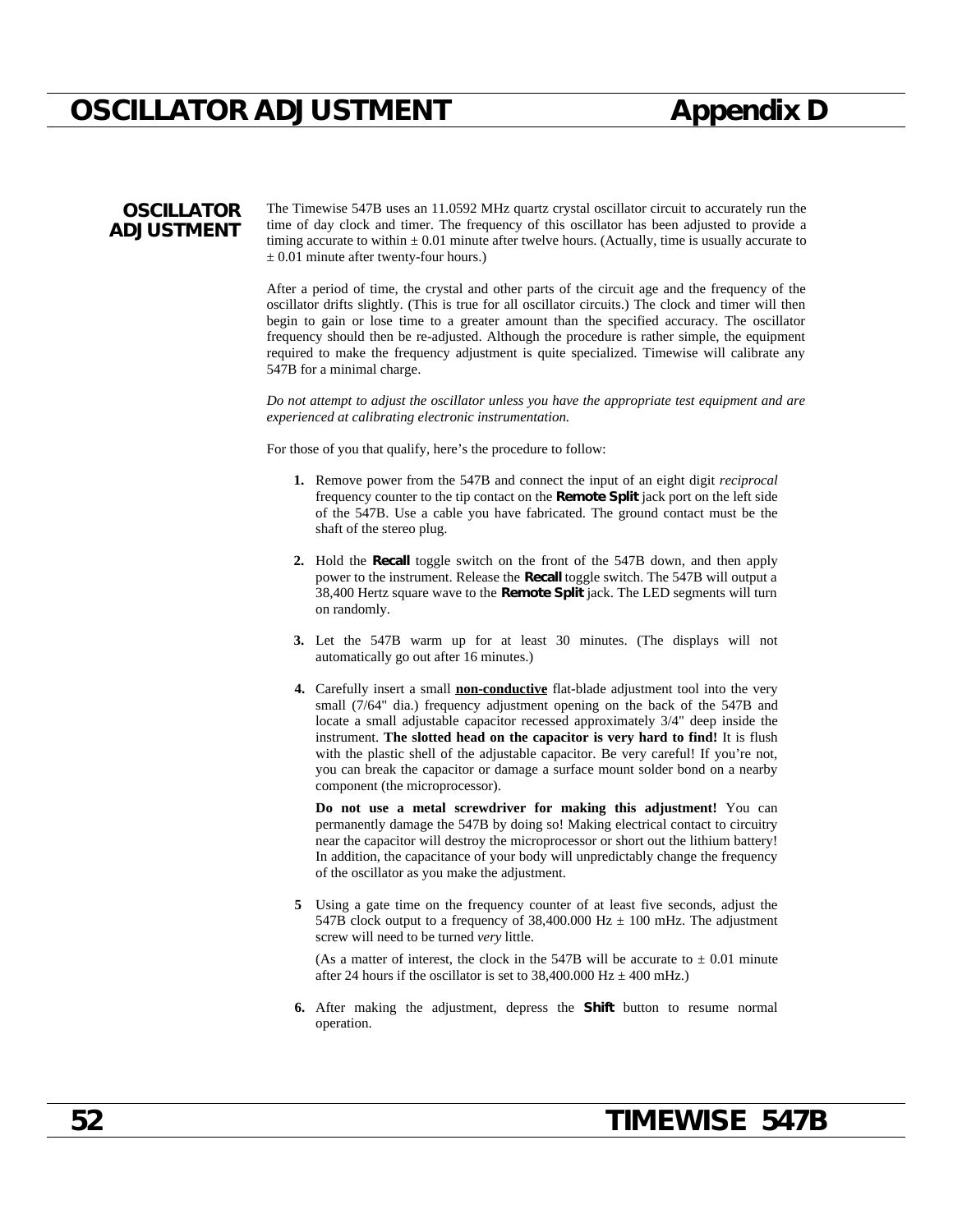## **Appendix E CLEANING THE 547B**

**CLEANING THE 547B** Keep the 547B free of as much dirt and grime as possible. Although it is obviously impossible to prevent accumulation of dust and fingerprints on the instrument during normal use, ordinary precautions can protect the 547B from excessive dirt. One of the easiest way to do this is to remove the 547B from your vehicle when you are not on a rally. In doing so, you will also remove a temptation from the prying eyes of thieves.

> The 547B was supplied with two modular jack dust covers installed in the typically unused connections on the left side of the instrument. Keep these in place. If the connections are used, save the covers for later installation when the connections are no longer used. Replacement dust covers are available from Timewise; however, they are expensive.

> Clean the 547B often. Front panel switches and connectors can eventually be damaged by accumulations of dirt and grime.

> Be careful when cleaning the polycarbonate front panels of the main odometer and optional driver's module. Although they are protected from fingerprints, minor scratches, and chemical damage by a special protective coating, abrasive grit and certain cleaning chemicals will mar the surface. To remove fingerprints, use a mild **plastic** cleaning solution. Do not use chemical solvents, bathroom and kitchen cleansers, or any aromatic hydrocarbon based cleaner. Use a soft cloth and wipe accumulated dirt off carefully to prevent scratches.

## **CAREFUL!**

Never spray a cleaner directly on the 547B; rather, spray a cloth and then clean the panels with the damp cloth. If you spray a cleaner directly on the front panel of the 547B, some of the liquid will enter the switches and cause internal corrosion and eventual failure of the switch mechanism.

> Do not open the 547B to clean inside. Not only will you void the warranty, but the likelihood of doing electrical damage is very high. If your 547B needs to be cleaned internally, return it to Timewise for a thorough checkup. Timewise will clean and calibrate any 547B for a minimal charge. Whenever a 547B is returned for a check-up, Timewise will always update the instrument to the latest firmware.

> If you feel that the contacts in the odometer input and remote display modular jacks need to be cleaned, you may use isopropyl alcohol. Some chlorinated fluorocarbons ("HCFC" and other Freon<sup>®</sup> replacements) are OK, too, but be forewarned that some such chemicals can attack the ABS, Lexan (polycarbonate) and polystyrene plastics of the 547B. Note that there absolutely must not be any additives such as methanol, methylene chloride, acetone, 1,1,1-trichloroethane, or nitromethane, in the spray. Also, please be extremely careful not bend the wires in the modular jacks.

> Do not use contact lubricators on the 547B! Such formulations contain unspecified oils and additives that may damage the 547B. Note that some sprays used for cleaning electrical contacts (e.g. television tuner cleaner sprays) usually contain unspecified additives that lubricate metal shafts and surfaces, or to dissolve waxes and heavy deposits of grease. You *will* dissolve, fracture, and/or soften some of the plastics (especially the polycarbonate front panel, polycarbonate modular plugs, and polystyrene LEDs) in the 547B with those chemicals.

> *One final warning: Some chemicals used in insect repellents can damage the front panel and/or case of the 547B. Do not let these chemicals contact the 547B, as you can ruin the appearance of the instrument.*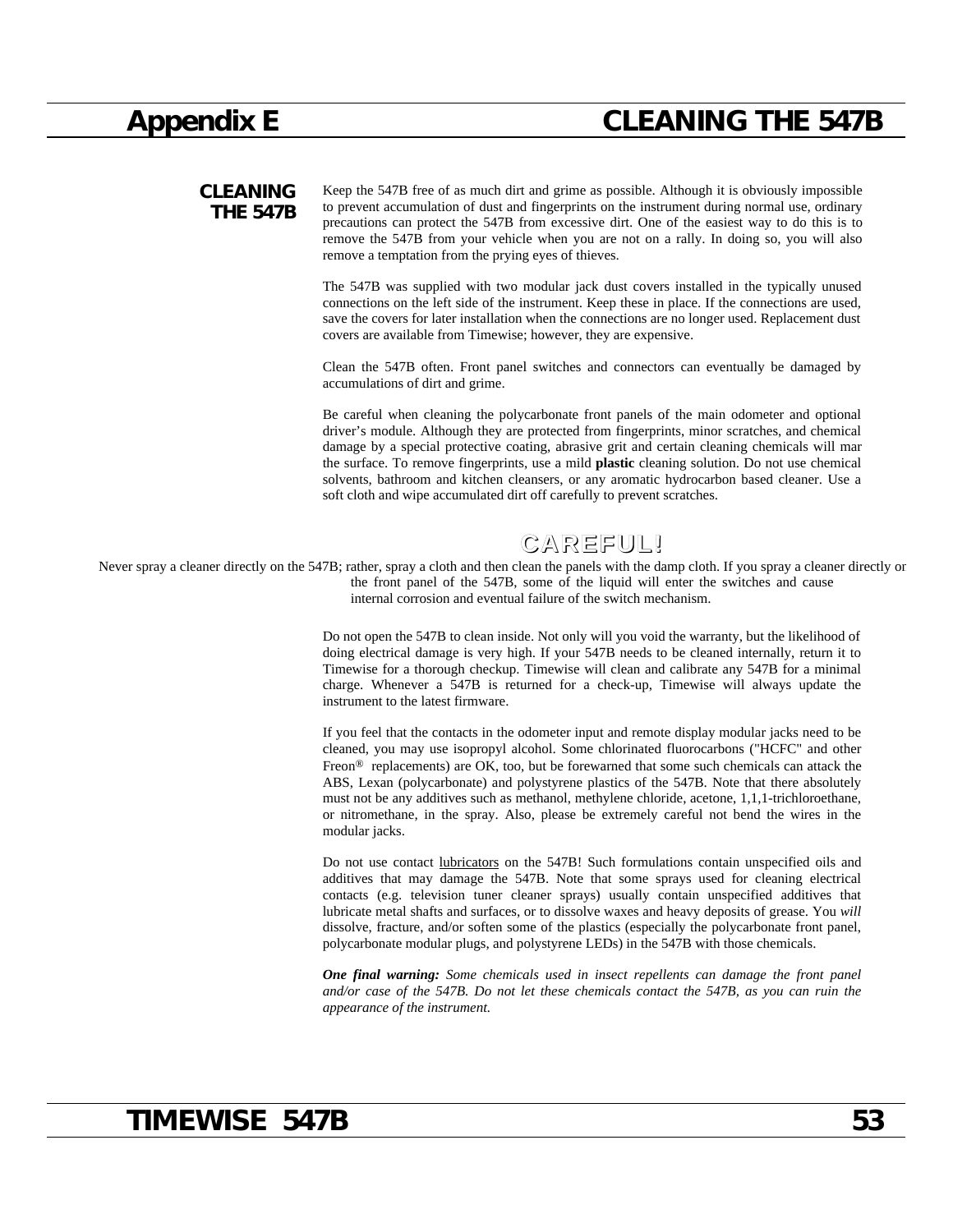# **TECHNICAL SPECIFICATIONS Appendix F**

## **TECHNICAL SPECIFICATIONS**

| <b>Design</b>                | CPU type:<br>Memory:<br>Displays:                                                                                                                                                                                                                     | 8 bit, DS5000FP (8051 class) operating @ 11.0592 MHz<br>Program: 4096 bytes<br>Data: 4224 bytes<br>0.6" tall, ultra-bright, high efficiency red LEDs                                                                                                                                                                                                                                                                                                                                                                                                                                                                   |                                                                                                                                                                                                                                                                       |
|------------------------------|-------------------------------------------------------------------------------------------------------------------------------------------------------------------------------------------------------------------------------------------------------|------------------------------------------------------------------------------------------------------------------------------------------------------------------------------------------------------------------------------------------------------------------------------------------------------------------------------------------------------------------------------------------------------------------------------------------------------------------------------------------------------------------------------------------------------------------------------------------------------------------------|-----------------------------------------------------------------------------------------------------------------------------------------------------------------------------------------------------------------------------------------------------------------------|
| Accuracy                     | Odometers:                                                                                                                                                                                                                                            | $\pm$ 0.01 mile (km) after 1000 miles (km)<br>Clock and Timer: $\pm 0.01$ minute after 12 hours (24 hours typical)<br>Battery backed Real Time Clock: $\pm 50$ seconds per month while 12 Volt power removed                                                                                                                                                                                                                                                                                                                                                                                                           |                                                                                                                                                                                                                                                                       |
| <b>Displayed Information</b> | Main Odometer:<br>Optionally:<br>Optionally:<br><b>Auxiliary Odometer:</b><br>Optionally:<br>Optionally:<br>Clock:<br>Timer:<br>$Factor(s)$ :<br>Odometer Alarm:<br>Clock Alarm:<br>Odometer (on driver's module):<br>Speedometer (in Timer display): | 0.00 to 999.99 miles (km)<br>0.000 to 99.999 miles (km)<br>0.0 to 9999.9 miles $(km)$<br>$0.00$ to 99.99 miles (km)<br>0.000 to 9.999 miles (km)<br>$0.0$ to 99.9 miles (km)<br>12:00.00 to 11:59.99 (:59)<br>$00.00$ to 59.99 (:59)<br>0 to [0.00]999999 mile (km)/pulse<br>$0.00$ to 999.99 miles (km)<br>12:00.00 to 11:59.99 (:59)<br>Delta Counters: Main Odometer: -9999.999 to 9999.999 miles (km)<br>Aux Odometer:<br>$-99.999$ to 99.999 miles (km)<br>$-9.99$ (:59) to 59.99 (:59)<br>Timer:<br>$0.00$ to [9]99.99 miles (km)<br>$0$ to 199 mph (kph)<br>Speedometer (on driver's module - "Pro" mode only): | 0.0 and approx. $1.5 - 199.9$ mph (kph)                                                                                                                                                                                                                               |
| <b>Electrical</b>            | Power requirements:<br>Fuse:<br>Odometer input:                                                                                                                                                                                                       | $8 - 15$ Volts DC; 850 mamp max.<br>1.5 amp; type 3AG or equivalent<br>$0 - 15$ VDC; $0 - 120$ Hz (5 volts supplied)<br>Optional RS-232C interface: 19.2 killobaud, 8 bits, 1 stop bit, no parity                                                                                                                                                                                                                                                                                                                                                                                                                      |                                                                                                                                                                                                                                                                       |
| Environmental                | Humidity:                                                                                                                                                                                                                                             | <b>Note:</b> Do not exceed these limits, as the operating memory will be erased. Low temperatures<br>limitations are due to the lithium battery chemistry freezing.<br>Storage temperature (unplugged; 12 hours):<br>Storage temperature (unplugged; continuous):<br>Operating temperature (powered, displays off, free air; 12 hours):<br>Operating temperature (powered, displays off, free air; continuous):<br>Operating temperature (powered, displays off, vents blocked):<br>Operating temperature (powered, displays on, free air):<br>Operating temperature (powered, displays on, vents blocked):            | –40°C to 85°C<br>$-30^{\circ}$ C to 75 $^{\circ}$ C<br>$-40^{\circ}$ C to $70^{\circ}$ C<br>$-30^{\circ}$ C to $70^{\circ}$ C<br>$-30^{\circ}$ C to 65 $^{\circ}$ C<br>$-40^{\circ}$ C to $45^{\circ}$ C<br>$-40^{\circ}$ C to 30 $^{\circ}$ C<br>90%, non-condensing |
| <b>Physical</b>              | Enclosure:<br>Front panel:<br>Size:<br>Weight:<br>Optional Driver's Module:                                                                                                                                                                           | High Temperature ABS plastic<br>Scratch protected polycarbonate<br>7.5" W x 4.0" H x 1.75" D<br>Approximately 14 oz.<br>Enclosure: Aluminum<br>Front Panel: Hard coat protected polycarbonate<br>Size:<br>3.1" W x 2.1" H x 2.50" D<br>Weight:<br>Approximately 5 oz.<br>Cable length: Approximately 3.5 ft                                                                                                                                                                                                                                                                                                            |                                                                                                                                                                                                                                                                       |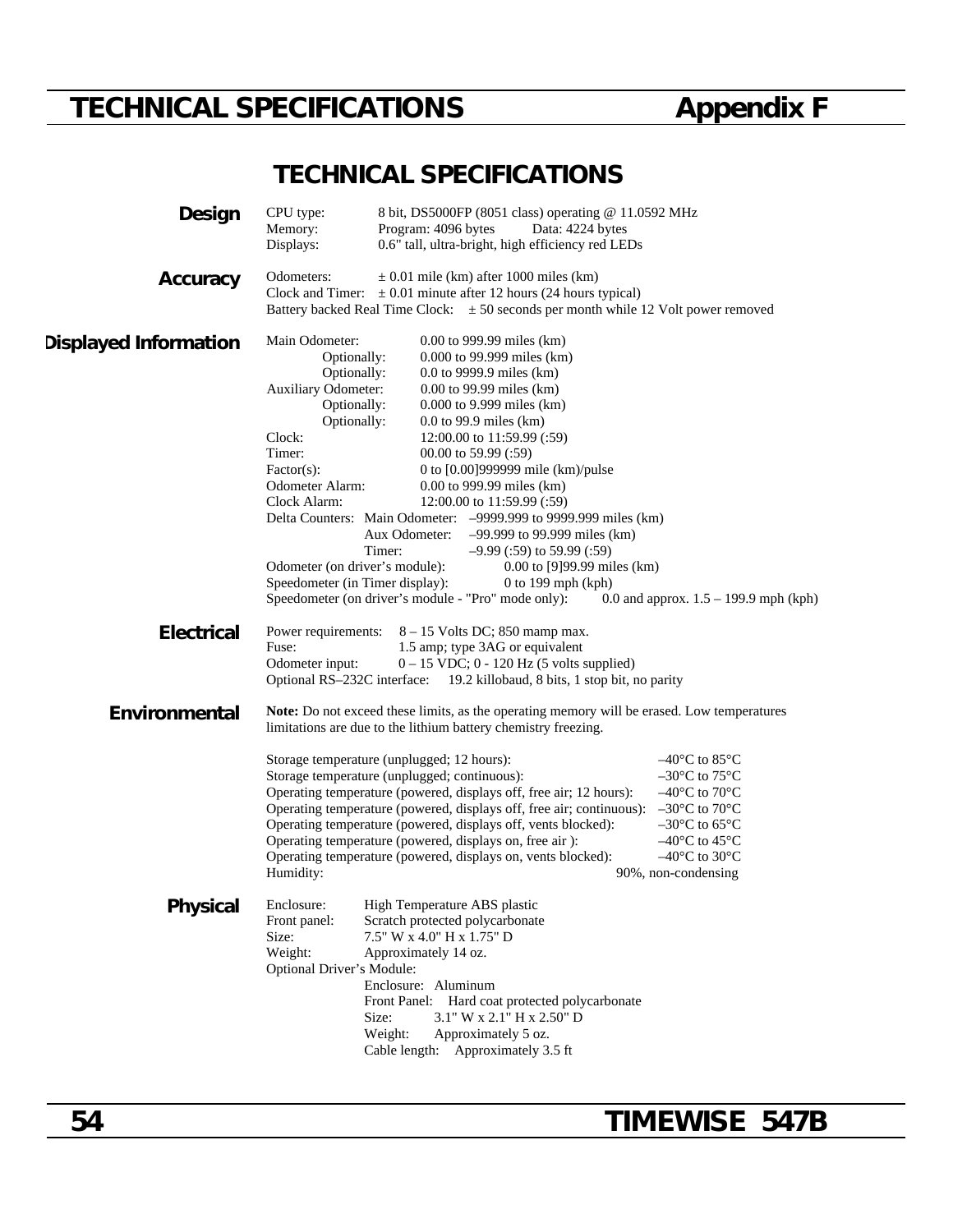# **Appendix G COMPLETE REFERENCE GUIDE**

| Turning On the 547B                                        | Plug into 12 volts DC negative ground. There is no On-Off switch. Do Not plug the 547B into a 24 volt<br>DC vehicle!                                                                                                                                                                                                                                                             |
|------------------------------------------------------------|----------------------------------------------------------------------------------------------------------------------------------------------------------------------------------------------------------------------------------------------------------------------------------------------------------------------------------------------------------------------------------|
| <b>Set Clock</b>                                           | Select Record, depress and hold Recall/Clk Set [Sync], adjust the clock to the time when<br>Recall/Clk Set [Sync] depressed.                                                                                                                                                                                                                                                     |
| <b>Synchronize Clock</b>                                   | Select Record, depress and hold Recall/Clk Set [Sync], momentarily push Shift, and then use any<br>" $+/-$ " switch to speed up/slow down the clock. Pushing Shift, again, will re-enter the set clock mode.                                                                                                                                                                     |
|                                                            | To automatically synchronize to a Timewise 610 clock, insert an 1/8" stereo phone plug cable between<br>the Remote Split connections on the 610 and 547B and select Run on the 610. Then, on the 547B,<br>select Record, depress and hold Clk Set [Sync], and momentarily push Shift. Release<br>Recall/Clk Set [Sync] after the 547B indicates the synchronization is finished. |
| <b>Change Clock</b><br><b>Counting Mode</b>                | Select Factor [Set-up], push Shift to display the "Set-up" selections, use the "+ $/ -$ " 10.00 switch to<br>change between "SEC" (seconds) or "Hund" (hundredths of minutes) showing in the Clock display.                                                                                                                                                                      |
| <b>View Clock and Timer in</b><br><b>Higher Resolution</b> | Depress Shift when the displays are split. The time displays will shift two places left. A decimal point<br>will be placed between the seconds (or "hundredths") and the additional digit of resolution. You cannot<br>view the time displays in high resolution when the values are "live".                                                                                     |
| Synchronize<br><b>Timer and Clock</b>                      | Select Timer on the rotary switch, push Shift, use the "+ $/ -$ ". 01 switch to speed up/slow down the<br>timer.                                                                                                                                                                                                                                                                 |
| <b>Hide or Display</b><br>the Timer                        | Select Factor [Set-up], push Shift to display the "Set-up" selections, use the "+ $/ -$ ".01 switch to<br>change between "DSPL" or "HidE".                                                                                                                                                                                                                                       |
| Show a Speedometer in<br>the Timer Display                 | Select Factor [Set-up], push Shift to display the "Set-up" selections, use the "+ $/ -$ ". 01 switch to<br>select "SPEd" in the Timer display.                                                                                                                                                                                                                                   |
| <b>To Enable</b><br><b>Adjusting a Value</b>               | Display "live" values, OR the most recent split entered (split number "1"). Split values from 2 through<br>250 cannot be adjusted. Adjustments made to split values are also automatically made to internal "live"<br>values. You can also adjust a temporary split displayed while Recall is depressed.                                                                         |
| <b>Adjust Timer</b>                                        | Select Timer on the rotary switch, use the " $+/-$ " toggle switches.                                                                                                                                                                                                                                                                                                            |
| Split - Enter into<br>Memory                               | Activate Split. The most recent 250 splits are retained in memory, in the order received. They are<br>numbered 1 through 250, with the most recent entry becoming "split number 1". When a split is entered<br>all previous splits shift up one position.                                                                                                                        |
| <b>Recall "Live" Values</b>                                | Depress Recall once for each split entered. While the Recall toggle is depressed, the Timer display will<br>show which of the 250 splits is being recalled. Splits are recalled in the order entered, until the "live"<br>values are once again displayed.                                                                                                                       |
| <b>Split - Temporarily</b>                                 | Depress and hold Recall when the displays are "live". This "split" is not retained in memory.                                                                                                                                                                                                                                                                                    |
| Split - Temporarily,<br>with Data Storage                  | Activate the <b>Remote Split</b> function when the displays are "live". This split is retained in memory.                                                                                                                                                                                                                                                                        |
| <b>Execute a Lap Split</b>                                 | Depress and hold Shift prior to activating the Split switch. The decimal point in the rightmost position<br>of the Timer display will illuminate when showing the split values to indicate that this split is where a<br>lap split was executed                                                                                                                                  |
| Lap Split - Temporarily,<br>with Data Storage              | Activate the Remote Lap Split function when the displays are "live". This split is retained in memory.                                                                                                                                                                                                                                                                           |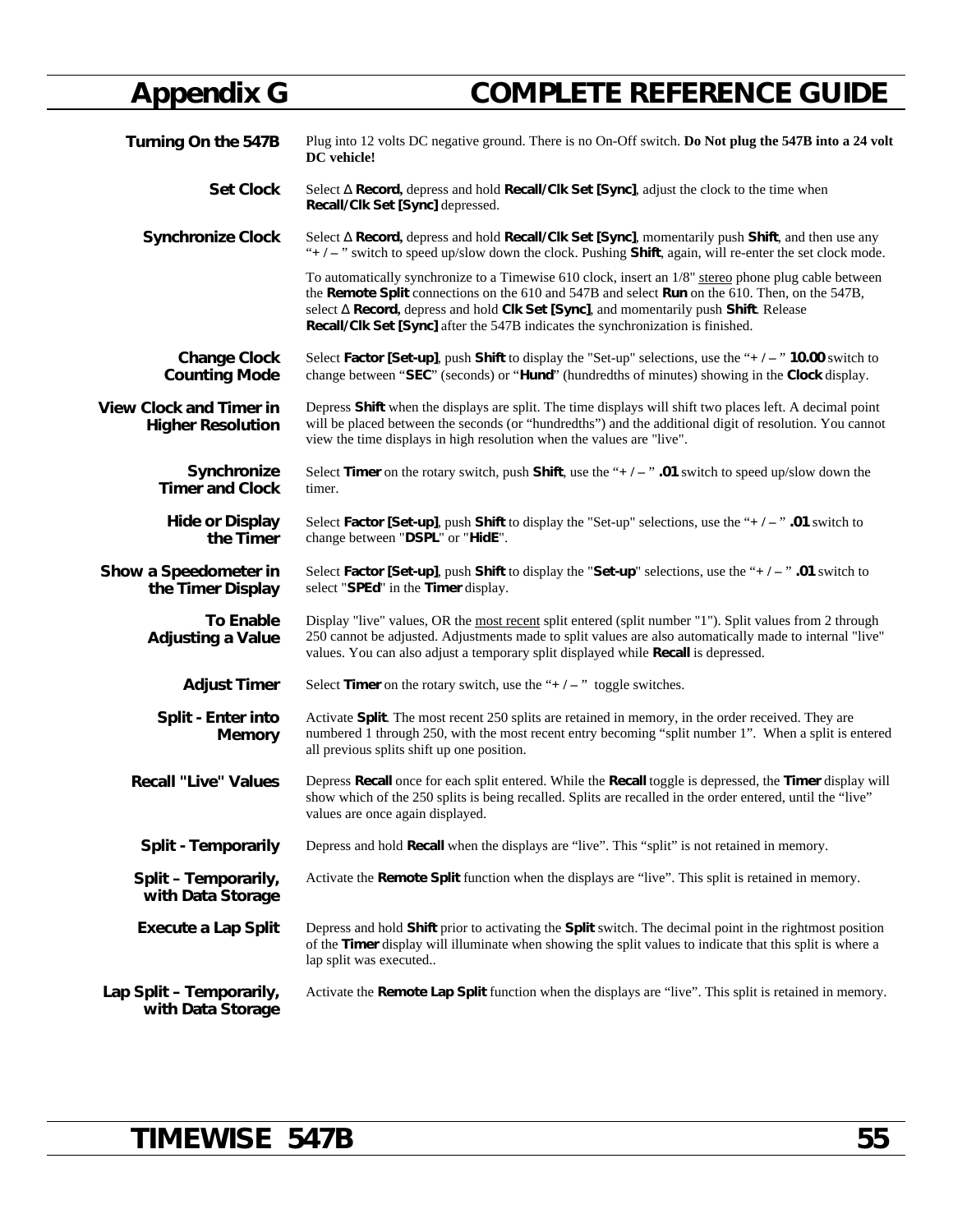# **COMPLETE REFERENCE GUIDE Appendix G**

| Retroactively<br><b>Execute a Lap Split</b>                           | Select the upper row of "+ $/ -$ " toggle switch special functions, depress <b>Shift</b> , use the "+ $/ -$ ". 10<br>switch (labeled Retro Lap Split). You can depress Shift before or after activating Retro Lap Split.<br>Prior to executing the retroactive lap split, the displays automatically go to the most recently entered<br>split. The "live" auxiliary odometer and timer will now read the values that would have been present had<br>the lap split been originally executed at the location and time of the most recent split. |
|-----------------------------------------------------------------------|-----------------------------------------------------------------------------------------------------------------------------------------------------------------------------------------------------------------------------------------------------------------------------------------------------------------------------------------------------------------------------------------------------------------------------------------------------------------------------------------------------------------------------------------------|
| To "Undo" a Lap Split                                                 | Select the upper row of "+ $/ -$ " toggle switch special functions, depress <b>Shift</b> , use the "+ $/ -$ ". 10<br>switch (labeled Retro Lap Split). You can depress Shift before or after activating Retro Lap Split.<br>Prior to executing the "undo" the displays automatically go to the most recently entered split. The "live"<br>auxiliary odometer and timer will now read the values that would have been present had the lap split<br>never been executed.                                                                        |
| <b>Review Saved Splits</b>                                            | Select the upper row of "+ $/ -$ " toggle switch special functions, use the "+ $/ -$ " .01 switch (labeled<br>Review Splits) to cycle through the 250 split memory. The Timer display will show which of the 250<br>splits is being reviewed until shortly after the Review Splits switch is released.                                                                                                                                                                                                                                        |
| <b>Deleting Splits</b>                                                | Select the upper row of "+ $/$ – " toggle switch special functions, depress Shift, use the "+ $/$ – " 1.00<br>switch (labeled Delete Split Entry). You can depress Shift before or after activating<br>Delete Split Entry. Any of the 250 splits can be deleted.                                                                                                                                                                                                                                                                              |
| <b>Adjust Main Odometer</b>                                           | Select Main Odometer on the rotary switch, use the " $+/-$ " toggle switches.                                                                                                                                                                                                                                                                                                                                                                                                                                                                 |
| <b>Adjust Auxiliary</b><br>Odometer                                   | Select Aux Odometer on the rotary switch, use the " $+/-$ " toggle switches.                                                                                                                                                                                                                                                                                                                                                                                                                                                                  |
| <b>Adjust Main and</b><br><b>Auxiliary Odometer</b><br>Simultaneously | Select <b>Both Odometers</b> on the rotary switch, use the " $+/-$ " toggle switches.                                                                                                                                                                                                                                                                                                                                                                                                                                                         |
| <b>Adjust Odometer Alarm</b>                                          | Select Odometer Alarm on the rotary switch, use the " $+/-$ " toggle switches. The odometer alarm<br>setting is shown in the Main Odometer display, and the difference between the alarm setting and the<br>actual main odometer is displayed in the Auxiliary Odometer. If Shift is pushed, the displays will<br>show the normal main and auxiliary odometer.                                                                                                                                                                                |
| <b>Adjust Clock Alarm</b>                                             | Select Clock Alarm on the rotary switch, use the " $+/-$ " toggle switches. The clock alarm setting is<br>shown in the Clock display, and the difference between the alarm setting and the actual clock time is<br>displayed in the Timer. If Shift is pushed, the displays will show the normal clock and timer.                                                                                                                                                                                                                             |
| <b>Adjust Factor</b>                                                  | Select Factor [Set-up] on the rotary switch, use the " $+/-$ " toggle switches to adjust the factor (shown<br>in the clock display).                                                                                                                                                                                                                                                                                                                                                                                                          |
| <b>Select 2nd Factor</b>                                              | Select Factor [Set-up] on the rotary switch, depress Recall. Select Factor [Set-up] on the rotary<br>switch, depress <b>Recall</b> . (The second factor is only available while operating in the "Pro" mode.)                                                                                                                                                                                                                                                                                                                                 |
| Toggle between "Pro"<br>and "tSd" modes                               | Select Factor [Set-up] on the rotary switch, push and hold Shift, depress and hold Recall, activate the<br>"+ $/ -$ " .01 switch.                                                                                                                                                                                                                                                                                                                                                                                                             |
| <b>Change Odometer</b><br><b>Resolution (Unshifted)</b>               | Select the lower row of "+/-" toggle switch special functions, use the "+/-" .01 switch (labeled Odo<br>Resolution).                                                                                                                                                                                                                                                                                                                                                                                                                          |
| <b>Change Odometer</b><br><b>Resolution (Shifted)</b>                 | Select the lower row of "+/-" toggle switch special functions, push <b>Shift</b> , use the "+/-" .01 switch<br>(labeled Odo Resolution).                                                                                                                                                                                                                                                                                                                                                                                                      |
| Adjust Odometer(s) by<br>.001 Mile Increments                         | Select odometer(s) to be adjusted, display .001 mile resolution (see above), use the "+ $/ -$ " .01 switch.                                                                                                                                                                                                                                                                                                                                                                                                                                   |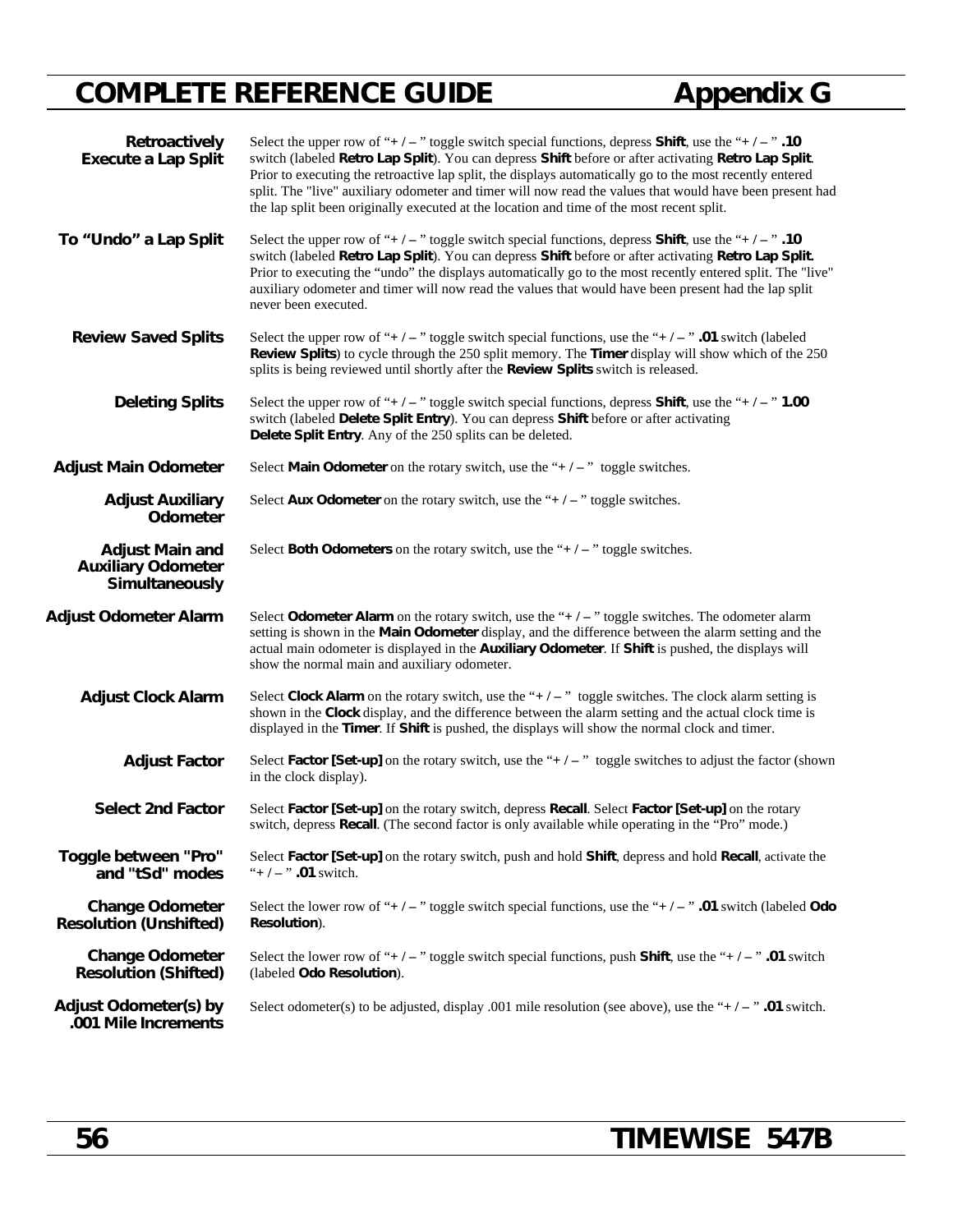# **Appendix G COMPLETE REFERENCE GUIDE**

| <b>Truncate Main</b>                              | Select the lower row of "+ $/ -$ " toggle switch special functions, use the "+ $/ -$ " 10.00 switch (labeled                                                                                                                                                                                                                                                               |
|---------------------------------------------------|----------------------------------------------------------------------------------------------------------------------------------------------------------------------------------------------------------------------------------------------------------------------------------------------------------------------------------------------------------------------------|
| Odometer                                          | Truncate [Reset] Main Odo). If split, the 547B automatically returns to "live" values.                                                                                                                                                                                                                                                                                     |
| <b>Reset Main Odometer</b>                        | Select the lower row of "+/-" toggle switch special functions, push <b>Shift</b> , use the "+/-" <b>10.00</b><br>switch (labeled Truncate [Reset] Main Odo). If split, the 547B automatically returns to "live" values.                                                                                                                                                    |
| <b>Truncate Auxiliary</b>                         | Select the lower row of "+/-" toggle switch special functions, use the "+/-" 1.00 switch (labeled                                                                                                                                                                                                                                                                          |
| <b>Odometer</b>                                   | Truncate [Reset] Aux Odo). If split, the 547B automatically returns to "live" values.                                                                                                                                                                                                                                                                                      |
| <b>Reset Auxiliary</b>                            | Select the lower row of "+/-" toggle switch special functions, push <b>Shift</b> , use the "+/-" <b>1.00</b> switch                                                                                                                                                                                                                                                        |
| Odometer                                          | (labeled Truncate [Reset] Aux Odo). If split, the 547B automatically returns to "live" values.                                                                                                                                                                                                                                                                             |
| <b>Select Linked</b><br><b>Auxiliary Odometer</b> | Select the lower row of "+/-" toggle switch special functions, use the "+/-". 10 switch (labeled Link<br>Main and Aux Odo). When linked, the Auxiliary Odometer display will have its lower right decimal<br>point illuminated.                                                                                                                                            |
| <b>Reset Main Odometer</b>                        | <b>Record</b> , push and hold <b>Shift</b> , depress the " $+/-$ " <b>10.00</b> switch.                                                                                                                                                                                                                                                                                    |
| "Delta" Counter                                   | Select                                                                                                                                                                                                                                                                                                                                                                     |
| <b>Reset Aux Odometer</b>                         | <b>Record</b> , push and hold <b>Shift</b> , depress the " $+/-$ " <b>1.00</b> switch.                                                                                                                                                                                                                                                                                     |
| "Delta" Counter                                   | Select                                                                                                                                                                                                                                                                                                                                                                     |
| <b>Reset Timer</b>                                | <b>Record</b> , push and hold <b>Shift</b> , depress the " $+/-$ " .01 switch.                                                                                                                                                                                                                                                                                             |
| "Delta" Counter                                   | Select                                                                                                                                                                                                                                                                                                                                                                     |
| <b>Change Odometer</b>                            | Select Factor [Set-up], push Shift to display the "Set-up" selections, use the "+ $/ -$ " 1.00 switch to                                                                                                                                                                                                                                                                   |
| Input                                             | change between "in 1" and " in 2"                                                                                                                                                                                                                                                                                                                                          |
| <b>Change the Alarm</b>                           | Select Factor [Set-up], push Shift to display the "Set-up" selections, use the "+ $/ -$ ". 10 switch to                                                                                                                                                                                                                                                                    |
| <b>Beep Length</b>                                | change the beep length from 0 to 19. When Shift is released, a sample beep will sound.                                                                                                                                                                                                                                                                                     |
| <b>Adjust Display</b><br><b>Intensity</b>         | Select the upper row of "+/-" toggle switch special functions, use the "+/-" <b>10.00</b> switch (labeled<br>Display Brightness). The selected display intensity level is shown in the Clock display until shortly<br>after the switch is released.                                                                                                                        |
|                                                   | Depressing Shift prior to activating the " $+/-$ " 10.00 switch will automatically select the<br>brightness/dimmest intensity level.                                                                                                                                                                                                                                       |
|                                                   | When dimming below the lowest setting, the displays will turn off, but odometer pulse counting and<br>time keeping continue. Activating any " $+/-$ " toggle switch will return the displays to full brightness                                                                                                                                                            |
| <b>Re-illuminate the</b><br><b>LED Displays</b>   | The displays go off automatically after 16 minutes of total inactivity. Activate any switch (or drive the<br>vehicle to input an odometer pulse) to re-illuminate the displays. If the 547B displays were intentionally<br>turned off, activate any "+/-" toggle switch. The "+/-" toggle switches will not enter a value when<br>coming out of these power savings modes. |
| <b>Display Instrument</b>                         | Select Factor [Set-up] on the rotary switch, push Shift, depress Recall. The displays will show the                                                                                                                                                                                                                                                                        |
| <b>System Information</b>                         | serial number, firmware revision, date of manufacture, and operating mode ("Pro" or "tsd").                                                                                                                                                                                                                                                                                |
| <b>Overall System Reset</b>                       | Disconnect power from the 547B, hold the four "+ $/ -$ " toggle switches DOWN - UP - UP - DOWN<br>(select $-10.00$ , $+1.00$ , $+ .10$ , and $- .01$ ), re-apply power, release toggle switches.                                                                                                                                                                           |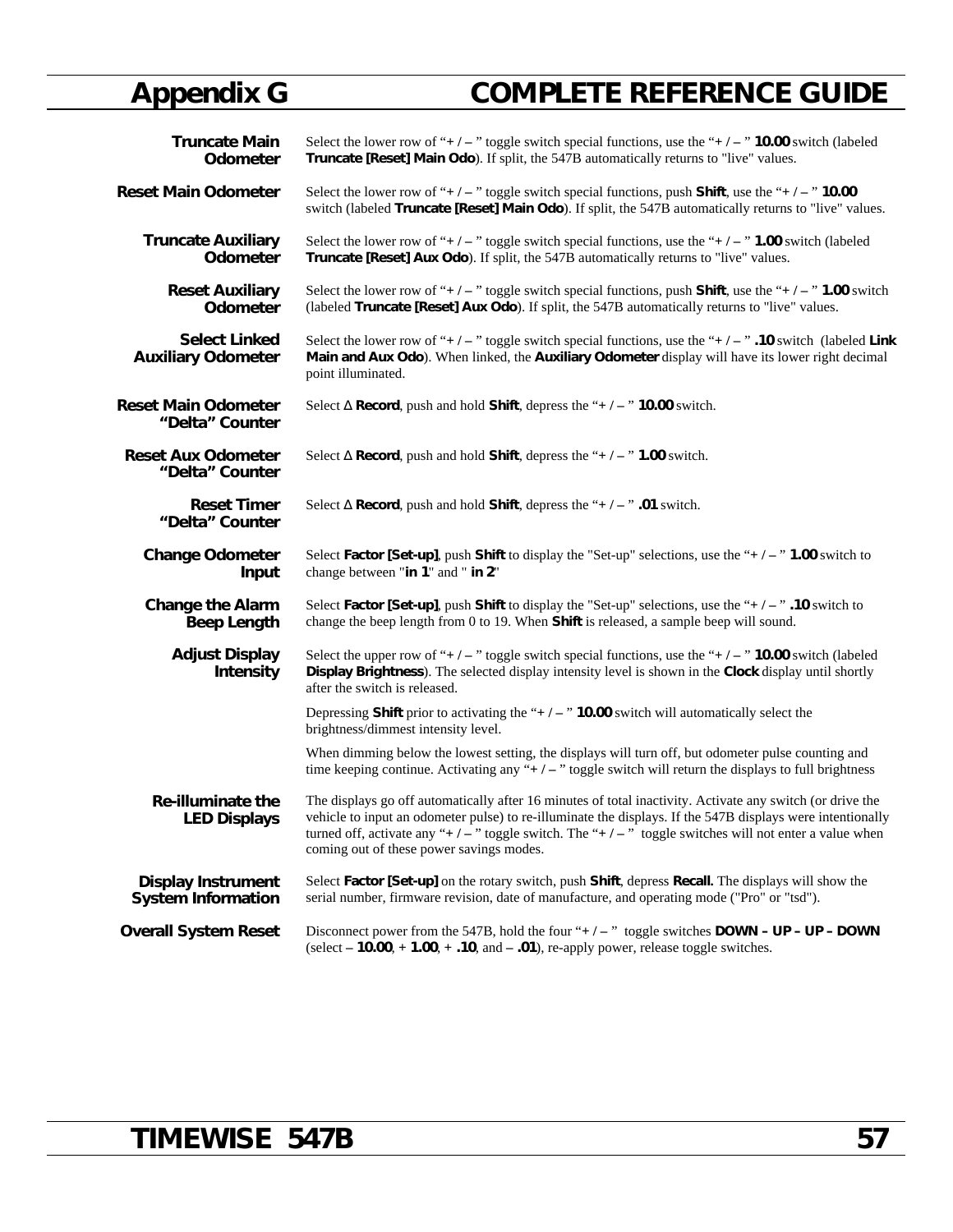# **MINUTES/MILE TABLE Appendix H**

| <b>MPH</b> | .0        | .1        | .2      | .3        | .4      | .5      | .6      | $\cdot$ | 8.      | .9      | <b>MPH</b> |
|------------|-----------|-----------|---------|-----------|---------|---------|---------|---------|---------|---------|------------|
| 10         | 6.00000   | 5.94059   | 5.88235 | 5.82524   | 5.76923 | 5.71429 | 5.66038 | 5.60748 | 5.55556 | 5.50459 | 10         |
| 11         | 5.45455   | 5.40541   | 5.35714 | 5.30973   | 5.26316 | 5.21739 | 5.17241 | 5.12821 | 5.08475 | 5.04202 | 11         |
| 12         | 5.00000   | 4.95868   | 4.91803 | 4.87805   | 4.83871 | 4.80000 | 4.76190 | 4.72441 | 4.68750 | 4.65116 | 12         |
| 13         | 4.61538   | 4.58015   | 4.54545 | 4.51128   | 4.47761 | 4.44444 | 4.41176 | 4.37956 | 4.34783 | 4.31655 | 13         |
| 14         | 4.28571   | 4.25532   | 4.22535 | 4.19580   | 4.16667 | 4.13793 | 4.10959 | 4.08163 | 4.05405 | 4.02685 | 14         |
| 15         | 4.00000   | 3.97351   | 3.94737 | 3.92157   | 3.89610 | 3.87097 | 3.84615 | 3.82166 | 3.79747 | 3.77358 | 15         |
| 16         | 3.75000   | 3.72671   | 3.70370 | 3.68098   | 3.65854 | 3.63636 | 3.61446 | 3.59281 | 3.57143 | 3.55030 | 16         |
| 17         | 3.52941   | 3.50877   | 3.48837 | 3.46821   | 3.44828 | 3.42857 | 3.40909 | 3.38983 | 3.37079 | 3.35196 | 17         |
| 18         | 3.33333   | 3.31492   | 3.29670 | 3.27869   | 3.26087 | 3.24324 | 3.22581 | 3.20856 | 3.19149 | 3.17460 | 18         |
| 19         | 3.15789   | 3.14136   | 3.12500 | 3.10881   | 3.09278 | 3.07692 | 3.06122 | 3.04569 | 3.03030 | 3.01508 | 19         |
| 20         | 3.00000   | 2.98507   | 2.97030 | 2.95567   | 2.94118 | 2.92683 | 2.91262 | 2.89855 | 2.88462 | 2.87081 | 20         |
| 21         | 2.85714   | 2.84360   | 2.83019 | 2.81690   | 2.80374 | 2.79070 | 2.77778 | 2.76498 | 2.75229 | 2.73973 | 21         |
| 22         | 2.72727   | 2.71493   | 2.70270 | 2.69058   | 2.67857 | 2.66667 | 2.65487 | 2.64317 | 2.63158 | 2.62009 | 22         |
| 23         | 2.60870   | 2.59740   | 2.58621 | 2.57511   | 2.56410 | 2.55319 | 2.54237 | 2.53165 | 2.52101 | 2.51046 | 23         |
| 24         | 2.50000   | 2.48963   | 2.47934 | 2.46914   | 2.45902 | 2.44898 | 2.43902 | 2.42915 | 2.41935 | 2.40964 | 24         |
| 25         | 2.40000   | 2.39044   | 2.38095 | 2.37154   | 2.36220 | 2.35294 | 2.34375 | 2.33463 | 2.32558 | 2.31660 | 25         |
| 26         | 2.30769   | 2.29885   | 2.29008 | 2.28137   | 2.27273 | 2.26415 | 2.25564 | 2.24719 | 2.23881 | 2.23048 | 26         |
| 27         | 2.22222   | 2.21402   | 2.20588 | 2.19780   | 2.18978 | 2.18182 | 2.17391 | 2.16606 | 2.15827 | 2.15054 | 27         |
| 28         | 2.14286   | 2.13523   | 2.12766 | 2.12014   | 2.11268 | 2.10526 | 2.09790 | 2.09059 | 2.08333 | 2.07612 | 28         |
| 29         | 2.06897   | 2.06186   | 2.05479 | 2.04778   | 2.04082 | 2.03390 | 2.02703 | 2.02020 | 2.01342 | 2.00669 | 29         |
| 30         | 2.00000   | 1.99336   | 1.98675 | 1.98020   | 1.97368 | 1.96721 | 1.96078 | 1.95440 | 1.94805 | 1.94175 | 30         |
| 31         | 1.93548   | 1.92926   | 1.92308 | 1.91693   | 1.91083 | 1.90476 | 1.89873 | 1.89274 | 1.88679 | 1.88088 | 31         |
| 32         | 1.87500   | 1.86916   | 1.86335 | 1.85759   | 1.85185 | 1.84615 | 1.84049 | 1.83486 | 1.82927 | 1.82371 | 32         |
| 33         | 1.81818   | 1.81269   | 1.80723 | 1.80180   | 1.79641 | 1.79104 | 1.78571 | 1.78042 | 1.77515 | 1.76991 | 33         |
| 34         | 1.76471   | 1.75953   | 1.75439 | 1.74927   | 1.74419 | 1.73913 | 1.73410 | 1.72911 | 1.72414 | 1.71920 | 34         |
| 35         | 1.71429   | 1.70940   | 1.70455 | 1.69972   | 1.69492 | 1.69014 | 1.68539 | 1.68067 | 1.67598 | 1.67131 | 35         |
| 36         | 1.66667   | 1.66205   | 1.65746 | 1.65289   | 1.64835 | 1.64384 | 1.63934 | 1.63488 | 1.63043 | 1.62602 | 36         |
| 37         | 1.62162   | 1.61725   | 1.61290 | 1.60858   | 1.60428 | 1.60000 | 1.59574 | 1.59151 | 1.58730 | 1.58311 | 37         |
| 38         | 1.57895   | 1.57480   | 1.57068 | 1.56658   | 1.56250 | 1.55844 | 1.55440 | 1.55039 | 1.54639 | 1.54242 | 38         |
| 39         | 1.53846   | 1.53453   | 1.53061 | 1.52672   | 1.52284 | 1.51899 | 1.51515 | 1.51134 | 1.50754 | 1.50376 | 39         |
| 40         | 1.50000   | 1.49626   | 1.49254 | 1.48883   | 1.48515 | 1.48148 | 1.47783 | 1.47420 | 1.47059 | 1.46699 | 40         |
| 41         | 1.46341   | 1.45985   | 1.45631 | 1.45278   | 1.44928 | 1.44578 | 1.44231 | 1.43885 | 1.43541 | 1.43198 | 41         |
| 42         | 1.42857   | 1.42518   | 1.42180 | 1.41844   | 1.41509 | 1.41176 | 1.40845 | 1.40515 | 1.40187 | 1.39860 | 42         |
| 43         | 1.39535   | 1.39211   | 1.38889 | 1.38568   | 1.38249 | 1.37931 | 1.37615 | 1.37300 | 1.36986 | 1.36674 | 43         |
| 44         | 1.36364   | 1.36054   | 1.35747 | 1.35440   | 1.35135 | 1.34831 | 1.34529 | 1.34228 | 1.33929 | 1.33630 | 44         |
| 45         | 1.33333   | 1.33038   | 1.32743 | 1.32450   | 1.32159 | 1.31868 | 1.31579 | 1.31291 | 1.31004 | 1.30719 | 45         |
| 46         | 1.30435   | 1.30152   | 1.29870 | 1.29590   | 1.29310 | 1.29032 | 1.28755 | 1.28480 | 1.28205 | 1.27932 | 46         |
| 47         | 1.27660   | 1.27389   | 1.27119 | 1.26850   | 1.26582 | 1.26316 | 1.26050 | 1.25786 | 1.25523 | 1.25261 | 47         |
| 48         | 1.25000   | 1.24740   | 1.24481 | 1.24224   | 1.23967 | 1.23711 | 1.23457 | 1.23203 | 1.22951 | 1.22699 | 48         |
| 49         | 1.22449   | 1.22200   | 1.21951 | 1.21704   | 1.21457 | 1.21212 | 1.20968 | 1.20724 | 1.20482 | 1.20240 | 49         |
| 50         | 1.20000   | 1.19760   | 1.19522 | 1.19284   | 1.19048 | 1.18812 | 1.18577 | 1.18343 | 1.18110 | 1.17878 | 50         |
| 51         | 1.17647   | 1.17417   | 1.17188 | 1.16959   | 1.16732 | 1.16505 | 1.16279 | 1.16054 | 1.15830 | 1.15607 | 51         |
| 52         | 1.15385   | 1.15163   | 1.14943 | 1.14723   | 1.14504 | 1.14286 | 1.14068 | 1.13852 | 1.13636 | 1.13422 | 52         |
| 53         | 1.13208   | 1.12994   | 1.12782 | 1.12570   | 1.12360 | 1.12150 | 1.11940 | 1.11732 | 1.11524 | 1.11317 | 53         |
| 54         | 1.11111   | 1.10906   | 1.10701 | 1.10497   | 1.10294 | 1.10092 | 1.09890 | 1.09689 | 1.09489 | 1.09290 | 54         |
| <b>MPH</b> | $\bf{.0}$ | $\cdot$ 1 | $\cdot$ | $\cdot$ 3 | .4      | $.5\,$  | .6      | .7      | .8      | .9      | <b>MPH</b> |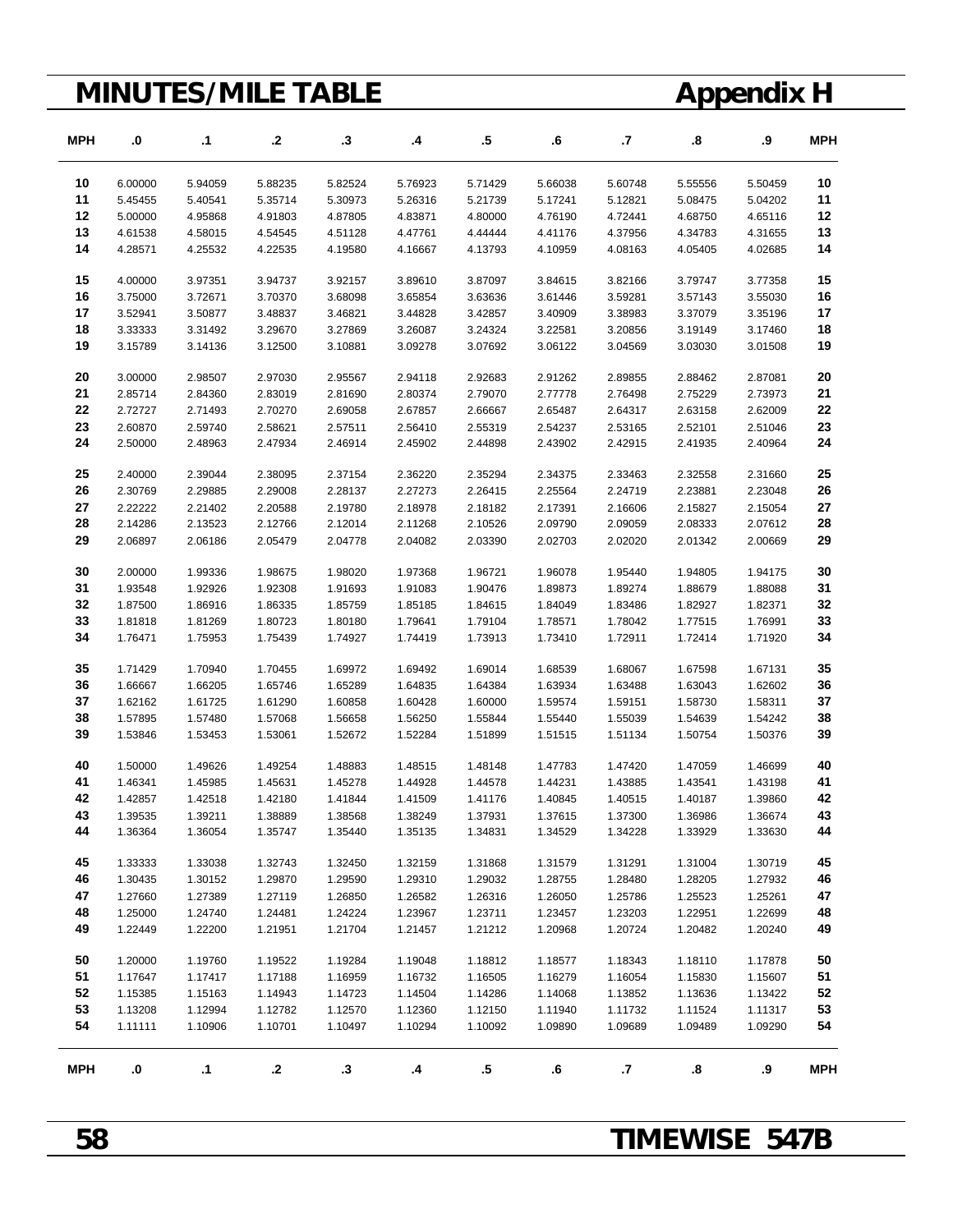# **Appendix H MINUTES/MILE TABLE**

| <b>MPH</b> | .0      | $\cdot$ 1 | .2      | .3      | .4      | $.5\,$  | .6        | .7      | 8.                | .9      | <b>MPH</b> |
|------------|---------|-----------|---------|---------|---------|---------|-----------|---------|-------------------|---------|------------|
| 55         | 1.09091 | 1.08893   | 1.08696 | 1.08499 | 1.08303 | 1.08108 | 1.07914   | 1.07720 | 1.07527           | 1.07335 | 55         |
| 56         | 1.07143 | 1.06952   | 1.06762 | 1.06572 | 1.06383 | 1.06195 | 1.06007   | 1.05820 | 1.05634           | 1.05448 | 56         |
| 57         | 1.05263 | 1.05079   | 1.04895 | 1.04712 | 1.04530 | 1.04348 | 1.04167   | 1.03986 | 1.03806           | 1.03627 | 57         |
| 58         | 1.03448 | 1.03270   | 1.03093 | 1.02916 | 1.02740 | 1.02564 | 1.02389   | 1.02215 | 1.02041           | 1.01868 | 58         |
| 59         | 1.01695 | 1.01523   | 1.01351 | 1.01180 | 1.01010 | 1.00840 | 1.00671   | 1.00503 | 1.00334           | 1.00167 | 59         |
| 60         | 1.00000 | 0.99834   | 0.99668 | 0.99502 | 0.99338 | 0.99174 | 0.99010   | 0.98847 | 0.98684           | 0.98522 | 60         |
| 61         | 0.98361 | 0.98200   | 0.98039 | 0.97879 | 0.97720 | 0.97561 | 0.97403   | 0.97245 | 0.97087           | 0.96931 | 61         |
| 62         | 0.96774 | 0.96618   | 0.96463 | 0.96308 | 0.96154 | 0.96000 | 0.95847   | 0.95694 | 0.95541           | 0.95390 | 62         |
| 63         | 0.95238 | 0.95087   | 0.94937 | 0.94787 | 0.94637 | 0.94488 | 0.94340   | 0.94192 | 0.94044           | 0.93897 | 63         |
| 64         | 0.93750 | 0.93604   | 0.93458 | 0.93313 | 0.93168 | 0.93023 | 0.92879   | 0.92736 | 0.92593           | 0.92450 | 64         |
| 65         | 0.92308 | 0.92166   | 0.92025 | 0.91884 | 0.91743 | 0.91603 | 0.91463   | 0.91324 | 0.91185           | 0.91047 | 65         |
| 66         | 0.90909 | 0.90772   | 0.90634 | 0.90498 | 0.90361 | 0.90226 | 0.90090   | 0.89955 | 0.89820           | 0.89686 | 66         |
| 67         | 0.89552 | 0.89419   | 0.89286 | 0.89153 | 0.89021 | 0.88889 | 0.88757   | 0.88626 | 0.88496           | 0.88365 | 67         |
| 68         | 0.88235 | 0.88106   | 0.87977 | 0.87848 | 0.87719 | 0.87591 | 0.87464   | 0.87336 | 0.87209           | 0.87083 | 68         |
| 69         | 0.86957 | 0.86831   | 0.86705 | 0.86580 | 0.86455 | 0.86331 | 0.86207   | 0.86083 | 0.85960           | 0.85837 | 69         |
| 70         | 0.85714 | 0.85592   | 0.85470 | 0.85349 | 0.85227 | 0.85106 | 0.84986   | 0.84866 | 0.84746           | 0.84626 | 70         |
| 71         | 0.84507 | 0.84388   | 0.84270 | 0.84151 | 0.84034 | 0.83916 | 0.83799   | 0.83682 | 0.83565           | 0.83449 | 71         |
| 72         | 0.83333 | 0.83218   | 0.83102 | 0.82988 | 0.82873 | 0.82759 | 0.82645   | 0.82531 | 0.82418           | 0.82305 | 72         |
| 73         | 0.82192 | 0.82079   | 0.81967 | 0.81855 | 0.81744 | 0.81633 | 0.81522   | 0.81411 | 0.81301           | 0.81191 | 73         |
| 74         | 0.81081 | 0.80972   | 0.80863 | 0.80754 | 0.80645 | 0.80537 | 0.80429   | 0.80321 | 0.80214           | 0.80107 | 74         |
| 75         | 0.80000 | 0.79893   | 0.79787 | 0.79681 | 0.79576 | 0.79470 | 0.79365   | 0.79260 | 0.79156           | 0.79051 | 75         |
| 76         | 0.78947 | 0.78844   | 0.78740 | 0.78637 | 0.78534 | 0.78431 | 0.78329   | 0.78227 | 0.78125           | 0.78023 | 76         |
| 77         | 0.77922 | 0.77821   | 0.77720 | 0.77620 | 0.77519 | 0.77419 | 0.77320   | 0.77220 | 0.77121           | 0.77022 | 77         |
| 78         | 0.76923 | 0.76825   | 0.76726 | 0.76628 | 0.76531 | 0.76433 | 0.76336   | 0.76239 | 0.76142           | 0.76046 | 78         |
| 79         | 0.75949 | 0.75853   | 0.75758 | 0.75662 | 0.75567 | 0.75472 | 0.75377   | 0.75282 | 0.75188           | 0.75094 | 79         |
| 80         | 0.75000 | 0.74906   | 0.74813 | 0.74720 | 0.74627 | 0.74534 | 0.74442   | 0.74349 | 0.74257           | 0.74166 | 80         |
| 81         | 0.74074 | 0.73983   | 0.73892 | 0.73801 | 0.73710 | 0.73620 | 0.73529   | 0.73439 | 0.73350           | 0.73260 | 81         |
| 82         | 0.73171 | 0.73082   | 0.72993 | 0.72904 | 0.72816 | 0.72727 | 0.72639   | 0.72551 | 0.72464           | 0.72376 | 82         |
| 83         | 0.72289 | 0.72202   | 0.72115 | 0.72029 | 0.71942 | 0.71856 | 0.71770   | 0.71685 | 0.71599           | 0.71514 | 83         |
| 84         | 0.71429 | 0.71344   | 0.71259 | 0.71174 | 0.71090 | 0.71006 | 0.70922   | 0.70838 | 0.70755           | 0.70671 | 84         |
| 85         | 0.70588 | 0.70505   | 0.70423 | 0.70340 | 0.70258 | 0.70175 | 0.70093   | 0.70012 | 0.69930           | 0.69849 | 85         |
| 86         | 0.69767 | 0.69686   | 0.69606 | 0.69525 | 0.69444 | 0.69364 | 0.69284   | 0.69204 | 0.69124           | 0.69045 | 86         |
| 87         | 0.68966 | 0.68886   | 0.68807 | 0.68729 | 0.68650 | 0.68571 | 0.68493   | 0.68415 | 0.68337           | 0.68259 | 87         |
| 88         | 0.68182 | 0.68104   | 0.68027 | 0.67950 | 0.67873 | 0.67797 | 0.67720   | 0.67644 | 0.67568           | 0.67492 | 88         |
| 89         | 0.67416 | 0.67340   | 0.67265 | 0.67189 | 0.67114 | 0.67039 | 0.66964   | 0.66890 | 0.66815           | 0.66741 | 89         |
| 90         | 0.66667 | 0.66593   | 0.66519 | 0.66445 | 0.66372 | 0.66298 | 0.66225   | 0.66152 | 0.66079           | 0.66007 | 90         |
| 91         | 0.65934 | 0.65862   | 0.65789 | 0.65717 | 0.65646 | 0.65574 | 0.65502   | 0.65431 | 0.65359           | 0.65288 | 91         |
| 92         | 0.65217 | 0.65147   | 0.65076 | 0.65005 | 0.64935 | 0.64865 | 0.64795   | 0.64725 | 0.64655           | 0.64586 | 92         |
| 93         | 0.64516 | 0.64447   | 0.64378 | 0.64309 | 0.64240 | 0.64171 | 0.64103   | 0.64034 | 0.63966           | 0.63898 | 93         |
| 94         | 0.63830 | 0.63762   | 0.63694 | 0.63627 | 0.63559 | 0.63492 | 0.63425   | 0.63358 | 0.63291           | 0.63224 | 94         |
| 95         | 0.63158 | 0.63091   | 0.63025 | 0.62959 | 0.62893 | 0.62827 | 0.62762   | 0.62696 | 0.62630           | 0.62565 | 95         |
| 96         | 0.62500 | 0.62435   | 0.62370 | 0.62305 | 0.62241 | 0.62176 | 0.62112   | 0.62048 | 0.61983           | 0.61920 | 96         |
| 97         | 0.61856 | 0.61792   | 0.61728 | 0.61665 | 0.61602 | 0.61538 | 0.61475   | 0.61412 | 0.61350           | 0.61287 | 97         |
| 98         | 0.61224 | 0.61162   | 0.61100 | 0.61038 | 0.60976 | 0.60914 | 0.60852   | 0.60790 | 0.60729           | 0.60667 | 98         |
| 99         | 0.60606 | 0.60545   | 0.60484 | 0.60423 | 0.60362 | 0.60302 | 0.60241   | 0.60181 | 0.60120           | 0.60060 | 99         |
| <b>MPH</b> | .0      | $\cdot$ 1 | $\cdot$ | .3      | .4      | $.5\,$  | $\cdot 6$ | .7      | $\boldsymbol{.8}$ | .9      | <b>MPH</b> |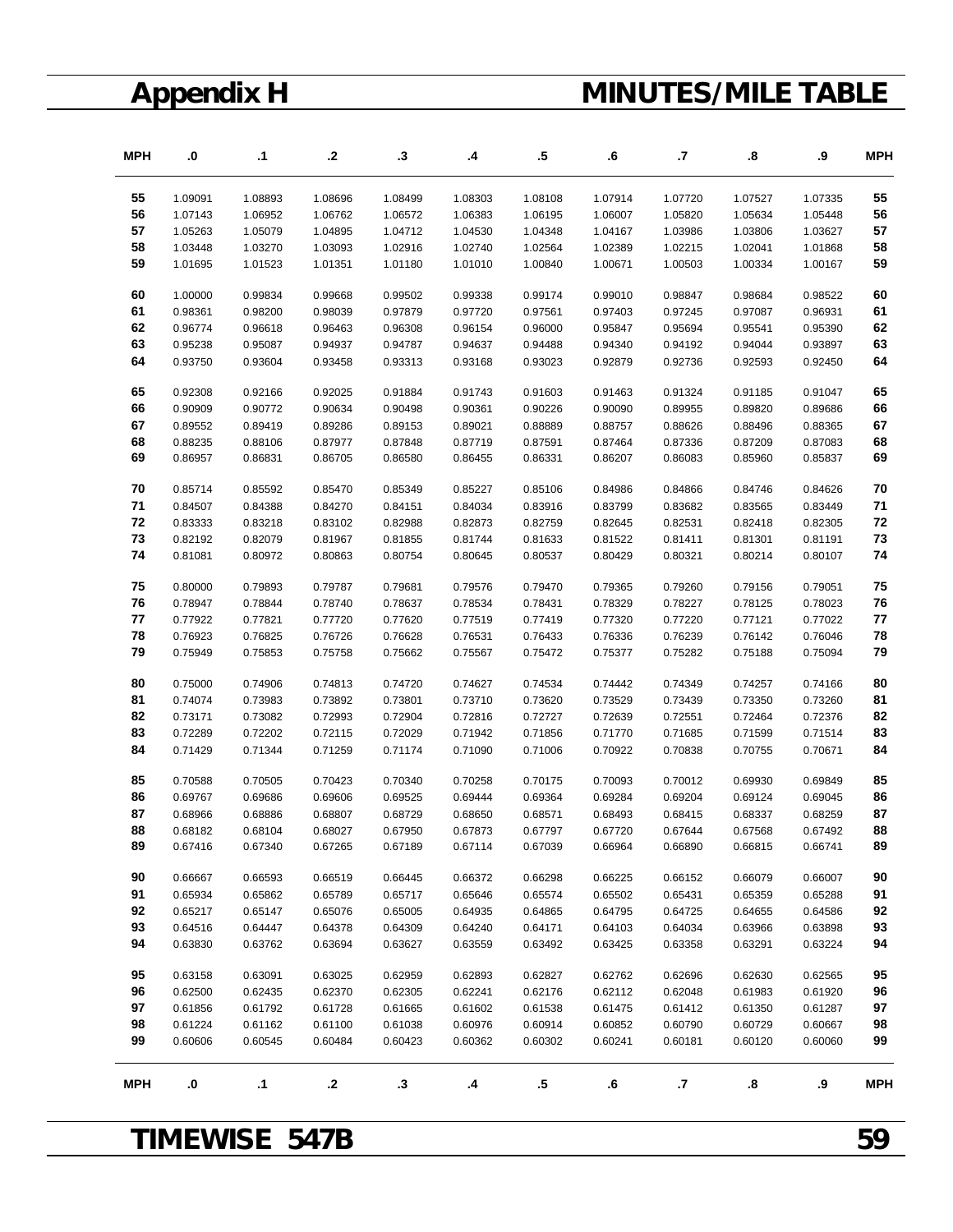# **QUICK REFERENCE GUIDE Appendix I**

| <b>Set the Clock</b>                                                | Select Record, depress and hold Recall/Clk Set [Sync], adjust clock.                                                                                                                                                                                                                        |  |  |  |  |  |  |
|---------------------------------------------------------------------|---------------------------------------------------------------------------------------------------------------------------------------------------------------------------------------------------------------------------------------------------------------------------------------------|--|--|--|--|--|--|
| <b>Change Clock Mode</b>                                            | Select Factor [Set-up], push Shift to display the "Set-up" selections, use the "+/-" 10.00 switch to<br>change between "SEC" (seconds) or "Hund" (hundredths of minutes) showing in the Clock display.                                                                                      |  |  |  |  |  |  |
| <b>Synchronize the Clock</b>                                        | Record, depress and hold Recall/Clk Set [Sync], momentarily push Shift, and then use any<br>Select<br>"+ $/ -$ " switch to speed up/slow down the clock.                                                                                                                                    |  |  |  |  |  |  |
|                                                                     | To synchronize to a Timewise 610, select Run on the 610 and insert a stereo phone plug cable between<br>the Remote Split inputs on the 610 and 547B. Then, on the 547B, select<br>Record, select<br>Recall/Clk Set [Sync], and depress Shift.                                               |  |  |  |  |  |  |
| <b>Sync Timer and Clock</b>                                         | Select Timer on the rotary switch, push Shift, use the " $+/-$ ". 01 switch to synchronize timer.                                                                                                                                                                                           |  |  |  |  |  |  |
| <b>Change Odometer</b><br>Input                                     | Select Factor [Set-up], push Shift to display the "Set-up" selections, use the " $+/-$ " 1.00 switch to<br>change between "in 1" and "in 2" in the Auxiliary Odometer display.                                                                                                              |  |  |  |  |  |  |
| Show a Speedometer<br>in the Timer Display                          | Select Factor [Set-up], push Shift to display the "Set-up" selections, use the "+/-" .01 switch to<br>select "SPEd" in the Timer display.                                                                                                                                                   |  |  |  |  |  |  |
| <b>Hide or Display</b><br>the Timer                                 | Select Factor [Set-up], push Shift to display the "Set-up" selections, use the "+ $/ -$ " .01 switch to<br>select "DSPL" or "HidE" in the Timer display.                                                                                                                                    |  |  |  |  |  |  |
| <b>Execute a Lap Split</b>                                          | Depress and hold Shift prior to activating the Split switch.                                                                                                                                                                                                                                |  |  |  |  |  |  |
| <b>Retroactively Execute</b><br>a Lap Split                         | Select the upper row of "+ $/$ - " toggle switch special functions, depress <b>Shift</b> , use the "+ $/$ - " .10 switch<br>(labeled Retro Lap Split). You can depress Shift before or after activating Retro Lap Split.                                                                    |  |  |  |  |  |  |
| To "Undo" a Lap Split                                               | Select the upper row of "+/-" toggle switch special functions, depress <b>Shift</b> , use the "+/-" .10 switch<br>(labeled Retro Lap Split). You can depress Shift before or after activating Retro Lap Split.                                                                              |  |  |  |  |  |  |
| <b>Review Saved Splits</b>                                          | Select the upper row of "+/-" toggle switch special functions, use the "+/-" .01 switch (labeled<br>Review Splits) to cycle through the 250 split memory.                                                                                                                                   |  |  |  |  |  |  |
| <b>Deleting Splits</b>                                              | Select the upper row of "+/-" toggle switch special functions, depress <b>Shift</b> , use the "+/-" 1.00<br>switch (labeled Delete Split Entry). You can depress Shift before or after Delete Split Entry.                                                                                  |  |  |  |  |  |  |
| <b>Select 2nd Factor</b>                                            | Select Factor [Set-up] on the rotary switch, depress Recall. (The second factor is only available while<br>operating in the "Pro" mode.)                                                                                                                                                    |  |  |  |  |  |  |
| <b>Change Odometer</b><br><b>Resolution</b>                         | Select the lower row of "+/-" toggle switch special functions, use the "+/-" .01 switch (labeled Odo<br><b>Resolution</b> ). To change the shifted odometer resolution, push <b>Shift</b> before using the "+ $/ -$ " .01 switch.                                                           |  |  |  |  |  |  |
| <b>Truncate [Reset] the</b><br><b>Main or Auxiliary</b><br>Odometer | Select the lower row of "+/-" toggle switch special functions, use the "+/-" 10.00 switch (labeled<br>Truncate [Reset] Main Odo), or, the "+/-" 1.00 switch (labeled Truncate [Reset] Aux Odo). Push<br>Shift, first, to completely reset the odometer.                                     |  |  |  |  |  |  |
| <b>Reset "Delta" Counters</b>                                       | Select Record, push and hold Shift, depress the " $+/-$ " 10.00 switch to reset the Main Odometer delta<br>counter, or the "+/-" 1.00 switch to reset the Auxiliary Odometer delta counter, or the "+/-" .01<br>switch to reset the Timer delta counter.                                    |  |  |  |  |  |  |
| <b>Adjust Display Intensity</b>                                     | Select the upper row of "+ $l -$ " toggle switch special functions, use the "+ $l -$ " 10.00 switch (labeled<br><b>Display Brightness</b> ). Depressing <b>Shift</b> prior to activating the " $+/-$ " <b>10.00</b> switch automatically<br>selects the brightness/dimmest intensity level. |  |  |  |  |  |  |
| <b>Change the Alarm</b><br><b>Beep Length</b>                       | Select Factor [Set-up], push Shift to display the "Set-up" selections, use the "+/-" .10 switch to<br>change the beep length from 0 to 19 showing in the Clock display.                                                                                                                     |  |  |  |  |  |  |
| <b>Select Linked</b><br><b>Auxiliary Odometer</b>                   | Select the lower row of "+/-" toggle switch special functions, use the "+/-" .10 switch (labeled Link<br>Main and Aux Odo). When linked, the Auxiliary Odometer display will have its lower right decimal<br>point illuminated. Activate this function again to de-select.                  |  |  |  |  |  |  |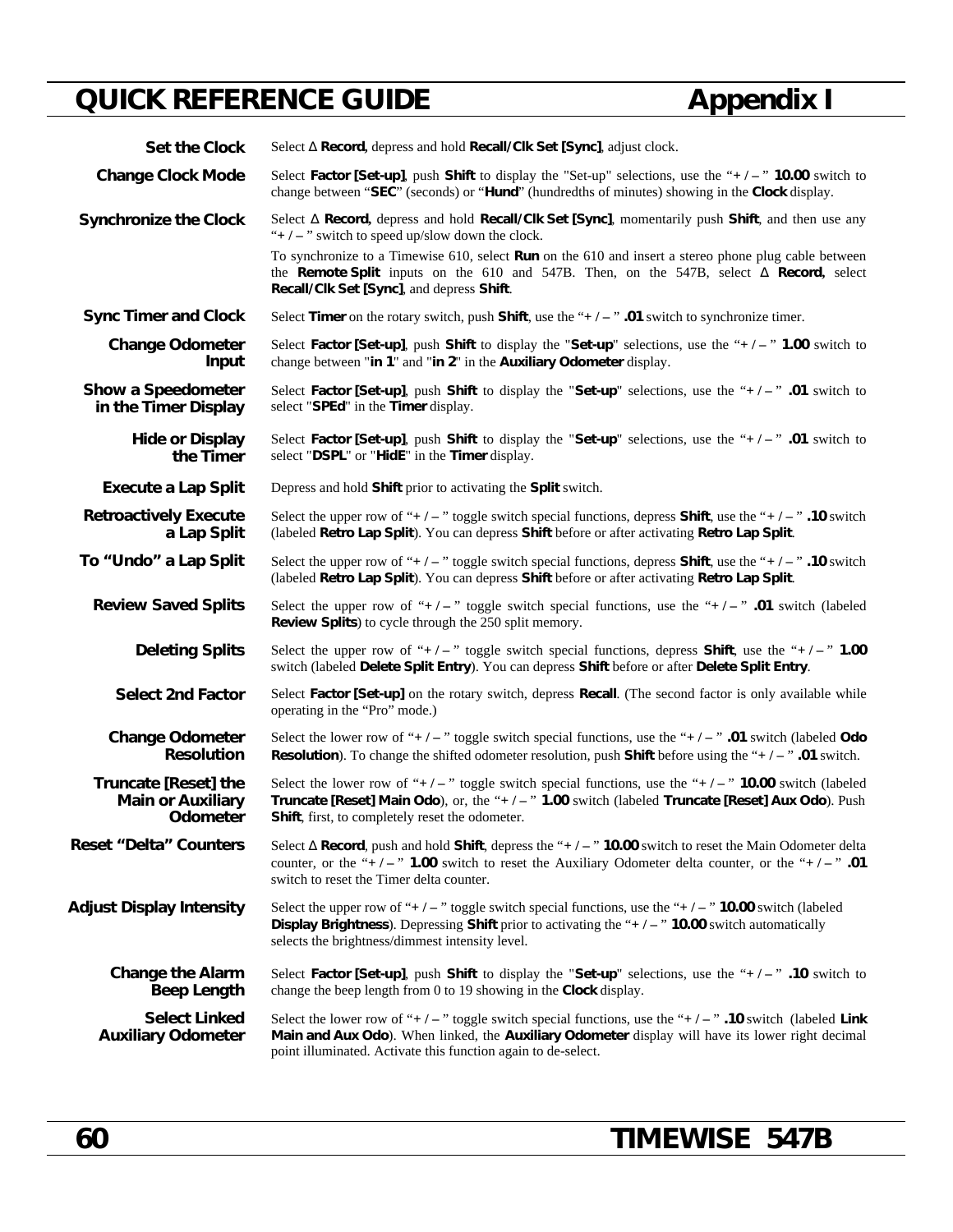## **Optional Firmware and Hardware Modifications for the TIMEWISE 547B**

The TIMEWISE 547B is designed to be the most comprehensive class B rally computer possible. Within the limits of ease of use, the 547B provides all the features needed in the great majority of rally situations. Nevertheless, TIMEWISE recognizes that many rallyists have their own style of rallying and often have a preconceived notion about the proper techniques of doing things. Additionally, new applications and/or changes in governing rally regulations are not always anticipated at the time of manufacture.

To accommodate new or individual requirements, TIMEWISE offers modifications that can be installed in the 547B. The following is a brief description of currently available options. To have an option installed in your 547B, you must return the instrument to TIMEWISE. Option prices range from \$37.50 to \$75.00, plus return shipping.

Option 1 Battery backed Real Time Clock when power removed. See the Operator's Manual for details.

Option 2 Odometer input pulse divider/buffer. See **Appendix C** in the Operator's Manual for details.

Option 3 An RS232C serial interface that dumps data to a computer or printer whenever the 547B is split.

Option 4 "Remote Recall" jack installed on right side of 547B.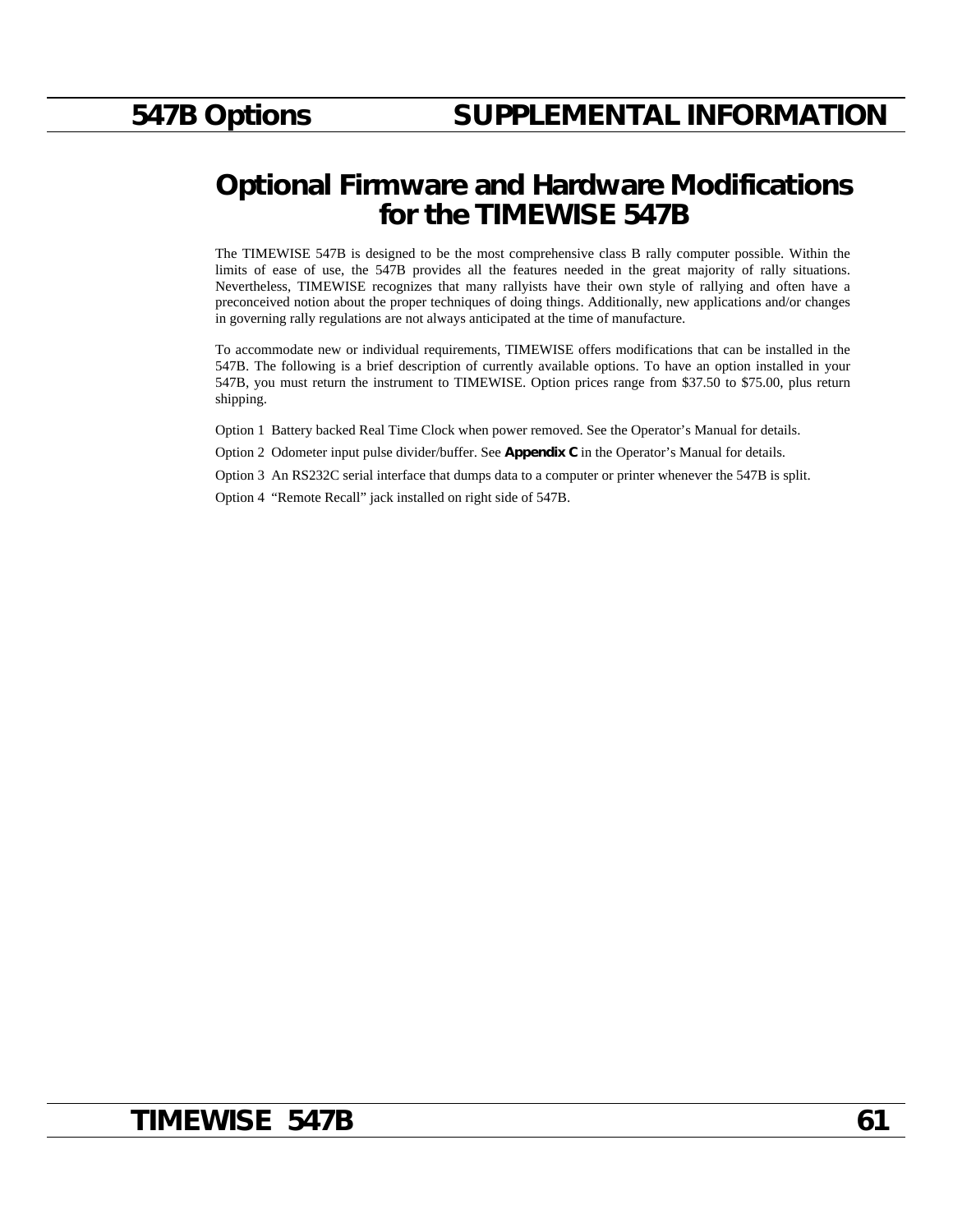## **SUPPLEMENTAL INFORMATION Version History**

### **547B Firmware Version History**

Version 1.0 August 25, 1995 Initial release for approval by outside testers.

Version 1.1 September 9, 1995

Several new features, procedural changes, and bug fixes result from input by outside testers. First product delivered.

Version 1.2 September 13, 1995

Added new feature: The odometers can also be displayed in "tenths" resolution. The 547B now exceeds initial published feature specifications.

Version 1.3 October 1, 1995

Added new feature: The **TIMER** display can be blanked when it is not being used.

Version 1.4 October 5, 1995

Fixed display problem when viewing odometers in "tenths". Also removed random illuminated LED segments in **TIMER** display when blanked and rotary switch in **Odometer Alarm** position.

Version 1.5 October 18, 1995

Changed odometer reset procedure: To completely reset an odometer, the **Shift** switch must be pressed before activating the appropriate "truncate" toggle switch. Previously, the **Shift** switch could be depressed either before or after the "truncate" toggle switch was activated.

Version 1.6 November 2, 1995

Corrected firmware to prevent premature battery depletion in units with the Real Time Clock (RTC). An error in the RTC firmware caused a current drain that would drain battery in 2 years, instead of 50 years. All units with RTC option recalled for updating.

Version 1.7 June 6, 1996

Corrected firmware to eliminate an error in the auxiliary odometer following a lap split. If the odometers **were not** linked, the thousandths of miles position in the auxiliary odometer was not cleared by a lap split. If the odometers **were** linked, and if an odometer pulse was received at exactly the same moment that a lap split was executed, a .01 mile error in the auxiliary odometer could occur.

#### Version 1.8 L September 29, 1996

Corrected firmware to eliminate an occasional .01 mile error in the auxiliary odometer following a retroactive lap split (or when "undoing" a lap split) if, and only if, the odometers were linked.

Also with version "1.8 L" the 547B links the timer and clock. Previously, the timer was not linked to the clock, so following a lap split the timer was often out of "sync" with the clock. Version "1.8 L" keeps the timer and clock synchronized following a lap split. Note, however, that because the "hundredths" and "seconds" counting modes are themselves non-synchronous in nature, switching between the modes when the clock and timer are not on the same count generally results in the two becoming visually unsynchronized. You may need to manually re-synchronize the timer to the clock after switching between seconds and hundredths.

Version 1.8.1 L May 15, 1998 (version 1.8.1 L is displayed as "1.8 L") Corrected firmware to eliminate the necessity of a double activation of the .01 toggle when adjusting thousandths of minutes in a split timer value when a "0" or "5" was in the thousandths position.

Version 1.9 L February 6, 1999

The remote split function was changed. A remote split now executes a lap split, and does not store the various parameters in the datalog memory. Also, the displays become "live" immediately upon release of the external switch. Finally, the delay before another remote split will be recognized is now variable...it is the same as that selected for the beeper alarm.